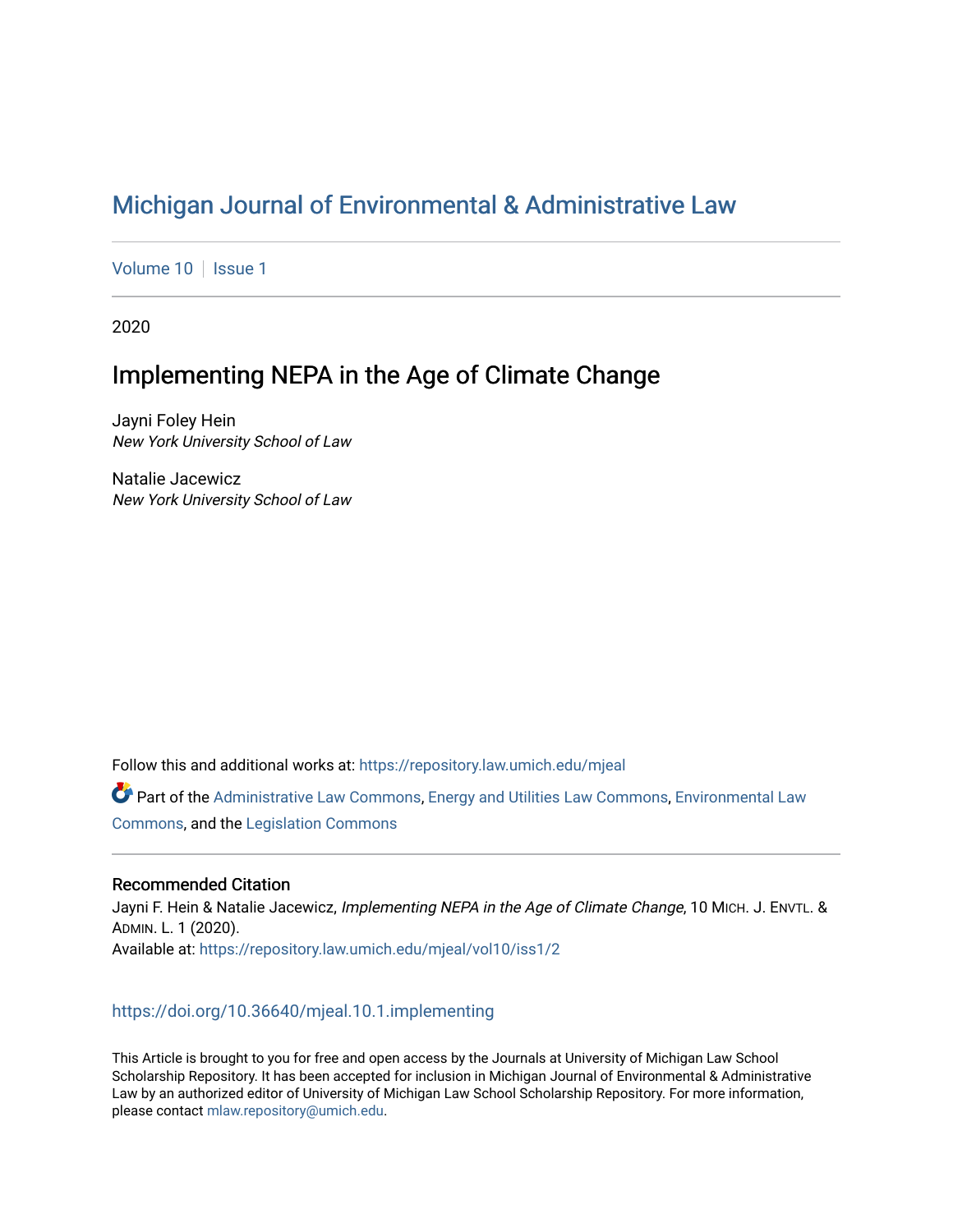# **IMPLEMENTING NEPA IN THE AGE OF CLIMATE CHANGE**

*Jayni Foley Hein\* & Natalie Jacewicz\*\**

*The national government has a crucial role to play in combating climate change, yet federal projects continue to constitute a major source of United States greenhouse gas emissions. Under the National Environmental Policy Act, agencies must consider the environmental impacts of major federal actions before they can move forward. But agencies frequently downplay or ignore the climate change impacts of their projects in NEPA analyses, citing a slew of technical difficulties and uncertainties. This Article analyzes a suite of the most common analytical failures on the part of agencies with respect to climate change: failure to account for a project's downstream and upstream greenhouse gas emissions; failure to acknowledge a project's effect on the country's energy mix; and failure to consider a reasonable social cost of carbon. After summarizing current regulatory practice and case law on each topic, this Article finds that despite protestations that accounting for such impacts is infeasible, agencies already possess many of the tools needed to assess such impacts, and indeed, some agencies already use these tools to do so. Furthermore, courts are increasingly holding agencies accountable for a full and fair assessment of climate change effects in NEPA analysis. This Article aims to highlight best practices so that agency offices can learn from one another, fulfill NEPA's mandate, and begin to provide leadership in the fight against climate change.* 

Natural Resources Director and Adjunct Professor of Law, Institute for Policy Integrity, New York University School of Law. We are grateful to our colleagues at the Institute for Policy Integrity at NYU School of Law: Richard Revesz, Jason Schwartz, Max Sarinsky, and Peter Howard for numerous exchanges and discussions on these important climate change topics. We also thank our families for their support during this challenging pandemic year.

Legal Fellow, Institute for Policy Integrity, New York University School of Law.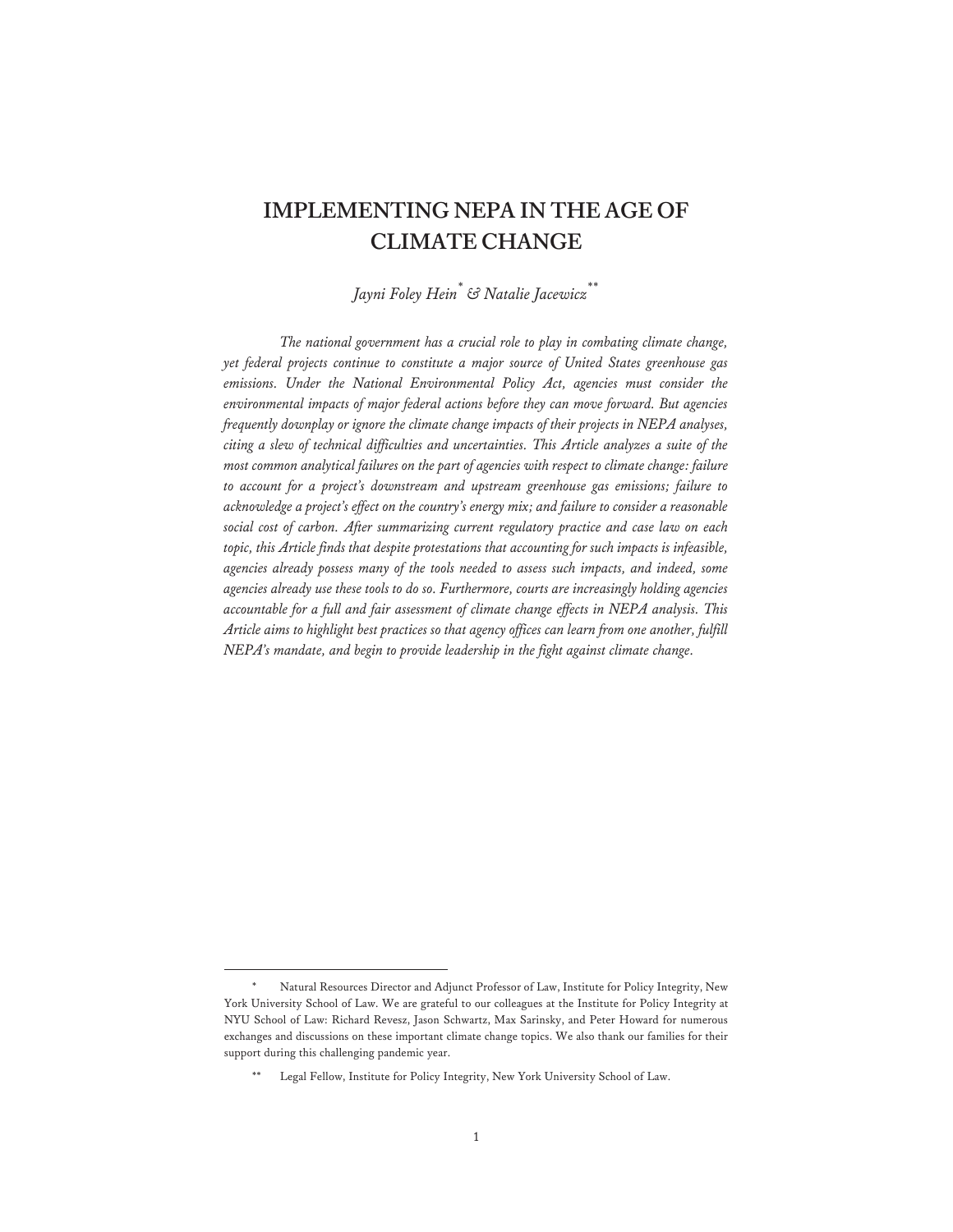# TABLE OF CONTENTS

| L. |                                                                       |  |
|----|-----------------------------------------------------------------------|--|
|    | $A$ .                                                                 |  |
|    | B <sub>1</sub>                                                        |  |
| Н. |                                                                       |  |
|    | $\mathcal{A}_{\cdot}$                                                 |  |
|    | B.                                                                    |  |
|    | Uncertainty and the Fallacy of Future Self-Restraint21<br>1.          |  |
|    | 2.                                                                    |  |
|    | 3.                                                                    |  |
|    | C.                                                                    |  |
|    | D.                                                                    |  |
|    |                                                                       |  |
|    | $A_{\cdot}$                                                           |  |
|    | $B_{\cdot}$                                                           |  |
|    | C.                                                                    |  |
|    | D.                                                                    |  |
|    | IV. ENERGY SUBSTITUTION ANALYSIS: THE MYTH OF                         |  |
|    |                                                                       |  |
|    | A.                                                                    |  |
|    | Regulatory Approach to Energy Substitution Analysis 43<br>$B_{\cdot}$ |  |
|    | The Fallacy of "Perfect Substitution," Whereby Fossil<br>1.           |  |
|    | Fuel Projects Have No (or Very Little) Effect on                      |  |
|    |                                                                       |  |
|    | The Fallacy of "All Upside": Inconsistent Treatment of<br>2.          |  |
|    | Expected Revenue and Expected Emissions Places a                      |  |
|    | Thumb on the Scale in Favor of Development  49                        |  |
|    | $C_{\cdot}$                                                           |  |
|    | D.                                                                    |  |
| V. | THE SOCIAL COST OF CARBON: PLACING A DOLLAR VALUE ON                  |  |
|    |                                                                       |  |
|    | A.                                                                    |  |
|    | В.                                                                    |  |
|    | C.                                                                    |  |
|    | D.                                                                    |  |
|    |                                                                       |  |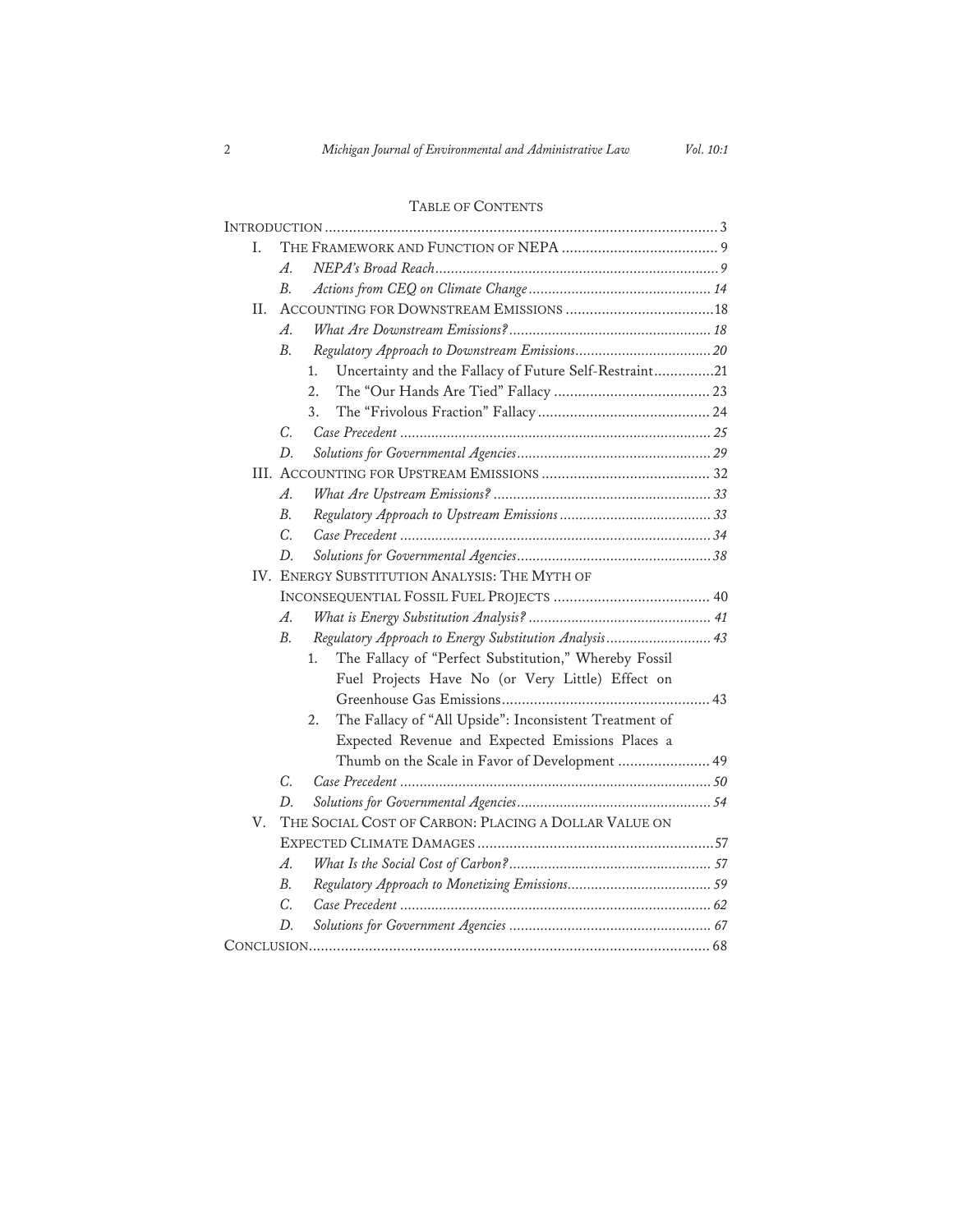#### INTRODUCTION

The Great Divide, whose mountains slice the western sliver of continent off the Americas like a crust of bread, breaks its path from Alaska to Patagonia<sup>1</sup> at a single point: Wyoming's Red Desert.<sup>2</sup> Notwithstanding its desolate name, this rupture in the Rockies hosts throngs of wildlife. Made up mostly of unprotected federal lands, the area constitutes the largest undeveloped high-elevation desert in the United States.<sup>3</sup>

 International energy conglomerates have fixed their sights on the region's mineral reserves.<sup>4</sup> In 2015, the Bureau of Land Management ("BLM") included the Red Desert in a bundle of federal land leases made available to oil and gas companies.5 Sacrificing swaths of wilderness to fossil fuels inevitably entails releasing more greenhouse gases ("GHGs") and exacerbating the global climate change crisis. Yet BLM gave only a cursory nod to the GHG emissions that would result from this decision.<sup>6</sup> Blaming uncertainty around calculating direct and indirect emissions caused by oil and gas projects, BLM claimed it could not quantify GHG effects at specific sites or in aggregate.7 The agency decided to lease the land anyway.8

The Red Desert's fate exemplifies a broader trend: U.S. agencies routinely make decisions that have significant climate change implications while failing to account for those effects fully—or, in some cases, at all. BLM, for example, held twenty-eight lease sales for oil and gas in 2018 alone.<sup>9</sup> And even amidst clear market signals that coal is no longer in favor,<sup>10</sup> the federal government remains the nation's

6. *See WildEarth Guardians*, 368 F. Supp. 3d at 56 (discussing the EAs' treatment of climate change "on a conceptual level").

- 7. *See id.*
- 8. *See id.* at 51 (referring to the leases authorized by BLM).

9. Press Release, Bureau of Land Mgmt., Using the Least Amount of Acreage in History, Interior Hits Record Oil and Gas Revenues in 2018 at \$1.1 Billion (May 1, 2019), https://www.blm.gov/pressrelease/using-least-amount-acreage-history-interior-hits-record-oil-and-gas-revenues-2018-11.

<sup>1.</sup> *The Continental Divide Trail*, HIKE THE DIVIDE (last visited Jan. 30, 2020), http://www.hikethedivide.com/the-trail.

<sup>2.</sup> *See Red Desert*, NATURE CONSERVANCY (last visited Jan. 30, 2020), https://www.nature.org/en-us/get-involved/how-to-help/places-we-protect/red-desert/.

<sup>3.</sup> *The Red Desert & the Great Divide Basin*, ULTIMATEWYOMING (last visited Jan. 30, 2020), http://www.ultimatewyoming.com/sectionpages/sec5/extras/reddesert.html.

<sup>4.</sup> *See id.* ("[T]he area has long been the focus of multinational oil, gas and mining corporations.").

<sup>5.</sup> *See WildEarth Guardians v. Zinke*, 368 F. Supp. 3d 41, 61–62 (D.D.C. 2019) (discussing standing of the plaintiffs and noting that the Red Desert "contain[s] land falling within one or both of the High Plains and Wind River districts" being leased).

<sup>10.</sup> *See generally* Catherine Morehouse, *2020 Outlook: Coal Faces Headwinds from Aging Plants, Adverse Market Signals and High Remediation Costs*, UTILITY DRIVE (Jan. 14, 2020), https://www.utilitydive.com/news/2020-outlook-coal-faces-headwinds-from-aging-plants-adversemarket-signal/569732/.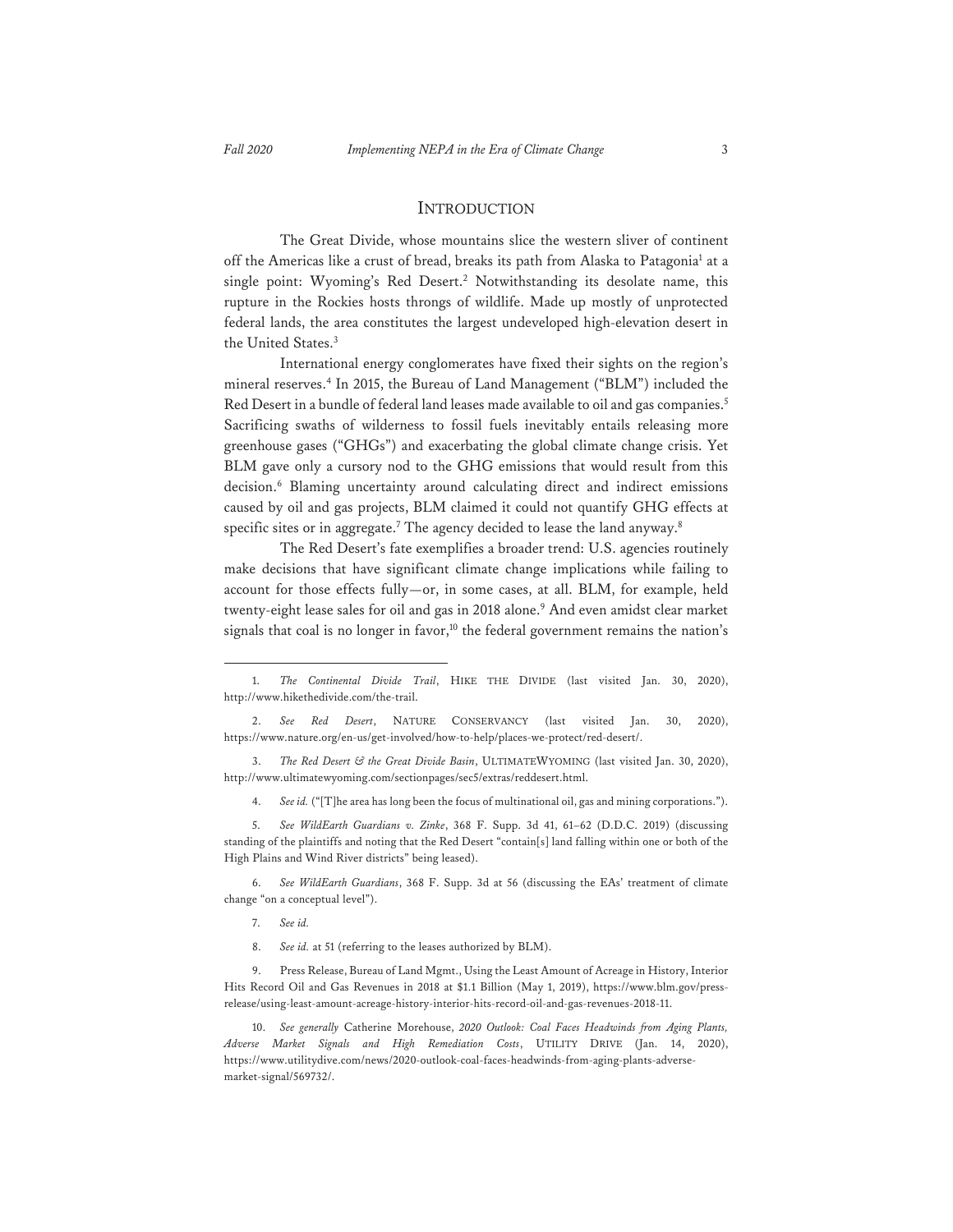largest coal producer, $11$  with roughly 309 million tons of coal produced on federal lands in 2018.<sup>12</sup> These actions have a correspondingly vast effect on GHG emissions. Fossil fuels extracted on federal lands account for 22% of all GHG emissions from the United States annually.<sup>13</sup>

 Under the National Environmental Policy Act ("NEPA"), federal agencies must consider the environmental consequences of their projects and disclose their findings to the public before the agencies take action.<sup>14</sup> Because environmental consequences include climate change impacts, agencies must analyze and publish the effects of their projects on greenhouse gas emissions.<sup>15</sup> Yet agencies frequently claim to lack the tools to accurately account for climate change impacts, even while easily quantifying expected benefits to industry.16 As a consequence, federal projects proceed with massive climate effects that receive little or no examination.<sup>17</sup>

The danger of this lack of examination is that cursory and incomplete climate information perpetuates the intractable "death by a thousand cuts" nature of global warming. The sources of greenhouse gas pollution are myriad, multijurisdictional, and, at present, entwined with modern necessities like electricity and transportation.18 And the problem is becoming more serious. Two degrees Celsius of

14. *See generally* National Environmental Policy Act (NEPA) of 1969, 42 U.S.C. § 4321; *see also* 42 U.S.C. § 4321(C)(ii) (requiring agencies to report on "adverse environmental effects").

15. For just a few examples of cases in which courts demand agencies account for greenhouse gases under NEPA, see Sierra Club v. Fed. Energy Reg. Comm'n, 867 F.3d 1357, 1357 (D.C. Cir. 2017); San Juan Citizens All. v. BLM, 326 F. Supp. 3d 1227, 1228 (D.N.M. 2018); West. Org. of Res. Councils v. BLM, No. CV 16-21-GF-BMM, 2018 WL 1475470, at \*9 (D. Mont. Mar. 26, 2018); Montana Envtl. Info. Ctr. v. U.S. Office of Surface Mining, Reclamation & Enf't, No. CV 15-106-M-DWM, 2017 WL 5047901, at \*3 (D. Mont. Nov. 3, 2017).

16. *See infra* Part IV.B.2 and accompanying notes.

17. *See* Madeleine Siegel & Alexander Loznak, SURVEY OF GREENHOUSE GAS CONSIDERATIONS IN FEDERAL ENVIRONMENTAL IMPACT STATEMENTS AND ENVIRONMENTAL ASSESSMENTS FOR FOSSIL FUEL-RELATED PROJECTS, 2017-2018 3 (2019) (surveying projects with large greenhouse gas impacts and finding no instance of a finding that the projects' impacts were "significant," thus curtailing NEPA analysis, and finding that agencies usually do not analyze cumulative impacts at all).

18. *See Transportation Replaces Power in U.S. as Top Source of CO2 Emissions*, YALEENVIRONMENT360 (Dec. 4, 2017), https://e360.yale.edu/digest/transportation-replaces-power-in-

<sup>11.</sup> *See* Phil McKenna, *Cheap Federal Coal Supports Largest U.S. Producers*, INSIDECLIMATENEWS (Mar. 17, 2016), https://insideclimatenews.org/news/16032016/coal-companies-rely-heavily-public-landscoal (stating that for the "top three coal companies in the U.S . . . as much as 88 percent of their total production [comes] from land owned and leased by the federal government.").

<sup>12.</sup> U.S. DEP'T OF INTERIOR, NATURAL RESOURCES REVENUE DATA, https://revenuedata.doi .gov/query-data/?dataType=Production (last visited on Jan. 29, 2020).

<sup>13.</sup> *See* Wilderness Soc'y, *Federal Lands Emissions Accountability Tool*, https://www.wilderness.org/ articles/article/federal-lands-emissions-accountability-tool (last visited Jan. 30, 2020) ("These emissions are roughly equivalent to 22% of total U.S. average emissions between 2005 and 2015."); *see also* U.S. GEOLOGICAL SURVEY, FEDERAL LANDS GREENHOUSE GAS EMISSIONS AND SEQUESTRATION IN THE UNITED STATES: ESTIMATES FOR 2005-14 7 tbl. 1 (2018) (breaking down several of the significant categories of greenhouse gas emissions by fuel type).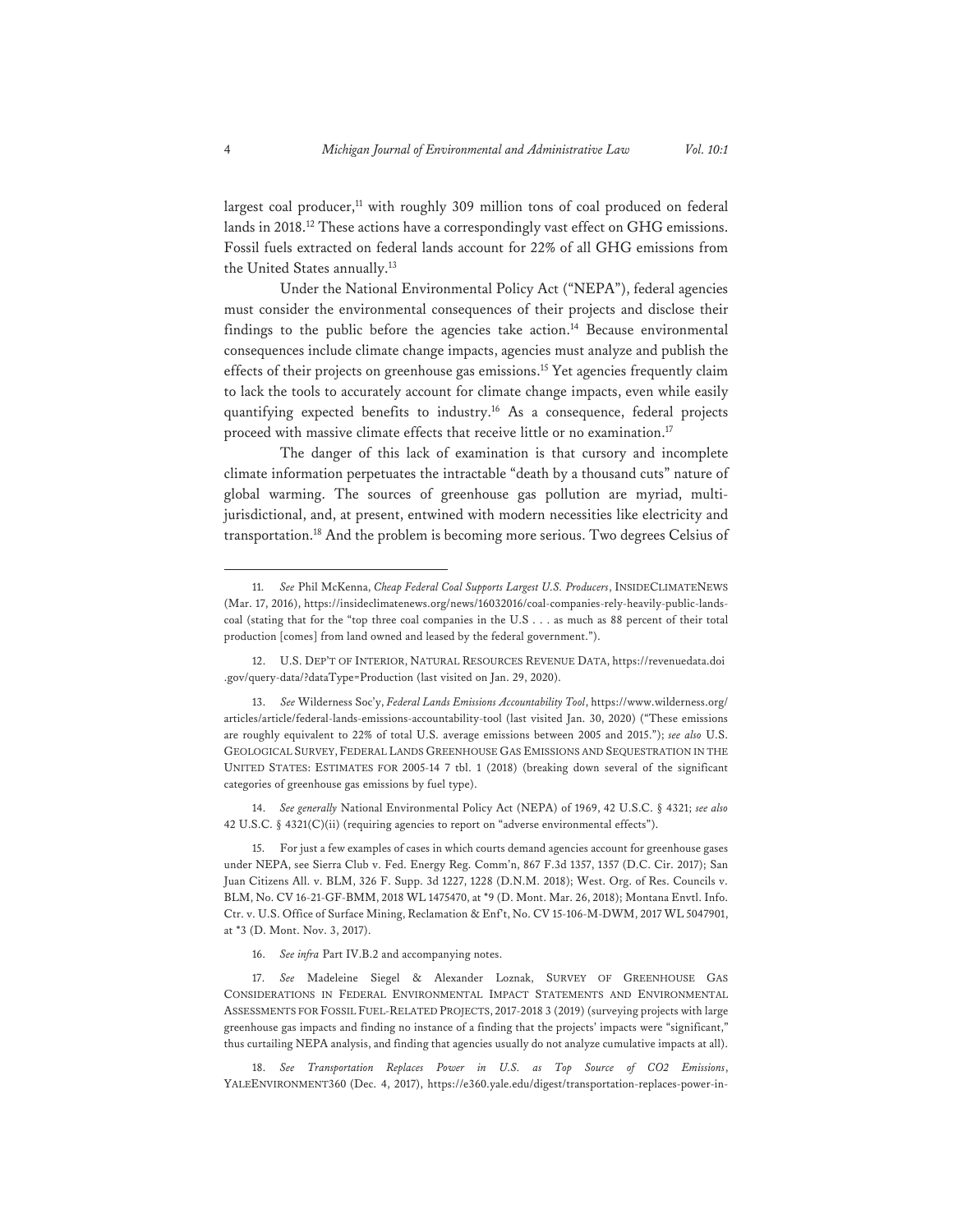global warming used to be considered a threshold for catastrophe, with this increase creating millions of climate refugees fleeing drought and desertification.19 Today, the Paris Agreement on climate change sets two degrees of warming as the goal.<sup>20</sup> The most recent U.N. Intergovernmental Panel on Climate Change report projects roughly five degrees of warming by the beginning of the next century in a scenario in which business continues as usual.<sup>21</sup>

 Although this problem has festered under administrations of both political stripes, $22$  the issue has significantly worsened under the Trump administration.<sup>23</sup> Despite the mounting risks of continuing a "business as usual" approach to fossil fuels, the United States under President Trump has pursued an "energy dominance" strategy that heavily favors fossil fuels and has eliminated several national climate goals.24 The federal agencies that are responsible for project approvals such as coal, oil, and natural gas lease sales, interstate natural gas pipelines, and liquid natural gas ("LNG") export terminals, among others, are tasked with analyzing and disclosing the climate effects of their projects, which in many cases will increase emissions substantially. But as this Article describes, federal agencies under Trump have often eschewed providing comprehensive greenhouse gas emission information in their

21. *See* Robinson Meyer, *Are We Living Through Climate Change's Worst-Case Scenario?*, THE ATLANTIC (Jan. 15, 2019), https://www.theatlantic.com/science/archive/2019/01/rcp-85-the-climatechange-disaster-scenario/579700/ (referring to RCP 8.5 scenario, in which temperatures increase by 4.9 degrees Celsius). *But see* Zeke Hausfather, *Emissions– The 'Business as Usual' Story Is Misleading*, Nature (Jan. 29, 2020), https://www.nature.com/articles/d41586-020-00177-3#ref-CR2 (stating that the "business as usual" RCP 8.5 scenario is relatively unlikely).

22. *See* Arnold W. Reitze, Jr., *Dealing with Climate Change Under the National Environmental Policy Act*, 43 WM. & MARY ENV'T. L. & POL'Y REV. 173, 192 (2018) (discussing how "agencies have largely ignored the issue of what role GHG emissions and climate change should play when carrying out their mission responsibilities" for much of NEPA's history).

23. *See id.* at 185–92 (discussing the various measures the Trump administration has taken weakening federal consideration of GHG emissions).

u-s-as-top-source-of-co2-emissions (describing transportation and power as major sources of greenhouse gas emissions in the U.S.).

<sup>19.</sup> *See* Bill McKibben, *Global Warming's Terrifying New Math*, ROLLING STONE (July 19, 2012), https://www.rollingstone.com/politics/politics-news/global-warmings-terrifying-new-math-188550/ (describing Copenhagen Conference's goal to keep temperature increases below two degrees Celsius to avoid catastrophe).

<sup>20.</sup> Conference of the Parties, *Adoption of the Paris Agreement*, U.N. Doc. FCCC/CP/2015/L.9/Rev/1 (Dec. 12, 2015).

<sup>24.</sup> Memorandum from the White House, President Donald J. Trump Is Unleashing American Energy Dominance (May 14, 2019), https://www.whitehouse.gov/briefings-statements/president-donaldj-trump-unleashing-american-energy-dominance/; Tyler Clevenger, *7 Ways the Trump Administration Is Harming the Climate,* WORLD RES. INST. (Apr. 21, 2020)*,* https://www.wri.org/blog/2020/04/7-waystrump-administration-harming-climate (discussing withdrawal from the Paris Agreement on Climate Change, the elimination of an efficient lightbulb regulations, and loosening emission standards for cars, among other rollbacks).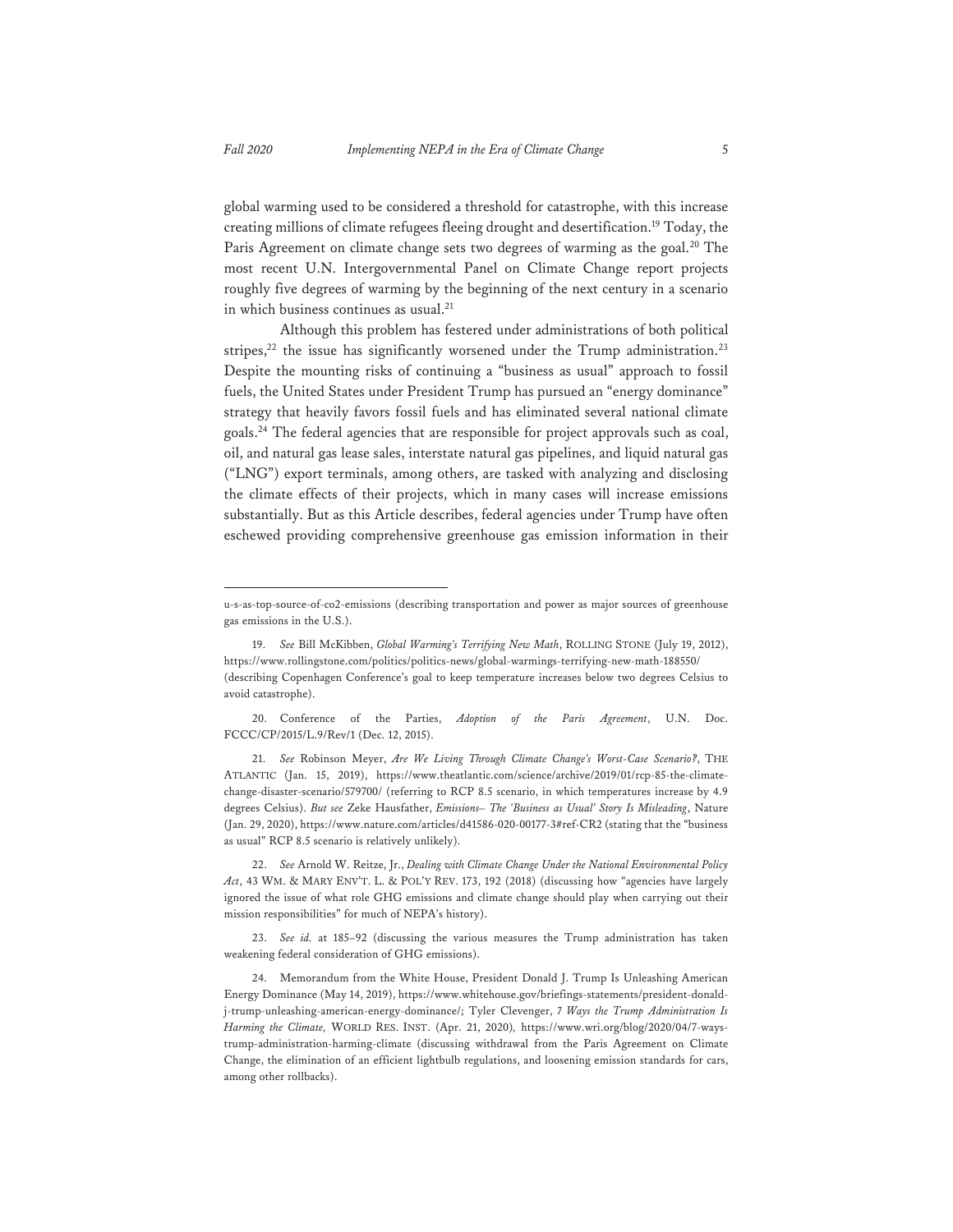project approvals, leaving the public in the dark and masking the agencies' contribution to the climate problem.25

 Ideally, these agencies would receive corrective guidance from the White House Council on Environmental Quality ("CEQ"), a committee established by NEPA<sup>26</sup> that sets rules determining how agencies perform environmental reviews.<sup>27</sup> But in January 2020, the CEQ instead proposed regulations—the Council's first since the  $1980s^{28}$ —that would significantly decrease the scope and rigor of such analyses,<sup>29</sup> inhibiting agencies from accounting for "geographically remote" impacts like climate change, in addition to other changes. These CEQ rules, finalized in July 2020, will likely be struck down in the courts;<sup>30</sup> nonetheless, they suggest that, at best, the most climate guidance agencies can expect from CEQ in the near-term is a feeble shrug.<sup>31</sup>

 This Article seeks to fill the void by advising agencies how to better account for climate change in NEPA reviews. It does so by highlighting common excuses agencies deploy when shortchanging climate change impact analysis and by offering solutions to these ostensible obstacles.

 The challenges cited by agencies with respect to analyzing greenhouse gas emissions typically fall into a few consistent categories. First, agencies commonly fail to calculate how a given action could encourage additional downstream combustion of fossil fuels.32 For example, if the Federal Energy Regulatory Commission ("FERC") approves the construction of an interstate pipeline, that pipeline may boost consumption of fossil fuels by power plants and other end users and thus drive "downstream emissions."33 These emissions are part of the climate impacts of a

- 26. 42 U.S.C. § 4342.
- 27. 42 U.S.C. § 4344.

- 30. For further discussion, see *infra* Part I.B.
- 31. *See* Chemnick, *New Trump Rule*, *supra* note 28.

32. *See* Michael Burger & Jessica Wentz, *Downstream and Upstream Greenhouse Gas Emissions: The Proper Scope of NEPA Review*, 41 HARV. ENV'T. L. REV. 109, 133–42 (2017).

33. *See* JAYNI HEIN ET AL., INST. FOR POLICY INTEGRITY, PIPELINE APPROVALS AND GREENHOUSE GAS EMISSIONS 4 (2019) ("[P]ipeline infrastructure creates the economic conditions for

<sup>25.</sup> *See* Marianne Lavelle, *Trump Moves to Limit Environmental Reviews, Erase Climate Change from NEPA Considerations*, INSIDECLIMATENEWS (Jan. 9, 2020), https://insideclimatenews.org/news/090120 20/trump-nepa-environmental-review-changes-climate-change-infrastructure-pipelines (discussing the Trump Administration's efforts to circumscribe NEPA, through regulatory rollback but also through several previous guidance documents).

<sup>28.</sup> Jean Chemnick, *New Trump Rule Would Allow Government to Ignore Climate Impacts of Major Projects*, SCIENCE (Jan. 9, 2020), https://www.sciencemag.org/news/2020/01/new-trump-rule-wouldallow-government-ignore-climate-impacts-major-projects.

<sup>29.</sup> *See id.* (discussing the rule's exclusion of indirect environmental impacts of projects); *see also* Alejandro E. Camacho & Robert L. Glicksman, *Trump Is Trying to Cripple the Environment and Democracy*, THE HILL (Jan. 18, 2020), https://thehill.com/opinion/energy-environment/478904-trump-is-trying-tocripple-the-environment-and-democracy (discussing the arbitrary page limits of the proposed rule).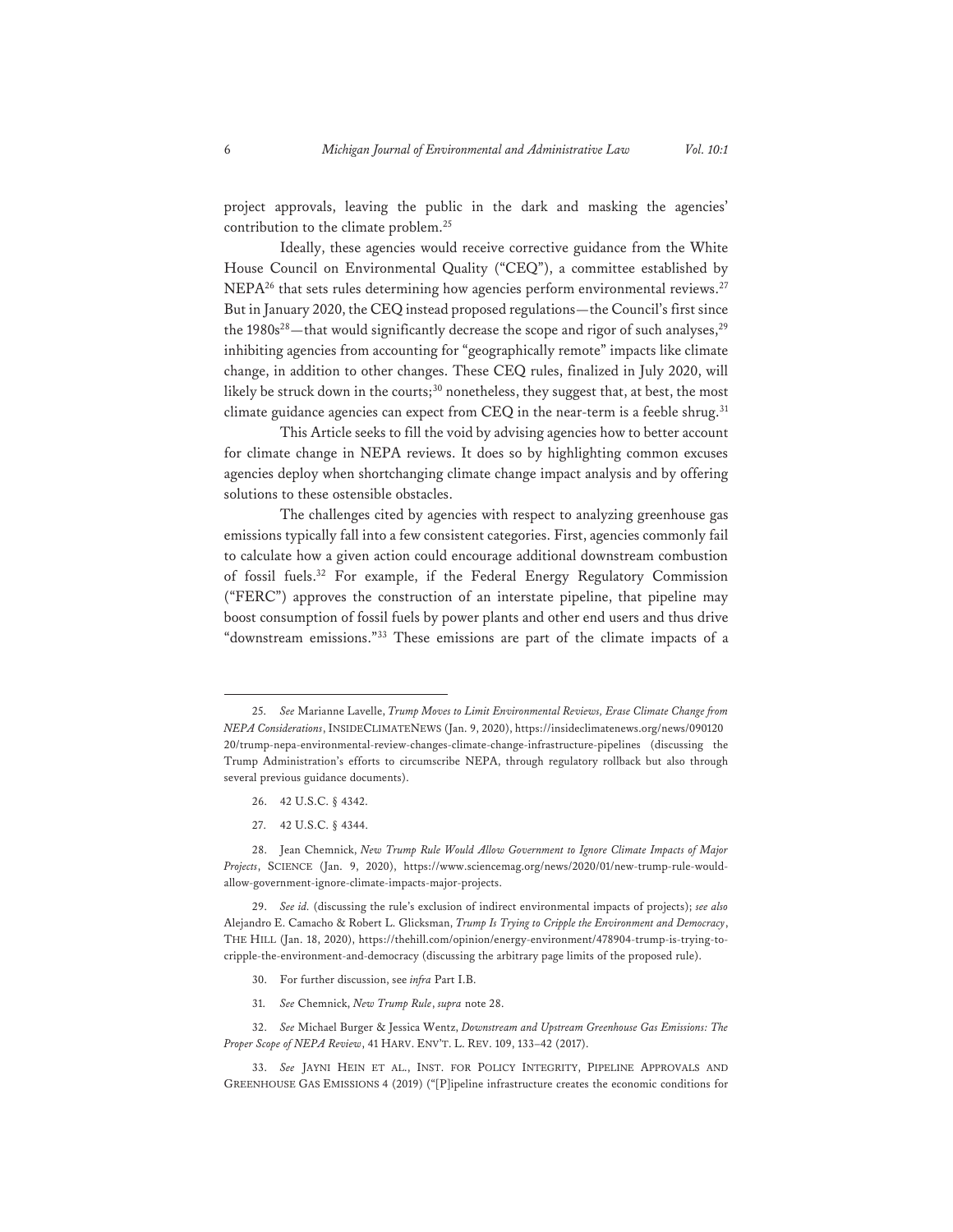federal project and should therefore be included in any NEPA review of the project. Nonetheless, agencies commonly claim they cannot or should not quantify such emissions.<sup>34</sup>

At the other end of the supply chain, a project may make gas transportation more efficient and enable more gas production, leading to greater "upstream emissions."35 Again, agencies frequently dodge accounting for these emissions, either by denying that their projects will have any effect on such emissions or by suggesting that any impact will be too speculative to report.<sup>36</sup>

A third hurdle in accurately quantifying GHG emissions is modeling energy substitution.<sup>37</sup> Agencies have irrationally assumed that if a particular fossil fuel project is not completed, another project will provide the same type of energy from elsewhere at identical cost, resulting in identical GHG emissions.<sup>38</sup> Thus, agencies routinely assert that the project will not increase emissions without evidentiary support. But this "perfect substitution" assumption is contrary to basic principles of supply and demand, and federal courts have rejected agency analysis on this basis.39

Finally, even if agencies do attempt to quantify a project's carbon emissions, they often peg the cost of such emissions at the wrong value.<sup>40</sup> Agencies chronically undervalue the cost to society of pumping more carbon into the atmosphere and frequently treat the cost as zero by failing to use available tools like the Interagency Working Group's social cost of greenhouse gases metric.<sup>41</sup> The result is a skewed analysis that makes the economic benefits of projects look much greater than the costs.

Because of these common shortcomings in their climate analyses, agencies face an ever-growing number of lawsuits for their failure to satisfy NEPA obligations with respect to greenhouse gas emissions.<sup>42</sup> This leaves courts to muddle through what level of analysis is feasible and reasonable for the agencies to perform. The

- 34. *See infra* Part II.
- 35. *See* HEIN ET AL., *supra* note 33, at 4.
- 36. *See infra* Part III.
- 37. *See* HEIN ET AL., *supra* note 33, at 14.
- 38. *See infra* Part IV.
- 39. *See* HEIN ET AL., *supra* note 33, at 14.
- 40. *See infra* Part V.

41. KEVIN RENNERT & CORA KINGDON, RES. FOR THE FUTURE, SOCIAL COST OF CARBON 101 4 (2019), https://www.rff.org/publications/explainers/social-cost-carbon-101/.

42. Barry Kellman, Comment, *NEPA Review of Climate Change*, 46 ENV'T. L. REP. NEWS & ANALYSIS 10378, 10378 (2016) (referencing the lack of clarity from multiple appellate and district courts analyzing NEPA and climate change applicability).

additional natural gas production and consumption, which produce both upstream and downstream greenhouse gas emissions, contributing to climate change.").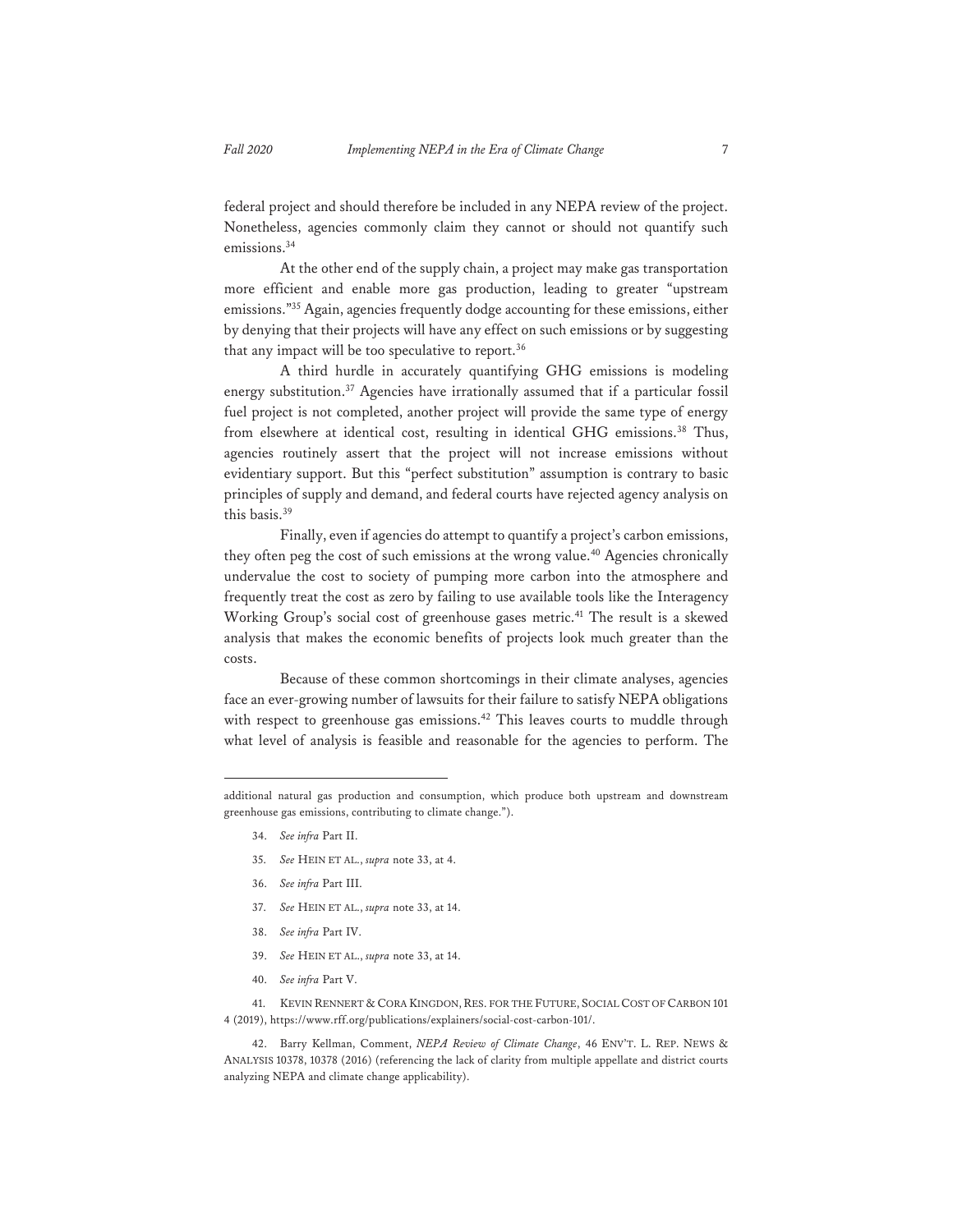result is a hodgepodge of rulings across the country pronouncing different requirements for different agencies.<sup>43</sup>

This Article proposes that the quest to account for the climate effects of federal projects need not be so complicated. For every challenge that agencies characterize as insurmountable—upstream emissions, downstream emissions, energy substitution modeling, or pricing the cost of carbon pollution—tools endorsed by experts in law and economics exist.<sup>44</sup> In fact, in each case, some agencies are already using these tools to calculate carbon emissions, even while other agencies stumble over virtually identical challenges. While CEQ provides general guidance to agencies on best practices for NEPA analysis, it does not appear to monitor the specific tools each agency uses, nor endorse specific tools.<sup>45</sup> This paper fills that gap by highlighting best practices that all agencies can and should use to arrive at more accurate and useful climate analyses. The message to agencies is what adventure protagonists hear from their mentors in the third act of their journey: "You've had the power inside you all along."

As a secondary function, this Article can serve as inspiration to state agencies that have established their own NEPA counterparts.<sup>46</sup> Even if federal agencies insist on turning a blind eye to climate change, state agencies may use their own statutory authority to evaluate state projects' climate effects.

Finally, this Article provides judges guidance for navigating the complex world of NEPA analyses. It falls to judges to hold agencies accountable for fulfilling their statutory obligation to consider climate impacts meaningfully and communicate them clearly. This article can help evaluate agencies' claims that, "It can't be done!" More often than not, agencies can do the proper analysis, and other agencies have done it in the past, rendering many deficiencies arbitrary and capricious.<sup>47</sup>

This Article proceeds in five parts. Part I explains the statutory function and framework of NEPA. The following four parts tackle each of the four common challenges to quantifying the cost of GHG emissions. Each section explains the particular challenge, offers examples of agency failure to overcome the challenge, outlines court trends to date, and finally proposes feasible solutions. Part II pertains to downstream emissions, Part III to upstream emissions, Part IV to energy substitution, and Part V to the social cost of greenhouse gases.

<sup>43.</sup> *See infra* Part IV.C (discussing mixed court guidance on using the social cost of carbon).

<sup>44.</sup> *See, e.g.*, HEIN ET AL., *supra* note 33, at 38 (discussing social cost of carbon endorsements). The Article provides other examples throughout.

<sup>45.</sup> *See* Chemnick, *New Trump Rule*, *supra* note 28 (describing new CEQ guidance).

<sup>46.</sup> *See* COUNCIL ON ENV'T. QUALITY, *States and Local Jurisdictions with NEPA-like Environmental Planning Requirements*, https://ceq.doe.gov/laws-regulations/states.html (last visited Jan. 30, 2020)(listing states with NEPA-like requirements).

<sup>47.</sup> When agencies fail to "consider an important aspect of the problem" in deciding a regulation, that decision is arbitrary and capricious. Motor Vehicle Mfrs. Assoc. v. State Farm Mutual Auto. Ins. Co., 463 U.S. 29, 43 (1983).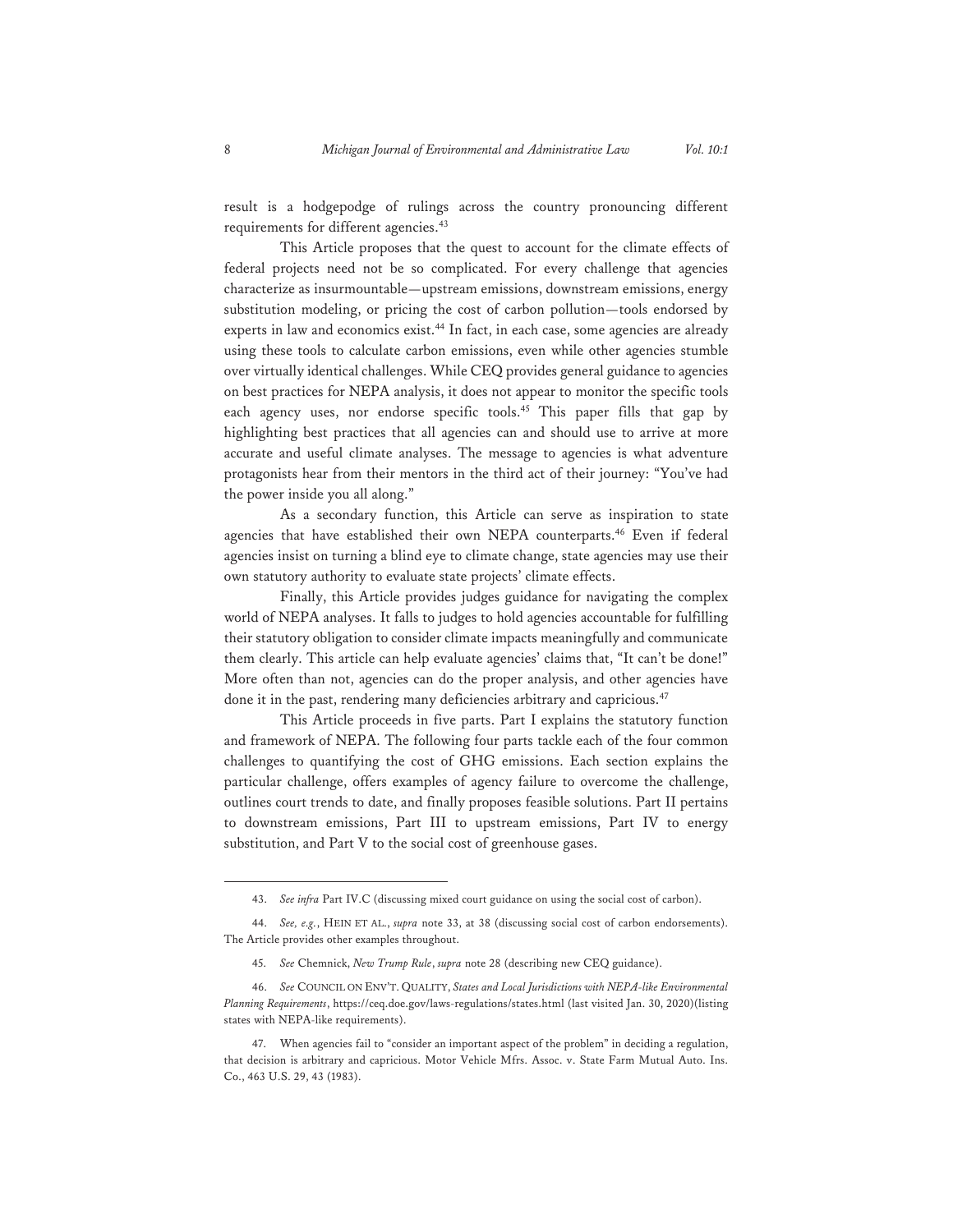Correctly evaluating GHG emissions in NEPA analyses may seem to be a thorny and theoretical issue, but the consequences of such emissions are concrete. In 2019, the D.C. District Court found that BLM failed to appropriately consider climate change effects in leasing almost 400 parcels of land, including the Red Desert.48 The ruling provided the groundwork for other lawsuits that suspended the extension of oil and gas infrastructure into the basin.<sup>49</sup>

 Poor climate analysis has high stakes for agencies, developers, and most of all, the public. By shining a light on what is possible—and required—in terms of climate change disclosure, this Article aims to help decisionmakers make better decisions that account for actual climate effects, and ideally take steps to lessen their contribution to the grave threat of climate change.

## I. THE FRAMEWORK AND FUNCTION OF NEPA

Signed into law on New Year's Day in 1970, the National Environmental Policy Act ("NEPA") led the charge in a cavalcade of environmental statutes enacted during the rest of the decade.<sup>50</sup> Because of NEPA's pivotal legal importance<sup>51</sup> and its restraining effect on environmental plundering,<sup>52</sup> many have dubbed the statute the "Magna Carta of environmental law."<sup>53</sup> This Part traces how the statute functions and recent regulations that might change NEPA's operation.

## *A. NEPA's Broad Reach*

NEPA's text reflects not only Congress's broad conception of environmental hazards but also lawmakers' lofty ambitions for the statute. The law's

<sup>48.</sup> *See* WildEarth Guardians v. Zinke, 368 F. Supp. 3d 41, 78 (D.D.C. 2019). Notably, the court decided not to vacate the leases. *WildEarth Guardians*, 368 F. Supp. 3d at 84.

<sup>49.</sup> Press Release, Ctr. for Biological Diversity, Lawsuit Spurs Trump Administration to Suspend 130 Oil, Gas Leases in Utah (Nov. 12, 2019), https://biologicaldiversity.org/w/news/pressreleases/lawsuit-spurs-trump-administration-suspend-130-oil-gas-leases-utah-2019-11-12/.

<sup>50.</sup> Richard J. Lazarus, *The Greening of American and the Graying of United States Environmental Law: Reflections on Environmental Law's First Three Decades in the United States*, 20 VA. ENV'T. L.J. 75, 77 (2001); *National Environmental Policy Act (NEPA)*, NEPA.GOV, https://ceq.doe.gov/ (last visited Nov. 20, 2019) (calling NEPA "the first major environmental law in the United States").

<sup>51.</sup> Janet McCabe & Cynthia Giles, *Trump Proposal to Weaken Project Reviews Threatens the 'Magna Carta of Environmental Law'*, THE CONVERSATION (May 15, 2018), http://theconversation.com/trumpproposal-to-weaken-project-reviews-threatens-the-magna-carta-of-environmental-law-93258 (stating that "[NEPA] represents a turning point in thinking about environmental protection").

<sup>52.</sup> Amanda Jahshan, *NEPA: The Magna Carta of Environmental Law*, NAT. RES. DEF. COUNCIL (Jul. 26, 2013), https://www.nrdc.org/experts/amanda-jahshan/nepa-magna-carta-environmental-law ("Much like the Magna Carta protected people from the dangers of monarchical rule, NEPA protects people by providing transparency in federal projects.").

<sup>53.</sup> *NEPA*, NEPA.GOV, *supra* note 50 (saying NEPA "is often called the 'Magna Carta' of Federal environmental laws.").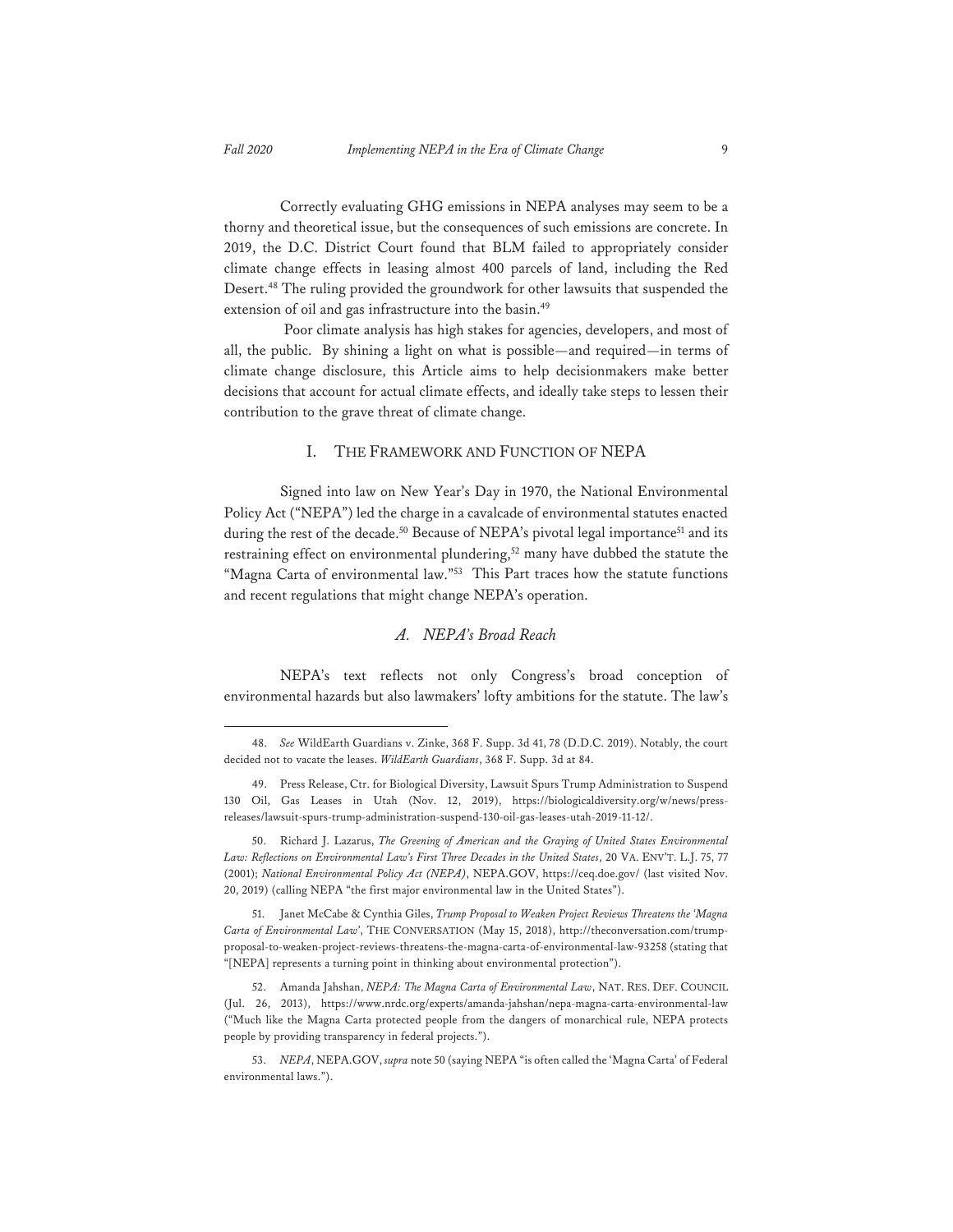stated purposes include "prevent[ing] or eliminat[ing] damage to the environment and biosphere and stimulat[ing] the health and welfare of man."54 NEPA also lists more specific statutory goals as line-items, commanding the federal government to act as "trustee of the environment for succeeding generations," to "assure for all Americans safe, healthful, productive, and aesthetically and culturally pleasing surroundings," and to "attain the widest range of beneficial uses of the environment without degradation, risk to health or safety, or other undesirable and unintended consequences."55

The primary operational provision of the Act, section 102, requires all federal agencies to create a detailed statement about "every recommendation or report on proposals for legislation and other major Federal actions significantly affecting the quality of the human environment."56 This statement must include: 1) the proposed action's environmental impact; 2) unavoidable adverse effects of the proposed action; 3) alternatives to the proposed action; 4) the relationship between local short-term environmental uses and long-term productivity; and 5) any irreversible resource commitment the proposed action entails.<sup>57</sup> Over the years, this detailed report has come to be known as an "environmental impact statement"  $("EIS").^{58}$ 

Because NEPA states that only "major Federal actions significantly affecting" the environment require environmental impact statements, agencies must make the threshold determination of whether a particular action triggers this NEPA obligation.59 If the agency is unsure as to whether an EIS is required, it must complete an "environmental assessment" ("EA").<sup>60</sup> Shorter and less resourceintensive than an EIS, an EA examines the "context" and "intensity" of a proposed action.61 If the agency determines the action will not significantly affect the environment, the agency then issues a "Finding of No Significant Impact"

- 55. And these demands constitute only half of the list of goals! *See* 42 U.S.C. § 4331.
- 56. 42 U.S.C. § 4332(C).
- 57. *Id.*

58. *See, e.g.*, City of New York v. I.C.C., 4 F.3d 181, 182 (2d Cir. 1993) (referring to activities that "require a full environmental impact statement ("EIS")"); 40 C.F.R. § 1501.4 (referring to "environmental impact statement"); *National Environmental Policy Act Review Process*, ENV'T. PROT. AGENCY (last updated Jan. 24, 2017), https://www.epa.gov/nepa/national-environmental-policy-actreview-process (summarizing the "EIS" process).

59. Wildearth Guardians v. Zinke, 368 F. Supp. 3d 41, 53 (D.D.C. 2019); 40 C.F.R. § 1501.4.

60. *See* 40 C.F.R. § 1501.4 (explaining that an agency must make its decision to regulate based on an environmental assessment if the proposed action does not categorically require or avoid environmental impact statements).

61. 40 C.F.R. § 1508.27.

<sup>54. 42</sup> U.S.C. § 4321.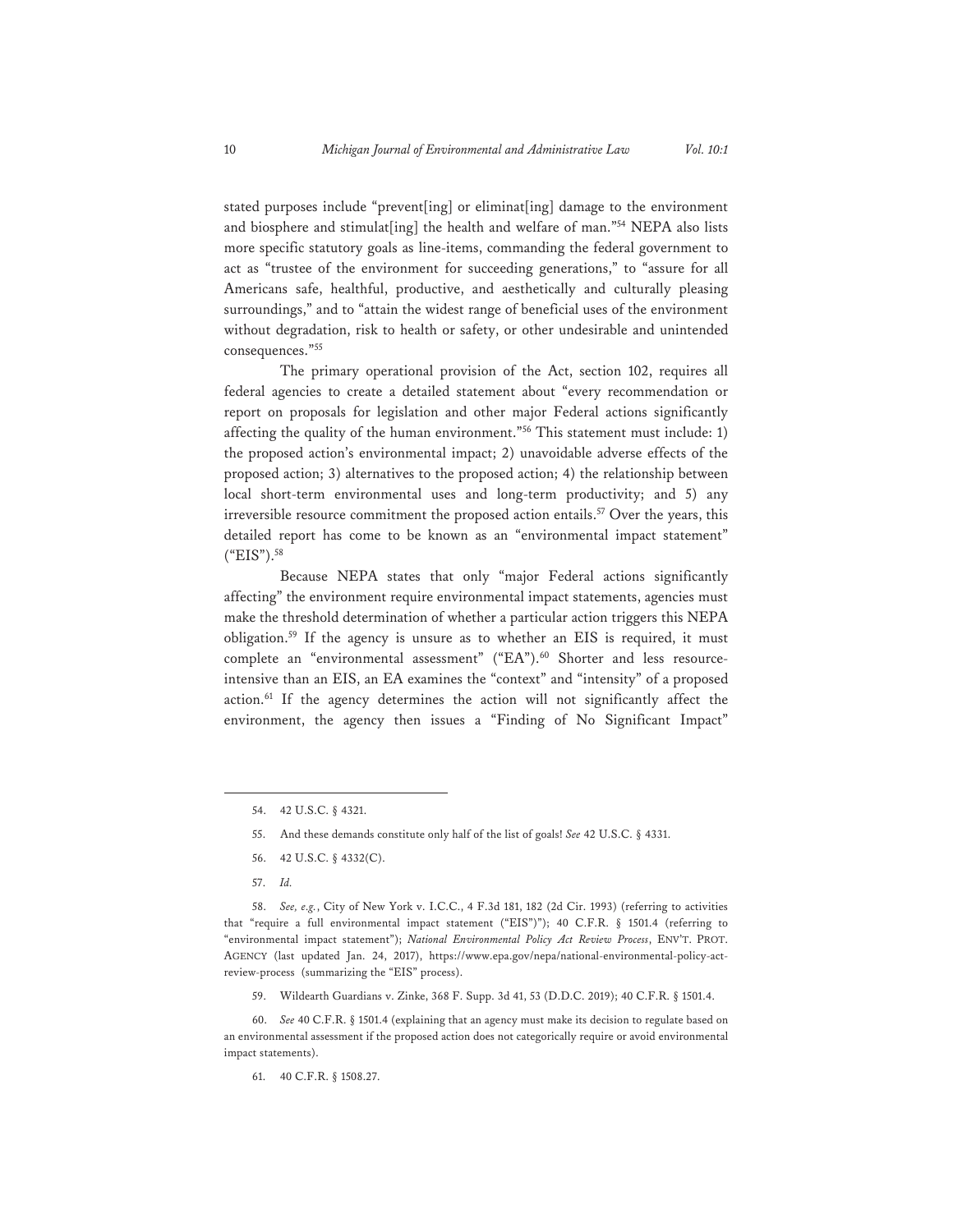("FONSI").<sup>62</sup> Thus no EIS need be prepared.<sup>63</sup> Otherwise, the EA triggers an EIS. A typical EIS involves considerable resources. EISs can take several years to produce,<sup>64</sup> and a 2014 study placed average cost per EIS at \$2.9 million.<sup>65</sup> Given these numbers, it is perhaps unsurprising that agency EAs tend to result in findings of no significant impact much more frequently than they trigger EISs. Less than 1% of NEPA decisions involve an EIS.<sup>66</sup>

When conducting an EIS, regulations require agencies to consider three types of consequences that might result from the proposed action: 1) direct effects; 2) indirect effects; and 3) cumulative effects. $67$  Agencies must also consider these environmental impacts in EAs, although regulations allow "brief discussions" of the impacts, rather than the extended descriptions typical of EISs.<sup>68</sup> Direct effects are "caused by the action and occur at the same time and place."<sup>69</sup> Indirect effects are also caused by the action but "are later in time or farther removed in distance, [yet] are still reasonably foreseeable."70 Regulations outline what might constitute indirect effects, including "growth inducing effects and other effects related to induced changes in the pattern of land use, population density or growth rate, and related effects on air and water and other natural systems."<sup>71</sup> Finally, cumulative effects are those that result "from the incremental impact of the action when added to other past, present, and reasonably foreseeable future actions regardless of what agency (Federal or non-Federal) or person" takes the actions.72

Agencies must also set the proper scope for their EIS analyses. The regulations provide that in evaluating the impact of a proposed action, agencies must consider "connected actions," "cumulative actions," and "similar actions."73 Actions are connected if they automatically trigger other actions that may require EIS analyses; if they "cannot or will not proceed unless other actions are taken previously or simultaneously;" or if they "are independent parts of a larger action and depend

- 66. *Id.* at 7.
- 67. 40 C.F.R. § 1508.25.
- 68. *See* 40 C.F.R. § 1508.9(b).
- 69. 40 C.F.R. § 1508.8.
- 70. *Id.*
- 71*. Id.*
- 72. 40 C.F.R. § 1508.7.
- 73. 40 C.F.R. § 1508.25.

<sup>62. 40</sup> C.F.R. § 1508.13.

<sup>63.</sup> *Id.* 

<sup>64.</sup> NAT'L ASS'N ENVTL. PROF'LS, ANNUAL NEPA REPORT 2015 13 (Karen Johnson ed., 2016) ("The 183 final EISs in our sample had an average preparation time . . . of 1841  $\pm$  1347 days (5.0  $\pm$  3.7 years)").

<sup>65.</sup> U.S. GEN. ACCOUNTING OFFICE, GAO-14-369, NATIONAL ENVIRONMENTAL POLICY ACT: LITTLE INFORMATION EXISTS ON NEPA ANALYSES 12 (2014).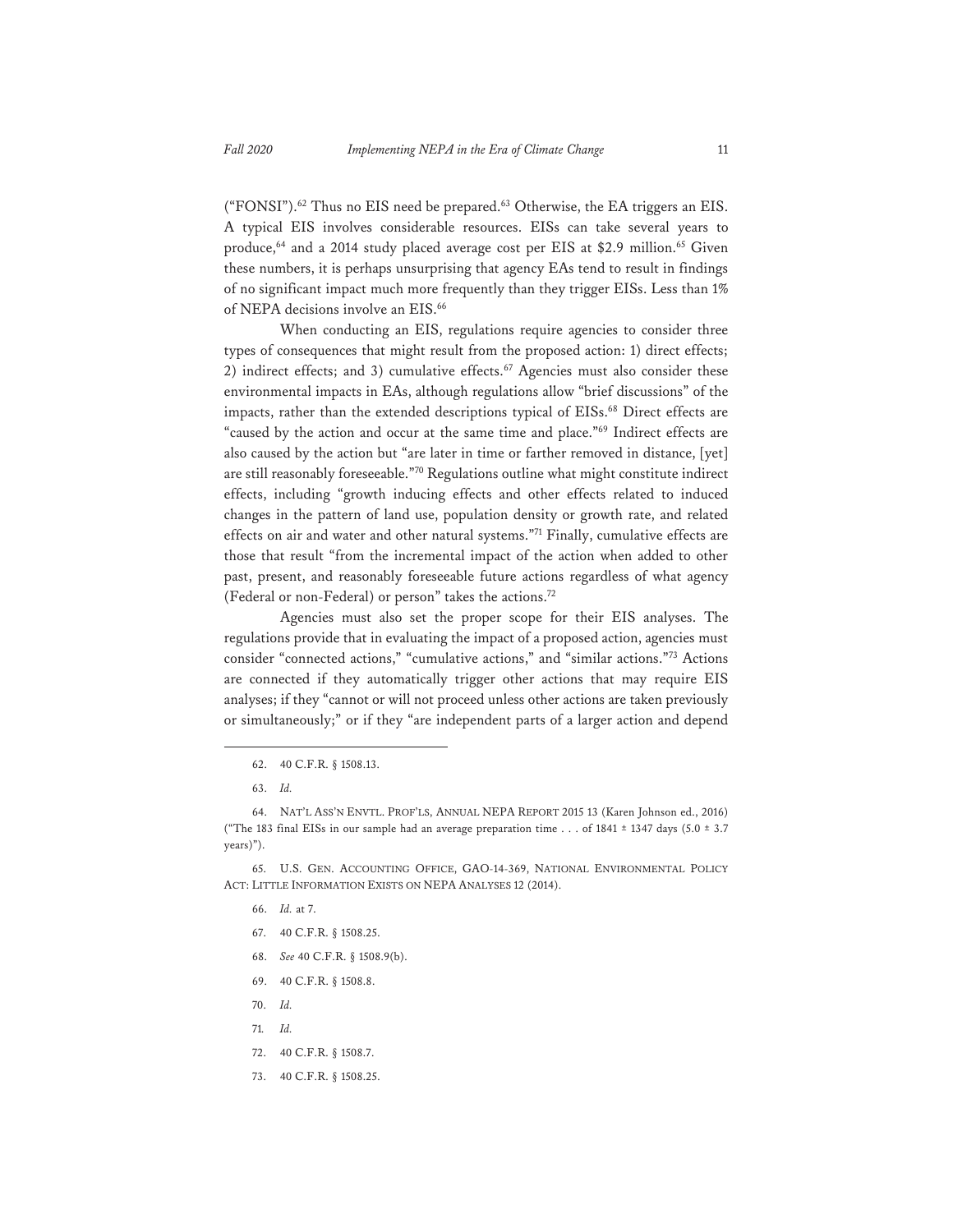on the larger action for their justification."74 Cumulative actions are those which have cumulatively significant impacts when considered with other proposed actions.75 And similar actions are those that share features, such as timing or geography, with other reasonably foreseeable or proposed agency actions, such that their environmental consequences ought to be evaluated together.<sup>76</sup>

The requirement to consider certain actions together may overlap with the requirement to consider a project's myriad effects.<sup>77</sup> For example, a proposed coal mining plan will produce greenhouse gas emissions from mining, transporting, and burning coal.78 The environmental effects of coal transport should be discussed as effects of a "connected action" if the transport requires a separate federal approval, but they should also be discussed as indirect effects of the proposed coal mining plan.79 This overlap of effect and action considerations enables NEPA to weave an expansive net that more comprehensively captures the environmental impacts of agency actions.

The suite of regulations governing federal agency NEPA obligations is promulgated by the White House Council on Environmental Quality ("CEQ").<sup>80</sup> Established in section 202 of NEPA, CEQ sits in the Executive Office of the President.<sup>81</sup> NEPA directs that members must have the training and experience "to analyze and interpret environmental trends and information of all kinds."82 The Council has sundry responsibilities with respect to advising the President on environmental issues, but one of its chief obligations is to regulate and review agency NEPA decisions.<sup>83</sup>

The Council does not approve or disapprove specific agency NEPA decisions;<sup>84</sup> nonetheless, if an agency departs from CEQ-approved procedures, the agency is vulnerable to lawsuits. Some courts have described CEQ regulations as

- 78. *Id.*
- 79. *Id.*

80. Heartwood, Inc. v. U.S. Forest Serv., 230 F.3d 947, 949 (7th Cir. 2000) ("The Council on Environmental Quality ("CEQ") administers NEPA and promulgates regulations related to NEPA that are binding on federal agencies.").

- 81. 42 U.S.C. § 4342.
- 82. *Id.*

83. See id. (tasking CEQ with "apprais[ing] programs and activities of the Federal Government in the light of the policy set forth in title I of this Act").

84. *See id.* (making no reference to the power to review agency decisions); *see also* CONG. RESEARCH SERV., RL33152 THE NATIONAL ENVIRONMENTAL POLICY ACT: BACKGROUND AND IMPLEMENTATION 1 (2011) ("CEQ was not authorized to enforce those regulations.").

<sup>74.</sup> *Id.* 

<sup>75.</sup> *Id.* 

<sup>76.</sup> *Id.* 

<sup>77.</sup> Burger & Wentz, *supra* note 32, at 129.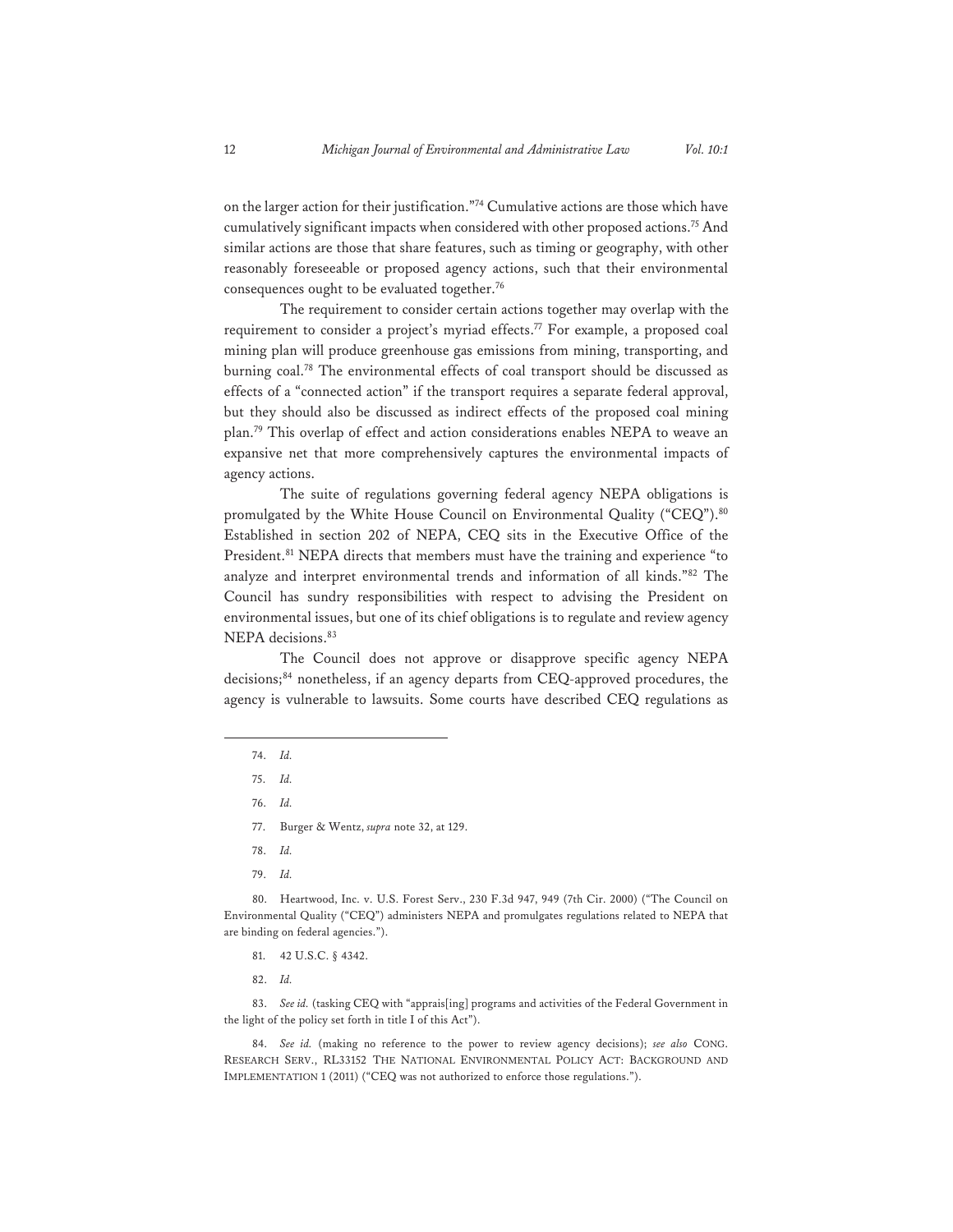binding on agencies,<sup>85</sup> and the Supreme Court, as discussed in more detail below, has described CEQ's regulations as "entitled to substantial deference" in determining what is required by NEPA.<sup>86</sup> Thus, the regulations promulgated by CEQ have considerable sway over agency behavior. CEQ also drafts guidance that helps agencies understand their NEPA obligations and carry out best practices.<sup>87</sup> Courts have interpreted CEQ's guidance as advisory, rather than binding.<sup>88</sup>

 The Supreme Court has announced an arbitrary and capricious standard to review an agency's decision not to prepare an EIS.<sup>89</sup> And courts may force agencies to redo or supplement their analyses based on a similar arbitrary and capricious standard of review.<sup>90</sup> In the words of the Ninth Circuit, NEPA's goals "can be achieved only if the prescribed procedures are faithfully followed; grudging, pro forma compliance will not do."91 Accordingly, courts review NEPA analyses to ensure that agencies have taken a "hard look" at environmental impacts before reaching a decision.<sup>92</sup>

87. *See* Front Page, NEPA.GOV, https://ceq.doe.gov/ (last visited Apr. 2, 2020) ("CEQ oversees NEPA implementation, principally through issuing guidance and interpreting regulations that implement NEPA's procedural requirements.").

88. *See e.g.*, *Andrus*, 442 U.S. at 356–7 (contrasting the binding nature of CEQ's regulations before and after President Carter's executive order changed the regulations from guidance to binding rules); WildEarth Guardians v. Zinke, 368 F. Supp. 3d 41, 70 n.27 (D.D.C. 2019) (calling CEQ's guidance "not binding"); San Juan Citizens All. v. U.S. Bureau of Land Mgmt., 326 F. Supp. 3d 1227, 1243 n.5 (D.N.M. 2018) (noting that CEQ guidance is nonbinding); *see also* CONG. RESEARCH SERV., *supra* note 84, at 10 (referring to CEQ's "informal" guidance as distinct from its regulations).

89. *Marsh*, 490 U.S. at 377 n.23.

90. *See* Kleppe v. Sierra Club, 427 U.S. 390, 410 n.21 (1976) (citing Nat. Res. Def. Council v. Morton, 458 F.2d 827, 838 (D.C. Cir. 1972)) (describing how courts must ensure that agencies take a "hard look" at the environmental effects of a proposed action); Lathan v. Brinegar, 506 F.2d 677, 693 (9th Cir. 1974) (discussing the need to review procedure for serious flaws that prevent agencies from meeting NEPA's goals); Jason J. Czarnezki, *Revisiting the Tense Relationship Between the U.S. Supreme Court, Administrative Procedure, and the National Environmental Policy Act*, 25 STAN. ENV'T. L.J. 3, 13 (2006) (referring to APA as governing NEPA review).

- 91. *Lathan*, 506 F.2d at 693.
- 92. *See* Robertson v. Methow Valley Citizen Council, 490 U.S. 332, 350 (1989).

<sup>85.</sup> *E.g.*, Mid State Coal. for Progress v. Surface Transp. Bd., 345 F.3d 520, 549 (8th Cir. 2003) (describing CEQ regulations as "binding on the agenc[y]"); Nat. Res. Def. Council v. U.S. Dept. of Interior, 397 F. Supp. 3d 430, 453-54 (S.D.N.Y. 2019) (describing CEQ as "promulgating rules applicable to and binding on all Federal agencies"). *But see* Taxpayers of Michigan Against Casinos (TOMAC) v. Norton, 433 F.3d 852, 861 (D.C. Cir. 2006) (noting that "the binding effect of CEQ regulations is far from clear").

<sup>86.</sup> Marsh v. Oregon Nat. Res. Council, 490 U.S. 360, 372 (1989); Robertson v. Methow Valley Citizens Council, 490 U.S. 332, 355–56 (1989); Andrus v. Sierra Club, 442 U.S. 347, 358 (1979). In some cases, a court may refer to CEQ guidelines both as "binding" and as "entitled to substantial deference." *E.g.*, Nat. Res. Def. Council v. U.S. Dept. of Interior, 397 F. Supp. 3d 430,453–54 (S.D.N.Y. 2019). *But see* TOMAC, 433 F.3d at 861; City of Alexandria v. Slater, 198 F.3d 862, 866 n.3 (D.D.C. 1999) (saying CEQ is only empowered to issue binding regulations under executive order, not NEPA itself).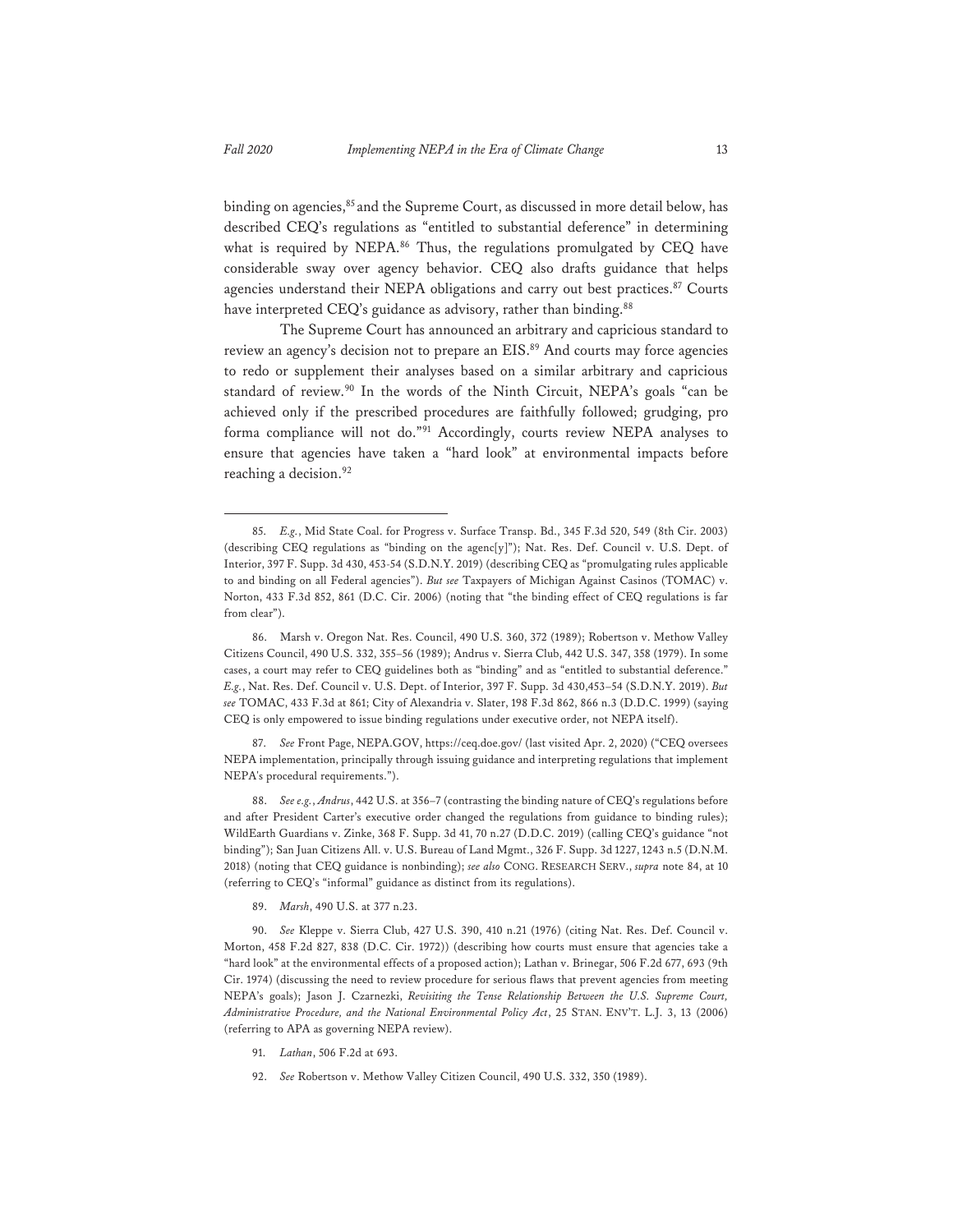Agencies must scrutinize not only the environmental effects of the proposed action but also the environmental effects of "all reasonable alternatives . . . so that reviewers may evaluate their comparative merits."<sup>93</sup> One of the alternatives must be a "no action" alternative.<sup>94</sup> The regulations identify the alternatives analysis process as "the heart of the environmental impact statement,"95 and the Second Circuit has described this requirement as "the linchpin of the entire impact statement."96

Multiple cases have affirmed that climate change considerations are within NEPA's ambit.<sup>97</sup> Agencies that fail to disclose and consider the significant greenhouse gas effects of their proposed projects and alternatives risk the chance that judges will find their analyses inadequate.<sup>98</sup>

## *B. Actions from CEQ on Climate Change*

As climate change has become a more pressing issue, CEQ has released guidance on the subject. The contours and limits of this guidance are discussed below.

Despite the muscular text of NEPA, courts have interpreted the statute as one of procedural rather than substantive force. The Supreme Court first declared NEPA a procedure-forcing law in 1978, in *Vermont Yankee Nuclear Power Corporation v. Natural Resources Defense Council*. 99 The Court asserted that, "NEPA does set forth significant substantive goals for the Nation, but its mandate to the agencies is essentially procedural."100 The Court noted that NEPA's function was "to insure a fully informed and well-considered decision," not to reach the same conclusion that the Court would have reached given the information at hand.<sup>101</sup>

Because of the clear and growing importance of climate change, in 2016, CEQ released guidance to instruct agencies on how to account for climate change

- 96. Monroe Cty. Conservation Council v. Volpe, 472 F.2d 693, 697–98 (2d Cir. 1972).
- 97. *See infra* Part II.C.

98. *E.g.*, Ctr. For Biological Diversity v. NHTSA, 508 F.3d 508, 550 (9th Cir. 2007) (finding greenhouse gas emissions were cumulative impacts that should have been considered by agency in setting CAFE standards); WildEarth Guardians v. Zinke, 368 F. Supp. 3d 41, 67–68 (D.D.C. 2019) (requiring accounting for greenhouse gases); Border Power Plant Working Grp. v. DOE, 260 F. Supp. 2d 997, 1028 (S.D. Cal. 2003) (finding EA was inadequate because agency failed to consider the effects of carbon dioxide emissions).

- 99. 435 U.S. 519, 548–49 (1978).
- 100. *Vermont Yankee*, 435 U.S. at 558.

101. *Id.* The Court affirmed this position in *Strycker's Bay Neighborhood Council, Inc. v. Karlen*, 444 U.S. 223, 227 (1980).

<sup>93. 40</sup> C.F.R. § 1502.14.

<sup>94.</sup> *Id.* 

<sup>95.</sup> *Id.*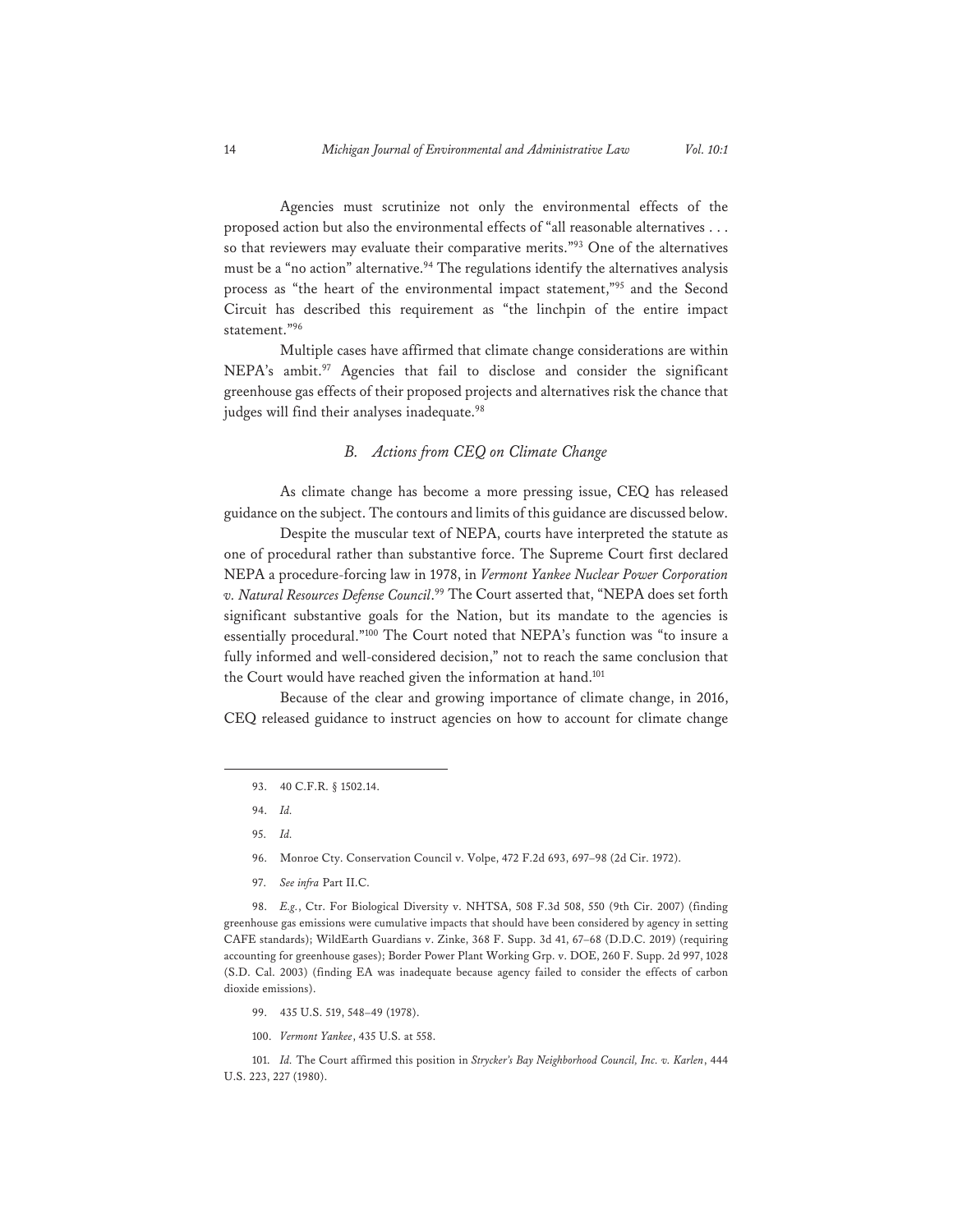consistently in the NEPA process.<sup>102</sup> The guidance explained that agencies should consider a) the potential effects of a proposed action on climate change and b) the potential effects of climate change on the proposed action.<sup>103</sup> Agencies should quantify direct and indirect GHG emissions, and where such quantification proved impossible, agencies should include a qualitative analysis of these effects.104 EIS analyses should allow agencies to consider "the short- and long-term effects and benefits in the alternatives and mitigation analysis."105 Although NEPA does not expressly require monetizing costs and benefits of projects, the CEQ guidance said that in cases in which agencies choose to perform economic analyses, valuations must take "into account best practices for cost-benefit analysis with strong theoretical underpinnings."106 CEQ highlighted the social cost of carbon as "a harmonized, interagency metric that can give decision makers and the public useful information."107 In sum, CEQ set a high but achievable bar for agencies that recognized the danger of climate change, its relevance to NEPA analyses, and the ways these analyses should incorporate climate considerations.

In 2017, shortly after President Trump's election, CEQ withdrew its 2016 guidelines.108 In June 2019, CEQ published a draft of weaker replacement guidance.109 The new guidance allows a qualitative analysis of GHG emissions when "an agency determines that the tools, methods, or data inputs necessary to quantify a proposed action's GHG emissions are not reasonably available, or [quantification] otherwise would not be practicable."110 Agencies may also opt out of quantification when "information necessary for quantification is unavailable, not of high quality, or the complexity of identifying emissions would make quantification overly speculative."<sup>111</sup>

This noncommittal language opens the door to avoiding consideration of greenhouse gases if the effects are uncertain or speculative, and represents a departure from CEQ's longstanding presumption in favor of gathering information, barring extraordinary circumstances in which obtaining information is exorbitantly

- 105. *Id.* at 5.
- 106. *Id.* at 33 n.86.
- 107. *Id.*

- 109. *See id.* at 30,098.
- 110. *Id.*
- 111. *Id.*

<sup>102.</sup> Memorandum from Council on Envtl. Quality, Final Guidance for Federal Departments and Agencies on Consideration of Greenhouse Gas Emissions and the Effects of Climate Change in National Environmental Policy Act Reviews 2 (2016).

<sup>103.</sup> *Id.* at 4.

<sup>104.</sup> *Id.* 

<sup>108.</sup> Draft National Environmental Policy Act Guidance on Consideration of Greenhouse Gas Emissions, 84 Fed. Reg. 30,097, 30,097 (June 26, 2019).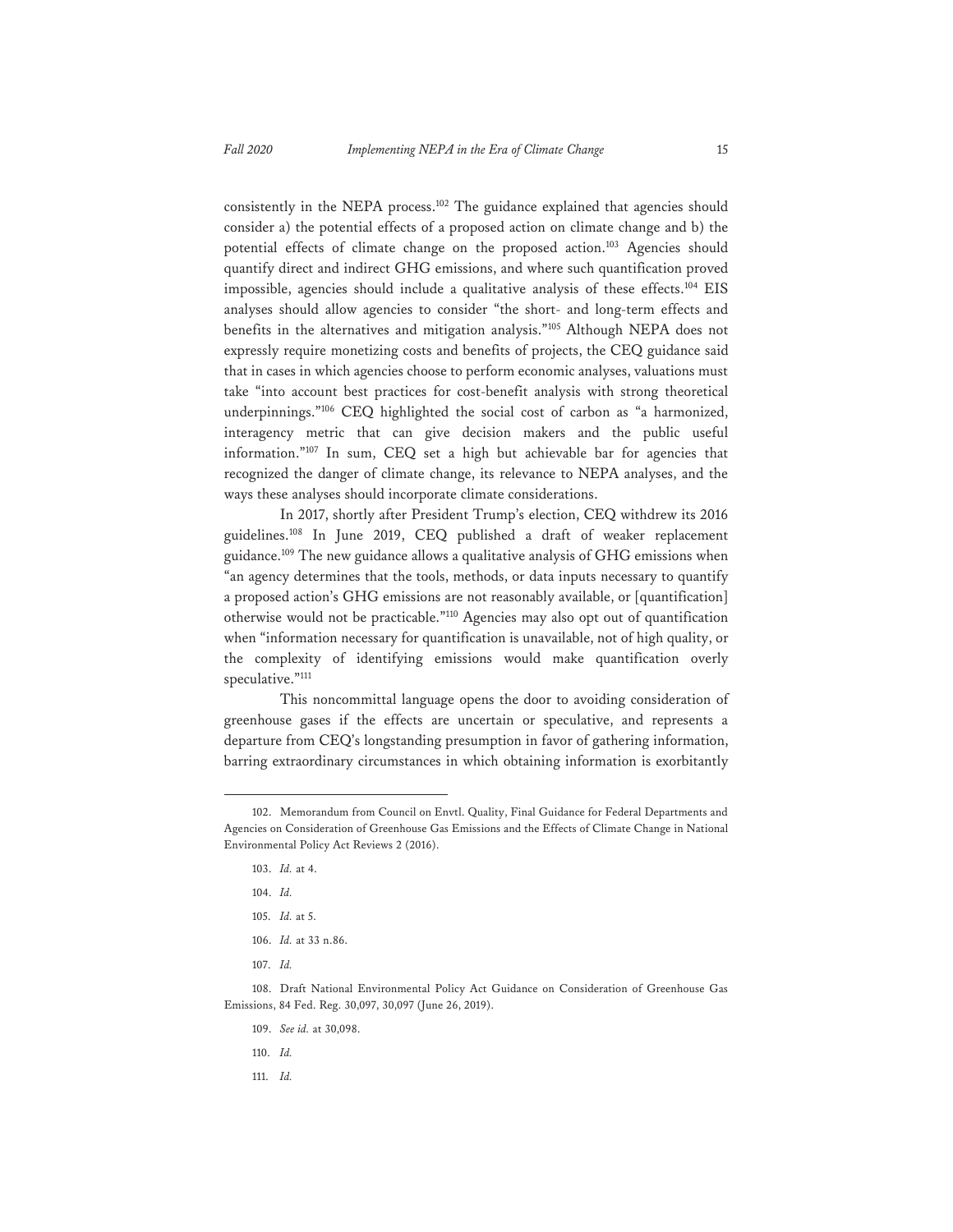costly or no known means of collecting the information exists.112 Moreover, CEQ claims that the social cost of carbon was "not intended for socio-economic analysis under NEPA or decision-making on individual actions, including project-level decisions," thus discouraging its use.<sup>113</sup>

The Trump administration has also segmented projects to downplay climate impacts in NEPA analyses.113 Agencies routinely understate the climate impacts of projects by dividing proposed actions into more diminutive components, rather than considering all actions collectively.<sup>114</sup> Defining a project narrowly offers a way to evade consideration of broader environmental impacts.

 CEQ proposed new regulations in January 2020.115 The new regulations contain sweeping changes, some of which seem designed, at least in part, to limit climate change considerations.

 First, the regulations eliminate the requirement to consider direct, indirect, and cumulative effects.116 Instead, CEQ claims, "effects should not be considered significant if they are remote in time, geographically remote, or the result of a lengthy causal chain."117 This restriction could bar consideration of the global and future effects of climate change.<sup>118</sup>

 Second, CEQ proposes that instead of considering "all reasonable alternatives," agencies should consider only alternatives "which must meet the goals of the applicant, where applicable."119 Agencies could easily narrowly define project goals—the goal to extract coal from a particular site, for example—and thus ignore environmentally beneficial alternatives.

 Third, CEQ suggests that other analyses, like regulatory impact analyses ("RIAs"), can substitute for NEPA assessments.120 So-called RIAs have a cost-based focus, not a science-centered one; agencies produce RIAs under the authority of an executive order that focuses on the need to assess not only environmental costs but also the cost to private industry, recognizing that "the private sector and private

- 117. *Id.* at 1708.
- 118. *See supra* Part I.A.
- 119. 85 Fed. Reg. at 1701.
- 120. *Id.* at 1705.

<sup>112.</sup> See 40 C.F.R. § 1502.22 for current language. Courts continue to implement a hard look standard and do not merely accept an agency's determination that quantitative data is overly speculative *See, e.g.*, Citizens for a Healthy Cmty. v. U.S. Bureau of Land Mgmt., 377 F. Supp. 3d 1223, 1237 (D. Colo. 2019).

<sup>113. 84</sup> Fed. Reg. at 30,099.

<sup>114.</sup> *Id.* 

<sup>115.</sup> Update to the Regulations Implementing the Procedural Provisions of the National Environmental Policy Act, 85 Fed. Reg. 1684 (Jan. 10, 2020).

<sup>116.</sup> *Id.* at 1707–08.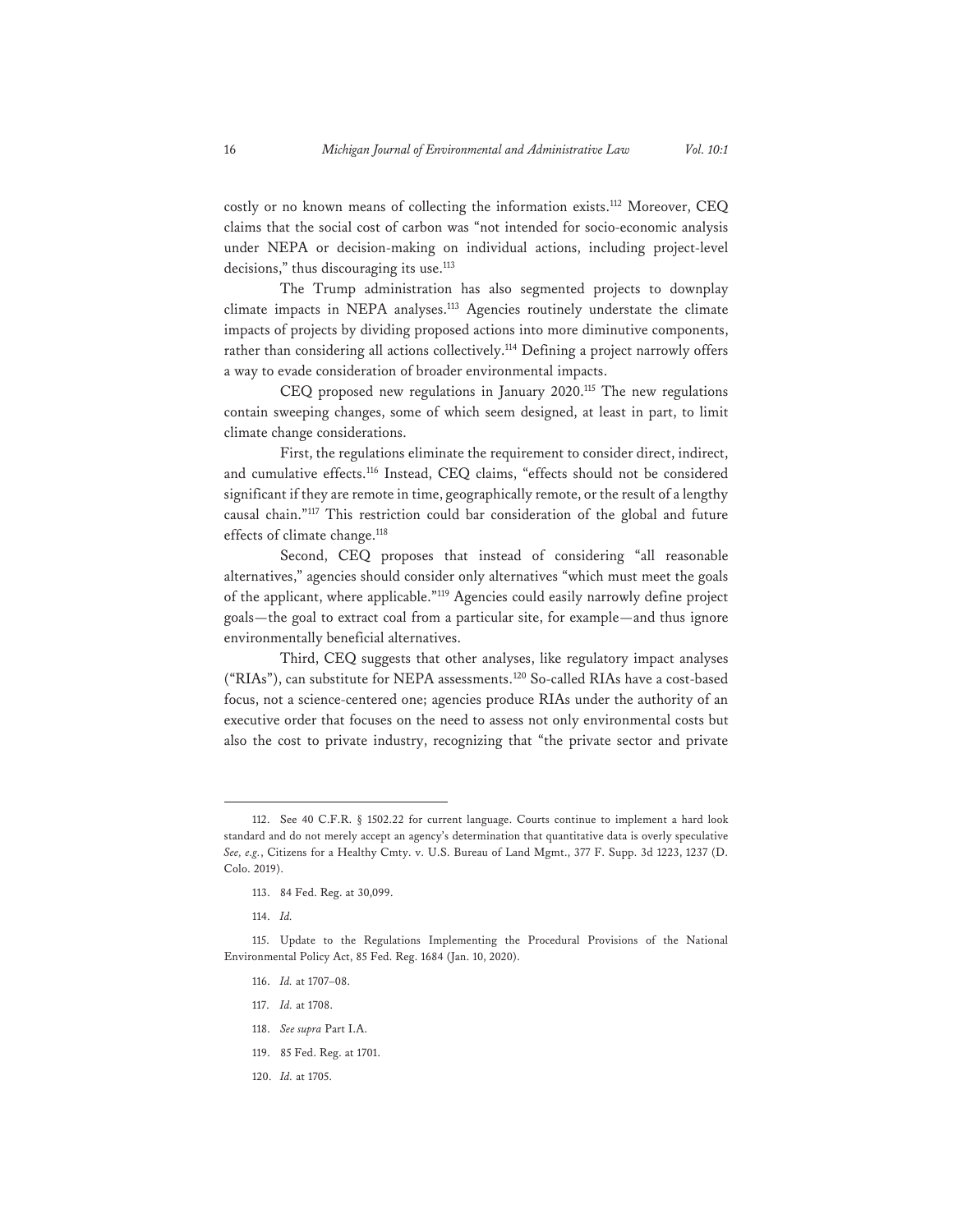markets are the best engine for economic growth."121 Although RIAs could theoretically include comprehensive quantification and monetization of climate change effects, agencies could skirt in-depth conversations about environmental effects by using RIAs that emphasize savings to the regulated industry.

 Finally, having eviscerated NEPA analysis, CEQ has attempted to prevent agencies from reviving more demanding procedures. The proposal includes a "provision [that] will prevent agencies from designing additional procedures that will result in increased costs or delays," and requires that agencies "shall not impose additional procedures or requirements" for NEPA analyses.<sup>122</sup> Thus, even agencies industrious and resourceful enough to investigate climate change effects may be blocked from doing so.

The proposal, now finalized,<sup>123</sup> is virtually certain to generate challenges in court, where the changes will likely be struck down as inconsistent with NEPA. Excluding temporally or geographically removed environmental effects is difficult to square with NEPA's statutory imperative to produce a detailed statement on the "environmental impact of [a] proposed action," "any adverse environmental effects," and "the relationship between local short-term uses of man's environment and the maintenance and enhancement of long-term productivity."<sup>124</sup> The stated purpose of NEPA makes clear that the statute is concerned with fulfilling commitments not only to "all Americans," but also to "succeeding generations,"125 a focus that makes it difficult to narrowly construe the statutory requirement to consider "alternatives to the proposed action"126 as only those that serve a particular agency's whim. And Congress's expending the better part of a provision explaining what must be included

- 125. *Id.* § 4331(b)(1).
- 126. *Id.* § 4332(C).

<sup>121.</sup> Exec. Order No. 12,866, 58 Fed. Reg. 190 (Jan. 4, 1993); *See also* OFFICE OF INFO. & REGULATORY AFFAIRS, AGENCY CHECKLIST: REGULATORY IMPACT ANALYSIS 1, https://www.white house.gov/sites/whitehouse.gov/files/omb/inforeg/inforeg/regpol/RIA\_Checklist.pdf (last visited Apr. 2, 2020) (attributing regulatory impact statements to Executive Order 12,866).

<sup>122. 85</sup> Fed. Reg. at 1693.

<sup>123.</sup> Update to the Regulations Implementing the Procedural Provisions of the National Environmental Policy Act, 85 Fed. Reg. 43,304 (July 16, 2020). Although the language has changed slightly, the proposed changes have by and large made their way into the final rule. For remote effects and significance, *see id*. at 43,375 ("Effects should *generally* not be considered significant if they are remote in time, geographically remote, or the product of a lengthy causal chain.") (emphasis added to highlight new qualifier that was not in proposal). To see confining reasonable alternatives to those which "meet the goals of the applicant," *see id*. at 43,376. To see the finalized changes with respect to substituting other analyses for NEPA analyses, *see id*. at 43,373, although the agency's discussion no longer specifically references RIAs as possible substitutes. CEQ also finalizes the bar on agency ability to develop additional NEPA procedures at page 43,373.

<sup>124. 42</sup> U.S.C. § 4332(C).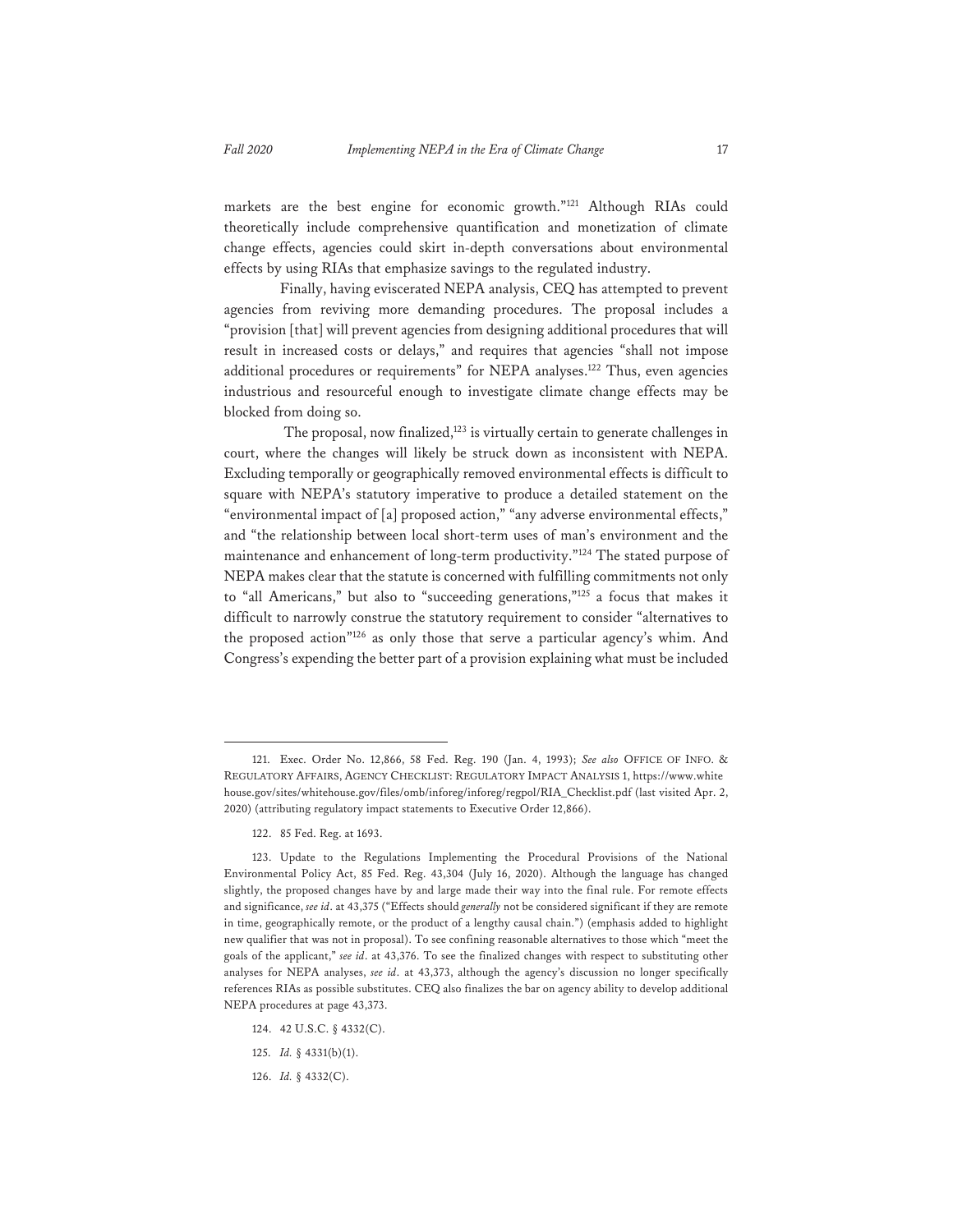in a "detailed statement" casts doubt on the legality of substituting other reports like RIAs-for NEPA analyses.<sup>127</sup>

Thus, agencies would be wise to prepare for a world in which climate change plays a central role in NEPA analyses. Unfortunately, because of CEQ's regressive posture, agencies are less likely to consider the climate impacts of their actions adequately, more likely to reach suboptimal decisions, and more likely to find themselves in protracted NEPA litigation.

This Part explained the goals and function of NEPA. The next four parts explain how to fulfill the statute's promise by describing current approaches and highlighting best practices to adequately account for climate change.

#### II. ACCOUNTING FOR DOWNSTREAM EMISSIONS

 Downstream emissions provide a useful starting point for considering common shortcomings in NEPA climate analysis. These emissions have been the subject of considerable litigation, and after years of agency resistance, courts have coalesced around a position that such emissions must be considered in NEPA analyses. Agencies should take two lessons about downstream emissions: 1) Despite claims of infeasibility, agencies in fact possess the tools needed to calculate these emissions; and 2) Inadequate consideration of greenhouse gases may ultimately lead to slower progress on projects because of successful court challenges.

 This Part begins by defining downstream emissions and explaining why NEPA regulations suggest such emissions must be accounted for in multiple contexts. The article then discusses the traditional regulatory approach to downstream emissions and judicial reactions. Finally, the Part ends by suggesting how agencies should analyze downstream emissions in NEPA analyses.

#### *A. What Are Downstream Emissions?*

 Downstream emissions, as the name suggests, are those emissions that occur later in the supply chain than the project under NEPA consideration.128 In the fossil fuel context, downstream emissions are typically those emitted after fuel transportation and include emissions caused by power plant operations and by the combustion of fuel.<sup>129</sup>

 As discussed in Part I, NEPA's text requires accounting for "the environmental impact" of a project, as well as "any adverse environmental effects

<sup>127.</sup> *Id.* 

<sup>128. &</sup>quot;Downstream emissions" and "upstream emissions" are not terms coined for this article but are part of the parlance around emissions from projects. *See generally* Burger & Wentz, *supra* note 32.

<sup>129.</sup> *See e.g.*, Sierra Club v. Fed. Energy Regulatory Comm'n, 867 F.3d 1357, 1363 (D.C. Cir. 2017) (describing the "downstream end of Sabal Trail" linking to a power plant); *see* also BHP CO., SCOPE 3 EMISSIONS CALCULATION METHODOLOGY 2018 3 (2018) (defining downstream emissions as those related to "sold goods or devices").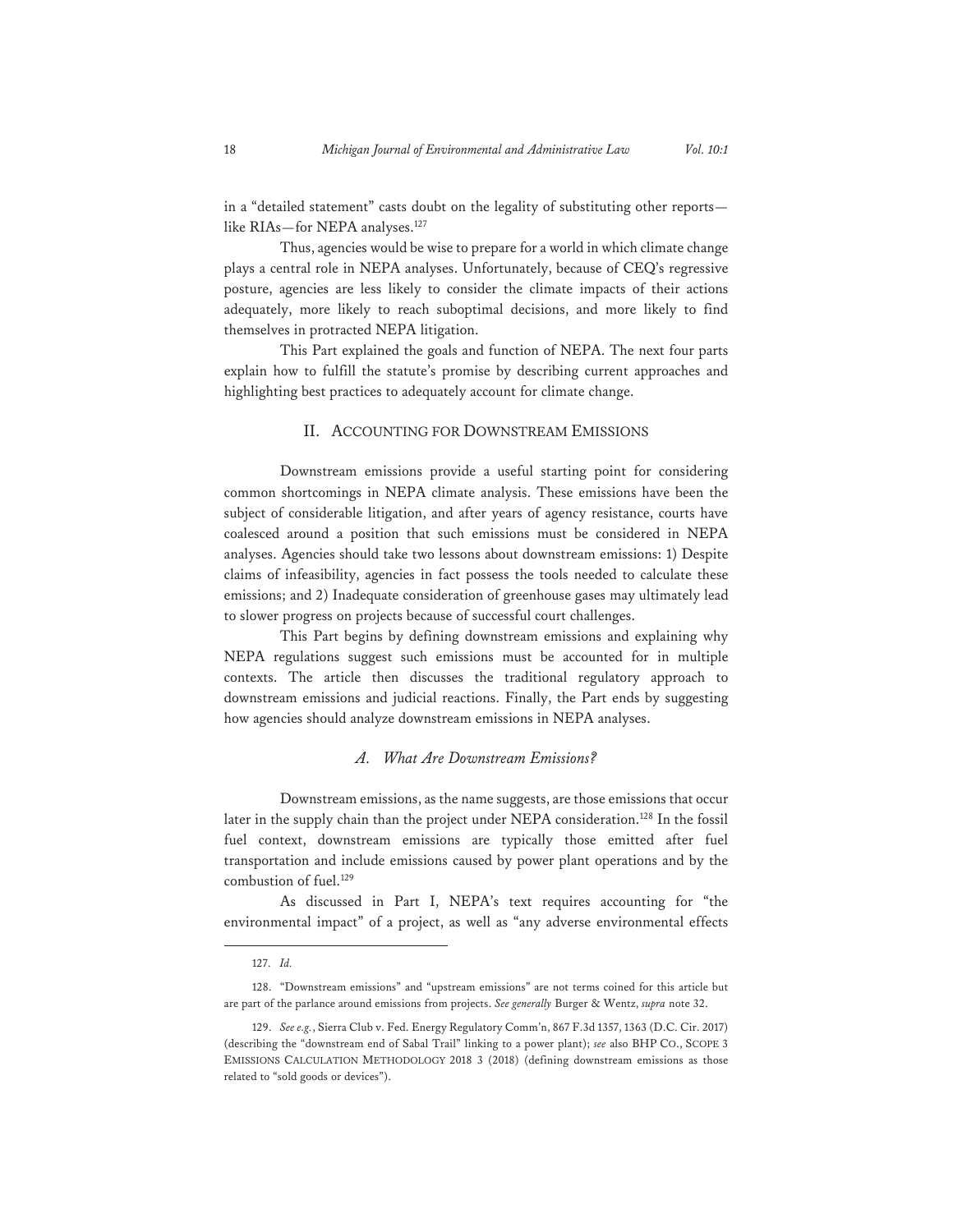which cannot be avoided" if the project goes forward.<sup>130</sup> CEQ regulations have implemented this mandate by requiring agencies to consider both direct and indirect effects from projects.131 Indirect emissions—those caused by a project but removed in time or place<sup>132</sup>—can be further divided into downstream and upstream effects.

 Whether environmental impacts are direct, indirect downstream, or indirect upstream effects depends on the effects' relation to the project under consideration. Consider emissions involved in fuel transportation—through a pipeline gas leak, for example. These emissions would qualify as direct emissions if the project under consideration were construction of the pipeline itself. But these emissions would be "downstream emissions" if the project considered were a gas extraction project supplying gas to the pipeline. Finally, these emissions would constitute "upstream emissions" if the analyzed project were a power plant supplied by the pipeline.

 Several CEQ regulations suggest that downstream emissions are relevant to NEPA analyses in a number of different contexts. Depending on the specifics of a given project, an agency should consider downstream emissions as "indirect effects" or direct effects of "connected actions."133

 Downstream emissions qualify as indirect effects because they are "removed in distance" from the project that causes them but nonetheless "are still reasonably foreseeable," meeting CEQ's definition of "indirect effects."134 For example, coal is burned at a different location from the coal mine where it is extracted or the railroad on which it is transported. But virtually all coal extracted is ultimately burned.<sup>135</sup> Thus, the greenhouse gases emitted from combusting coal are removed in time and place from extraction or transport projects but are foreseeable effects of both. Accordingly, agencies could describe downstream emissions as indirect effects in NEPA analyses.

 In some cases, it may also be appropriate to describe downstream emissions as the direct effects of connected actions.136 As discussed in Part I, actions are

133. 40 C.F.R. § 1508.25. *See also* Burger & Wentz, *supra* note 32, at 168, 173 (describing means of accounting for upstream emissions).

134. 40 C.F.R. § 1508.8(b). These definitions come from the longstanding regulations the Trump administration has proposed to replace. Under the proposed regulations, indirect effects need not be considered and cannot be considered significant. 85 Fed. Reg. 1684, 1729 (Jan. 10, 2020) ("Effects should not be considered significant if they are remote in time, geographically remote, or the result of a lengthy causal chain."). We focus on the preexisting regulations, because the proposed regulations are unlikely to survive legal challenge.

135. *See Coal Explained*, U.S. ENERGY INFO. ADMIN. (last updated May 9, 2019), https://www.eia.gov/energyexplained/coal/use-of-coal.php (discussing the primary uses of coal, and that burning is involved in those uses).

136. Burger & Wentz, *supra* note 32, at 169.

<sup>130. 42</sup> U.S.C. § 4332(C).

<sup>131. 40</sup> C.F.R. § 1508.8.

<sup>132.</sup> *Id.* § 1508.8(b).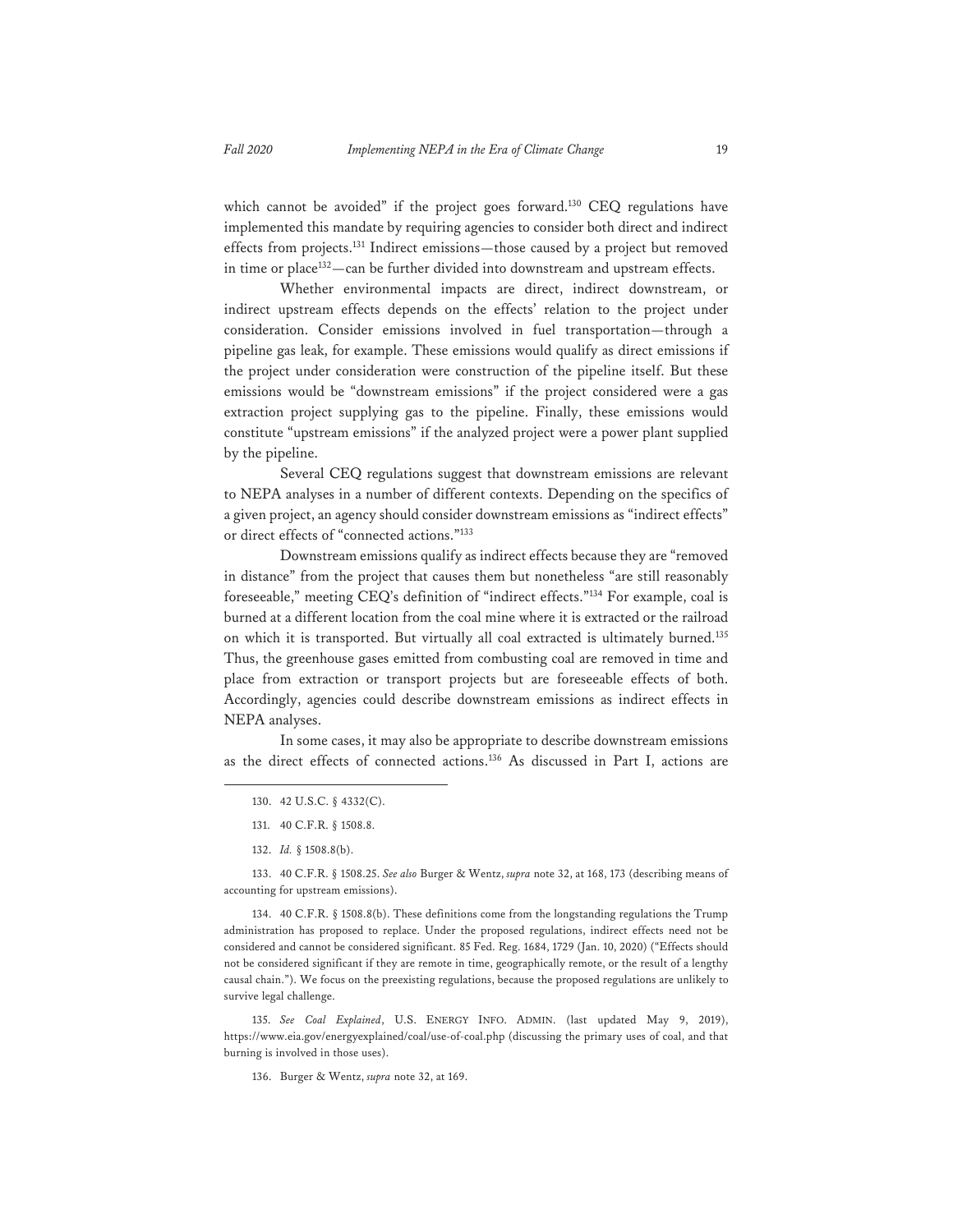connected if one action automatically triggers the other, if one action cannot proceed unless the other occurs first, or if the actions are independent parts of a larger action.137 In some cases, these descriptions may apply to various phases of the fossil fuel industry, particularly those situations in which agencies are evaluating permits for different parts of the fossil fuel chain at the same time.138 If one agency is determining whether to lease land for natural gas extraction, for example, and no pipelines run to the area under consideration, then approving the lease may trigger the construction of a pipeline, because eventually the fuel produced must be transported. Similarly, building the pipeline only makes sense if the land is leased for natural gas extraction. This interdependence connects the two actions to each other. A NEPA analysis, therefore, should not look at either project in isolation but should consider the two projects' environmental effects together.

 Regulatory requirements to consider multiple effects and actions in NEPA analyses make clear that agencies have a responsibility to account for downstream emissions. Perhaps for this reason, agencies do not use legal arguments, but feasibility claims, to evade disclosing these effects. The next section discusses agencies' inconsistent and unsatisfactory approach to downstream emissions.

#### *B. Regulatory Approach to Downstream Emissions*

Agencies are inconsistent when accounting for downstream emissions. Surveys of environmental impact statements over the past decade have revealed uneven treatment of downstream emissions from one agency to the next.139 For example, one survey of EISs produced between 2009 and 2011 found that the Bureau of Land Management ("BLM") seldom calculated downstream emissions from combustion associated with mining projects,<sup>140</sup> while the Forest Service seldom quantified emissions at all,<sup>141</sup> and the U.S. Army Corps of Engineers conducted full life-cycle analyses of projects' indirect emissions.<sup>142</sup>

- 140. WOOLSEY, *supra* note 138, at 9.
- 141. *Id.* at 10.

142. *Id.* at 13. This difference in agency analysis is probably not due to a lack of resources of one agency relative to another. For example, the Forest Service issued guidance about how to account for climate change in NEPA analysis in 2009 and referenced efforts to update its model, but then said that it was "not necessary to calculate GHG emissions for most projects." FOREST SERV., CLIMATE CHANGE CONSIDERATIONS IN PROJECT LEVEL NEPA ANALYSIS 5 (2009), https://www.fs.fed.us/emc/nepa/clim

<sup>137. 40</sup> C.F.R. § 1508.25(a)(1).

<sup>138.</sup> Burger & Wentz, *supra* note 32, at 171.

<sup>139.</sup> *See generally* AIMEE DELACH ET AL., DEFS. OF WILDLIFE, REASONABLY FORESEEABLE FUTURES: CLIMATE CHANGE ADAPTATION AND THE NATIONAL ENVIRONMENTAL POLICY ACT (2013); JESSICA WENTZ ET AL., SABIN CTR. FOR CLIMATE CHANGE LAW, SURVEY OF CLIMATE CHANGE CONSIDERATIONS IN FEDERAL ENVIRONMENTAL IMPACT STATEMENTS, 2012–2014 (2016); PATRICK WOOLSEY, SABIN CTR. FOR CLIMATE CHANGE LAW, CONSIDERATION OF CLIMATE CHANGE IN FEDERAL EISS, 2009–2011 (2012).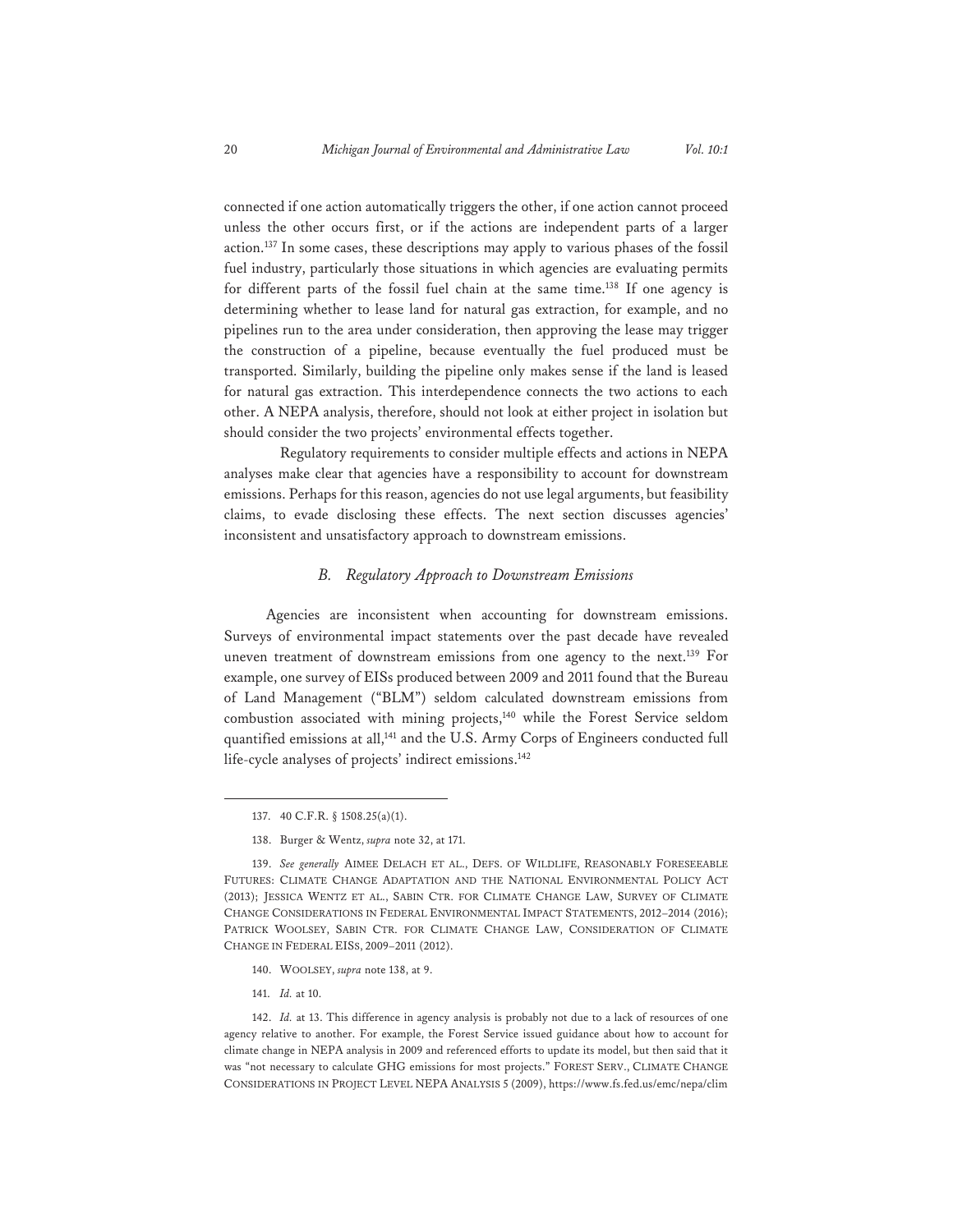Even within the same agency—indeed, within the same field office treatment of climate change effects may vary from one impact statement to the next. Consider the BLM Tres Rios Field Office in Colorado. In a 2018 EA evaluating the environmental impacts associated with approving a permit to drill a natural gas well, the Office quantified anticipated upstream and downstream GHG emissions.<sup>143</sup> Despite this quantification, the EA did not attempt to translate these emissions into climate effects, explaining that "[n]o analysis tools exist to describe the project's incremental contributions to the global phenomenon of climate change."<sup>144</sup> By contrast, the same field office produced a 2019 EA approving a coal mine expansion that not only quantified downstream GHG emissions<sup>145</sup> but referred to a Technical Resources Report, which contains an extended qualitative discussion of climate change effects nationally and on Colorado in particular.<sup>146</sup>

 Notwithstanding this unexplained variation in methodology among NEPA analyses, an examination of NEPA reports reveals some common fallacies. This section discusses each in turn.

#### 1. Uncertainty and the Fallacy of Future Self-Restraint

 Agencies commonly cite uncertainty to avoid accounting for downstream emissions. Lamenting the number of variables that pop up in the supply chain between production and combustion, an agency may claim it cannot meaningfully estimate a project's downstream emissions.<sup>147</sup>

 One variety of the uncertainty excuse is the claim that agencies cannot be sure how much of the fossil fuel associated with a given project will ultimately be combusted. The argument runs as follows: Permit applicants might not mine or drill leases to full capacity, and those minerals that are extracted might not be burned.<sup>148</sup> We dub this excuse the "future self-restraint" fallacy. Essentially, agencies claim that

144. *Id.* 

145. U.S. BUREAU OF LAND MGMT., DUNN RANCH AREA LEASE-BY-APPLICATION AND MINE PLAN MODIFICATION, at 3-10 to 3-11 (2019).

147. *See* WOOLSEY, *supra* note 138, at 9–10. *See, e.g.*, BUREAU OF OCEAN ENERGY MGMT., U.S. DEP'T OF THE INTERIOR, CENTRAL PLANNING AREA LEASE SALE 247: Draft Supplemental Impact Statement 4–6 (2017).

ate\_change/includes/cc\_nepa\_guidance.pdf. The agency did not mention personnel or resource shortages as its justification for this position.

<sup>143.</sup> U.S. BUREAU OF LAND MGMT., HARPER 01-18 #2 NATURAL GAS WELL 15 (2018).

<sup>146.</sup> OFFICE OF SURFACE MINING RECLAMATION AND ENF'T, GCCE KING II MINE DUNN RANCH AREA LBA AND MINING PLAN MODIFICATION PROJECT TECHNICAL RESOURCES REPORT 12–16, 46–47 (2019).

<sup>148.</sup> *See, e.g.*, Citizens for a Healthy Cmty. v. U.S. Bureau of Land Mgmt., 377 F. Supp. 3d 1223, 1237 (D. Colo. 2019); Wilderness Workshop v. Bureau of Land Mgmt., 342 F. Supp. 3d 1145, 1155–56 (D. Colo. 2018); High Country Advocates v. U.S. Forest Serv., 52 F. Supp. 3d 1174, 1196–97 (D. Colo. 2014).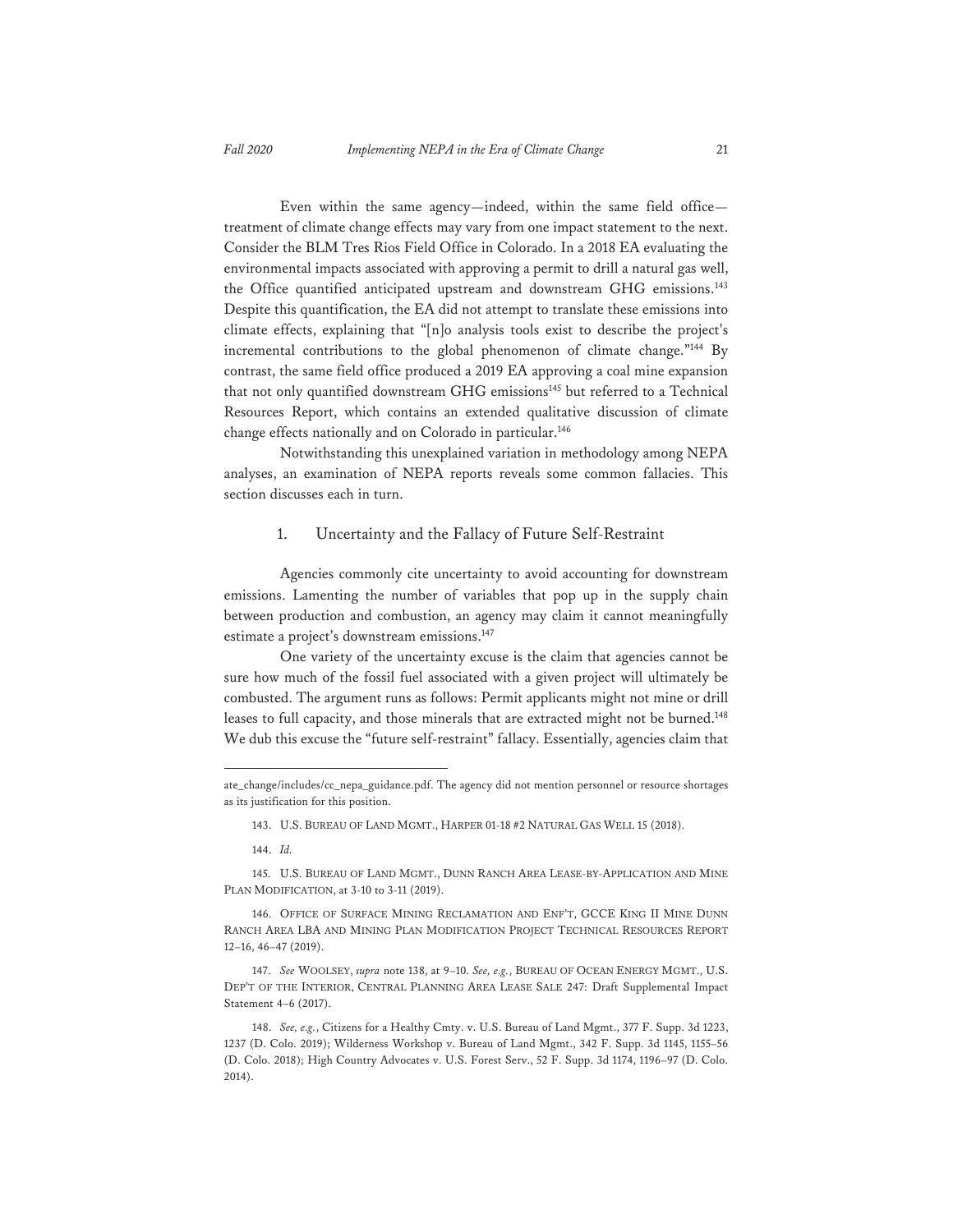permit applicants, for some unspecified reason, might exercise self-restraint in the future and leave some mineral resources in the ground. But this assumption is difficult to justify because permittees are likely to fully extract mineral resources for the same reason restaurant patrons are likely to finish an ice cream sundae: they paid for it, and it's theirs for the taking. Absent a concrete reason to expect that a lease will not be used to its full potential, it is irrational to assume permittees will leave money on the table by leaving minerals in the ground.<sup>149</sup>

 Strikingly, in other contexts, agencies treat full fossil fuel yield as an axiomatic truth. While invoking the future self-restraint fallacy to avoid calculating GHG emissions, agencies frequently assume 100 percent fossil fuel yield when calculating a project's anticipated profits.150 This "all upside" fallacy—relying on assumptions about a project's benefits while rejecting the same assumptions as too uncertain in the context of a project's costs—crops up in multiple contexts and is discussed further in Part IV.

 The Red Desert, discussed in the Introduction, provides an example of the "future self-restraint" fallacy at work. In 2015 and 2016, BLM issued 282 oil and gas leases covering 303,000 acres of federal land in Wyoming.151 As part of this process, the Bureau created several EAs discussing the environmental impacts of leasing.<sup>152</sup> The EAs admitted that opening the lands to oil and gas drilling would have downstream climate impacts through the burning of the extracted fossil fuels, but skirted quantifying those impacts or finding them significant.<sup>153</sup> For example, one EA acknowledged that each of the parcel's wells contained roughly 0.00059 metric tons of carbon dioxide but then cited uncertainty about the extent to which these wells would ultimately be drilled as reason that it was "not possible to predict at this stage what level of emissions would occur."154 In other words, the agencies argued, the permittees might exercise future self-restraint and not fully drill their wells.

 This lack of quantification affected other parts of the EA. For instance, the agency could equivocate about the difference between the Bureau's proposal to lease all of the parcels immediately and the alternative of deferring leasing some of the

- 151. WildEarth Guardians v. Zinke, 368 F. Supp. 3d 41, 55 (D.D.C. 2019).
- 152. *WildEarth Guardians*, 368 F. Supp. 3d at 55–56.

<sup>149.</sup> To bolster this intuitive position, consider that fossil fuel companies' stock prices are driven by the companies' proven mineral reserves. Peter R. Orszag, *Markets Are Putting a Price on Carbon Risks*, BLOOMBERG (Dec. 4, 2019), https://www.bloomberg.com/opinion/articles/2019-12-04/carbon-risksreflected-in-stock-prices. If companies utilized only a fraction of their reserves, this would almost certainly lower their stock prices.

<sup>150.</sup> *See id.*

<sup>153.</sup> *See id.* (summarizing the EAs' treatment of climate change and noting that a FONSI was issued at each stage).

<sup>154.</sup> BLM, AUGUST 2015 LEASE PARCELS: WIND RIVER / BIGHORN BASIN DISTRICT, DOI-BLM-WY-R000-2015-0001-EA 4–31 (2015) [hereinafter WIND RIVER EA].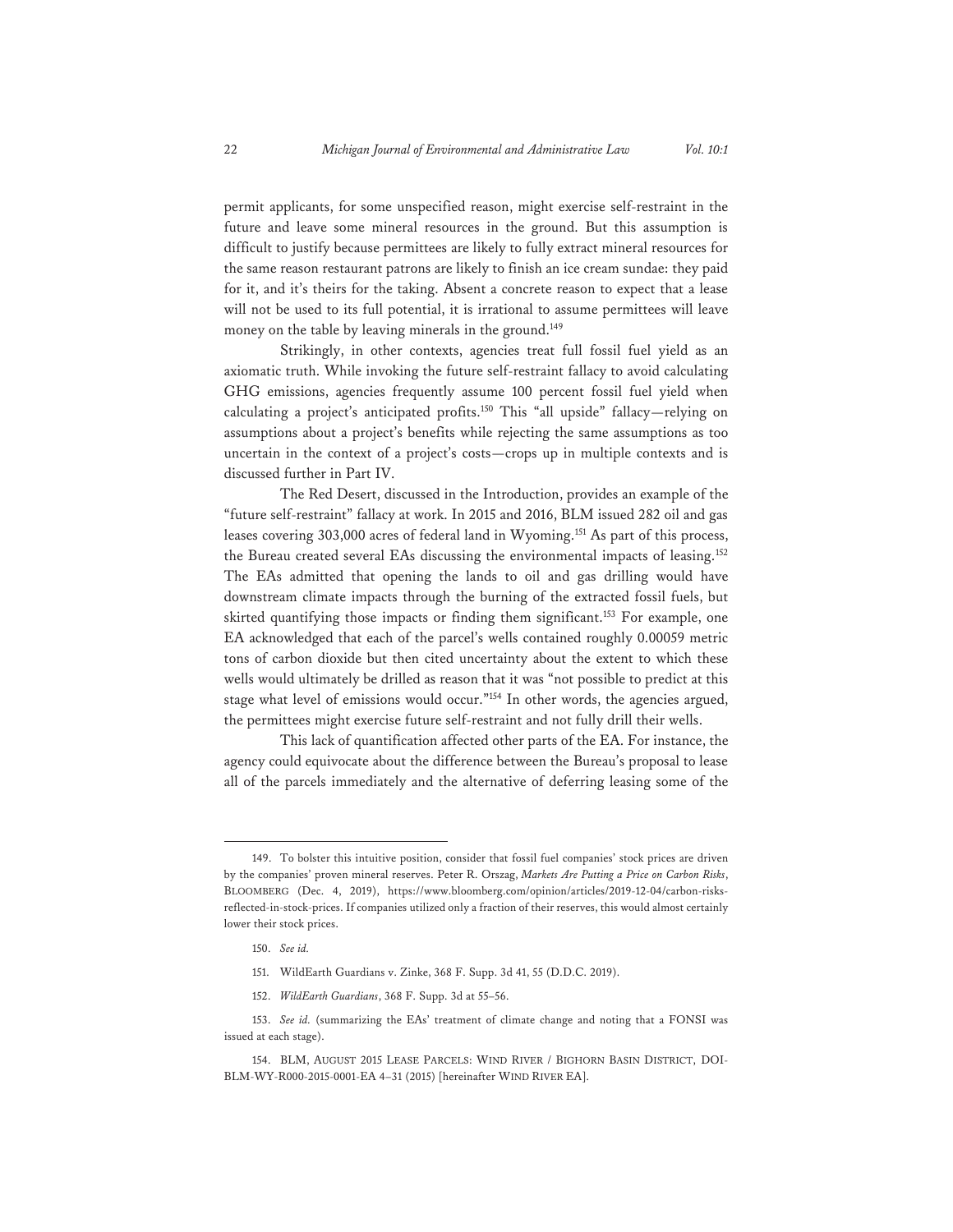parcels.155 Because "the level of development [was] unknown" under either scenario, the difference in greenhouse gas emissions could not be quantified, the agency argued.156 The Bureau dispensed with the entire comparative discussion in two sentences.157

 Ostensible uncertainty about the extent of drilling also allowed the agency to shrug off its duty to perform a cumulative impact analysis. Nodding to the thousands of active, producible, or serviceable wells around the proposed leasing region, the Bureau claimed an inability to determine the net impact of these multitudinous sites.158 Because the assessment of greenhouse gases was "in its formative phase," the Bureau explained, it was impossible to know the project's "incremental effects on climate change globally or in the area of these site-specific actions."159

 Throughout the EA's abbreviated discussions of climate change, the Bureau repeatedly emphasized uncertainty, but it always seemed to interpret that uncertainty as an invitation to press forward with its lease sales rather than to proceed with caution.160 In fact, at one point, the agency catalogued the many sources of uncertainty in its considerations, including price swings, resource limitations, regulatory changes, and the volume of gases vented from processing facilities.<sup>161</sup> But never did the agency consider this uncertainty as sufficient reason to either engage in a more detailed EIS or to restrain leasing. Instead, the agency found no significant environmental impact in each EA and decided to move forward with the lease sales.162

# 2. The "Our Hands Are Tied" Fallacy

 A second tack an agency may use to evade accounting for greenhouse gases is the claim that other authorities play a role in the permitting process, and thus the lead NEPA agency lacks authority over the decision resulting in GHG emissions. For example, an agency in charge of approving whether land is leased for coal mines might argue that it has no authority over the way in which that coal is extracted, transported, and combusted. Thus, the argument runs: the agency approving the

161. *Id.* at 4–48.

<sup>155.</sup> *See id.* at 4–38 (describing modified and deferred alternative).

<sup>156.</sup> *Id.* at 4–39.

<sup>157.</sup> *Id.* 

<sup>158.</sup> *See id.* at 4–47 (citing 847 wells in the Lander Field Office and 2,598 wells in the Cody and Worland Field Offices).

<sup>159.</sup> *Id.* 

<sup>160.</sup> *See id.* at 4–31, 4–39, 4–47 (citing uncertainty, but never interpreting that uncertainty as reason not to proceed with leasing).

<sup>162.</sup> *See* WildEarth Guardians, v. Zinke, 368 F. Supp. 3d 41, 55 (D.D.C. 2019) (stating that each EA resulted in a FONSI).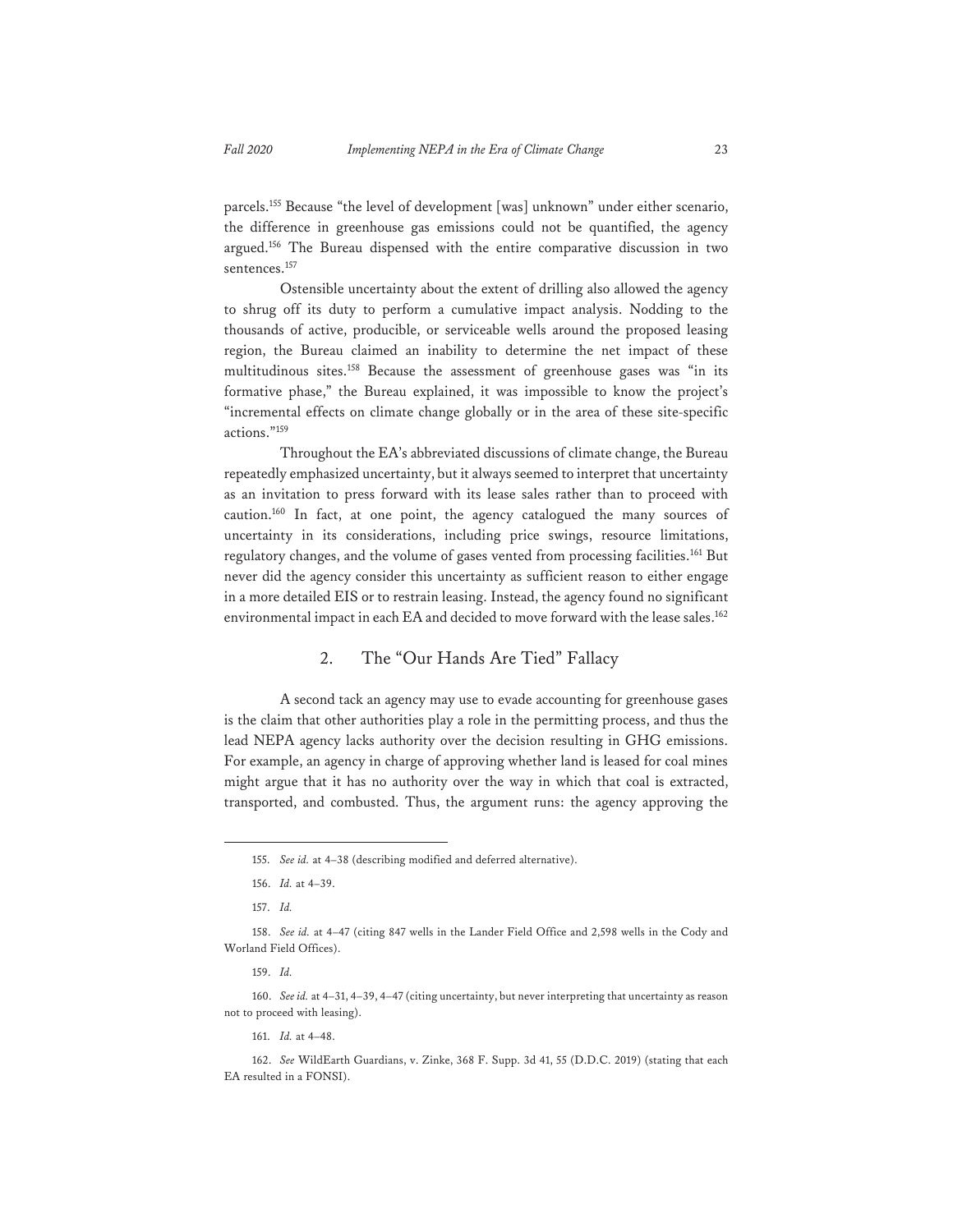lease need not consider downstream emissions over which it has no jurisdictional control. This claim springs from Supreme Court precedent that agencies need not consider environmental effects in NEPA analyses if the agencies have no power to prevent those emissions.163 The Federal Energy Regulatory Commission has brandished the excuse for years in what amounts to an argument that the agency's "hands are tied."<sup>164</sup> But agencies often do have authority over the decision.<sup>165</sup> Courts' skepticism of this excuse is discussed in the following section on case law.

# 3. The "Frivolous Fraction" Fallacy

 Finally, even if an agency does account for downstream greenhouse gas emissions, the agency may dodge finding a project's impacts to be "significant," often by comparing the project's emissions to national or global GHG emissions. The result, inevitably, is that each project's emissions are dwarfed by comparison to a vast denominator; the very fact that climate change poses such a huge threat allows agencies to move forward with projects worsening climate change. This Article refers to this argument as the "frivolous fraction" fallacy.

 BLM's Wyoming leases again provide a useful illustration. In addition to avoiding quantification of downstream emissions, the Bureau further trivialized the greenhouse gas implications of the lease sales by comparing the project's downstream emissions with national or global emissions.<sup>166</sup> Because global greenhouse gas emissions pose such an enormous problem, the Bureau suggested, "the amount released as a result of potential production from the proposed lease tracts would not have a measurable effect."167

 The traditional neglect of downstream emissions, however, may be changing. Seven of the nine EISs for fossil fuel related projects completed between 2017 and 2018 quantified downstream greenhouse gas emissions.168 But over the same period, most agencies failed to examine cumulative effects of other ongoing projects in NEPA analyses.169 And all of those EAs resulted in findings that no significant

- 166. WIND RIVER EA, *supra* note 153, at 4-31.
- 167. *Id.*

169. *Id.* at 10.

<sup>163.</sup> Dep't of Transp. v. Pub. Citizen, 541 U.S. 752, 770 (2004).

<sup>164.</sup> *See, e.g.*, WildEarth Guardians v. Office of Surface Mining, Reclamation & Enf't, 104 F. Supp. 3d 1208, 1230 (D. Colo. 2015); Dine Citizens Against Ruining Our Env't v. Office of Surface Mining, Reclamation & Enf't, 82 F. Supp. 3d 1201, 1217 (D. Colo. 2015). The D.C. Circuit dispensed with this excuse in *Sierra Club v. Fed. Energy Regulatory Comm'n*. 867 F.3d 1357, 1374 (D.C. Cir. 2017). *But see* Tenn. Gas Pipeline Co., 169 FERC ¶ 61,230, 62,841 (2019) (McNamee, Comm'r, concurring) (rejecting the D.C. Circuit's reasoning in a FERC Concurrence).

<sup>165.</sup> *See infra* Part II.C.

<sup>168.</sup> SIEGEL & LOZNAK, *supra* note 17, at 17.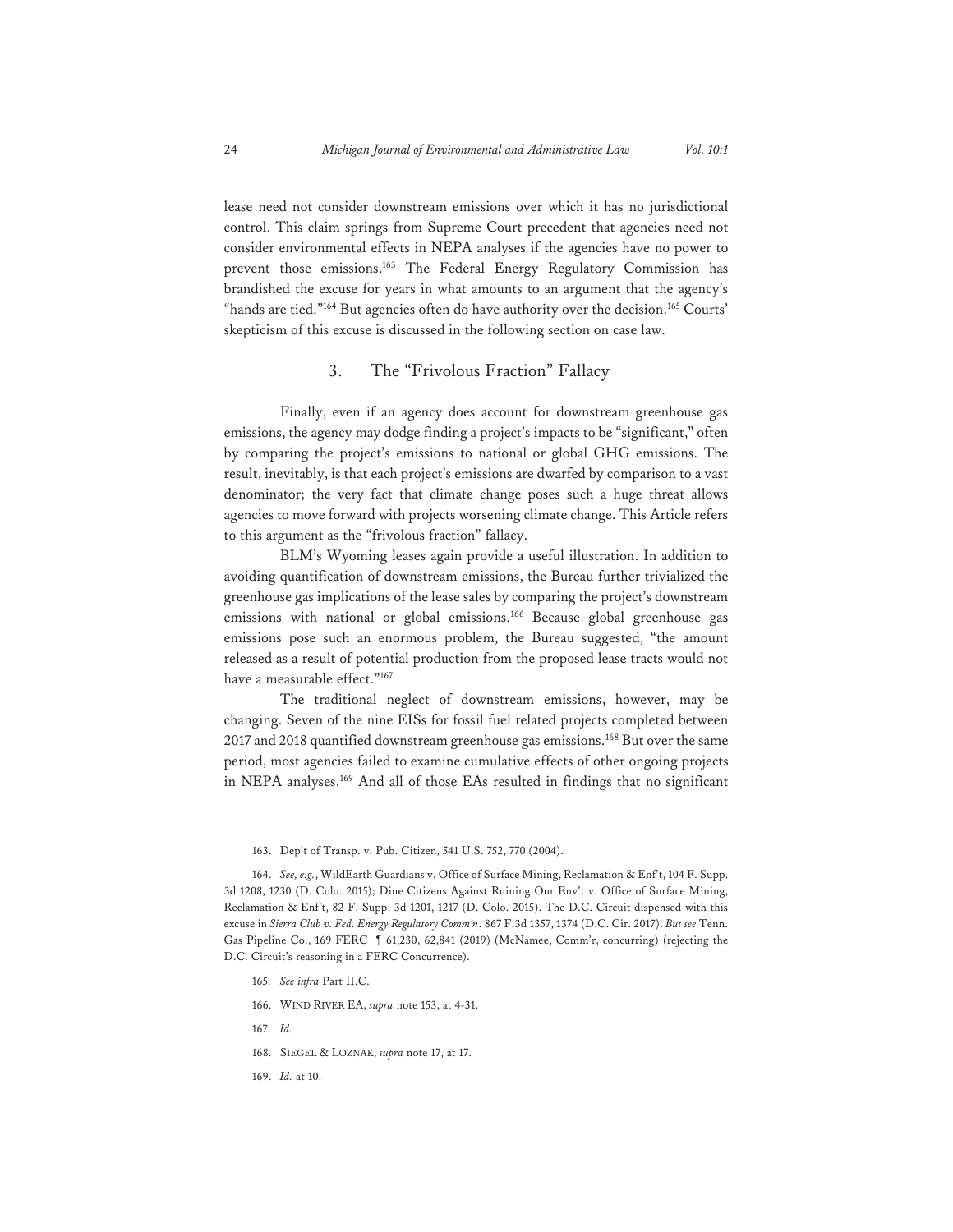impacts to the environment would occur, thus avoiding full EISs.170 Despite the independent findings of insignificance, these EA projects, if considered together, would pump between 654 to 683 million metric tons of carbon dioxide into the atmosphere, equivalent to the annual emissions of at least 139 million cars.<sup>171</sup>

 Improvements in accounting for downstream emissions likely spring from court decisions, which have increasingly demanded that agencies account for downstream emissions in NEPA analyses. The next section will examine the state of case law on the subject.

## *C. Case Precedent*

 Courts have repeatedly found that downstream emissions are foreseeable indirect effects of leases for fossil fuel production and approval of pipelines or railroads. Thus, these indirect effects must be accounted for and quantified where possible.172

 Courts have chipped away at agencies' uncertainty excuses in a few ways. First, they have found fuel production to be the proximate cause of fuel consumption.173 In *San Juan Citizens Alliance v. Bureau of Land Management*, a 2018 case challenging an EA related to leasing several parcels for oil and gas, the Bureau claimed that downstream emissions from all uses of the oil and gas, including combustion, were not proximately caused "indirect effects" and could thus be ignored.<sup>174</sup> The court rejected this argument, noting that several courts had determined that consumption-related downstream emissions were indirect effects and that these effects should be accounted for in NEPA analyses as early as feasible.<sup>175</sup>

<sup>170.</sup> *Id.* at 3.

<sup>171.</sup> *Id.* at 3. For car equivalency, see *Greenhouse Gas Equivalencies Calculator*, ENV'T. PROT. AGENCY (last updated Dec. 2019), https://www.epa.gov/energy/greenhouse-gas-equivalencies-calculator (equating 654 million metric tons of carbon dioxide to 138,853,503 cars).

<sup>172.</sup> *E.g.*, Sierra Club v. Fed. Energy Regulatory Comm'n, 867 F.3d 1357, 1371 (D.C. Cir. 2017); San Juan Citizens All. v. BLM, 326 F. Supp. 3d 1227, 1244 (D.N.M. 2018); West. Org. of Res. Councils v. BLM, No. CV 16-21-GF-BMM, 2018 WL 1475470, at \*13 (D. Mont. Mar. 26, 2018); Montana Env't. Info. Ctr. v. U.S. Office of Surface Mining, Reclamation & Enf't, No. CV 15-106-M-DWM, 2017 WL 5047901, at \*3 (D. Mont. Nov. 3, 2017).

<sup>173.</sup> *See, e.g.*, San Juan Citizens All. v. BLM, 326 F. Supp. 3d 1227, 1242–43 (D.N.M. 2018); *Sierra Club v. Fed. Energy Regulatory Comm'n*, 867 F.3d 1357, 1374 (D.C. Cir. 2017); *Montana Env't. Info. Ctr. v. U.S. Office of Surface Mining,* No. CV 15-106-M-DWM, 2017 WL 5047901, at \*3, 10 (D. Mont. Nov. 3, 2017); WildEarth Guardians v. U.S. Office of Surface Mining, Reclamation & Enf't*,* 104 F. Supp. 3d 1208, 1229–30 (D. Colo. 2015); Dine Citizens Against Ruining Our Env't v. U.S. Office of Surface Mining Reclamation & Enforcement, 82 F. Supp. 3d 1201, 1213 (D. Colo. 2015).

<sup>174.</sup> *San Juan Citizens All.*, 326 F. Supp. 3d at 1242 ("By 'downstream,' Plaintiffs are referring to all emissions produced through and including the end-use combustion of the oil and gas produced by wells developed on the subject leases.").

<sup>175.</sup> *Id.* at 1242–43.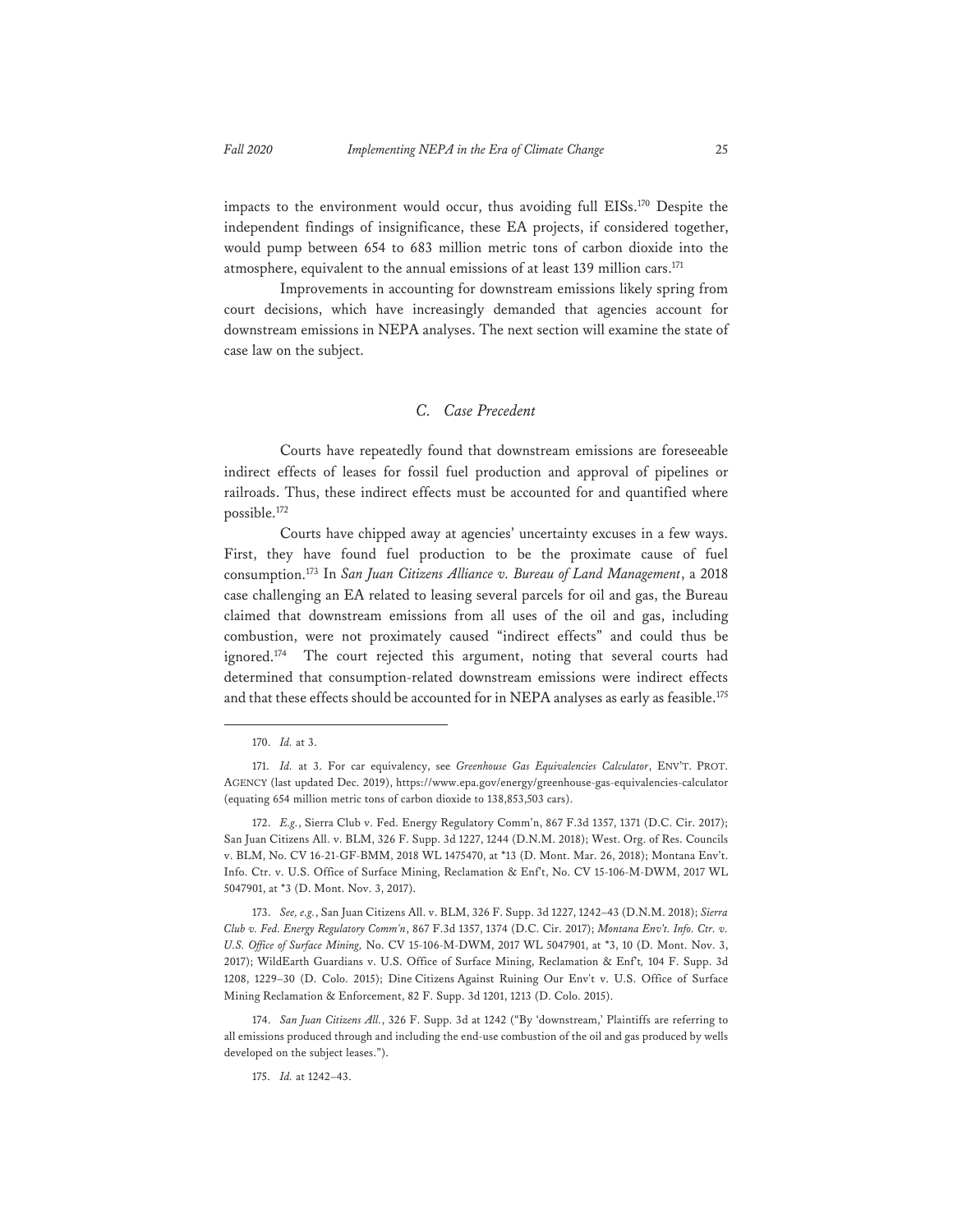Notably, in this case, a generalized discussion of the perils of climate change without a more specific accounting of the effects of the project at issue did not pass muster.<sup>176</sup> In several courts' eyes, the existence of a known end-user, like a specific power plant, further undermines future self-restraint arguments about downstream emissions.<sup>177</sup> In such cases, "there is virtually no uncertainty regarding when, where, and how" the fuel extracted will be combusted.178

Second, agencies may not rely on anticipated fuel use to estimate project benefits but decline to use those anticipated amounts to quantify downstream emissions. In the 2019 case *Citizens for a Healthy Community v. Bureau of Land Management*, the District Court of Colorado found that if an agency relies on certain assumptions to estimate a project's benefits, it must also consider costs related to those assumptions.179 The Bureau relied on production estimates to summarize the benefits of a master development plan for natural gas wells but claimed those estimates were too speculative to rely on for the purposes of emissions quantification.<sup>180</sup> The court found that the Bureau acted in an arbitrary and capricious fashion in producing this explanation.<sup>181</sup> This reasoning reflected the court's opinion the preceding year in *Wilderness Workshop v. Bureau of Land Management*, in which the Bureau arbitrarily cited fossil fuel extraction predictions to tout a project's benefits but claimed these projections were speculative when considering downstream emissions.182

Courts are more receptive to claims about uncertainty in the context of cumulative impacts, which include fossil fuel impacts beyond those of the project at hand. In *Citizens for a Healthy Community*, the District of Colorado demanded quantification of downstream emissions as indirect effects but upheld the Bureau's generalized discussion of cumulative impacts.183 In the Bureau's cumulative impacts discussion, the agency described GHG effects generally and provided quantities of statewide emissions.<sup>184</sup> The court credited the agency's explanation that it lacked "standardized protocols or specific levels of significance by which to quantify climate

178. *Dine Citizens*, 82 F. Supp. 3d. at 1213.

181. *Id.*

184. *Id.*

<sup>176.</sup> *Id*. at 1248–49.

<sup>177.</sup> *E.g.*, Birckhead v. Fed. Energy Regulatory Comm'n, 925 F.3d 510, 518–19 (D.C. Cir. 2019); Sierra Club v. Fed. Energy Reg. Comm'n, 867 F.3d 1357, 1371–72 (D.C. Cir. 2017); *WildEarth Guardians*, 104 F. Supp. 3d at 30; *Dine Citizens*, 82 F. Supp. 3d at 1212–13.

<sup>179.</sup> Citizens for a Healthy Cmty. v. Bureau of Land Mgmt., 377 F. Supp. 3d 1223, 1237–39 (D. Colo. 2019); *see also* High Country Conservation Advocates v. U.S. Forest Serv., 52 F. Supp. 1174, 1189– 91 (D. Colo. 2014) (finding agencies' decision to quantify benefits but not costs of GHGs arbitrary and capricious).

<sup>180.</sup> *Citizens for a Healthy Cmty.*, 377 F. Supp. 3d at 1237.

<sup>182. 342</sup> F. Supp. 3d 1145, 1155–56 (D. Colo. 2018).

<sup>183. 377</sup> F. Supp. 3d at 1238–39.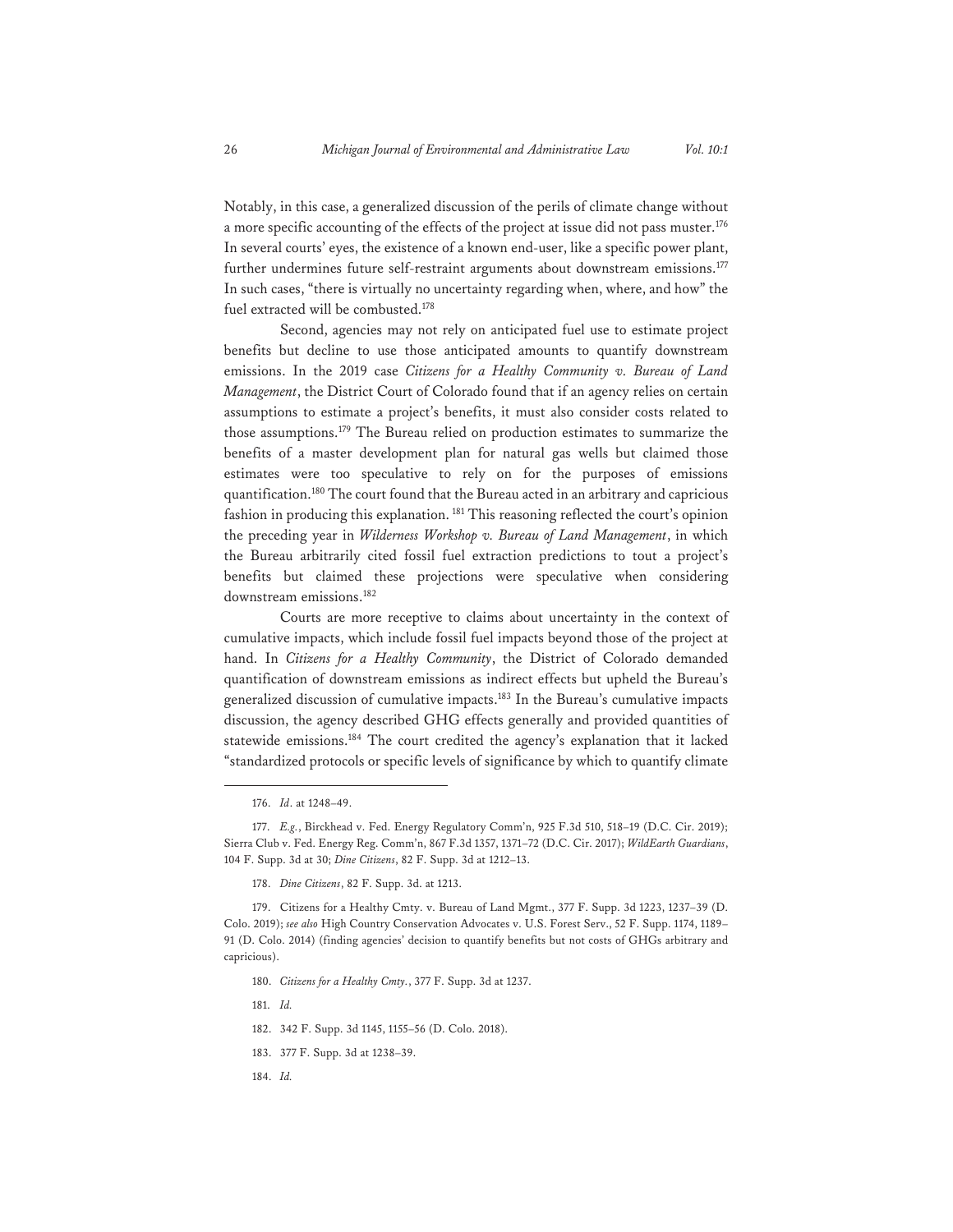impacts."185 In *Wilderness Workshop*, the court similarly found the cumulative impacts discussion of climate change was sufficient, holding that more specific analyses were better reserved for specific well-siting decisions that would be made in the future.<sup>186</sup> If petitioners could point to tools agencies could use, agencies might lose this defense.

 Third, courts have taken a narrow view of when agencies can avoid considering downstream greenhouse gas emissions based on the agency's ostensible lack of control over such emissions—the "our hands are tied" fallacy. In 2015, the Office of Surface Mining, Reclamation, and Enforcement argued to the District Court of Colorado that it had no obligation to consider downstream emissions from burning coal as part of the decision to approve state mining plans.<sup>187</sup> After all, the agency argued, it only possessed the power to approve or deny the plan; any restrictions to make the plan more environmentally friendly must begin with the State of Colorado.<sup>188</sup> The court rejected this argument, finding that although the agency could not itself implement such regulations, the agency nonetheless had discretion to approve or reject the plan.<sup>189</sup> Because downstream coal burning was a foreseeable indirect effect of approval, the agency must consider those downstream emissions as part of its decision.<sup>190</sup> The District of Colorado rejected a similar argument by the same agency with respect to its failure to consider downstream coal combustion for another mining expansion project.<sup>191</sup>

 In 2017, in a case commonly referred to as *Sabal Trail* after the name of the pipeline at its center,<sup>192</sup> the D.C. Circuit adopted the same reasoning and determined that FERC, which approves the construction of interstate pipelines, must consider downstream gas combustion as indirect effects in NEPA analyses.<sup>193</sup> The Commission argued it lacked statutory discretion to consider such emissions in deciding whether to approve pipelines.194 But the court found that because the Commission was required by statute to assess "the public convenience and necessity" of a pipeline, the agency could deny a pipeline based on environmental harm, and therefore the agency's hands were not tied.<sup>195</sup> The Court also rejected the

187. WildEarth Guardians v. Office of Surface Mining, Reclamation & Enf't, 104 F. Supp. 3d 1208, 1230 (D. Colo. 2015).

- 188. *WildEarth Guardians*, 104 F. Supp. at 1230.
- 189. *Id.*

191. Dine Citizens Against Ruining Our Env't v. Office of Surface Mining, Reclamation & Enf't, 82 F. Supp. 3d 1201, 1217 (D. Colo. 2015).

192. Sierra Club v. Fed. Energy Regulatory Comm'n, 867 F.3d 1357 (D.C. Cir. 2017).

- 193. *Sierra Club*, 867 F.3d at 1374.
- 194. *See id.* at 1372.
- 195. *Id.* at 1373.

<sup>185.</sup> *Id.* at 1239.

<sup>186. 342</sup> F. Supp. 3d at 1158.

<sup>190.</sup> *Id.*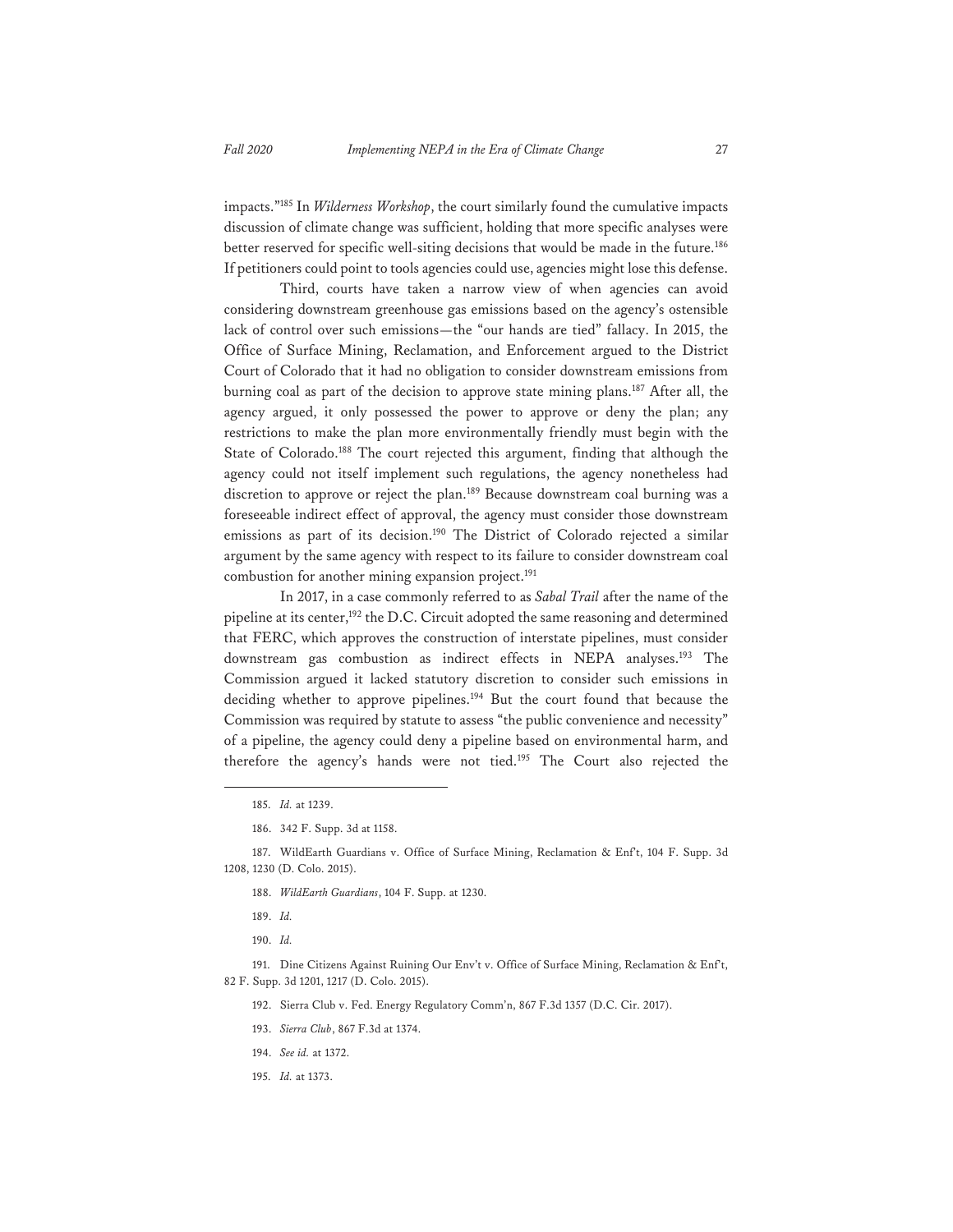Commission's "future self-restraint" argument. Although FERC claimed uncertainty as to the exact quantity of greenhouse gases that would ultimately be released from power plants, the court noted that the EIS included a useful proxy: an estimate of how much gas would be transported through the pipeline per day.<sup>196</sup> In a subsequent case, the D.C. Circuit declined to make quantification of downstream emissions a requirement of all NEPA analyses, clarifying that assessments should be analyzed on a case-by-case basis.197 But the court did provide some general guidance: if agencies ignored downstream emissions based on an ostensible lack of information but failed to take reasonable steps to acquire the information—like asking the company seeking a permit for projected fuel numbers, for example—then the court suggested it would side with challengers.<sup>198</sup>

 *WildEarth Guardians v. Zinke,* concerning the Wyoming lease sales in the Red Desert, pulled these trends together. In March 2019, the D. C. District Court considered environmental groups' claims against BLM for failure to adequately account for climate change in its Wyoming lease sales for oil and gas extraction.<sup>199</sup> As discussed above, the EAs associated with these sales discussed climate change at a high level, failed to quantify downstream greenhouse gas emissions, and emphasized uncertainty as to the extent to which gas would be extracted at the wells' full capacity.<sup>200</sup>

 The D.C. District Court found that the downstream use of oil and gas was the "project's entire purpose" and that downstream emissions should thus be considered foreseeable indirect effects of the leases.201 The court rejected the Bureau's claim that it lacked authority to act on information about environmental harms caused by these downstream emissions. 202 Moreover, the court demanded that these downstream emissions either be quantified or that the agency explain in detail why such quantification was not reasonably possible. <sup>203</sup> The court also found the generalized discussion of cumulative impacts unsatisfactory. 204 The agency could not conclusively state that the project's impacts on climate change would be dwarfed by the global scale of the problem. 205 Instead, the agency had to quantify the emissions

- 200. *Id.*at 56–57.
- 201. *Id.* at 73.
- 202. *Id.* at 74.
- 203. *Id.* at 75.
- 204. *Id.* at 77.
- 205. *Id.*

<sup>196.</sup> *Id.* at 1373–74.

<sup>197.</sup> Birckhead v. Fed. Energy Regulatory Comm'n, 925 F.3d 510, 519 (D.C. Cir. 2019).

<sup>198.</sup> *Birckhead*, 925 F.3d at 520.

<sup>199.</sup> WildEarth Guardians v. Zinke, 368 F. Supp. 3d 41 (D.D.C. 2019).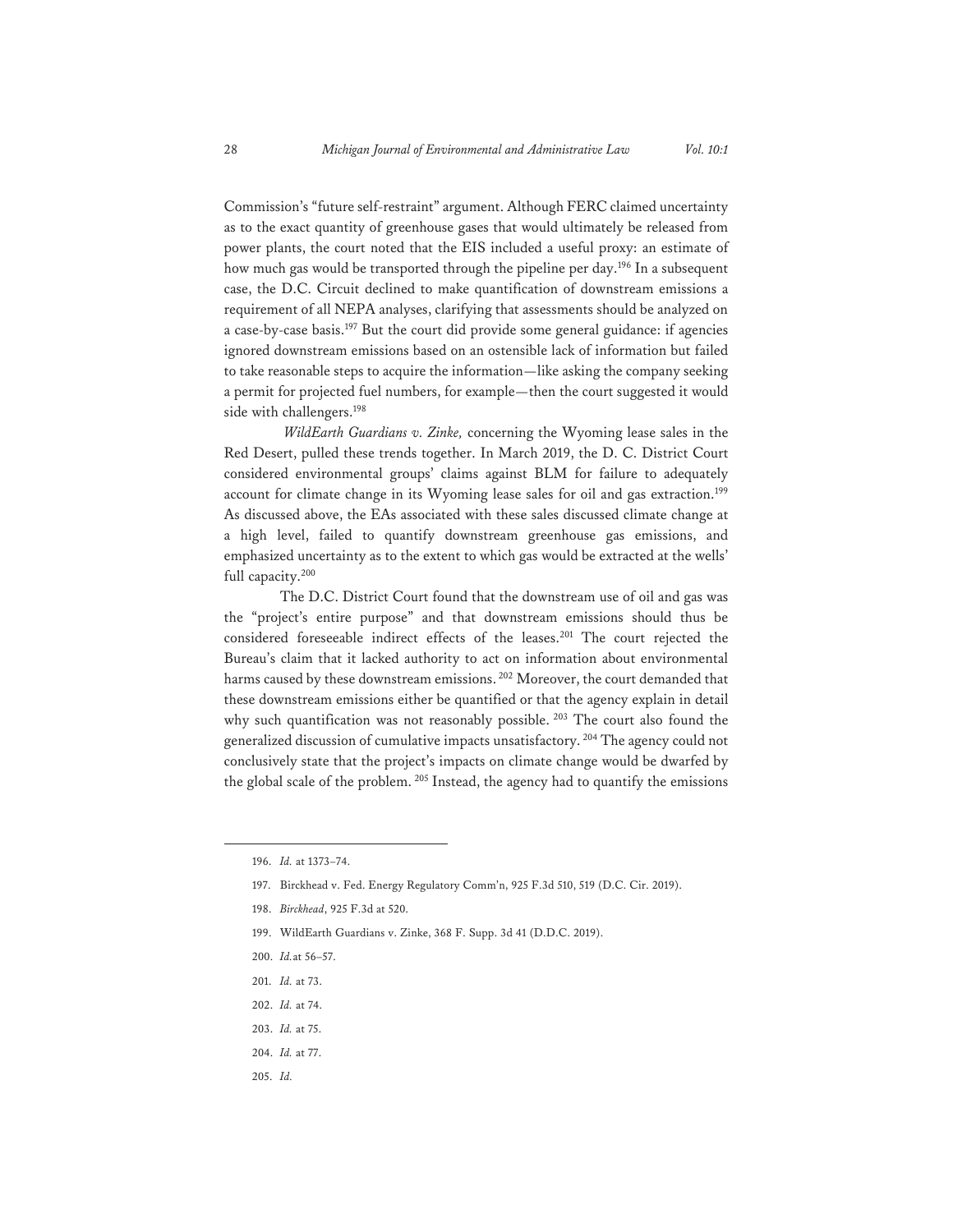of its past, present, and future actions and consider them in regional and national contexts. 206

 The ruling had significant impacts on the Bureau. To correct the shortcomings in its NEPA analyses, and possibly prevent additional adverse court rulings, the Bureau suspended not only the Wyoming leases at issue in *WildEarth Guardians v. Zinke* but Colorado and Utah leases as well, where the agency's NEPA analysis suffered from similar flaws. 207 The suspended area amounts to roughly one million acres.<sup>208</sup>

 In sum, over the last ten years, courts have raised the bar for agencies to account for downstream emissions. Agencies that fail to properly account for such emissions will face repercussions.

But not all agency leaders are adjusting to the courts' position. Writing a concurrence in November 2017 to an order that approved an interstate natural gas pipeline, FERC Commissioner McNamee insisted that FERC was unable to consider greenhouse gas emissions under NEPA and explained that he "respectfully disagree[s] with the [D.C. Circuit] court's finding that the Commission can . . . deny a pipeline based on environmental effects." 209 This position placed the Commissioner in open defiance of the D.C. Circuit's opinion in *Sabal Trail*.

 The next section discusses approaches that agencies can take to better account for downstream emissions. Agencies should incorporate downstream emissions accurately to better inform their own decisions, provide the public with meaningful information, and gird themselves against legal challenges.

## *D. Solutions for Governmental Agencies*

 Agencies should summon the same ingenuity and thoroughness that they rally in calculating the upsides of projects when calculating those projects' downstream emissions. If agencies use numeric estimates to determine the benefits of a project by estimating the amount of fuel to be extracted, transported, processed, and burned, then these same numbers can and should be used to estimate the project's downstream emissions. Quantifying benefits but not costs is arbitrary and capricious when costs are just as readily quantifiable.<sup>210</sup>

<sup>206.</sup> *Id.*

<sup>207.</sup> Nicholas Kusnetz, *U.S. Suspends More Oil and Gas Leases Over What Could Be a Widespread Problem*, INSIDE CLIMATE NEWS (Nov. 17, 2019), https://insideclimatenews.org/news/17112019/oil-gasleases-suspended-climate-impact-federal-nepa-assessment-blm-utah-colorado-wyoming.

<sup>208.</sup> *Id.*

<sup>209.</sup> Tenn. Gas Pipeline Co., 169 FERC ¶ 61,230, 62,850 (Dec. 19, 2019) (McNamee, Comm'r, concurring).

<sup>210.</sup> *E.g.*, Ctr. for Biological Diversity v. Nat'l Highway Traffic Safety Admin., 538 F.3d 1172, 1198 (9th Cir. 2008) (finding it impermissible for an agency to "put a thumb on the scale by undervaluing the benefits and overvaluing the costs of more stringent standards"); *see also* Sierra Club v. Sigler, 695 F.2d 957, 979 (5th Cir. 1983) (holding that an agency "cannot tip the scales . . . by promoting [the action's]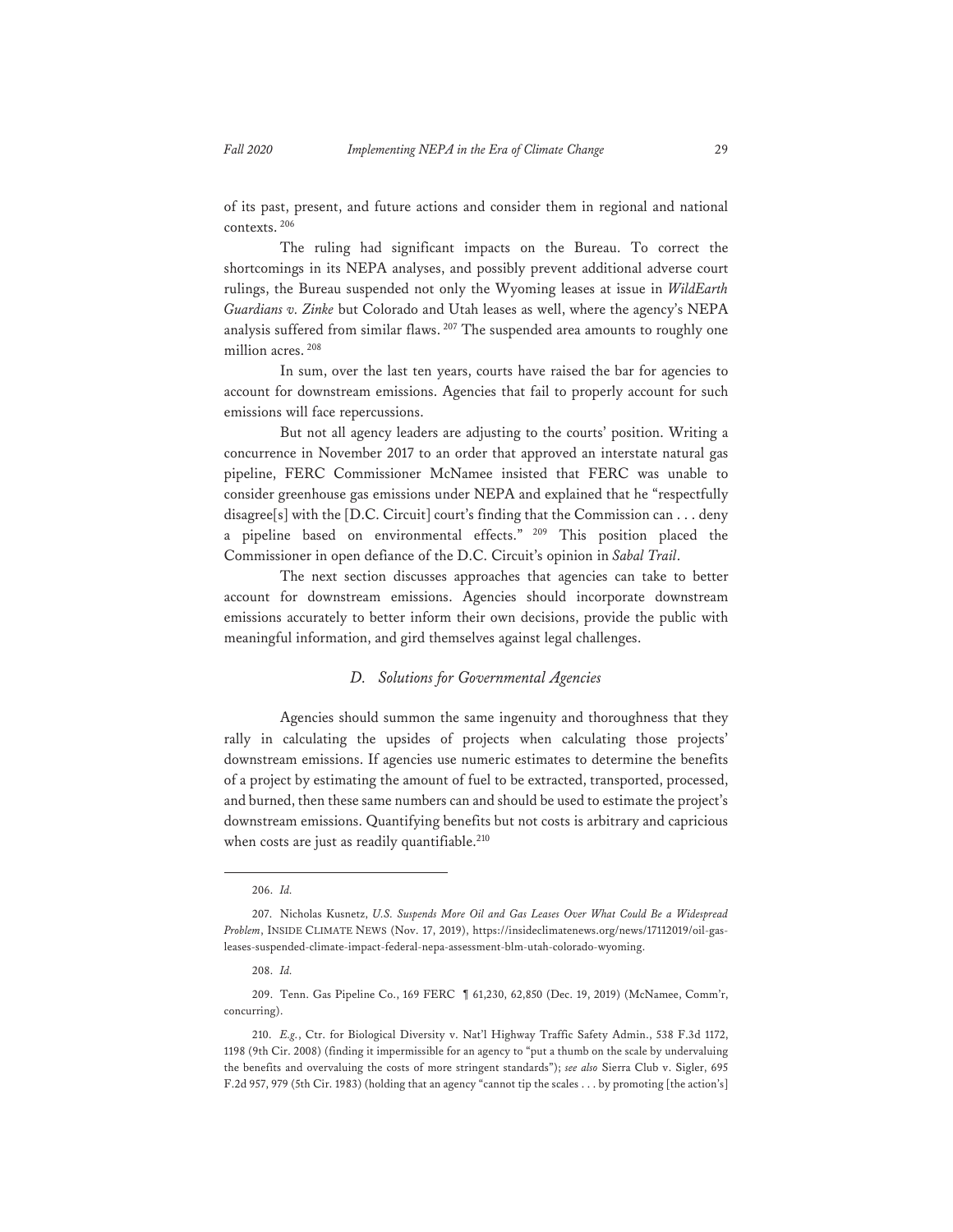That some agencies are already quantifying downstream emissions points to the feasibility of this approach. For example, in 2017, the BLM Tres Rios Field Office and the Office of Surface Mining Reclamation and Enforcement completed an EA including upstream and downstream emissions associated with a coal mine expansion.211 Although the actual coal that would be produced and transported would depend on coal markets, the agencies assumed maximum allowable coal recovery as a conservative approach that would consider environmental impacts in a worst-case scenario.<sup>212</sup> And in two 2018 EAs considering the effects of approving permits to drill natural gas wells, BLM quantified downstream greenhouse gas emissions as reasonably foreseeable indirect effects.213 The agency based emission estimates on common practices reported by oil and gas operators and project-specific information provided by the permit applicant.<sup>214</sup> Where the Bureau lacked specific information, the agency made reasonable assumptions: the Bureau assumed that "completed wells are all brought online during the construction year" and that "100% of the produced minerals are eventually combusted."215 The Bureau also relied on EPA's combustion emissions factors<sup>216</sup> to determine the gases released.<sup>217</sup> Such practices should be shared within and across agencies.

 BLM's approach in the above EAs provides some general principles that agencies should adopt to account for downstream emissions. If agencies lack the information necessary to make emissions estimates, then agencies should seek that information out from parties that might have it, including the parties seeking permits. Failure to make a thorough investigation reflects a lack of preparation and

possible benefits while ignoring [its] costs"); Pub. Citizen, Inc. v. Mineta, 340 F.3d 39, 56–58 (2d Cir. 2003) (holding that a rule "that does not explain why the costs saved were worth the benefits sacrificed" is arbitrary and capricious")..

<sup>211.</sup> *See generally* BLM, ENVIRONMENTAL ASSESSMENT, (DOI-BLM-CO-S010-2011-0074-EA), FEDERAL COAL LEASE (COC-62920) MODIFICATION AND FEDERAL MINE PERMIT (CO-0106A) REVISION AND RENEWAL 12 (Oct. 12, 2017), https://bit.ly/2ufWNSL ("2017 KING II MINE EA").

<sup>212.</sup> *See id.* at 76 (assuming maximum allowable coal recovery). The Environmental Protection Agency makes similar maximum emissions assumptions in other contexts. *See, e.g.*, ENV'T. PROT. AGENCY, NEW SOURCE REVIEW WORKSHOP MANUAL app. C, at c.1 (1990), https://www.epa.gov/sites /production/files/2015-07/documents/1990wman.pdf; *see also* HEIN ET AL., *supra* note 33, at 24.

<sup>213.</sup> BUREAU OF LAND MGMT., ENVIRONMENTAL ASSESSMENT FOR HARPER 01-18 #2 NATURAL GAS WELL 15 tbl.3 (2018); BUREAU OF LAND MGMT., ENVIRONMENTAL ASSESSMENT FOR TABOR #1 NATURAL GAS WELL RE-ENTRY 8–9 (2018).

<sup>214.</sup> *See* BUREAU OF LAND MGMT., ENVIRONMENTAL ASSESSMENT FOR TABOR #1 NATURAL GAS WELL RE-ENTRY 8 (2018).

<sup>215.</sup> *Id.* 

<sup>216.</sup> *Id.*; ENV'T. PROT. AGENCY, EMISSION FACTORS FOR GREENHOUSE GAS INVENTORIES, https://www.epa.gov/sites/production/files/2015-07/documents/emission-factors\_2014.pdf (last updated Apr. 4, 2014).

<sup>217.</sup> *See* BUREAU OF LAND MGMT., ENVIRONMENTAL ASSESSMENT FOR TABOR #1 NATURAL GAS WELL RE-ENTRY 8 (2018).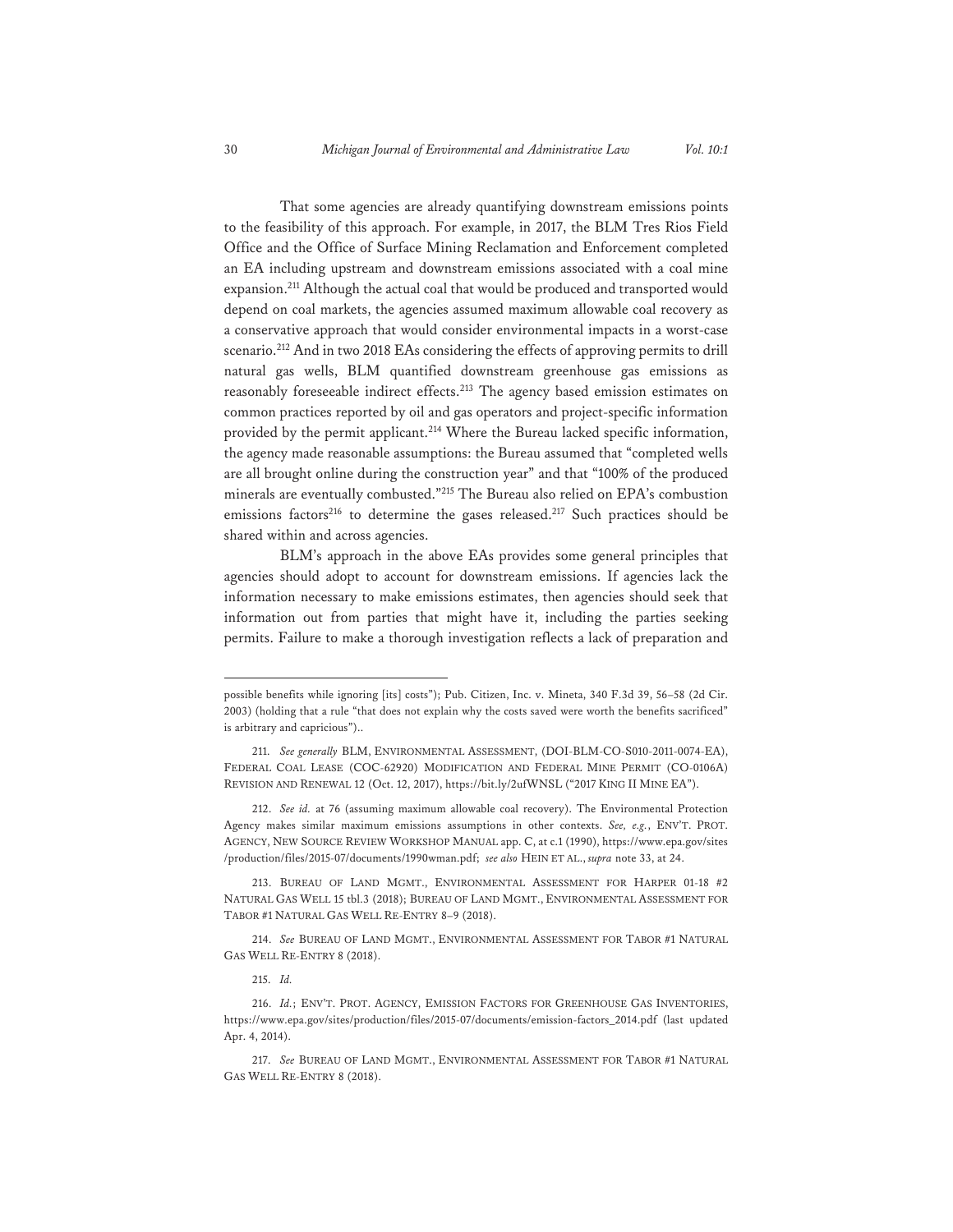could lead to failure in the courts.218 If parties cannot provide information specific to the project, then agencies may still be able to rely on generally applicable assumptions from other representative practitioners or projects in the industry.

In cases of uncertainty, agencies should define the upper bound of emissions as those based on the combustion of the project's maximum amount of fuel. If agencies wish to include a lower bound as well, they should assume that a project will meet at least the amount already committed to by regulated parties. For example, if a shipper commits to paying for a given volume of gas from a proposed pipeline, then agencies can assume that at least that amount of gas will be produced, transported, and burned as part of the project.<sup>219</sup>

 Agencies should also seek out information from preexisting emission inventories. BLM has evaluated permits for natural gas wells in Colorado by relying on Colorado's Comprehensive Air Resource Protection Protocol ("CARPP") and the Colorado Air Resource Management Modeling Study ("CARMMS").220 The former provides guidelines to assessing activities that may adversely affect air quality in Colorado and requires oil and gas permit seekers to submit comprehensive inventories of "direct and indirect emissions associated" with proposed projects.221 CARPP includes greenhouse gas emissions in the required inventory. CARMMS, meanwhile, provides "cumulative analyses for multiple projected oil and gas development scenarios in Colorado".222 Such inventories and modeling tools provide agencies with valuable information and methodology for calculating emissions.

 Even if states lack inventories, federal agencies should examine the extent to which they can utilize the EPA State Inventory Tool,<sup>223</sup> like the National Oceanic and Atmospheric Administration did in an EIS considering drilling exploration in the Arctic.<sup>224</sup> To the extent possible, federal agencies and states should work together

<sup>218.</sup> *See* Nat'l Audubon Soc'y v. Dep't of Navy, 422 F.3d 174, 185 (4th Cir. 2005) (stating that the "hard look" requirement "encompasses a *thorough investigation* into the environmental impacts of an agency's action") (emphasis added); *see also* Am. Wild Horse Pres. Campaign v. Perdue, 873 F.3d 914, 931 (D.C. Cir. 2017) (finding that an agency's EA did not "accurately identif[y] the relevant environmental concern"— and instead took a "head-in-the-sand approach" which the court stated "is the antithesis of NEPA's requirement that an agency's environmental analysis candidly confront the relevant environmental concerns").

<sup>219.</sup> HEIN ET AL., *supra* note 33, at 25.

<sup>220.</sup> BLM, ENVIRONMENTAL ASSESSMENT: CRESTONE PEAK REGNIER FARMS APDS, DOI-BLM-CO-F020-2019-0016 EA 12 (2019).

<sup>221.</sup> COLO. BUREAU OF LAND MGMT., COMPREHENSIVE AIR RESOURCE PROTECTION PROTOCOL (CARPP) 4–7 (2015).

<sup>222.</sup> BLM, ENVIRONMENTAL ASSESSMENT: CRESTONE PEAK REGNIER FARMS APDS, DOI-BLM-CO-F020-2019-0016 EA 12 (2019).

<sup>223.</sup> *State Inventory and Projection Tool*, ENV'T. PROT. AGENCY, https://www.epa.gov/state localenergy/state-inventory-and-projection-tool (last updated Nov. 26, 2019).

<sup>224.</sup> NAT'L OCEANIC AND ATMOSPHERIC ADMIN., EFFECTS OF OIL & GAS ACTIVITIES IN THE ARCTIC OCEAN FINAL ENVIRONMENTAL IMPACT STATEMENT 3-22–3-23 (2016).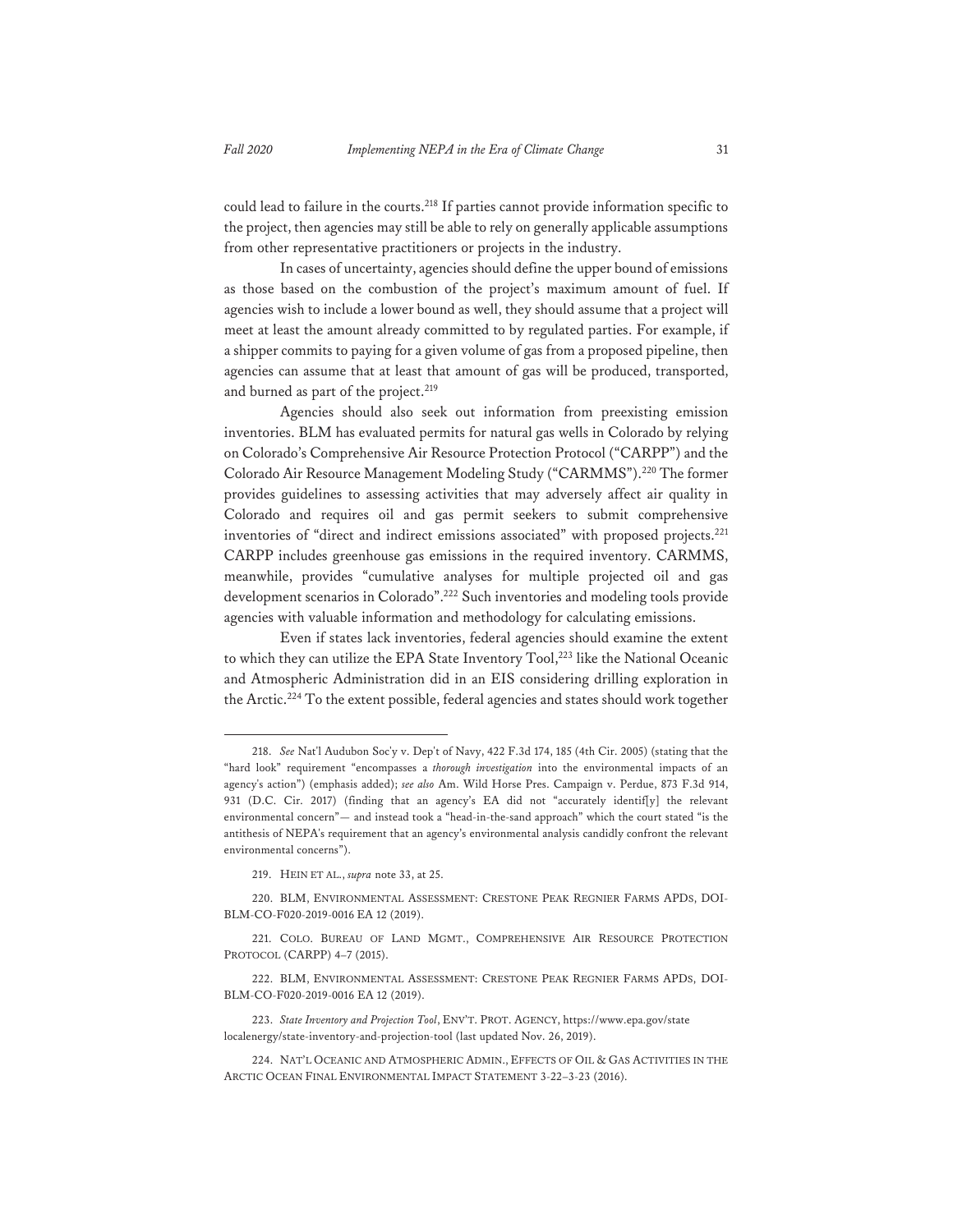to develop informational inventories and modeling tools for greenhouse gas emissions. These tools can borrow techniques from other sources. For example, the United Nations has released developed methodologies and produced data to aid countries in calculating greenhouse gas inventories.<sup>225</sup> The United States has used these methods in calculating its own nationwide greenhouse gas inventory.<sup>226</sup>

Although agencies need not wait for CEQ to implement best practices, CEQ plays an important role in promulgating guidance for agencies and standardizing agency approaches. After CEQ released final guidance requiring agencies to consider greenhouse gas emissions in 2016, the Bureau of Ocean Energy Management ("BOEM") cooperated with other federal agencies to "prepare a report quantifying both upstream and downstream emissions related to . . . oil and gas production and consumption."227 BOEM specifically cited CEQ's guidance as guiding its "full lifecycle" approach.<sup>228</sup> While the report still contained some flaws in assessing net greenhouse gas emissions as a result of energy substitution errors, discussed in Part IV, it was nonetheless a step in the right direction for NEPA's twin aims of informed agency decision-making and public participation. Such reports both standardize an agency's own decisions and can improve the NEPA analyses of sister agencies.

 Agencies have many tools at their disposal to meet courts' growing demands with respect to accounting for downstream emissions in NEPA analyses. The next Part will discuss an area in which the courts' mandates are less clear.

## III. ACCOUNTING FOR UPSTREAM EMISSIONS

 Courts have not examined upstream emissions from greenhouse gases to the same extent that they have examined downstream emissions. As a result, there is less judicial consensus that such emissions must be covered in NEPA analyses.229 But to meet the twin goals of NEPA—to fully consider governmental decisions and to accurately inform the public of environmental consequences—agencies must consider upstream emissions in their analyses.

<sup>225.</sup> ENV'T. PROT. AGENCY, INVENTORY OF U.S. GREENHOUSE GAS EMISSIONS AND SINKS: 1990-2007 ES-1 (2009) (reporting on greenhouse gas emission trends completed to comply with the U.S.'s obligations under the United Nations Framework Convention on Climate Change).

<sup>226.</sup> *Id.* 

<sup>227.</sup> BUREAU OF OCEAN ENERGY MGMT., GULF OF MEXICO OCS OIL AND GAS LEASE SALE: 2017, CENTRAL PLANNING AREA LEASE SALE 247, FINAL SUPPLEMENTAL ENVIRONMENTAL IMPACT STATEMENT 4–11 (2016).

<sup>228.</sup> *Id.*; *accord* BUREAU OF OCEAN ENERGY MGMT., *FORWARD TO* OCS OIL AND NATURAL GAS: POTENTIAL LIFECYCLE GREENHOUSE GAS EMISSIONS AND SOCIAL COST OF CARBON (2016), https://www.boem.gov/sites/default/files/oil-and-gas-energy-program/Leasing/Five-Year-Program/2017- 2022/OCS-Report-BOEM-2016-065---OCS-Oil-and-Natural-Gas---Potential-Lifecycle-GHG-Emissions-and-Social-Cost-of-Carbon.pdf.

<sup>229.</sup> *See infra* Part III.C.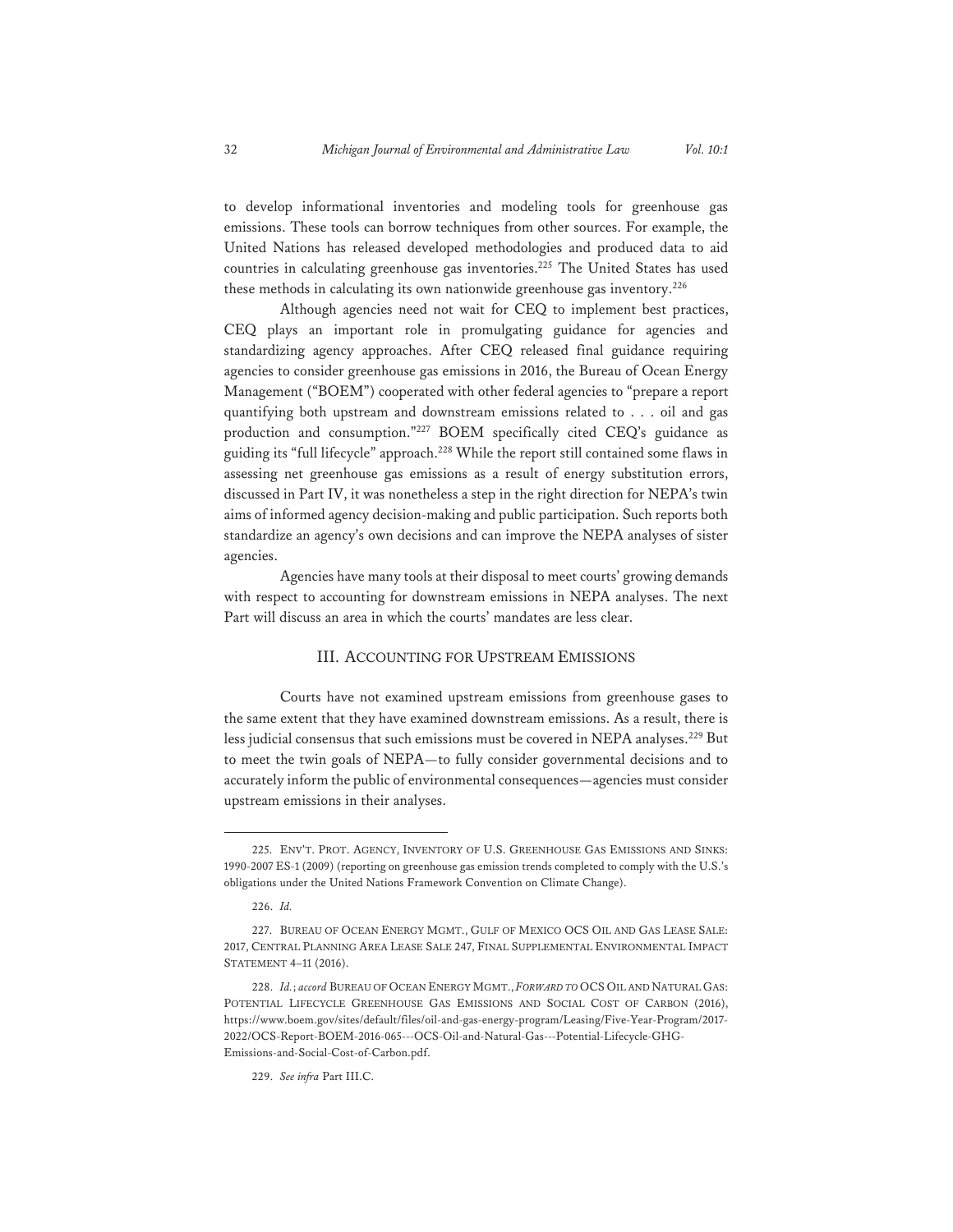# *A. What Are Upstream Emissions?*

 Upstream emissions, as the name suggests, are those emissions that occur earlier in the supply chain relative to the project under consideration.<sup>230</sup> In the fossil fuel context, upstream emissions are typically those created by the extraction of fuel required for a project, and sometimes by the processing and transportation of fuel as well.231 For example, establishing a coal mine affects the climate in various ways. The coal company may strip away carbon-consuming forest to make way for mining equipment.232 Methane leaks into the air when machines carve up the rock that held the gas captive.<sup>233</sup> And equipment—the trucks that haul coal on site, for instance emit their own greenhouse gases.<sup>234</sup> Such emissions are "direct effects" if the project under consideration is a lease for coal mining, but they are upstream effects for transportation projects, like building a railroad to haul coal.

As with downstream emissions, under NEPA, agencies must account for these upstream emissions in more than one regulatory context: as "indirect effects" or as direct effects of "connected actions."235

# *B. Regulatory Approach to Upstream Emissions*

 The federal government has generally fallen short of its duty to account for upstream emissions. As with downstream emissions, agencies often claim that upstream emissions are too speculative to consider.

 The Mountain Valley Pipeline, a proposed 303-mile natural gas line that would snake through Virginia, <sup>236</sup> West Virginia, <sup>237</sup> the Jefferson National Forest, <sup>238</sup>

234. *Id.* 

236.

*Mountain Valley Pipeline*, MOUNTAIN VALLEY PIPELINE, https://www.mountainvalleypipelin e.info (last visited Dec. 4, 2019).

237. *Id.*

238. FED. ENERGY REGULATORY COMM'N, MOUNTAIN VALLEY PROJECT AND EQUITRANS EXPANSION PROJECT FINAL ENVIRONMENTAL IMPACT STATEMENT, FERC/FEIS-0272F ES-9 (2017).

<sup>230.</sup> *Upstream Emissions*, EUROPEAN COMM'N, https://knowledge4policy.ec.europa.eu/glossaryitem/upstream-emissions\_en (last visited Nov. 22, 2019).

<sup>231.</sup> *Id.*

<sup>232.</sup> *See* Elizabeth McGowan, *Reclaiming Appalachia: A Push to Bring Back Native Forests to Coal Country*, YALEENVIRONMENT360 (Dec. 14, 2017), https://e360.yale.edu/features/reclaiming-appalachiaa-push-to-bring-back-native-forests-to-coal-country (describing the deforestation that occurred to make way for mining).

<sup>233.</sup> JAYNI FOLEY HEIN & PETER HOWARD, ILLUMINATING THE HIDDEN COSTS OF COAL, INST. FOR POL'Y INTEGRITY A3 (2015).

<sup>235. 40</sup> C.F.R. § 1508.25. *See also* Burger & Wentz, *supra* note 32, at 168, 173 (describing means of accounting for upstream emissions).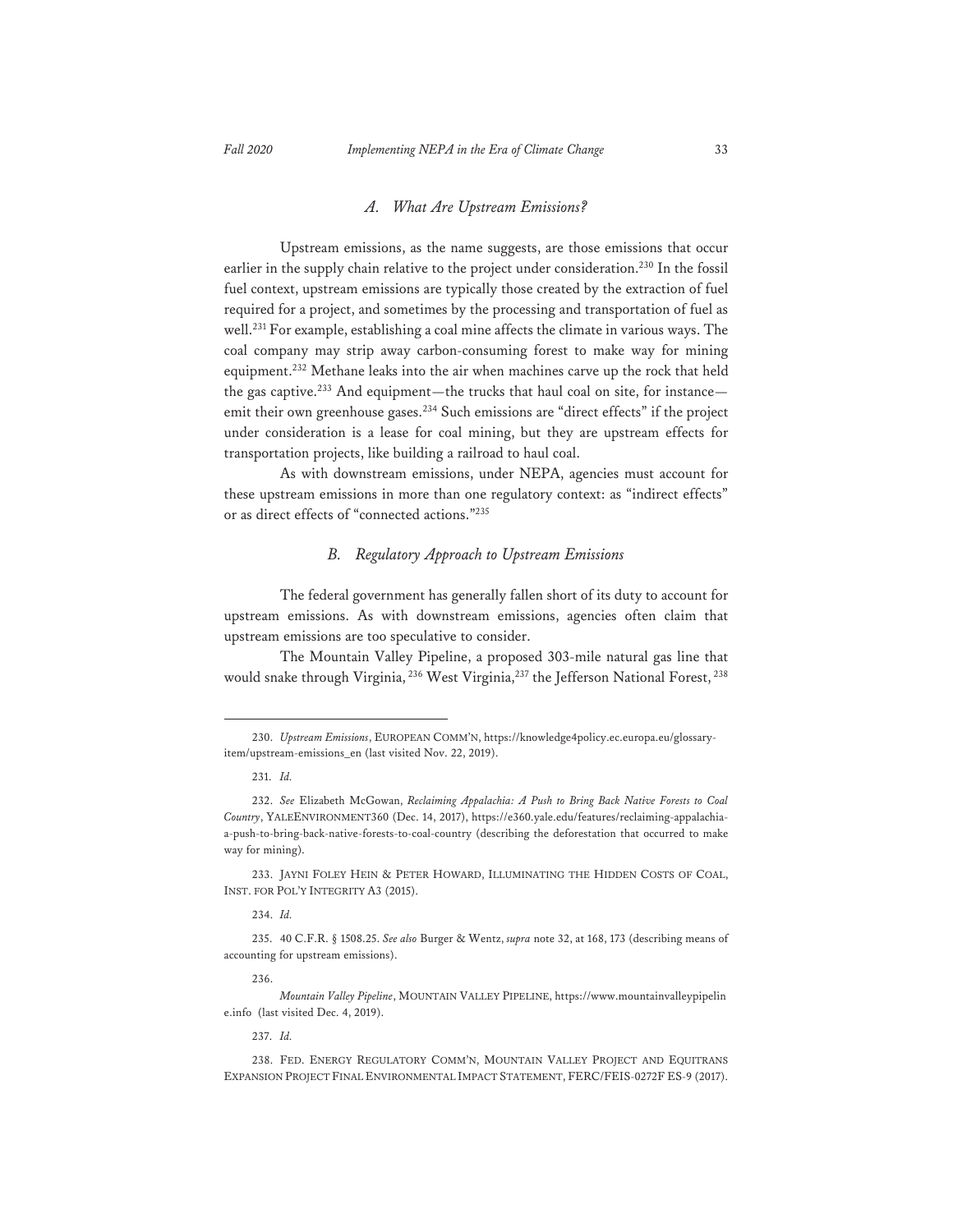and the Appalachian Trail, 239 offers a useful example of a myopic EIS produced during the Obama administration.

 Although the 2016 EIS discusses and quantifies greenhouse gas emissions from the project, including those associated with construction, $240$  operation of compressors,<sup>241</sup> and downstream combustion,<sup>242</sup> the agency does not quantify the upstream emissions that might be associated with induced greater natural gas production. In fact, the agency barely acknowledges qualitatively that the pipeline might drive greater upstream production of fossil fuels.<sup>243</sup> In its discussion of cumulative impacts from climate change, the EIS first describes the crisis in a general way through a stark, multi-page summary, listing environmental woes ranging from extreme heat events to decreased water availability.<sup>244</sup> But the closest the EIS comes to discussing upstream emissions is to suggest that the project might displace some coal use, thereby counteracting some of the project's greenhouse emissions, because coal produces more carbon dioxide than natural gas.245 The Fourth Circuit eventually found the EIS insufficient on different grounds,<sup>246</sup> putting the project on hold.<sup>247</sup> Nonetheless, the EIS demonstrates considerable room for improvement in the consideration of upstream effects.

 Administrations of both parties may have a history of paying upstream greenhouse gas emissions short shrift, but recent court decisions could augur a growing judicial expectation that such emissions be considered in NEPA analyses. The next section discusses the judicial perspective on upstream emissions.

# *C. Case Precedent*

 Few courts have analyzed agencies' failure to address upstream greenhouse gas emissions thus far. Courts have sided with agencies, but the bases for their holdings do not necessarily absolve agencies of their general responsibility to consider upstream emissions. Moreover, other precedent embraces logic that could extend to upstream emission cases.

242. *Id.* at 4-620 tbl.4.13.2-2.

243. *See id.* at 4-620 (limiting upstream effects discussion to a somewhat rosy prediction that the project could displace coal and decrease emissions).

- 244. *Id.* at 4-617, 4-618, 4-619.
- 245. *Id.* at 4-620.

246. *Mountain Valley Pipeline and the Jefferson National Forest*, U.S. DEP'T OF AGRIC., https://www.fs.usda.gov/detail/gwj/home/?cid=stelprd3827827 (last visited Dec. 4, 2019).

247. Sierra Club, Inc. v. U.S. Forest Serv., 897 F.3d 582, 596 (4th Cir. 2018) (discussing vacating Forest Service's failure to comply with NEPA by adopting a sedimentation analysis in the EIS that it had previously critiqued).

<sup>239.</sup> *Id.* 

<sup>240.</sup> *Id.* at 4-502, 4-503 tbl.4.11. 1-5.

<sup>241.</sup> *Id.* at 4-507 to 4.508 tbl.4.11.1-7.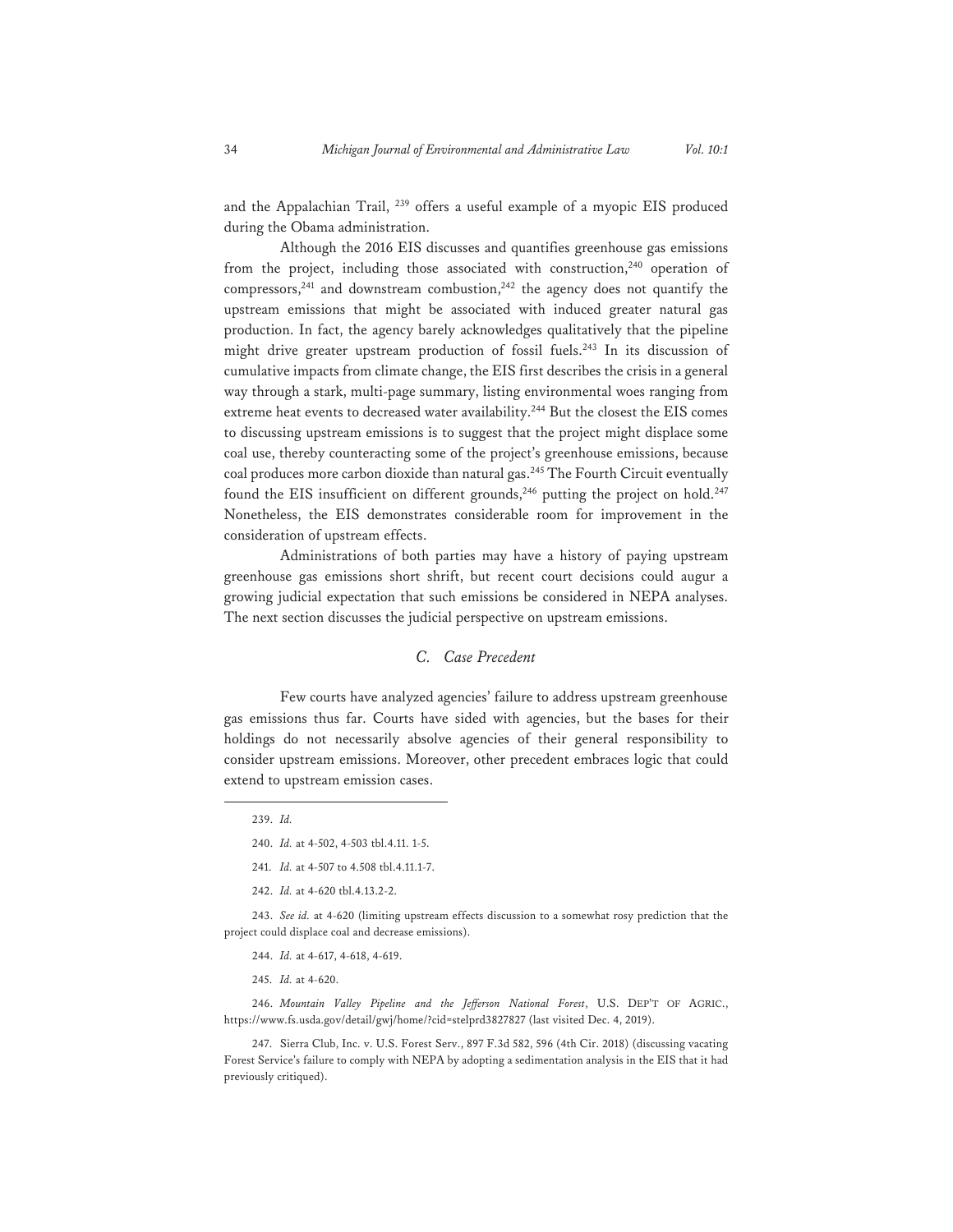The earliest case considering upstream greenhouse gas emissions for natural gas pipelines was *Sierra Club v. Clinton*, a 2010 case in which the District Court of Minnesota considered a challenge to the construction of two crude oil pipelines, one domestic and one crossing the border from the United States into Canada.<sup>248</sup> The international pipeline required approval from the State Department, which prepared an EIS for the project and issued a permit for the construction and operation of the pipeline.249 Petitioners challenged the EIS for failing to consider, as indirect effects, the upstream emissions the international pipeline might cause, including increased natural gas extraction in Canada driven by cheaper transport to the United States.<sup>250</sup>

 The court, however, did not find that the causal connection between the pipeline's construction and any increased extraction was clear enough to require consideration under NEPA.251 The pipeline, the Court noted, was not the only means of transporting oil from the tar sands and therefore reasoned that the oil would be extracted regardless of whether the pipeline was built.<sup>252</sup> Furthermore, the Court deferred to analysis of the energy market that listed several reasons that Canadian oil production would be ramped up, but omitted references to increased pipeline capacity.253 Finally, the Court noted that oil sands development fell under Canadian jurisdiction.<sup>254</sup>

 Although the decision in *Clinton* cuts against requiring the consideration of upstream emissions, the case's reasoning is colored by the facts of the project in issue. The court's concerns might be addressed by entering a report into the record reflecting the link between increased transport and induced production. Such a report today would have more empirical examples to cite than was the case in 2010. For example, the construction of the pipeline at issue in *Clinton* enabled the further expansion of production, doubling the capacity numbers assumed by the court.<sup>255</sup>

 More recently, in 2019, the D.C. Circuit declined to require consideration of upstream emissions of greenhouse gases but did so on narrow grounds. In *Birckhead v. Federal Energy Regulatory Commission*, petitioners challenged FERC's approval of a natural gas pipeline without considering natural gas production induced

- 250. *Id.* at 1043.
- 251. *Id.* at 1044–45.
- 252. *Id.* at 1045.
- 253. *Id.*
- 254. *Id.* at 1045–46.

255. *See id.* at 1045 (citing the capacity to transport 450,00 barrels-per-day); *Alberta Clipper's Five-Year Saga Ends with a Presidential Permit*, OIL SANDS MAG., https://www.oilsandsmagazine.com/news/20 17/10/16/alberta-clippers-five-year-saga-ends-with-a-presidential-permit (last visited Dec. 4, 2019) (discussing how capacity was increased to 800,00 bpd despite being built to handle half that amount).

<sup>248. 746</sup> F. Supp. 2d 1025, 1028–29 (D. Minn. 2010).

<sup>249.</sup> *Clinton*, 746 F. Supp. 2d at 1029.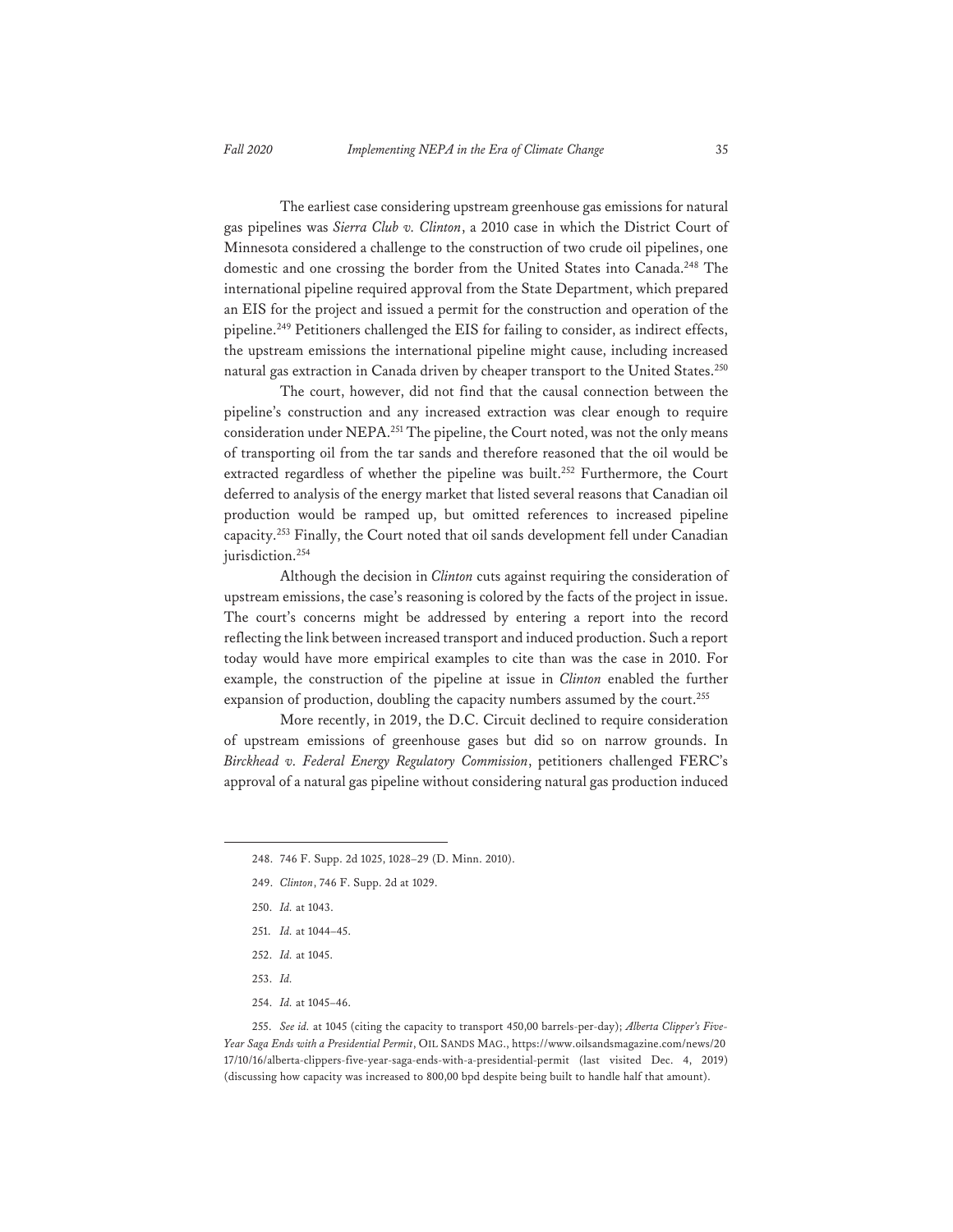by the pipeline's construction as indirect effects.<sup>256</sup> Although the court seemed skeptical that the agency would be able to meaningfully consider such emissions without knowing the sites of induced production,<sup>257</sup> the court suggested that the petitioners might have prevailed if they had urged the Commission to seek further information about upstream emissions from the company constructing the pipeline.258 Because of petitioners' failure to make a claim on this ground, the Court was "left with no basis for concluding that the Commission acted arbitrarily or capriciously or otherwise violated NEPA in declining to consider [upstream emissions]."259

 Although agencies prevailed in the cases discussed above, other cases suggest courts may demand more of agencies. The Ninth Circuit has called for consideration of upstream emissions in the greenhouse gas context. In 2011, the Court required the Surface Transportation Board to revise an EIS and approval for a coal railroad because the EIS failed to consider the impacts, including methane emissions, from upstream coal mines.<sup>260</sup> At the time of the EIS, the coal mines did not yet exist, and the agency deemed them "too speculative to be considered reasonably foreseeable future actions."261 But the Court disagreed, noting that the Board had cited the coal mine development as a reason to justify the proposal to build the railroad.<sup>262</sup> Thus, the Board should have considered the impacts from coal, including methane leaks, $263$  as a cumulative effect to be considered along with the other effects of the railroad.<sup>264</sup>

 A D.C. Circuit case discussed in Part II, *Sabal Trail*, 265 also relies on logic that ought to apply to upstream greenhouse gas emissions. That case determined that FERC must consider downstream greenhouse gas emissions as indirect effects and quantify them if possible.<sup>266</sup> The court rejected FERC's claim that quantification was impractical merely because the quantification depended on uncertain variables including the "operating decisions of individual plants and the demand for electricity

- 261. *N. Plains Res. Council*, 668 F.3d at 1082.
- 262. *Id.*

<sup>256. 925</sup> F.3d 510, 516–17 (D.C. Cir. 2019).

<sup>257.</sup> *See id.* at 517 (discussing how petitioners have no information about the location or number of wells where production would be induced).

<sup>258.</sup> *Id.* 

<sup>259.</sup> *Id.* at 518.

<sup>260.</sup> N. Plains Res. Council, Inc. v. Surface Transp. Bd., 668 F.3d 1067, 1082 (9th Cir. 2011).

<sup>263.</sup> *Id.* at 1077 (introducing this section of concerns as failure to adequately consider cumulative effects, including methane).

<sup>264.</sup> *Id.* at 1081.

<sup>265.</sup> *See supra* Part II.

<sup>266. 867</sup> F.3d 1357, 1374 (D.C. Cir. 2017).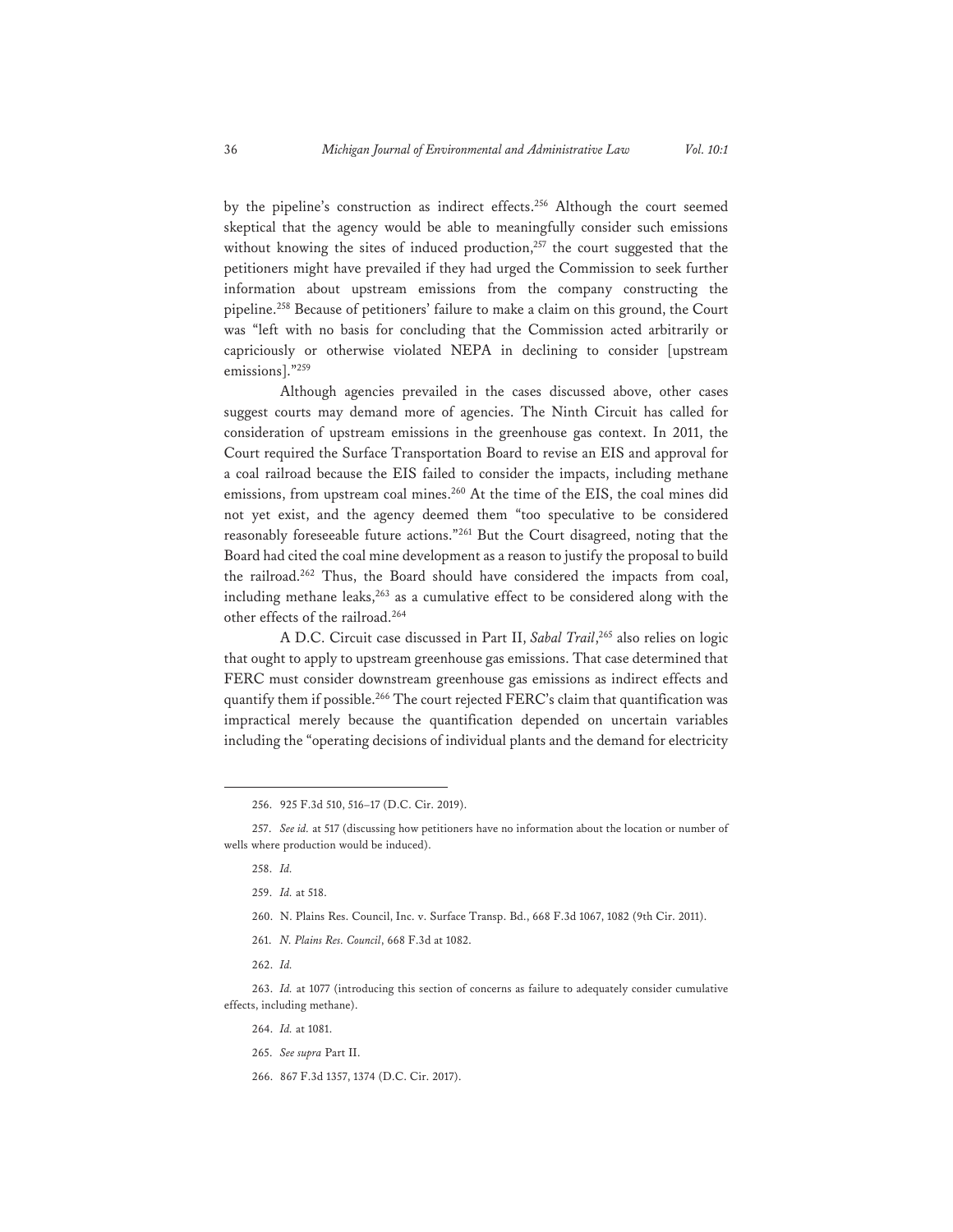in the region."267 The court insisted that NEPA required "reasonable forecasting" and called upon the agency to "make educated assumptions about an uncertain future."268 For the same reason that the court found downstream emissions reasonably foreseeable indirect effects, courts may find upstream emissions reasonably foreseeable indirect effects.

 One distinction between downstream emissions and upstream emissions may make courts more inclined to require agencies to consider the former than to consider the latter: downstream emissions cases tend to have built-in emissions estimates for courts to invoke. That is, as discussed in Part II, EISs frequently include estimates of the amount of fuel a project will produce in order to illustrate a project's energy upside. Judges can point to these estimates as proxies for downstream emissions.269 Upstream emissions cases may lack a similarly useful number.

However, *Birckhead* can provide guidance.<sup>270</sup> Recall that the D.C. Circuit suggested that environmental petitioners might have prevailed if they had challenged FERC's failure to solicit estimates of induced upstream production from the permitseeking company.271 The implication is that if petitioners challenge agencies' failure to solicit relevant information, they might prevail. Both to reach more informed decisions and gird themselves against legal challenges, agencies should make efforts to collect information relevant to upstream emissions.

 The cases above focus on EIS analyses, but precedent can also guide agencies' approaches to EAs. Uncertainty about the amount of upstream emissions should not support a FONSI. Rather, EAs should only result in FONSIs if the agencies can affirmatively conclude that environmental impacts will not be significant. CEQ regulations require agencies to procure information absent "exorbitant" costs, and where costs are exorbitant, agencies must still discuss the uncertainty in detail in an EIS.<sup>272</sup> Multiple court cases have upheld this principle.<sup>273</sup>

273. *See, e.g.*, Native Ecosystems Council v. U.S. Forest Serv., 428 F.3d 1233, 1240 (9th Cir. 2005) ("Preparation of an EIS is mandated where uncertainty may be resolved by further collection of data, or where the collection of such data may prevent speculation on potential . . . effects.") (internal citations omitted); Montana Env't. Info. Ctr. v. U.S. Office of Surface Mining, 274 F. Supp. 3d 1074, 1091 (D. Mont. 2017) (vacating a mining plan EA on several grounds and stating, "an agency should not attempt to travel the easy path and hastily label the impact of the [action] as too speculative and not worthy of agency review") (internal citations omitted); Scientists' Inst. for Pub. Info., Inc. v. U.S. Atomic Energy Comm'n, 481 F.2d 1079, 1092 (D.C. Cir. 1973) (noting that the courts must "reject any attempt by agencies to shirk their responsibilities under NEPA by labeling any and all discussion of future environmental effects as 'crystal ball inquiry' ").

<sup>267.</sup> *Id.* at 1374.

<sup>268.</sup> *Id.* 

<sup>269.</sup> *See, e.g.*, *id.* (discussing the EIS's failure to explain why the number estimating fuel transported could not be used as a downstream emissions estimate).

<sup>270.</sup> Birckhead v. FERC, 925 F.3d 510 (D.C. Cir. 2019).

<sup>271.</sup> *See id.* at 518.

<sup>272. 40</sup> C.F.R. § 1502.22.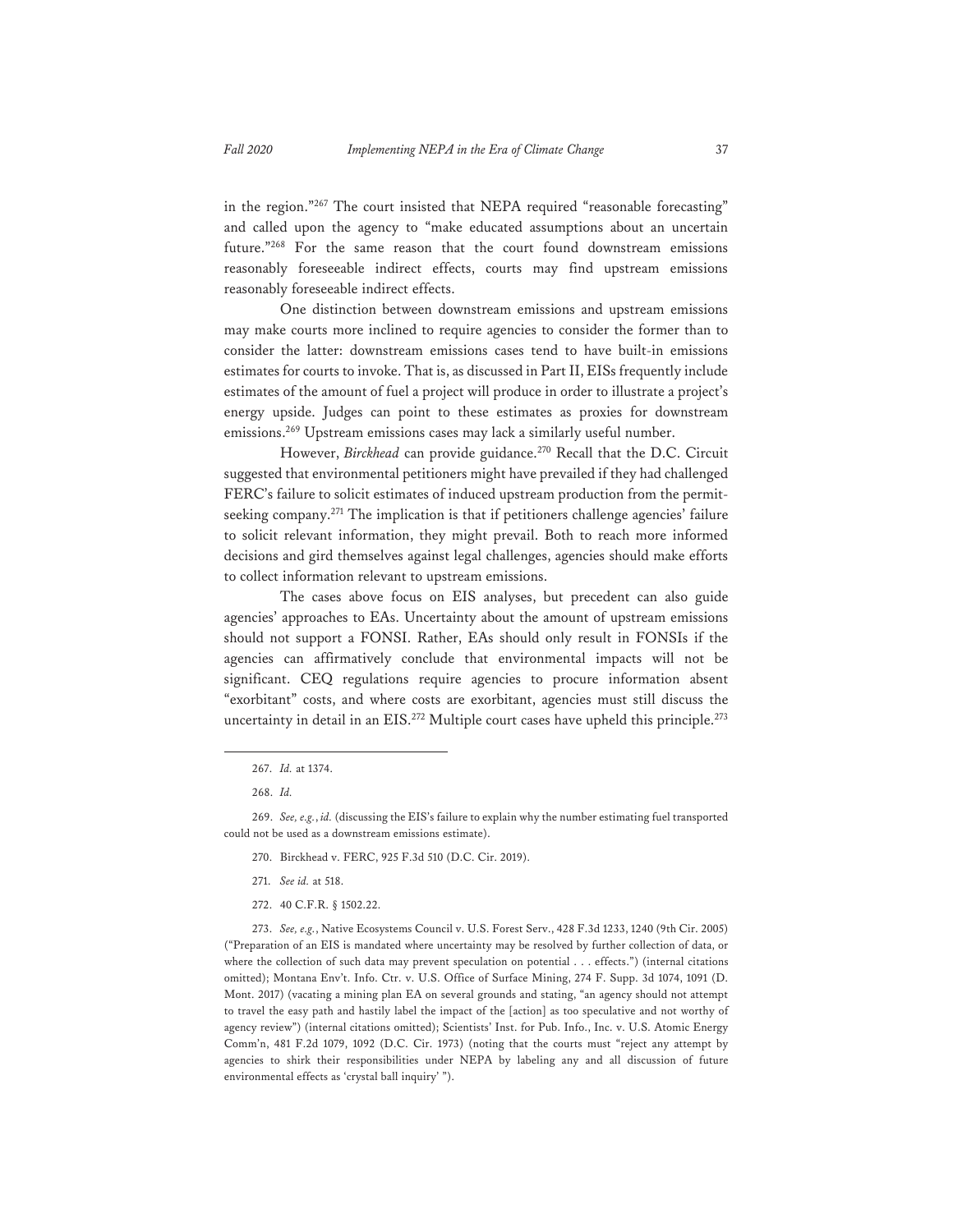Thus, rather than issuing a FONSI when there is uncertainty, agencies should develop an EIS, and through that process gather relevant information on emissions in order to determine whether the environmental effects are significant. Again, cursory EAs may invite legal challenges.

#### *D. Solutions for Governmental Agencies*

 As the cases above illustrate, agencies avoid considering upstream emissions by claiming such emissions are too speculative to estimate. But even as some agencies claim inability to calculate these emissions, other agencies have begun using tools to do just that.

 First, *Birckhead* shows that agencies should ask for as much information as possible from companies seeking permits for projects. Companies likely have projections about the amount of fuel production and transportation that will occur if the project proceeds, as such estimates underlie the economic rationale and financing for the project.<sup>274</sup> Moreover, any questions as to the validity or completeness of such information can and should be explored through the NEPA process, including by soliciting public comment. Securing high-quality information on direct and indirect emissions helps agencies more accurately assess those emissions, and in turn, enables agencies to determine whether environmental effects are significant, whether alternative options should be selected, and whether mitigation measures should be implemented. If agencies fail to consider this information and provide it to the public, the federal government will fail NEPA's twin purposes of promoting informed decisionmaking and sharing information with the public.<sup>275</sup> Moreover, if agencies fail to seek out this information to inform NEPA analyses, petitioners may sue with success.

 As with downstream emissions, if agencies cannot obtain project-specific information, agencies should use reasonable assumptions to account for upstream emissions. Thus, agencies should produce studies and reports that can inform and standardize assumptions. Some agencies have already done so. In 2012, the U.S. Energy Information Administration published a study determining the effect increased natural gas exports would have on domestic natural gas production and found a sixty-to-seventy percent increase in production as the likely result.<sup>276</sup> And in 2014, the Department of Energy published a study of the lifecycle of greenhouse gas emissions associated with liquefied natural gas exports to foreign markets as

<sup>274.</sup> *See, e.g.*, Melissa Denchak, *What Is the Keystone Pipeline?*, NAT. RES. DEF. COUNCIL (Apr. 7, 2017), https://www.nrdc.org/stories/what-keystone-pipeline (sharing projections that the Keystone XL pipeline would transport 830,000 barrels of tar sands oil per day).

<sup>275.</sup> COUNCIL ON ENV'T. QUALITY, MAJOR CASES INTERPRETING THE NATIONAL ENVIRONMENTAL POLICY ACT 14 (last visited Apr. 2, 2020), https://ceq.doe.gov/docs/lawsregulations/Major\_NEPA\_Cases.pdf (describing NEPA's "twin aims").

<sup>276.</sup> Burger & Wentz, *supra* note 32, at 125.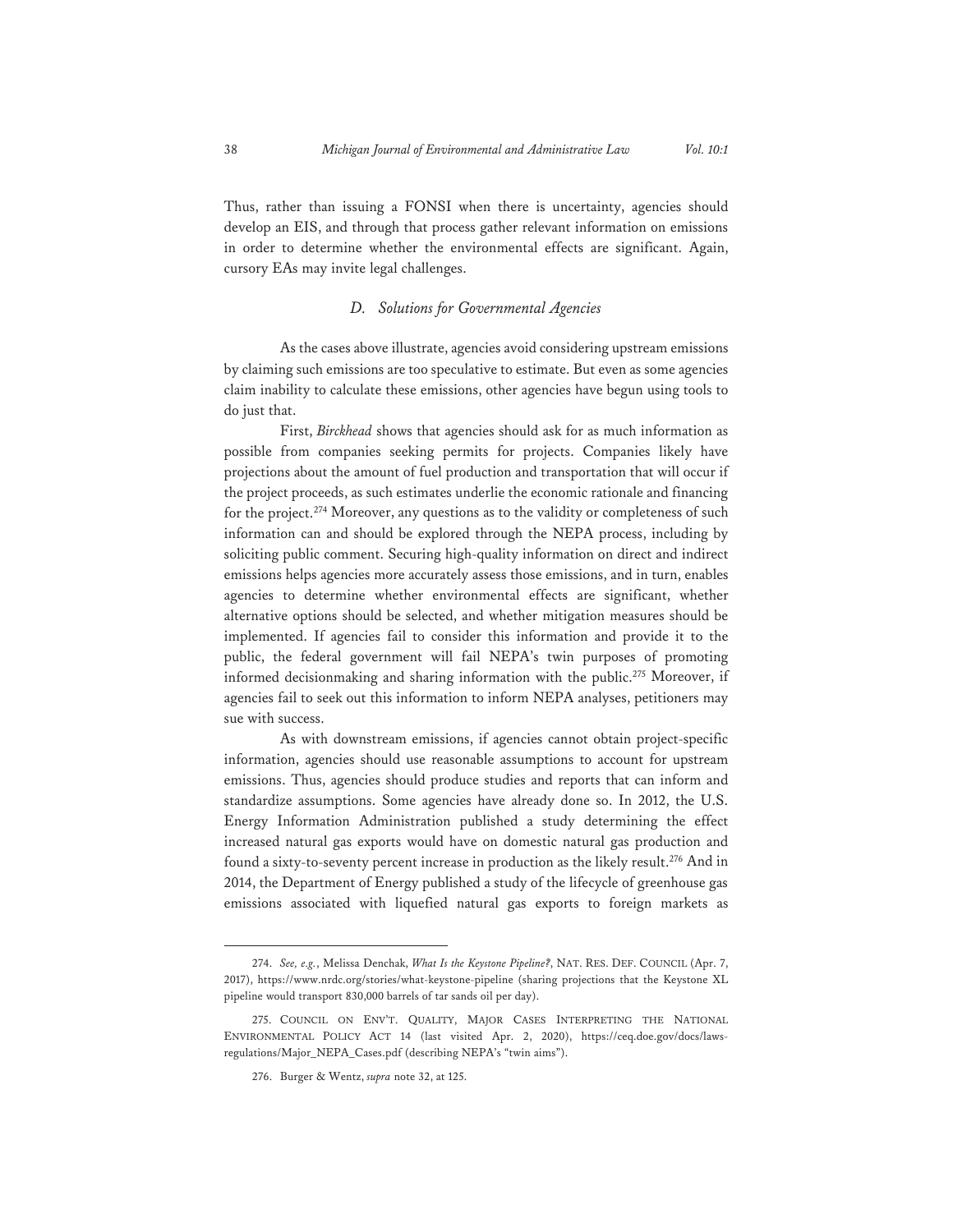compared to emissions associated with domestic delivery and consumption.277As discussed in the context of downstream emissions, the Bureau of Ocean Energy Management also produced a greenhouse gas emissions lifecycle report in 2016 that could inform upstream emissions estimates.278

 Some agencies have estimated upstream emissions for specific projects. In a 2014 liquefied natural gas export decision, the Department of Energy assessed the greenhouse gas emissions associated with induced upstream natural gas production.279 The Department determined that for every increase of one trillion cubic feet of gas production, an 6.8 million metric tons of greenhouse gases would be released per year.<sup>280</sup> We advise that, as with downstream emissions, agencies should base estimates on maximum use of a given project's fuel capacity and calculate how that new supply of fuel will affect demand and ultimately drive upstream emissions. Again, if agencies wish to make a lower bound estimate as well, agencies should use no number lower than the amount of fuel promised in existing contracts.

 Agencies already use similar strategies to account for other kinds of uncertainty. For example, FERC allows applicants to rely on generic, default studies to prove a market need for projects.<sup>281</sup> Whether using information from regulated parties or making reasonable assumptions about upstream emissions, agencies should not only discuss these emissions qualitatively but also quantitatively wherever possible.

 In sum, to comply with NEPA's legal requirements, agencies should consider upstream emissions in their analyses. Courts have not yet arrived at a consensus demanding quantification of upstream greenhouse gas emissions, but reasoning in cases mandating downstream quantification extends to upstream emissions as well. Thus, agencies may be vulnerable in court if they fail to quantify such emissions. Furthermore, agencies have the tools necessary to meaningfully improve their consideration of upstream emissions. Cries of speculation or impracticability will ring hollow as information about greenhouse gas impacts continues to grow each year.

280. *Id.* at 126.

<sup>277.</sup> *Id.* at 126.

<sup>278.</sup> BUREAU OF OCEAN ENERGY MGMT., U.S. DEP'T OF THE INTERIOR, *Forward to* OCS OIL AND NATURAL GAS: POTENTIAL LIFECYCLE GREENHOUSE GAS EMISSIONS AND SOCIAL COST OF CARBON (2016), https://www.boem.gov/sites/default/files/oil-and-gas-energy-program/Leasing/Five-Ye ar-Program/2012-2017/BOEMOceanInfo/ocs\_oil\_and\_natural\_gas.pdf.

<sup>279.</sup> Burger & Wentz, *supra* note 32, at 125–26.

<sup>281. 1999</sup> Policy Statement, 88 FERC ¶ 61,227, 61748 (Sept. 15, 1999) (moving away from a requirement that applicants show actual contracts and permitting use of market studies, including "generally available studies by EIA or GRI, for example, showing projections of market growth"); *see also*  HEIN ET AL., *supra* note 33, at 22.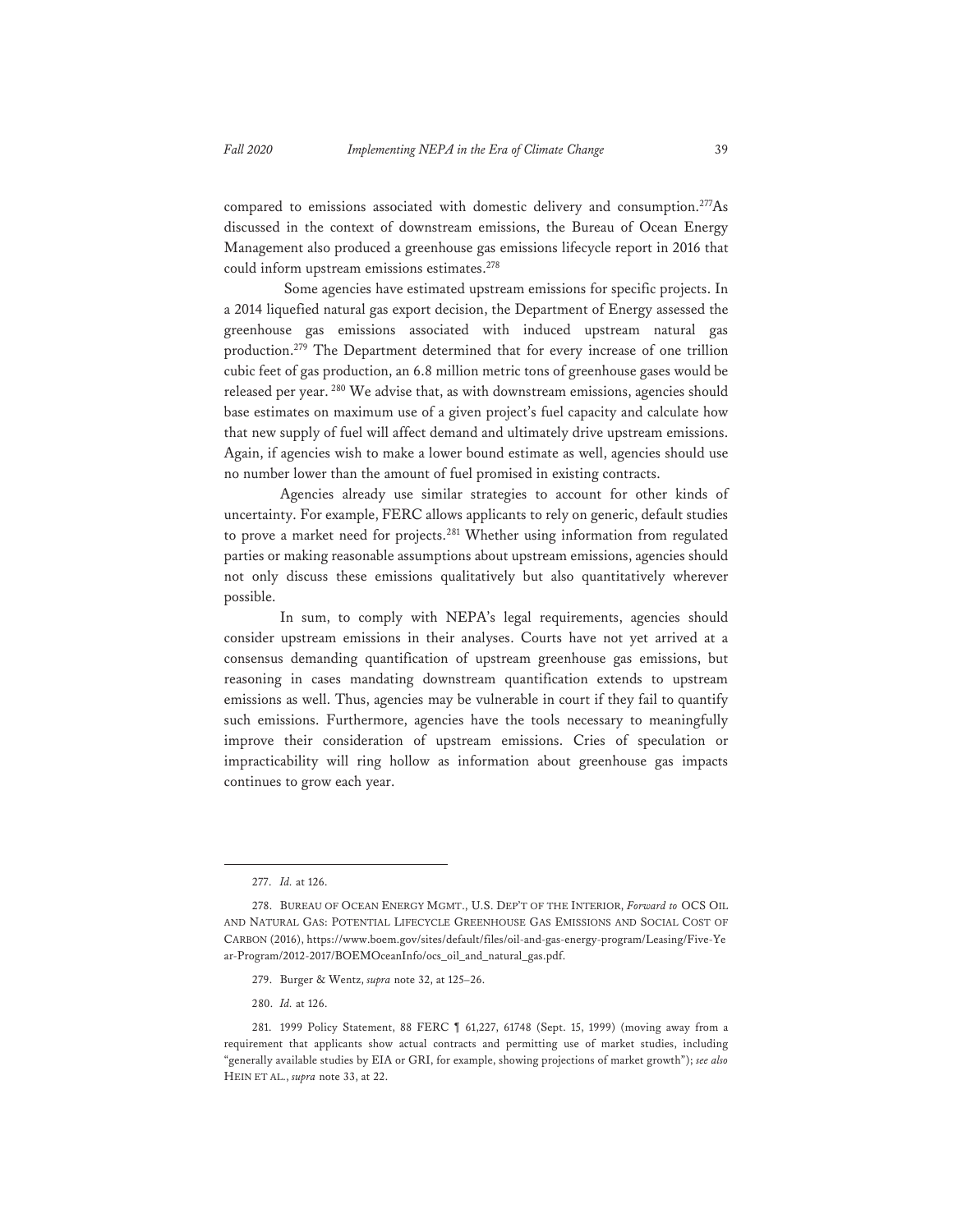# IV. ENERGY SUBSTITUTION ANALYSIS: THE MYTH OF INCONSEQUENTIAL FOSSIL FUEL PROJECTS

In order to arrive at a reasonably accurate estimate of expected greenhouse gas emissions associated with project proposals, agencies must not only use accurate data on emissions but must consider the state of the energy market, whereby some energy resources act as substitutes for one another, with consequences for resulting emissions.282 This is commonly known as energy substitution analysis.283 Conducted properly, energy substitution analysis enables agencies to arrive at an accurate understanding of expected emissions, both upstream and downstream.284 However, agencies have often made flawed assumptions about the effect of their projects on the energy market and resulting emissions.

These flawed assumptions fall into two main categories. First, agencies have claimed that their project approvals will have no effect on greenhouse gas emissions because absent the project, another source of supply would be developed elsewhere at identical cost, resulting in identical emissions.285 This is known as the fallacy of "perfect substitution:" the effect of which is to make fossil fuel projects appear inconsequential from a climate change standpoint.<sup>286</sup> Agencies that make such assertions frequently ignore basic principles of supply and demand and make irrational assumptions about the energy market and long-term demand for fossil fuels in a rapidly warming world. A variant of this argument is that in the "no action"

<sup>282.</sup> *See* U.S. ENERGY INFO. ADMIN., FUEL COMPETITION IN POWER GENERATION AND ELASTICITIES OF SUBSTITUTION 1, 3 (2012), https://www.eia.gov/analysis/studies/fuelelasticities/pdf/ei a-fuelelasticities.pdf (describing "fossil fuel substitution" during 2005-2010 and how "[a] continued decline in natural gas prices during 2011 and the early part of 2012 has further encouraged power plant operators to use combined-cycle units to fulfill baseload power demand, displacing some coal generation"); James Ko & Carol Dahl, *Interfuel Substitution in US Electricity Generation*, 33 APPLIED ECON. 1833, 1833–1843 (2001); *see also* WildEarth Guardians v. U.S. Bureau of Land Mgmt., 870 F.3d 1222, 1235 (10th Cir. 2017) ("[W]hen coal carries a higher price, for whatever reason that may be, the nation burns less coal in favor of other sources. A force that drives up the cost of coal could thus drive down coal consumption.").

<sup>283.</sup> *WildEarth Guardians*, 870 F.3d at 1233–38; *see also* PETER HOWARD, INST. FOR POL'Y INTEGRITY, THE BUREAU OF LAND MANAGEMENT'S MODELING CHOICE FOR THE FEDERAL COAL PROGRAMMATIC REVIEW 3 (2016), https://policyintegrity.org/files/publications/BLM\_Model\_Choice. pdf [hereinafter HOWARD, MODELING CHOICE].

<sup>284.</sup> See HOWARD, MODELING CHOICE, *supra* note 282, at 3; *see also WildEarth Guardians*, 870 F.3d at 1236 (describing BLM's flawed perfect substitution analysis and stating, "[p]rioritizing the carbon emissions and global warming analysis in the RODs suggests that this question was critical to the decision to open the leases for bidding").

<sup>285.</sup> *See, e.g.*, *WildEarth Guardians*, 870 F.3d at 1234 (describing BLM's "perfect substitution assumption" and finding it arbitrary and capricious).

<sup>286.</sup> *Id.* at 1236 (stating that "the BLM's carbon emissions analysis seems to be liberal (i.e., underestimates the effect on climate change)").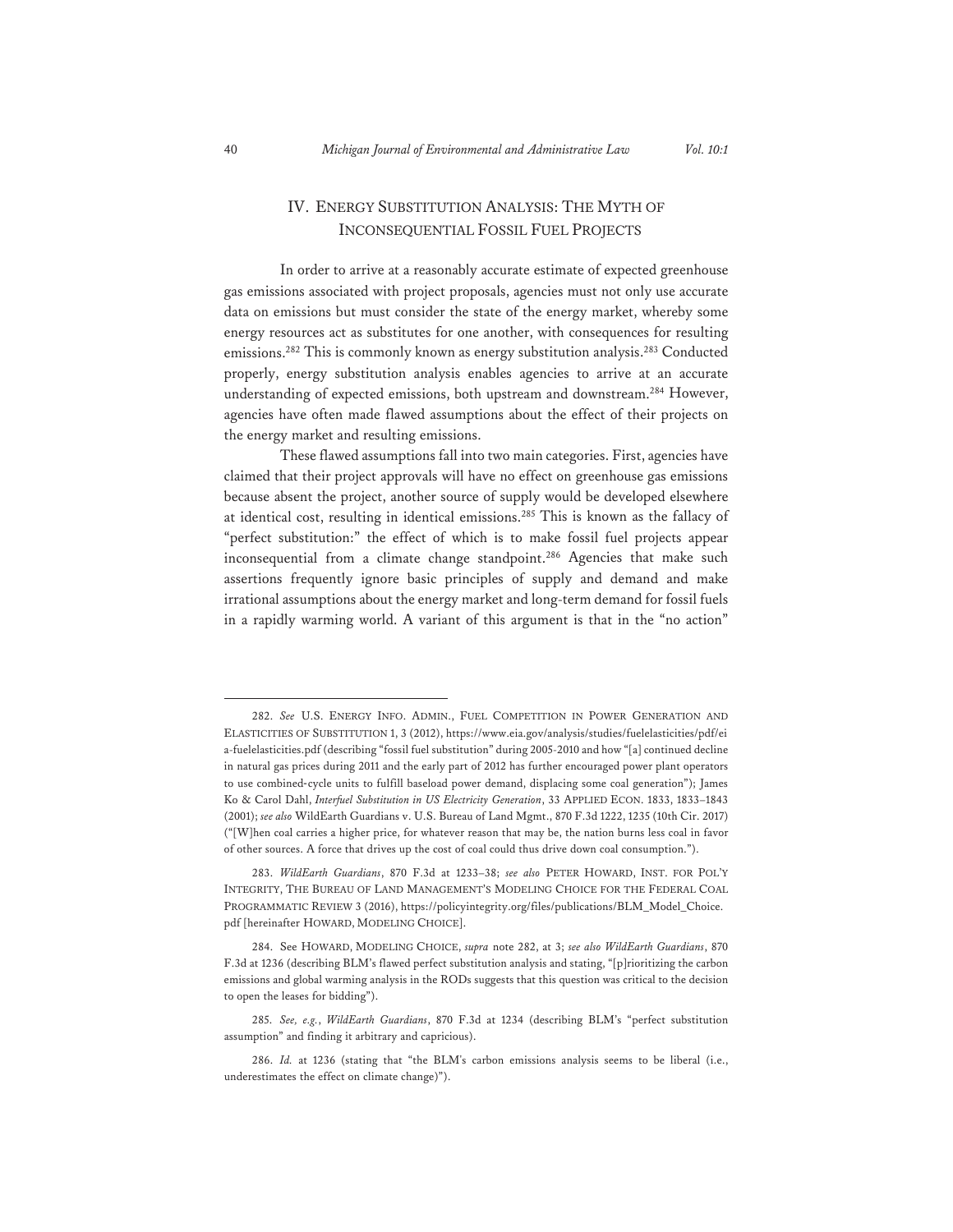alternative, about ninety-five percent of the same resource would be produced at identical cost, resulting in nearly identical emissions.<sup>287</sup>

Second, while agencies frequently assume perfect or near-perfect substitution for greenhouse gas emissions, they often ignore substitution effects altogether when reporting the expected economic benefits from a project, such as royalties and tax revenue. A project's climate harms are essentially erased by waving the magic wand of perfect substitution, while projected revenue and other economic benefits are treated as entirely dependent on the project being approved.<sup>288</sup> We call this the fallacy of "all upside," whereby the project appears to have significant economic benefits, yet little or no climate consequences. This error is multiplied due to the failure of agencies to use an existing tool like the Interagency Working Group's social cost of greenhouse gases to monetize climate costs, as discussed in Part V. Such misrepresentation strikes at the heart of NEPA, as the statute's primary goal is to inform the public and decisionmakers about the likely effects of governmental approvals, yet it distorts the project's identified costs and benefits.

Invoking either fallacy can render agency analysis arbitrary and capricious, inviting judicial reproach. Most, but not all, federal courts to have considered these issues have required agencies to make assumptions supported by basic principles of supply and demand and to use the best available data on the energy market.<sup>289</sup> However, some courts have deferred to agencies despite analytical flaws, especially where technical or complex modeling decisions are at issue.<sup>290</sup> After describing these two primary pitfalls and how courts have responded to them, we describe how agencies can, and have in the past, used accurate assumptions and models to conduct proper substitution analysis. By conducting energy substitution analysis in the right way, the public and decisionmakers can gain a clearer picture of the net costs or benefits of projects, and climate change consequences are illuminated, as opposed to swept under the rug.

#### *A. What is Energy Substitution Analysis?*

In the modern energy market, energy resources like coal, oil, natural gas, nuclear, wind, and solar act as substitutes for one another, especially with respect to

<sup>287.</sup> *See, e.g.*, BLM, COASTAL PLAIN OIL AND GAS LEASING PROGRAM: FINAL ENVIRONMENTAL IMPACT STATEMENT 3-8 (2019), https://eplanning.blm.gov/public\_projects/nepa/10 2555/20003762/250004418/Volume\_1\_ExecSummary\_Ch1-3\_References\_Glossary.pdf [hereinafter ARCTIC FINAL EIS].

<sup>288.</sup> *See infra* Part IV.B.2 (discussing how BLM made these errors in its Final EIS for oil and gas production in the Arctic National Wildlife Refuge EIS, and in the Draft EIS for the Willow Master Plan).

<sup>289.</sup> *See infra* Part IV.C (describing relevant litigation).

<sup>290.</sup> *See infra* Part IV.C.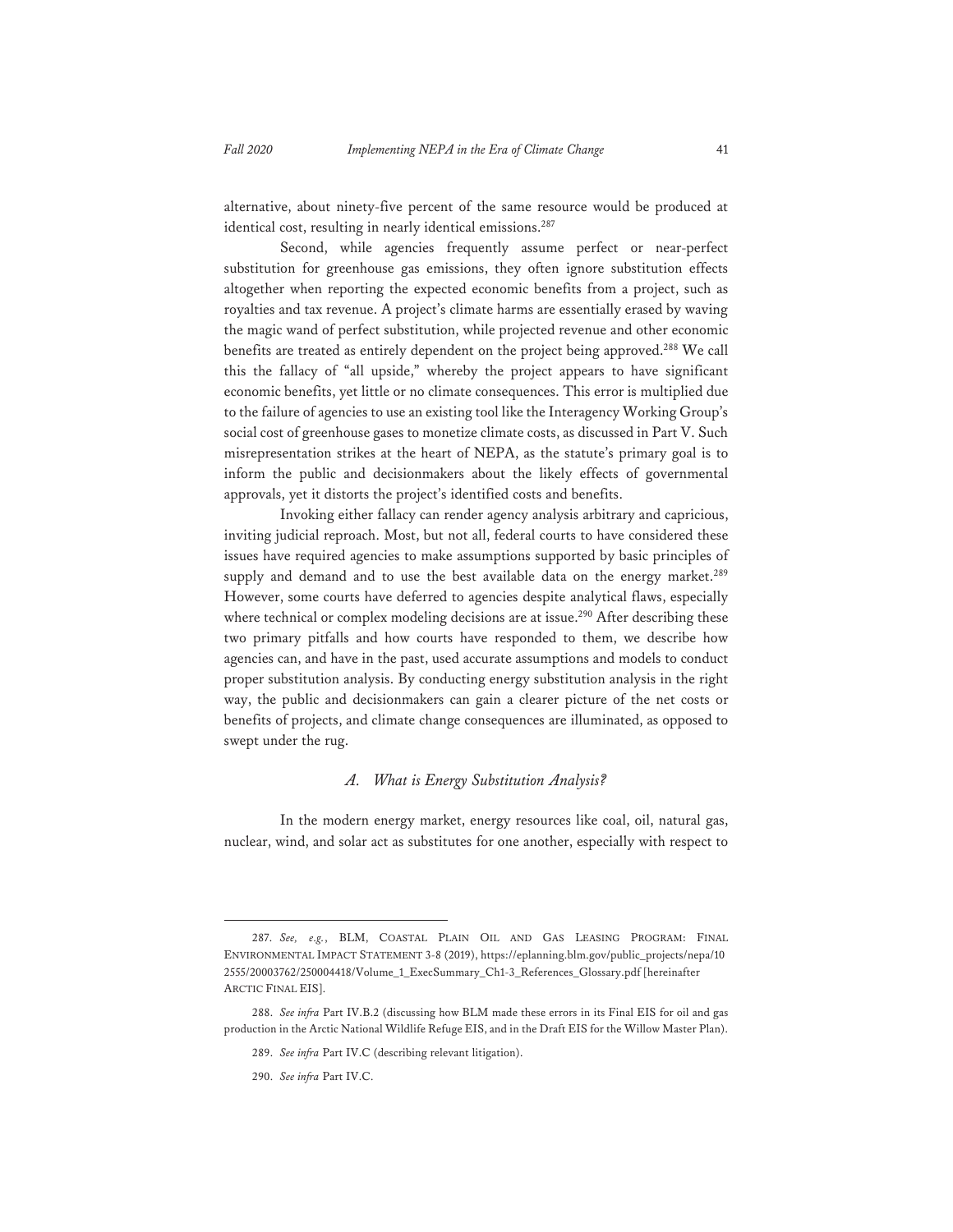electricity generation.291 As prices for certain resources rise and fall, substitute sources become more attractive on the market.<sup>292</sup> Further, the consumption of different resources for energy produces different amounts of greenhouse gases and other air pollutants.293 Generally speaking, decreases in the supply of a resource tend to increase price; and increases in prices will lead to decreases in demand for that resource, with consequences for resulting emissions.294

When agencies conduct NEPA analysis, they must describe the environmental consequences of the action alternative compared to the "no action" alternative.295 In describing resulting emissions for each alternative, agencies often consider energy substitution, whereby production of a given resource or approval of an energy infrastructure project, such as a pipeline, will affect resource prices, consumption, and resulting emissions.296 In order to conduct energy substitution analysis, agencies must account for basic principles of supply and demand. Flooding the market with a large amount of coal, oil, or natural gas lowers the market price of that resource, resulting in increased demand for the resource and increased consumption.297 This, in turn, has implications for greenhouse gas emissions: producing more carbon-intensive resources like coal and oil will displace some cleaner resources like renewables and natural gas, and reduce energy conservation, thereby increasing net greenhouse gas emissions.298 Conversely, producing more renewable energy would be expected to lower net greenhouse gas emissions after accounting for energy substitution.299

293. For example, solar and wind energy produce zero GHG emissions, while burning subbituminous coal from Wyoming's Powder River Basin (the primary source of coal in the United States) emits 212 pounds of carbon dioxide per million British thermal units (Btu). *See* B.D. Hong & E.R. Slatick, *Carbon Dioxide Emission Factors for Coal*,U.S. ENERGY INFO. ADMIN., https://www.eia.gov/coal/product ion/quarterly/co2\_article/co2.html (last visited Jan. 6, 2020).

294. *See, e.g.*, Natural Gas Explained: Factors Affecting Natural Gas Prices, U.S. ENERGY INFO. ADMIN., https://www.eia.gov/energyexplained/natural-gas/factors-affecting-natural-gas-prices.php (last updated July 12, 2019).

- 296*. See infra* Section IV.B.
- 297. *See* N. GREGORY MANKIW, PRINCIPLES OF ECONOMICS 74–78, 80–81 (5th ed. 2008).

298. *See* U.S. ENERGY INFO. ADMIN., FUEL COMPETITION IN POWER GENERATION AND ELASTICITIES OF SUBSTITUTION 13 (2012).

299. *See Renewable Energy Explained*, U.S. ENERGY INFO. ADMIN., https://www.eia.gov/energy explained/renewable-sources (last updated June 27, 2019) ("Renewable energy plays an important role in

<sup>291.</sup> U.S. ENERGY INFO. ADMIN., FUEL COMPETITION IN POWER GENERATION AND ELASTICITIES OF SUBSTITUTION 1–4 (2012).

<sup>292.</sup> *See, e.g.*, *U.S. Renewable Electricity Generation Has Doubled Since 2008*, U.S ENERGY INFO. ADMIN., (Mar. 19, 2019), https://www.eia.gov/todayinenergy/detail.php?id=38752 ("Growth in . . . wind and solar, has been driven by federal and state policies and declining costs."); Anna Mikulska & Michael Maher, *Who's Winning The Battle To Replace Coal?*, FORBES (May 17, 2016), https://www.forbes.com/sites /thebakersinstitute/2016/05/17/whos-winning-the-battle-to-replace-coal/#4153ec1a765d.

<sup>295.</sup> *See* 42 U.S.C. § 4332; 40 C.F.R. §§ 1502.1, 1502.14(a)–(b), (d).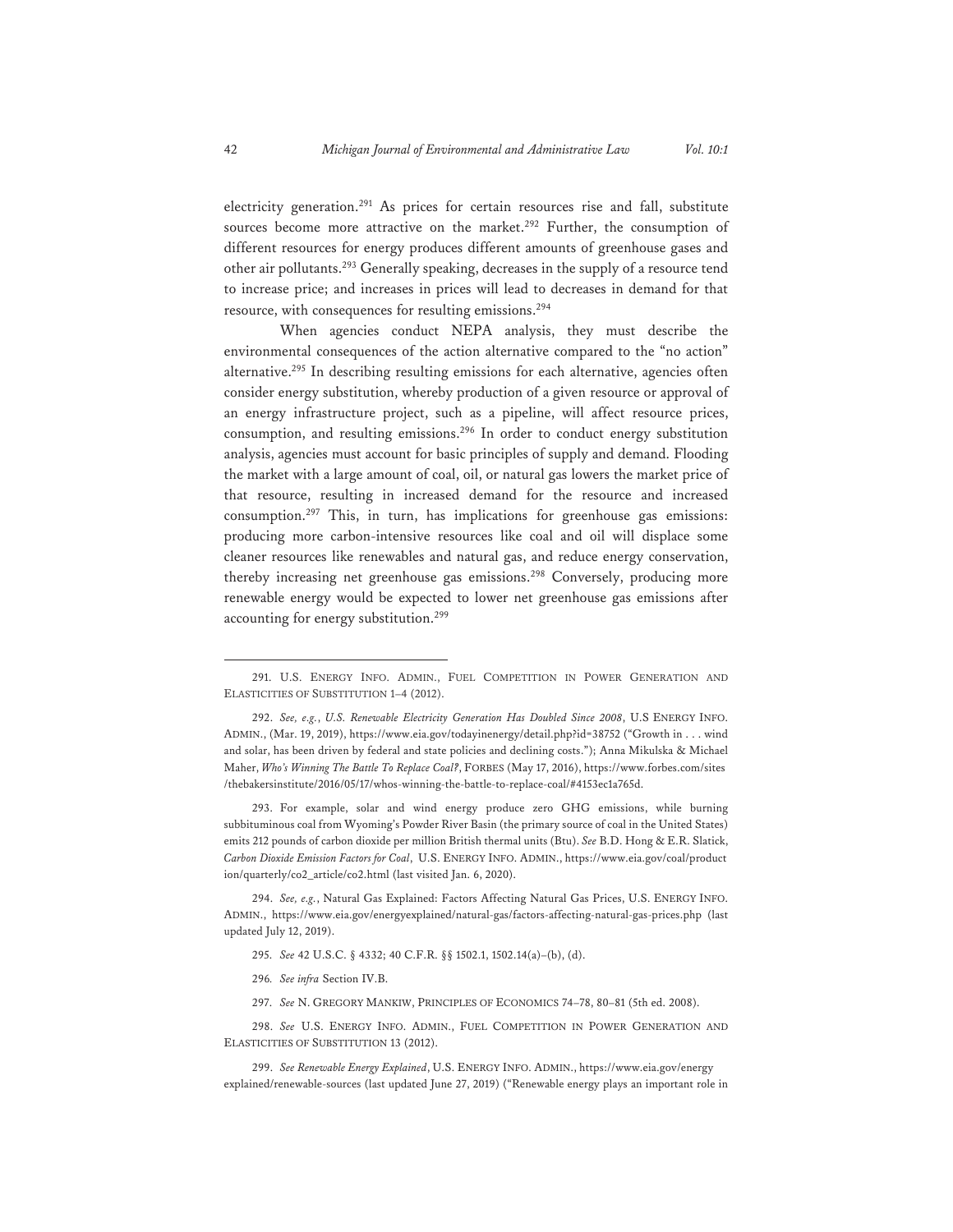Agencies can choose from several sophisticated models to evaluate the effect of alternatives on the energy market, such as ICF International's Integrated Planning Model (IPM)<sup>300</sup>; the U.S. Energy Information Administration's National Energy Modeling System (NEMS)<sup>301</sup>; and MarketSim,<sup>302</sup> which the Bureau of Ocean Energy Management uses to analyze lease sale scenarios in its offshore planning process.303 Each of these models has benefits and drawbacks that should be considered and disclosed in an environmental review process.<sup>304</sup> This Article does not discuss the nuances of each model but makes high-level recommendations for transparently disclosing modeling inputs and assumptions, and conducting proper energy substitution analysis, at the end of this Part.

#### *B. Regulatory Approach to Energy Substitution Analysis*

Federal agencies have been inconsistent in how they conduct energy substitution analysis and have often made irrational assumptions that make the climate change effects of even massive fossil fuel projects appear small or nonexistent. This head-in-the-sand approach to greenhouse gas emissions analysis is a disservice to decisionmakers and the public, who must develop solutions for the mounting climate crisis on an ever-shorter timeline.

# 1. The Fallacy of "Perfect Substitution," Whereby Fossil Fuel Projects Have Little or No Effect on Greenhouse Gas Emissions

In several NEPA documents for fossil fuel-related projects, such as mineral lease sales, programmatic plans that guide future leasing, and interstate natural gas pipelines, agencies have made flawed assumptions to arrive at perfect substitution, or its close relative, nearly perfect substitution.

In BLM's 2010 EIS for the Wright Area coal leases, located in the Powder River Basin region of Wyoming, BLM reasoned that if it were to select the no-action alternative (not leasing the coal), other mines would increase production to entirely replace the two billion tons of coal anticipated from the leases, such that the amount

reducing greenhouse gas emissions. Using renewable energy can reduce the use of fossil fuels, which are major sources of U.S. carbon dioxide emissions.").

<sup>300.</sup> Integrated Planning Model, ICF Int'l Inc., https://www.icf.com/technology/ipm (last visited June 14, 2020).

<sup>301.</sup> U.S.ENERGY INFO.ADMIN., NATIONAL ENERGY MODELING SYSTEM:AN OVERVIEW 2018 (2019).

<sup>302.</sup> U.S. DEP'T OF INTERIOR, BUREAU OF OCEAN ENERGY MGMT., CONSUMER SURPLUS AND ENERGY SUBSTITUTES FOR OCS OIL AND GAS PRODUCTION: THE 2015 REVISED MARKET SIMULATION MODEL (MARKETSIM) (2015).

<sup>303.</sup> *See also* HOWARD, MODELING CHOICE, *supra* note 282, at 2.

<sup>304.</sup> For more information on the benefits and drawbacks of these three models, *see id.*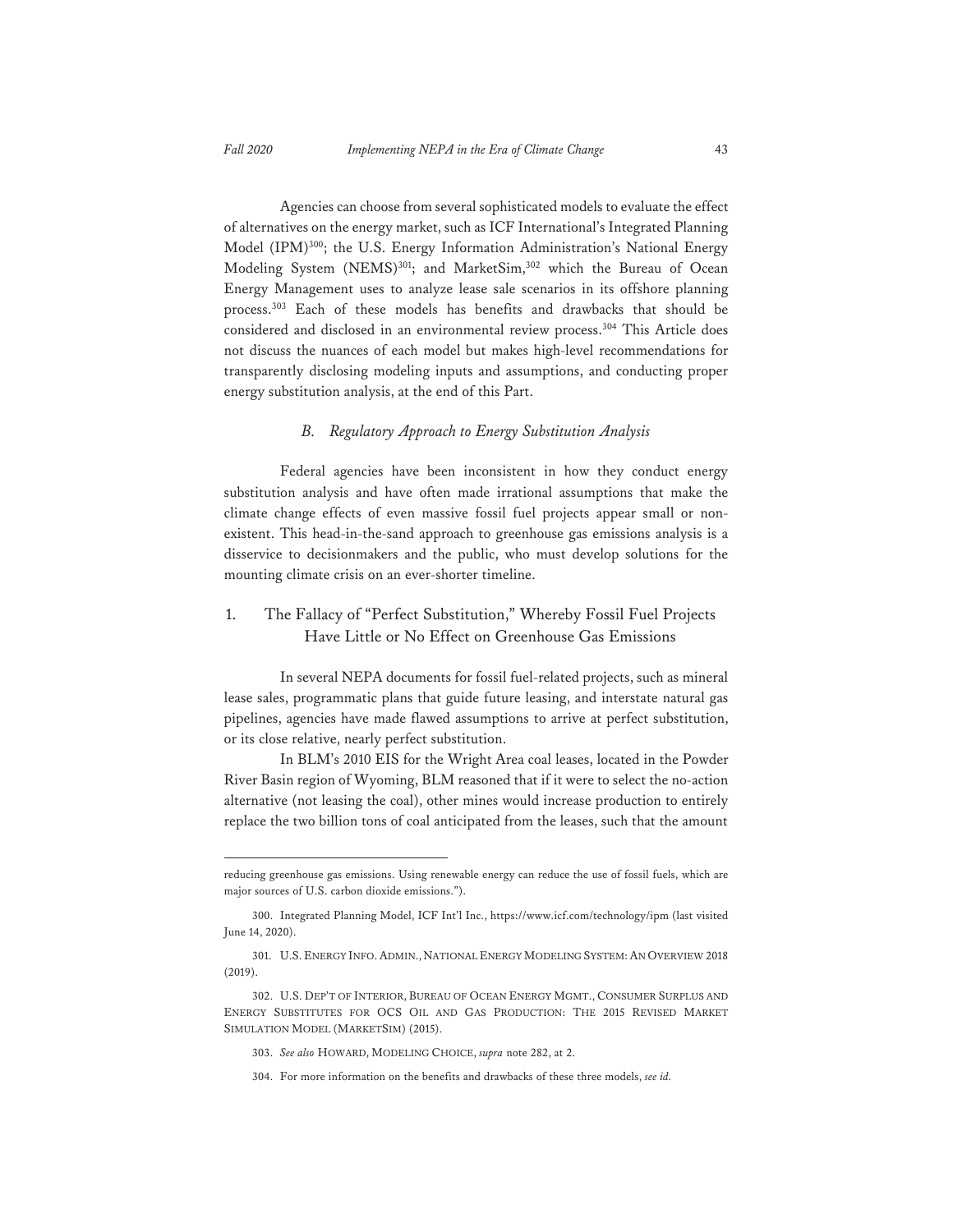of coal burned in the United States—and the resulting carbon dioxide and methane emissions—would be identical whether or not the leases were approved.<sup>305</sup> The leases would produce up to 230 million tons of coal per year—more than 20 percent of the total U.S. coal used for electricity in 2010.306 BLM did not appear to use any modeling to calculate the greenhouse gas emissions in the leasing and no leasing scenarios.307 The final EIS was challenged in federal court, resulting in an adverse decision for the agency, as discussed in the caselaw subsection below.

Even where agencies do model energy substitution effects, they sometimes fail to rely upon certain results or make arbitrary assumptions that strongly affect their analysis. Only a tenacious observer is likely to identify these errors; readers must follow the agency through a "choose your own adventure" style cascade of flawed assumptions, often buried in technical documents outside the actual EIS or EA in question. Needless to say, this approach does not encourage meaningful public participation.

This cascade of faulty yet well-buried energy market assumptions is present in BOEM's NEPA analysis for its five-year offshore leasing program.308 The agency prepared a detailed assessment of the upstream and downstream greenhouse gas emissions associated with offshore oil and natural gas leasing pursuant to its five-year program for 2017 to 2022.309 The Bureau quantified GHG emissions from the production, processing, transportation, and consumption of oil and gas that could be produced in three different price scenarios.<sup>310</sup> However, it declined to rely upon the actual energy substitution analysis that it conducted and instead, "assumed that . . . foreign sources of oil will substitute for reduced OCS supply, and the production and transport of that foreign oil would emit more [greenhouse gases]."311 As a result, the Bureau found that the "no action" alternative—not leasing any offshore tracts in the United States for oil production—would emit *more* greenhouse gases than the

<sup>305.</sup> BLM, FINAL ENVIRONMENTAL IMPACT STATEMENT FOR THE WRIGHT AREA COAL LEASE APPLICATIONS 4-141 (2010) ("It is not likely that selection of the No Action alternatives would result in a decrease of U.S. CO2 emissions attributable to coal mining and coal-burning power plants in the longer term, because there are multiple other sources of coal that, while not having the cost, environmental, or safety advantages, could supply the demand for coal.").

<sup>306.</sup> WildEarth Guardians v. U.S. Bureau of Land Mgmt., 870 F.3d 1222, 1227, n. 2 (10th Cir. 2017).

<sup>307.</sup> *See id.* at 1227–28.

<sup>308.</sup> *See* U.S. BUREAU OF OCEAN ENERGY MGMT., 2017-2022 OUTER CONTINENTAL SHELF OIL AND GAS LEASING PROPOSED FINAL PROGRAM 2–6 (2016), https://perma.cc/KRV7-MV98 [hereinafter BOEM, 2017-2022 Proposed Final Leasing Program].

<sup>309.</sup> U.S. BUREAU OF OCEAN ENERGY MGMT., OCS OIL AND NATURAL GAS: POTENTIAL LIFECYCLE GREENHOUSE GAS EMISSIONS AND SOCIAL COST OF CARBON 15 (2016), https://perma.Cc/2mxn-Qxbv [hereinafter BOEM, LIFECYCLE GHG REPORT].

<sup>310.</sup> *Id.* at v, 29-31.

<sup>311.</sup> *Id.* at *Foreword*.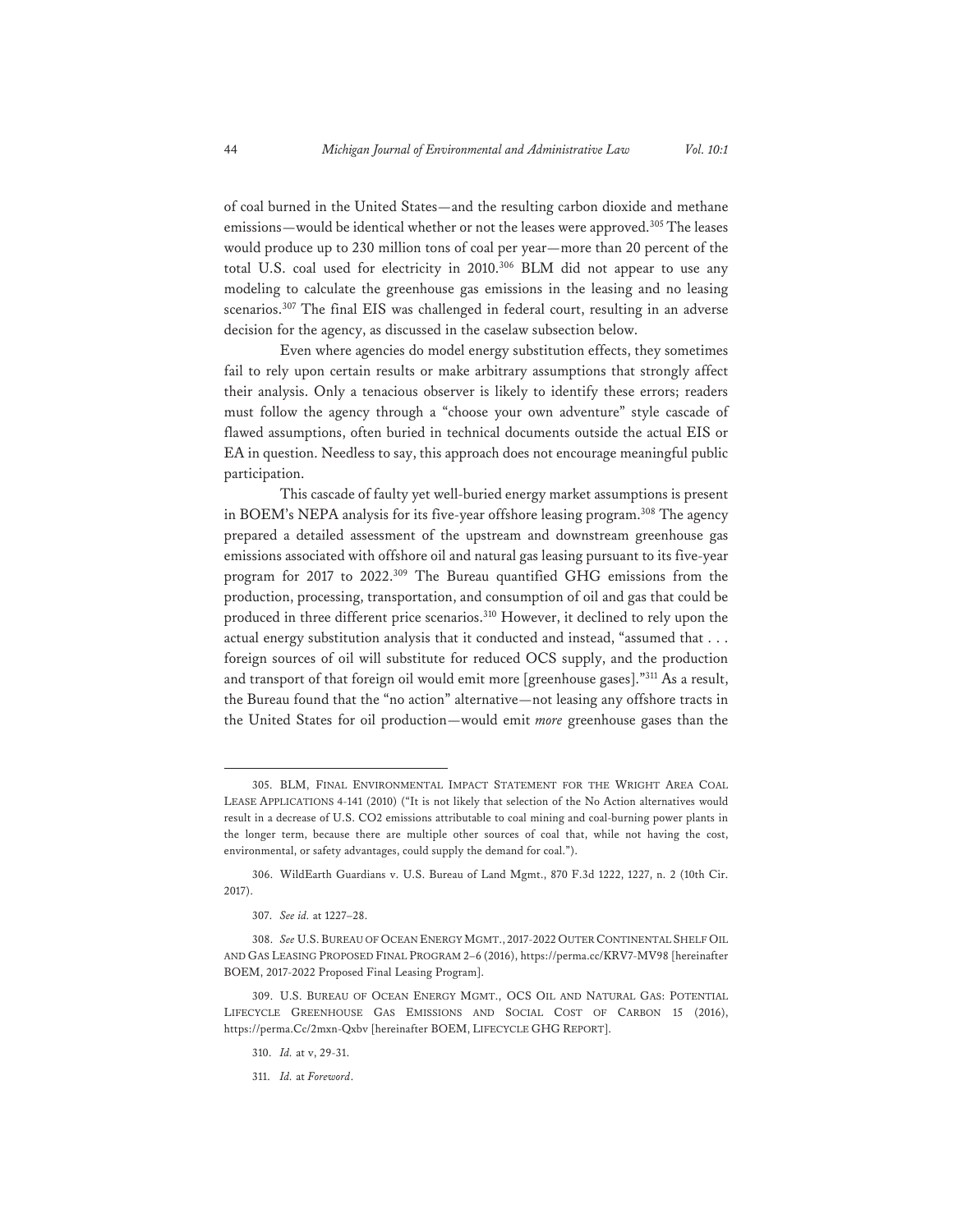leasing alternative, due to perfect substitution of domestic and foreign oil and greater transportation-related emissions from foreign production.312

However, the Bureau's key assumption was contrary to its own findings in a separate report on the offshore leasing program's lifecycle greenhouse gas emissions. There, it used MarketSim to model energy substitution. The Bureau found that:

> . . . for the global oil market, MarketSim substitutions under the No Action Alternative show a reduction in foreign oil consumption of approximately one, four, and six billion barrels of oil for the low-, mid-, and high-price scenarios, respectively, over the duration of the 2017–2022 Program. GHG impacts for this reduction in oil consumption, as well as possible changes for natural gas, are not captured in this analysis.<sup>313</sup>

Translating this projected reduction in foreign oil consumption into greenhouse gas emissions, the "no action" alternative would decrease global carbon dioxide emissions by up to 2.3 billion metric tons over the duration of the 2017-2022 program,314 or more than the annual  $CO_2$  emissions from the entire U.S. transportation sector.<sup>315</sup> This finding makes sense as a matter of supply and demand: decreasing global oil supply by billions of barrels should lead to higher global oil prices, and consequently less oil consumption and greenhouse gas emissions.<sup>316</sup> However, the agency downplayed its own findings and stated that it would not rely on them, writing, "[e]xcluding the foreign oil and gas markets is reasonable. Oil consumption in each country is different, and BOEM does not have information related to which countries would consume less oil."317 Thus, while the agency used MarketSim to conduct energy market substitution analysis, it omitted relevant information from its EIS.

<sup>312.</sup> *Id.* at 24, tbl.8-1; BOEM, 2017-2022 PROPOSED FINAL LEASING PROGRAM, *supra* note 307, at 5-23. The document provides detail on possible offshore production substitutes: for example, foreign imports would replace 63% of anticipated production under a No Sale option; 22% of onshore production; and 7% of reduced consumption. BOEM, 2017-2022 PROPOSED FINAL LEASING PROGRAM, *supra* note 307 at 6-17.

<sup>313.</sup> BOEM, LIFECYCLE GHG REPORT, *supra* note 308, at 23.

<sup>314.</sup> *Id.* at 24; *see also* Peter Erickson, *Final Obama Administration Analysis Shows Expanding Oil Supply Increases CO2*, STOCKHOLM ENV'T INST. (Jan. 30, 2017), https://perma.cc/4MX6-F7QD (translating oil consumption projections from BOEM's Lifecycle Greenhouse Gas Emissions report into estimated carbon dioxide emissions).

<sup>315.</sup> One year of U.S. transportation sector CO2 emissions is about 1.7 billion metric tons CO2. EPA, INVENTORY OF U.S. GREENHOUSE GAS EMISSIONS AND SINKS: 1990-2014 ES-7 tbl.ES-2 (2016).

<sup>316.</sup> *See* Peter Erickson, *Obama's Arctic Oil Ban Advances Key Climate Test*, SEATTLE TIMES (Dec. 30, 2016), https://perma.cc/FP59-YD2L.

<sup>317.</sup> BOEM, Lifecycle GHG Report, *supra* note 308, at 23.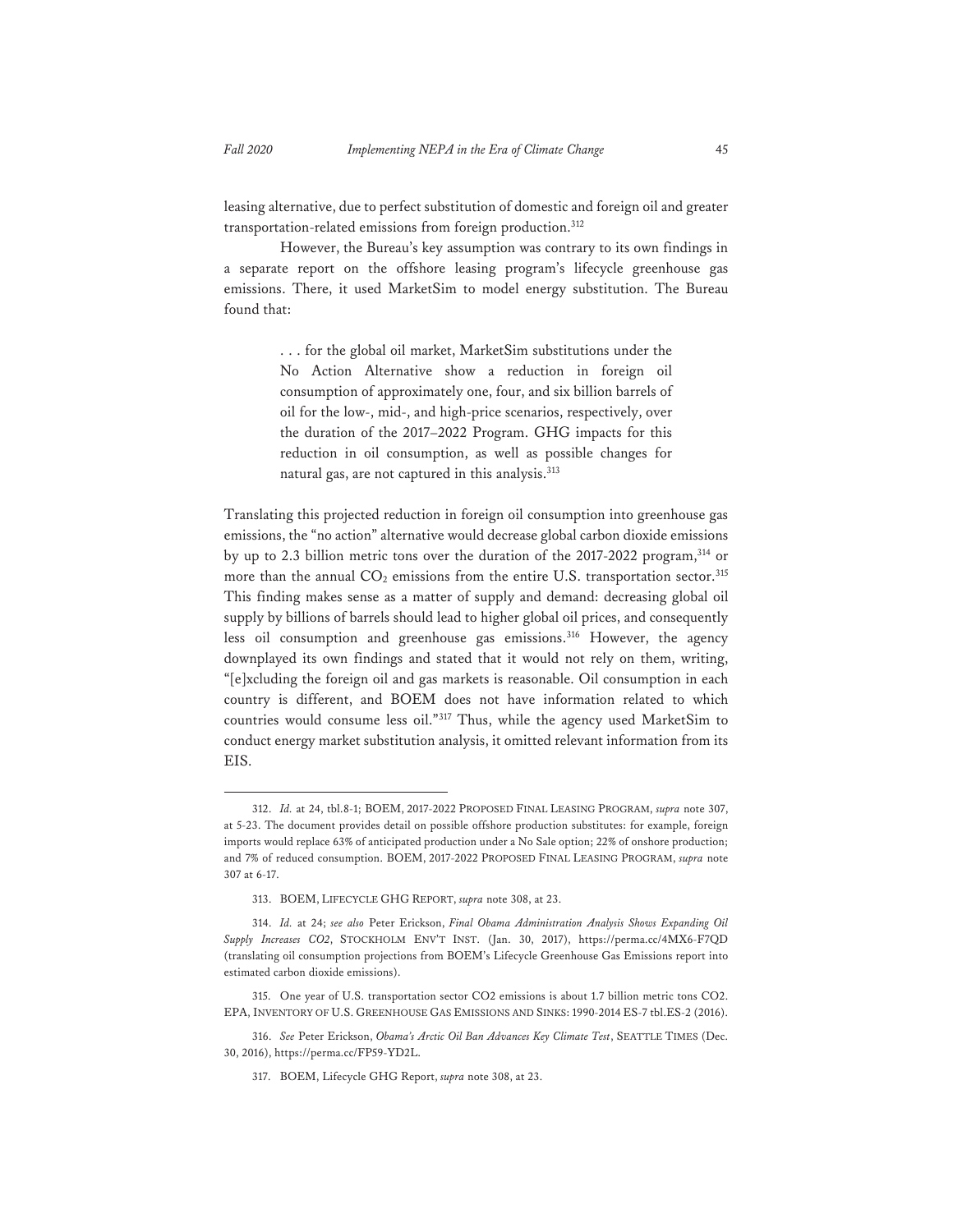Perhaps as a direct result of the Wright Area coal lease litigation in which the Tenth Circuit ruled against it,  $318$  BLM has begun offering a different flavor of the perfect substitution argument. In recent NEPA documents, BLM has claimed that in the "no action" alternative, other production of the same resource would occur elsewhere, replacing about ninety-five percent of the resource.<sup>319</sup> In other words, there is *nearly* perfect substitution. In reaching this conclusion, however, BLM has relied upon the MarketSim model, and has repeated BOEM's error of ignoring any changes in foreign oil demand.<sup>320</sup> This makes BLM's energy substitution analysis a house of cards, as it relies on the same flawed assumptions detailed above.

For instance, in BLM's EIS for oil and natural gas production in the Arctic National Wildlife Refuge—prepared pursuant to the directive in the 2017 Tax Cut and Jobs Act to hold two lease sales in the Refuge within seven years<sup>321</sup>—the agency found nearly perfect substitution in the "no leasing" scenario and thereby downplayed the climate change consequences of opening the Refuge to oil and gas extraction.322 BLM concluded that if, under the no action alternative, supply from the Refuge is reduced by up to ten billion barrels of oil, substitute domestic and foreign energy sources will fill in almost all of the shortfall, with U.S. oil demand decreasing by only 3.9 percent.<sup>323</sup>

The agency's energy substitution analysis had serious deficiencies. Because BLM adopted BOEM's assumptions about foreign demand, "the reduction in foreign consumption of oil and gas in a no action analysis *is not taken into account*."324 But according to BOEM's actual runs of MarketSim in the context of the offshore oil and gas leasing, taking 8 billion barrels of U.S. oil production off the global market would result in "a reduction in foreign oil consumption of approximately . . . 4 . . . billion barrels of oil" in the mid-price scenario.<sup>325</sup> A fifty percent reduction in foreign demand is significantly more than *zero* change in foreign demand.

In its draft EIS for the Willow Master Plan, BLM likewise claimed that more than ninety-five percent of downstream emissions from new federal oil and natural production described in the plan would, absent the project, be offset by

325. *Id*.

<sup>318.</sup> *See infra* Part IV.C.

<sup>319.</sup> *See, e.g.*, U.S. BUREAU OF LAND MGMT., WILLOW MASTER DEVELOPMENT PLAN DRAFT ENVIRONMENTAL IMPACT STATEMENT 26 (Table 3.2.2); App. E.2B, p.3 (Aug. 2019) (stating, for instance, "Under all three action alternatives, more than 96% of the anticipated production would displace other carbon-emitting fuel sources."). [hereinafter WILLOW PLAN DEIS].

<sup>320.</sup> *See* BOEM, LIFECYCLE GHG REPORT, *supra* note 308, at 23.

<sup>321.</sup> LAURA B.COMAY ET AL.,CONG. RESEARCH SERV., ARCTIC NATIONAL WILDLIFE REFUGE (ANWR): An Overview 9-10 (2018), https://perma.cc/UNW9-FYK9.

<sup>322.</sup> See ARCTIC FINAL EIS, *supra* note 286, at 3-7, 3-8.

<sup>323.</sup> *Id.* at 3-7.

<sup>324.</sup> BOEM, LIFECYCLE GHG REPORT, *supra* note 308, at 23 (emphasis added).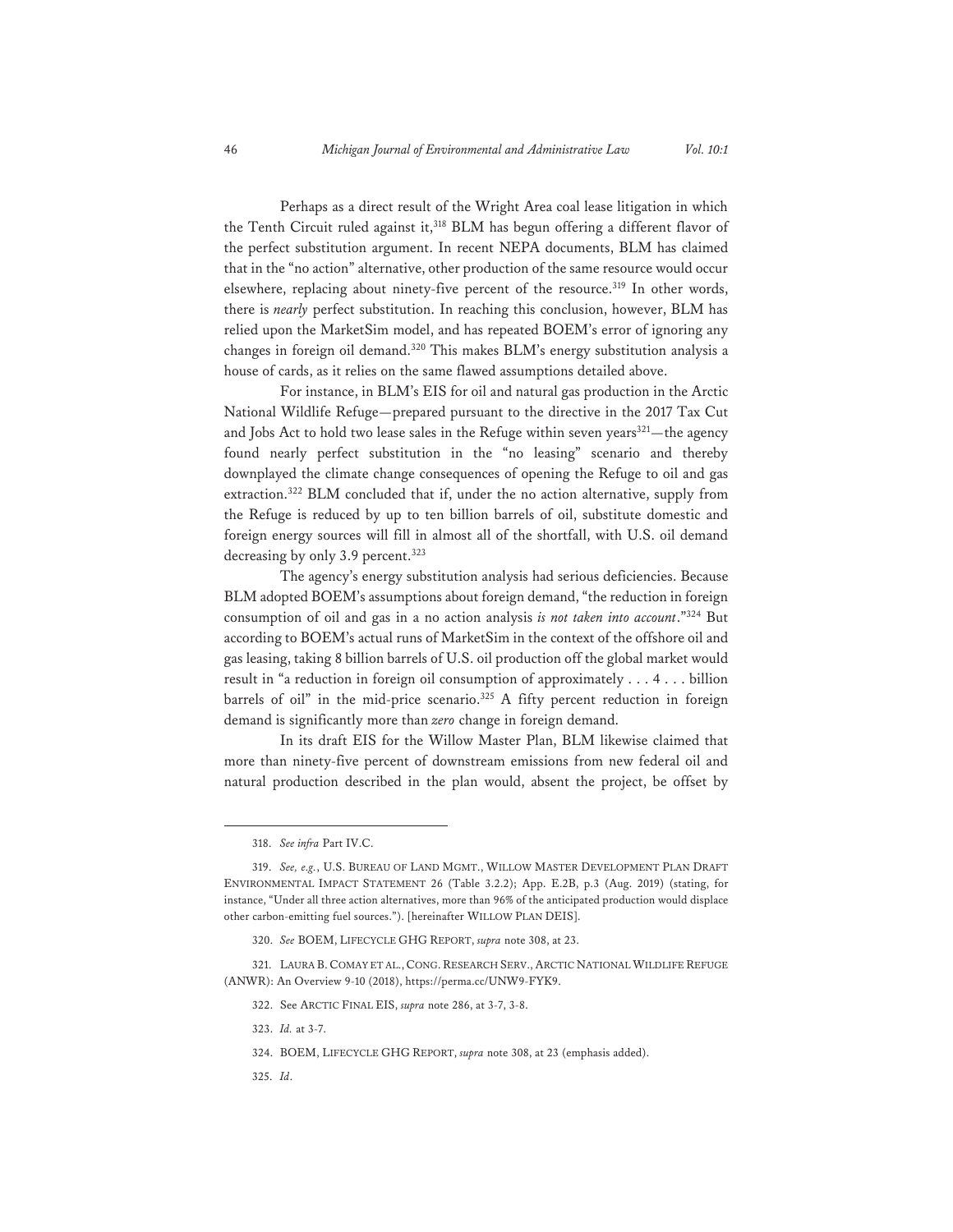increased emissions in other locations.326 The EIS analyzed the "no action" alternative and three development alternatives proposed by ConocoPhillips on oil and gas leases in the National Petroleum Reserve in Alaska.<sup>327</sup> If the EIS is approved, ConocoPhillips could build up to 5 drill sites, airstrips, pipelines, and related infrastructure, and produce up to 130,000 barrels of oil per day over the project's 30 year lifespan.328 Yet, BLM's analysis suggests that new leasing in the Willow area would be responsible for only five percent of the project's generated emissions.<sup>329</sup> BLM did not release its full substitution analysis, and its estimates were based on MarketSim,<sup>330</sup> presumably with the same flaws accepted by the agencies in other contexts.331

In several NEPA documents, including the EISs for drilling in the Arctic Refuge and the five-year offshore leasing plan, the agencies' energy substitution analysis also assumed near constant demand on the global energy market for oil and gas over the next forty to seventy years.332 In fact, the MarketSim model took this assumption as its baseline. BOEM wrote:

> This analysis uses a projection of near constant demand over the next 40–70 years using the 2016 AEO Reference Case, for which EIA does not assume any future changes in laws or policies other than what is incorporated in existing laws and policies. As countries, including the U.S., address climate change with individual policy targets, this assumption could no longer  $hold \dots$ <sup>333</sup>

Ample peer-reviewed studies from the IPCC, U.S. Global Change Research Program, and others make clear that a "business as usual" approach to consuming and burning fossil fuels for the next forty to seventy years would lead to catastrophic warming and cascading ecological harms.<sup>334</sup> In order to avert dangerous and costly

332. BOEM, OCS LIFECYCLE GHG REPORT, *supra* note 308, at 20.

333. *Id.*

334. *See* INTERGOV'TL PANEL ON CLIMATE CHANGE, SUMMARY FOR POLICYMAKERS, GLOBAL WARMING OF THE CONSTRUCTION OF THE CONSTRUCTION OF THE CONSTRUCTION OF THE CONSTRUCTION OF THE CONSTRUCTION OF

<sup>326.</sup> WILLOW PLAN DEIS, *supra* note 318, at 26 (Table 3.2.2); App. E.2B, p.3.

<sup>327</sup>*. Id.* at ES-1.

<sup>328.</sup> *Id.* 

<sup>329.</sup> See *id.* at 26 (Table 3.2.2), app. E.2B, 5. Specifically, BLM reports that 225.157 million metric tons of GHG equivalence out of 237.626 million metric tons in Alternative B would be produced through substitute emissions under a no action alternative. *Id. at 26 (Table 3.2.2).* This equates to 94.75 percent.

<sup>330.</sup> *Id.* at 25.

<sup>331.</sup> *See* Lexi Krupp, *The Interior Department Is Using Faulty Logic to Justify New Oil Projects*, Audubon (Jan. 9, 2019) https://www.audubon.org/news/the-interior-department-using-faulty-logic-justify-new-oilprojects.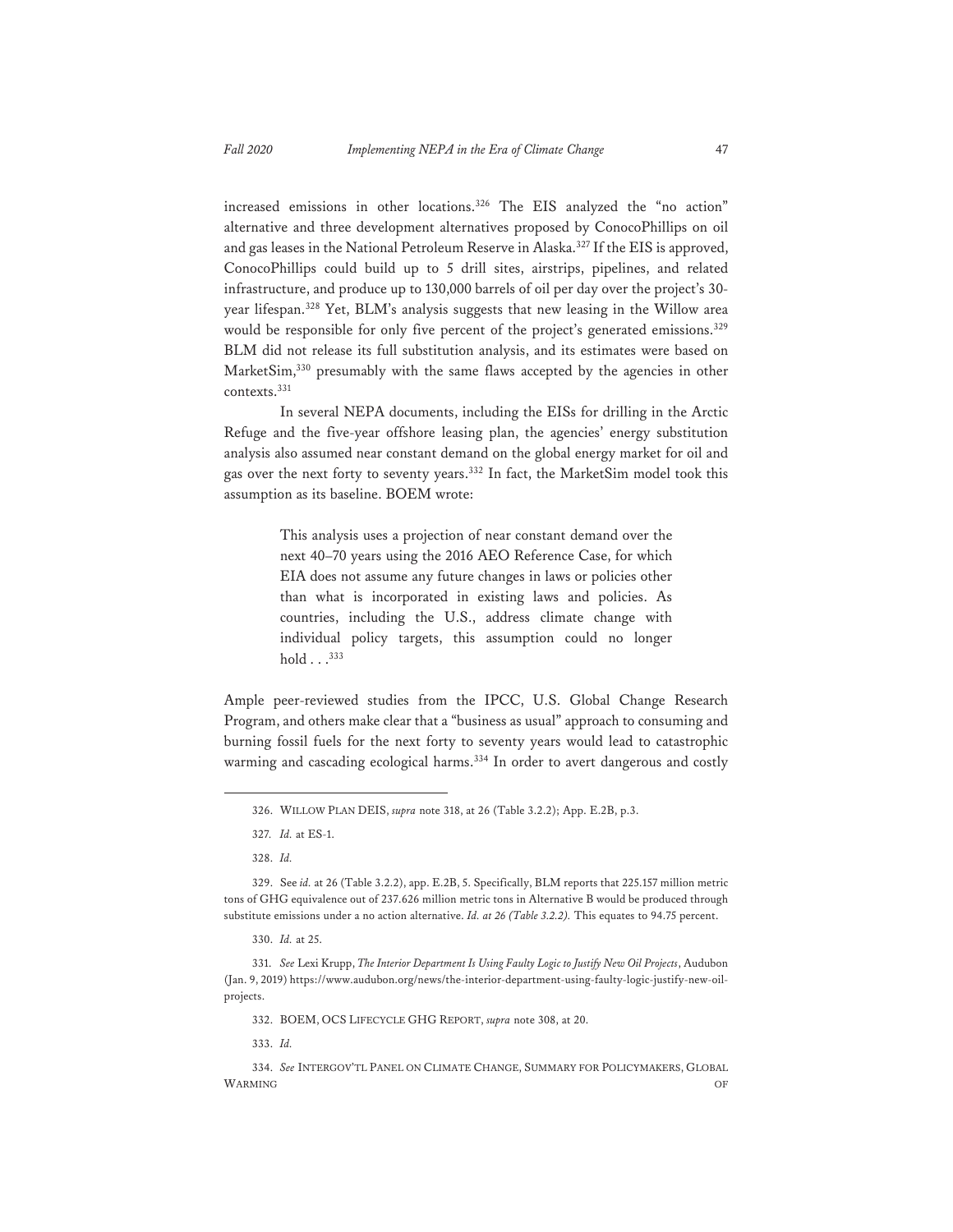climate change, fossil fuel demand and consumption must decrease substantially from current levels, well before forty to seventy years in the future.<sup>335</sup> For this reason, even as the United States has withdrawn from the Paris agreement, nations around the world are adopting policies to reduce fossil fuel production and consumption to avert catastrophic climate impacts.336

In light of these scientific findings and international action, it is irrational for the U.S. government to assume that global oil and gas demand will remain constant more than four decades into the future as the baseline for its energy market analysis. A far more rational approach would be to model at least two policy scenarios: one taking the "constant demand" approach, and the other based on fossil fuel consumption consistent with meeting the 1.5 or 2 degrees Celsius warming targets laid out in the Paris Accord.<sup>337</sup> The second baseline would allow government agencies to map policy scenarios that will result in a stable climate. In part because of the assumption of constant demand for oil and natural gas up to the end of the century, the agencies are able to claim that at no point will a decrease in U.S. production of oil or gas under a no action alternative affect foreign consumption.<sup>338</sup> But that assumption is at odds with policy scenarios that predict large decreases in fossil fuel demand and consumption in order to meet global emissions targets.

The assumption of constant global demand and production also infiltrates other findings in NEPA analyses, like this one in BLM's Arctic Refuge Final EIS:

> Assuming a 70-year period for this production, . . . post-lease oil and gas activities could supply in the range of 0.1 to 0.5 percent of

<sup>1.5°</sup>C: AN IPCC SPECIAL REPORT 15 (2018), https://www.ipcc.ch/site/assets/uploads/sites/2/2019/05/S R15\_SPM\_version\_report\_LR.pdf ("Pathways limiting global warming to 1.5°C with no or limited overshoot would require rapid and far-reaching transitions in energy, land, urban and infrastructure (including transport and buildings), and industrial systems (*high confidence*)."). *See also* Wuebbles, D.J., et al., *Executive Summary*, *in* CLIMATE SCIENCE SPECIAL REPORT: FOURTH NATIONAL CLIMATE ASSESSMENT VOLUME I 11 (2017), https://science2017.globalchange.gov/downloads/CSSR\_Executive\_ Summary.pdf.

<sup>335.</sup> *See id.*; Ilona Otto, et al., *Social Tipping Dynamics for Stabilizing Earth's Climate by 2050*, 5 PROC. NAT'L ACAD. SCI. 2354 (2020) ("Limiting global warming to 1.5 °C as stipulated in the Paris Climate Agreement scientifically implies a complete net decarbonization of the world's energy and transport systems, industrial production, and land use by the middle of this century."); J. Rockström et al., *A Roadmap for Rapid Decarbonization*, 355 SCI. 1269, 1269–1271 (2017).

<sup>336.</sup> *See, e.g.*, Climate Change Response (Zero Carbon) Amendment Act 2019, (N.Z.); Niclas Rolander, *Denmark Strikes Deal to Slash CO2 Emissions by 70% in a Decade*, BLOOMBERG GREEN (Dec. 7, 2019), https://www.bloomberg.com/news/articles/2019-12-07/denmark-strikes-deal-to-slash-co2 emissions-by-70-in-a-decade; Alice Tidey, *Can Europe Become 'World's First Climate-Neutral Continent'? Von der Leyen Thinks So,* EURONEWS (Nov. 12, 2019), https://www.euronews.com/2019/12/11/european-greendeal-eu-chief-von-der-leyen-to-unveil-measures-to-tackle-climate-emergency.

<sup>337.</sup> Art. 2, Conference of the Parties, *Adoption of the Paris Agreement*, U.N. Doc. FCCC/CP/2015/L.9/Rev/1 (Dec. 12, 2015).

<sup>338.</sup> *See* BOEM, LIFECYCLE GHG REPORT, *supra* note 308, at 23.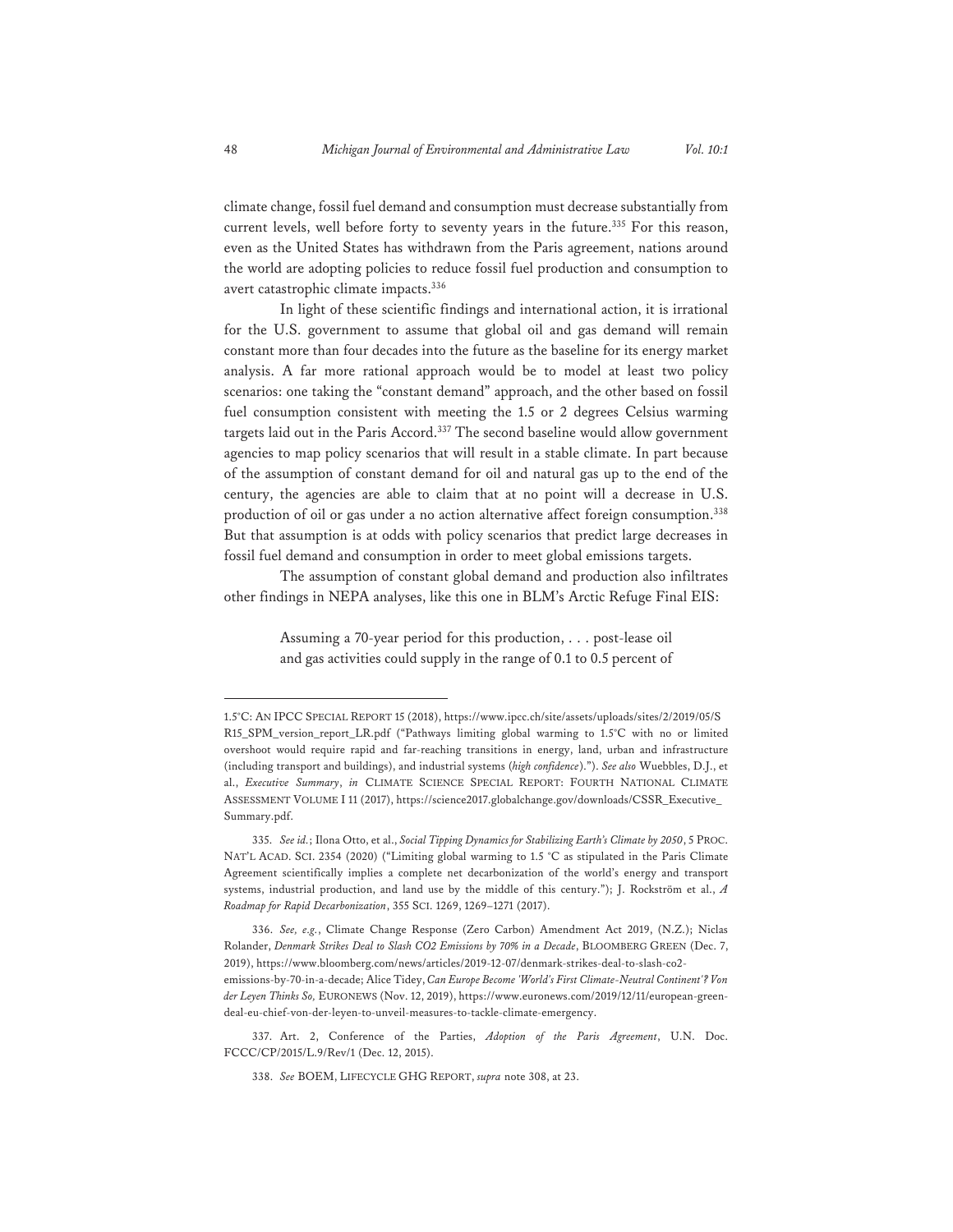global oil production . . . *Given that global oil production continues to increase*, the development that could occur with the Coastal Plain oil and gas leasing program *would represent a smaller fraction of global production as the years pass*. 339

BLM assumed that the world would continue to produce and consume increasing amounts of oil and gas up to seventy years in the future, making the Refuge's marginal contribution to global emissions relatively smaller over time.<sup>340</sup> But according to experts, such a scenario of global oil and gas consumption would result in tens of millions of climate refugees, accelerated collapse of ice sheets and glaciers, and more frequent and severe droughts and storms.<sup>341</sup> Nowhere in the EIS was this stark reality acknowledged.

In short, the irrationality of BLM's energy market assumptions is underscored by the profoundly damaging climate change consequences that follow from them.

# 2. The Fallacy of "All Upside": Inconsistent Treatment of Expected Revenue and Expected Emissions Places a Thumb on the Scale in Favor of Development

While agencies frequently assume perfect or near-perfect substitution for greenhouse gas emissions, they often ignore substitution effects altogether when reporting expected economic benefits, such as revenue. This fallacy of "all upside" makes projects appear to have significant revenue and other economic benefits, yet little or no climate consequences. A few examples elucidate this phenomenon, which artificially places a thumb on the scale in favor of development.

In the Arctic Refuge EIS discussed above, BLM took an inconsistent approach by monetizing economic benefits like oil and gas royalties without applying any energy substitution analysis while using substitution analysis to make downstream climate effects appear very small.<sup>342</sup> BLM found that the "no action" alternative would result in ninety-six percent of the greenhouse gas emissions that

<sup>339.</sup> ARCTIC FINAL EIS, *supra* note 286, at 3-7 (emphasis added).

<sup>340.</sup> *Id.*

<sup>341.</sup> *See, e.g.*, RIGAUD, ET AL., WORLD BANK GRP., GROUNDSWELL: PREPARING FOR INTERNAL CLIMATE MIGRATION xxi-xxvi (2018), https://openknowledge.worldbank.org/handle/10986/29461; INTERGOV'TL PANEL ON CLIMATE CHANGE, CLIMATE CHANGE AND LAND: SUMMARY FOR POLICYMAKERS 5-6, 40-41 (2019), https://www.ipcc.ch/site/assets/uploads/2019/08/Edited-SPM \_Approved\_Microsite\_FINAL.pdf; Dana Nuccitelli, *Brief Overview of New IPCC Report on Oceans* 

*and Ice Risks*, YALE CLIMATE CONNECTIONS (Oct. 11, 2019), https://www.yaleclimateconnections.org/2 019/10/brief-overview-of-new-ipcc-report-on-oceans-and-ice-risks/.

<sup>342.</sup> ARCTIC FINAL EIS, *supra* note 286, at 3-8, 3-9, 3-10, 3-11.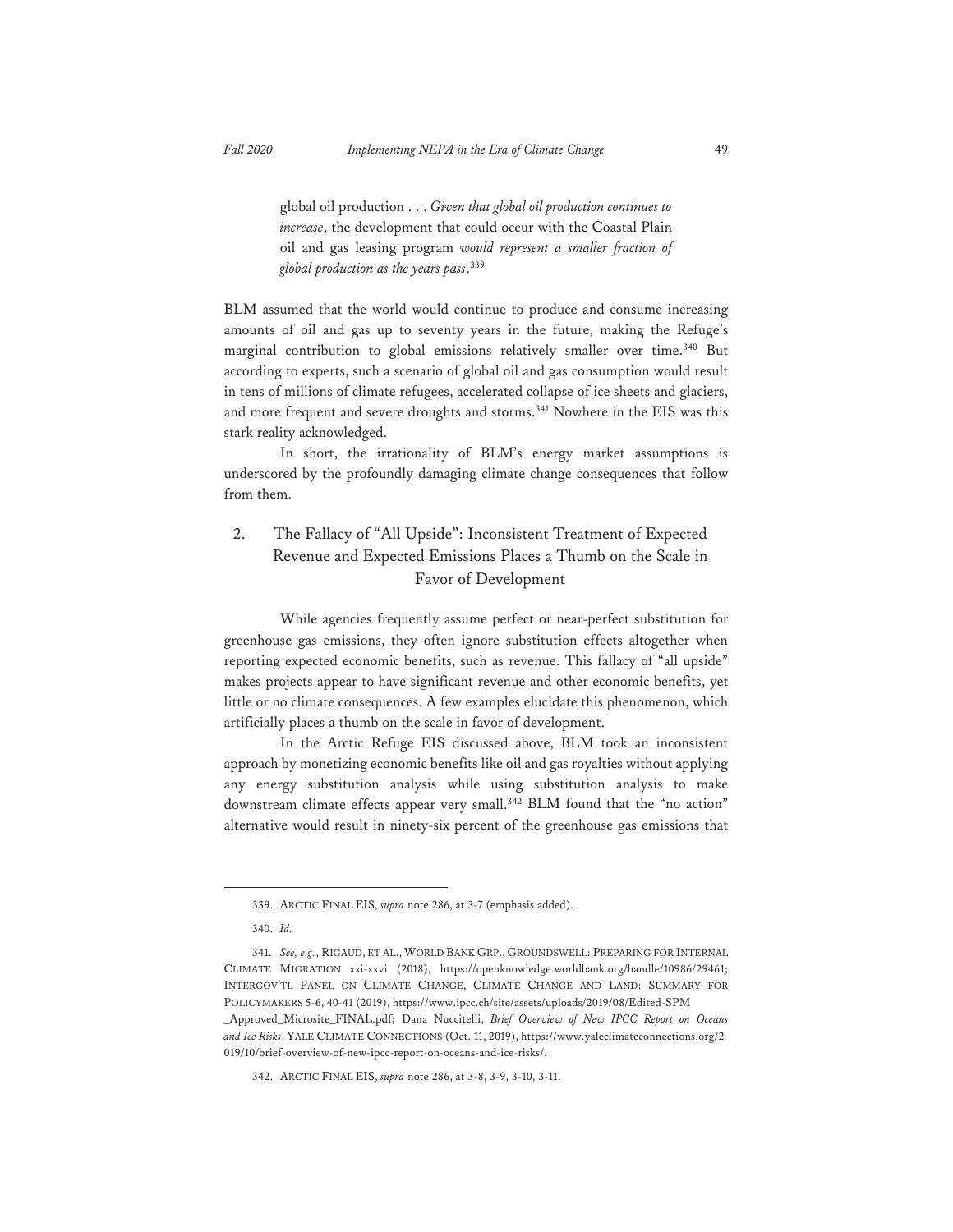the project alternative does.<sup>343</sup> BLM then reported only the net (action minus "no action") greenhouse gas emissions for the project. <sup>344</sup> Even accepting BLM's flawed substitution assumptions, in the "no action" alternative, production from substitute sources would also generate royalty and revenue for the federal government and states where that production occurs. But BLM did *not* offset its estimate of expected revenue by the revenue that substitute energy sources would provide, and never explained this inconsistency. In calculating an estimated forty-three billion in royalties, BLM used total production figures, did not apply any substitution analysis, and did not assume that increased production from the Refuge would offset other sources of energy.345 The result was an unexplained, inconsistent approach to projected economic benefits versus climate change costs.346 BLM painted the project as conferring nearly all upside in the form of revenue, with miniscule climate change costs.

In the Willow Master Plan EIS, BLM likewise found that absent any leasing in the region, substitute sources of oil and gas would be produced elsewhere.347 But again, BLM failed to apply this substitution analysis to the economic benefits, thus inflating the plan's projected benefits relative to its environmental costs.<sup>348</sup> As the next section describes, courts have found similar illogical assumptions and errors to be arbitrary and capricious.

## *C. Case Precedent*

NEPA analyses in which agencies fail to conduct any modeling yet find perfect substitution are the simplest for legal challengers—and courts—to point to as implausible and thereby arbitrary and capricious. Where agencies do conduct energy market modeling, courts are more apt to defer to agencies' technical judgment.

As early as 2003, the Eighth Circuit held that federal agencies have an obligation to assess indirect emissions for fossil-fuel related projects and to make accurate energy market substitution assumptions. In *Mid-States Coalition for Progress v. Surface Transportation Board,* the court considered the Surface Transportation Board's ("the Board") approval of 280 miles of new railroad lines and upgrade of existing railroad lines that would allow coal from the Powder River Basin in

<sup>343.</sup> *Id.* at 3-8.

<sup>344.</sup> *See id.* tbls.3–4.

<sup>345.</sup> Letter from Env't. Def. Fund, Inst. for Pol'y Integrity, Mont. Envtl. Info. Ctr., Union of Concerned Scientists & The Wilderness Soc'y, *Comments on Failure to Monetize Greenhouse Gas Emissions in Coastal Plain Oil & Gas Leasing Program Draft EIS* 9–20 (Mar. 13, 2019), https://policyintegrity.org/documents/Coastal\_Plains\_ANWR\_Joint\_SCC\_Comments\_20119.3.13 final.pdf.

<sup>346.</sup> *See id.* 

<sup>347.</sup> WILLOW PLAN DEIS, *supra* note 318, at 25–26.

<sup>348.</sup> *See id.* at 124, tbl.3.15.3 (providing total government revenues from the plan).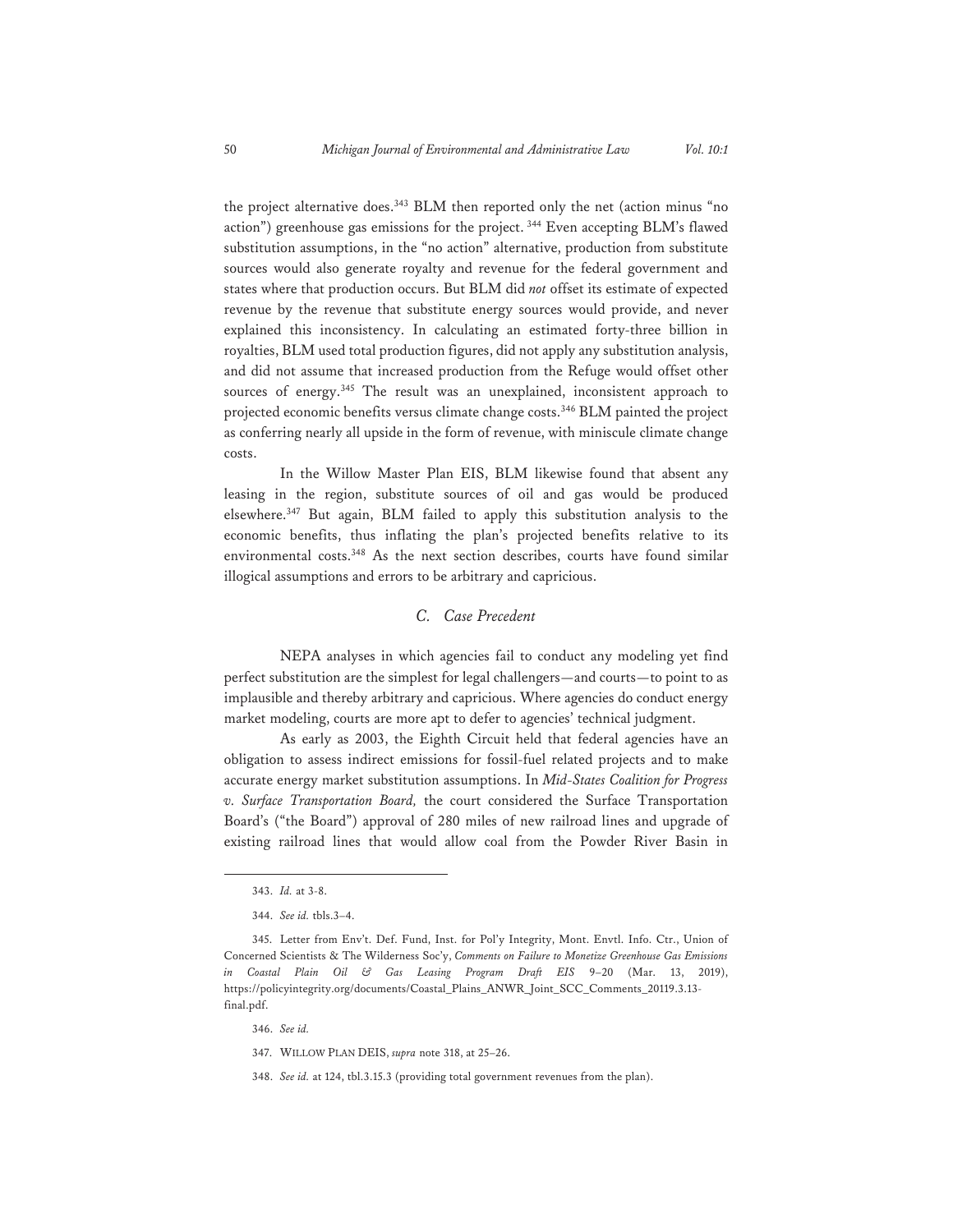Wyoming to be transported to power plants.<sup>349</sup> The Board argued that coal would be produced regardless of whether the rail lines were built. And even if the railroad did induce some coal production, the Board reasoned, the extent of the effect would be too speculative to include in its EIS.350 The court disagreed. Although the *extent* of the induced coal production might be uncertain, the nature of the effect followed basic economic principles of supply and demand and was thus entirely foreseeable. The court explained: "[t]he increased availability of inexpensive coal will at the very least make coal a more attractive option to future entrants into the utilities market when compared with other potential fuel sources, such as nuclear power, solar power, or natural gas."351 This increased competitiveness would surely increase the nation's demand for coal; thus, the court concluded that the NEPA analyses must account for increased indirect emissions.352

As a result of the Eighth Circuit decision, the Board prepared a supplemental EIS in 2005 that used the NEMS model to project changes to coal supply and demand and related emissions associated with the rail project.<sup>353</sup> The model projected that coal use would increase by less than one percent as a result of the rail lines, so the Board approved the project. In a subsequent legal challenge, the Eighth Circuit upheld the Board's supplemental EIS.<sup>354</sup>

In the litigation concerning BLM's approval of the Wright Area leases, the Tenth Circuit applied similar reasoning as the Eighth Circuit to conclude that BLM's assumption of perfect substitution ran counter to the basic economic principles of supply and demand and the empirical state of knowledge concerning the U.S. coal market.<sup>355</sup> In its NEPA analysis, BLM stated, absent any supporting evidence, that: "[d]enying this proposed coal leasing is not likely to affect current or future domestic coal consumption used for electric generation."356 The court disagreed. It reasoned that in the "no action" alternative, removing over twenty percent of annual U.S. production would be a non-marginal change that would affect overall coal prices, demand, and greenhouse gas emissions. The court found BLM's "blanket assertion that coal would be substituted from other sources[] unsupported by hard data" and held that BLM did not provide sufficient information to permit a reasoned choice between alternatives.357

- 353. Mayo Found. v. Surface Transp. Bd., 472 F.3d 545, 555 (8th Cir. 2006).
- 354. *Id.* at 556.
- 355. WildEarth Guardians v. BLM, 870 F.3d 1222, 1237 (10th Cir. 2017).
- 356. *Id.* at 1236.
- 357. *Id.* at 1235.

<sup>349.</sup> Mid States Coal. for Progress v. Surface Transp. Bd., 345 F.3d 520, 532 (8th Cir. 2003).

<sup>350</sup>*. Id.* at 548–50.

<sup>351.</sup> *Id.* at 549.

<sup>352.</sup> *Id.* at 550.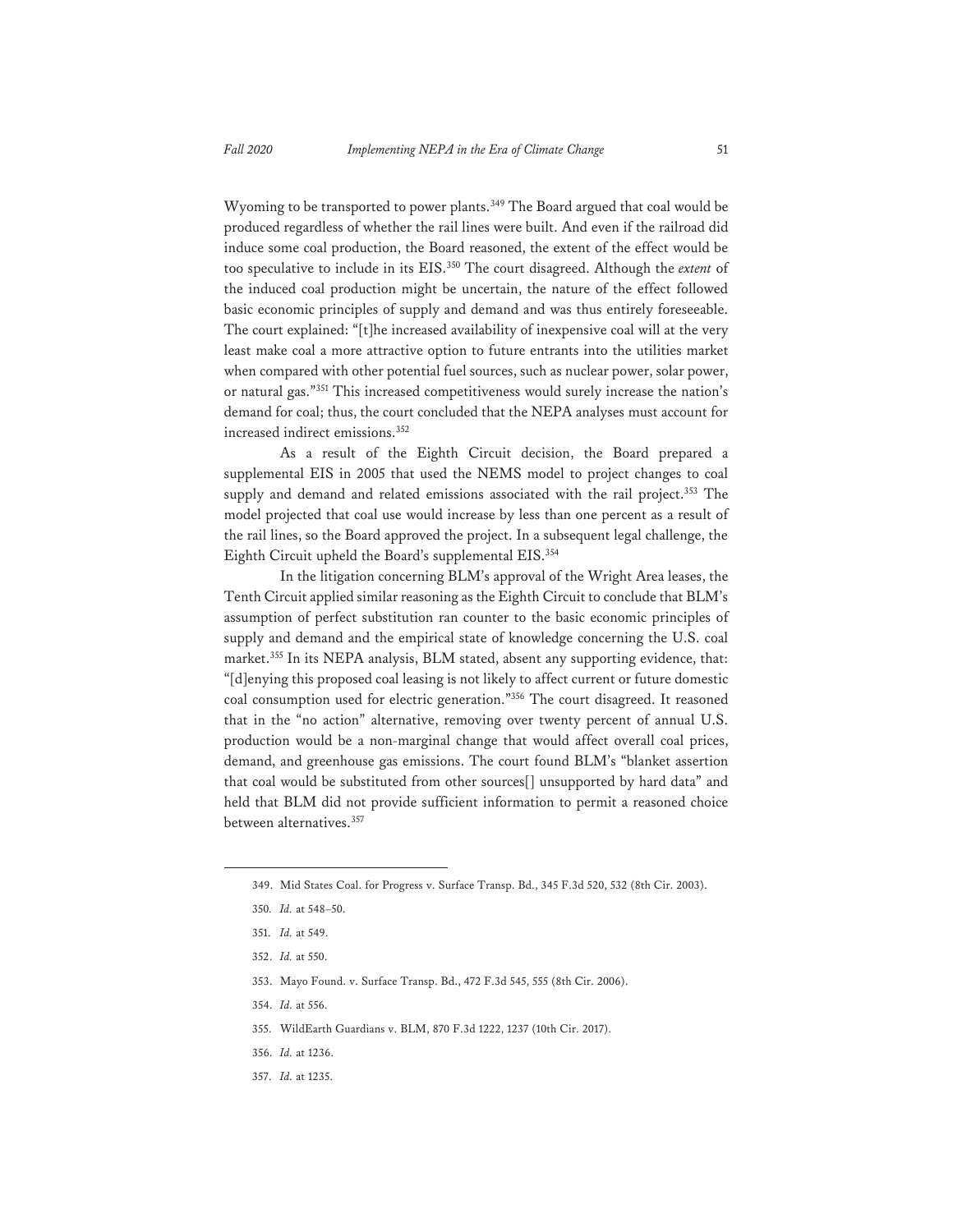Perhaps most strikingly, the Tenth Circuit stated that even if BLM *had* data to support its assertion, it "would still conclude this perfect substitution assumption arbitrary and capricious because the assumption itself is irrational (i.e., contrary to basic supply and demand principles)."358 The court noted that it did not owe BLM any special deference, distinguishing the case at hand from the Supreme Court's decision in *Baltimore Gas & Electric Company v. Natural Resources Defense Council*, which upheld the Nuclear Regulatory Commission's conclusion that permanent nuclear waste storage would not have a significant environmental impact.359 In *Baltimore Gas*, the Supreme Court noted that courts are more deferential to agency decisions when they are based on the agency's "special expertise, at the frontiers of science."360 The Tenth Circuit stated that climate science "is not a scientific frontier," and therefore, found no reason to defer to BLM's judgment.<sup>361</sup> Moreover, the court noted that "climate modeling technology exists: the NEMS program is available for the BLM to use," yet the agency failed to use it.362

Similarly, in *Sabal Trail*, discussed previously in Parts II and III,<sup>363</sup> the D.C. Circuit Court of Appeals rejected FERC's argument that it need not quantify combustion emissions in a natural gas pipeline review because some of the natural gas would replace dirtier fossil fuels, thereby offsetting the project's emissions estimates.<sup>364</sup> FERC argued that it was impossible to know exactly what quantity of greenhouse gases would be emitted as a result of the project being approved and also argued that some natural gas from the pipeline would offset dirtier coal power.<sup>365</sup> The court found that a purely qualitative analysis of substitution was inadequate because "[a]n agency decisionmaker reviewing this EIS would . . . have no way of knowing whether total emissions, on net, will be reduced or increased by this project, or what degree of reduction or increase will be."366 The court concluded that the agency failed to discuss the "significance" of the indirect and cumulative climate change effects.367 Notwithstanding the D.C. Circuit opinion in *Sabal Trail*, FERC has continued to claim that it is impossible to measure the upstream and downstream emissions associated with its pipeline approvals.<sup>368</sup>

- 361. *WildEarth Guardians*, 870 F.3d at 1237.
- 362. *Id.*
- 363. *See supra* Parts II & III.
- 364. Sierra Club v. Fed. Energy Regulatory Comm'n, 867 F.3d 1357, 1363 (D.C. Cir. 2017).
- 365. *Sierra Club*, 867 F.3d at 1364, 1373-75.
- 366. *Id.* at 1375.
- 367. *Id.* at 1374 (citing 40 C.F.R. § 1502.16(b); 40 C.F.R. § 1508.7).

368. *See, e.g.*, Pamela King, *Pipelines: Climate Impacts are 'Virtually Unknowable'—FERC*, E&E NEWS (Jan. 28, 2019) https://www.eenews.net/stories/1060118701.

<sup>358.</sup> *Id.* at 1236.

<sup>359. 462</sup> U.S. 87, 104–06 (1983).

<sup>360.</sup> *Id.* at 103.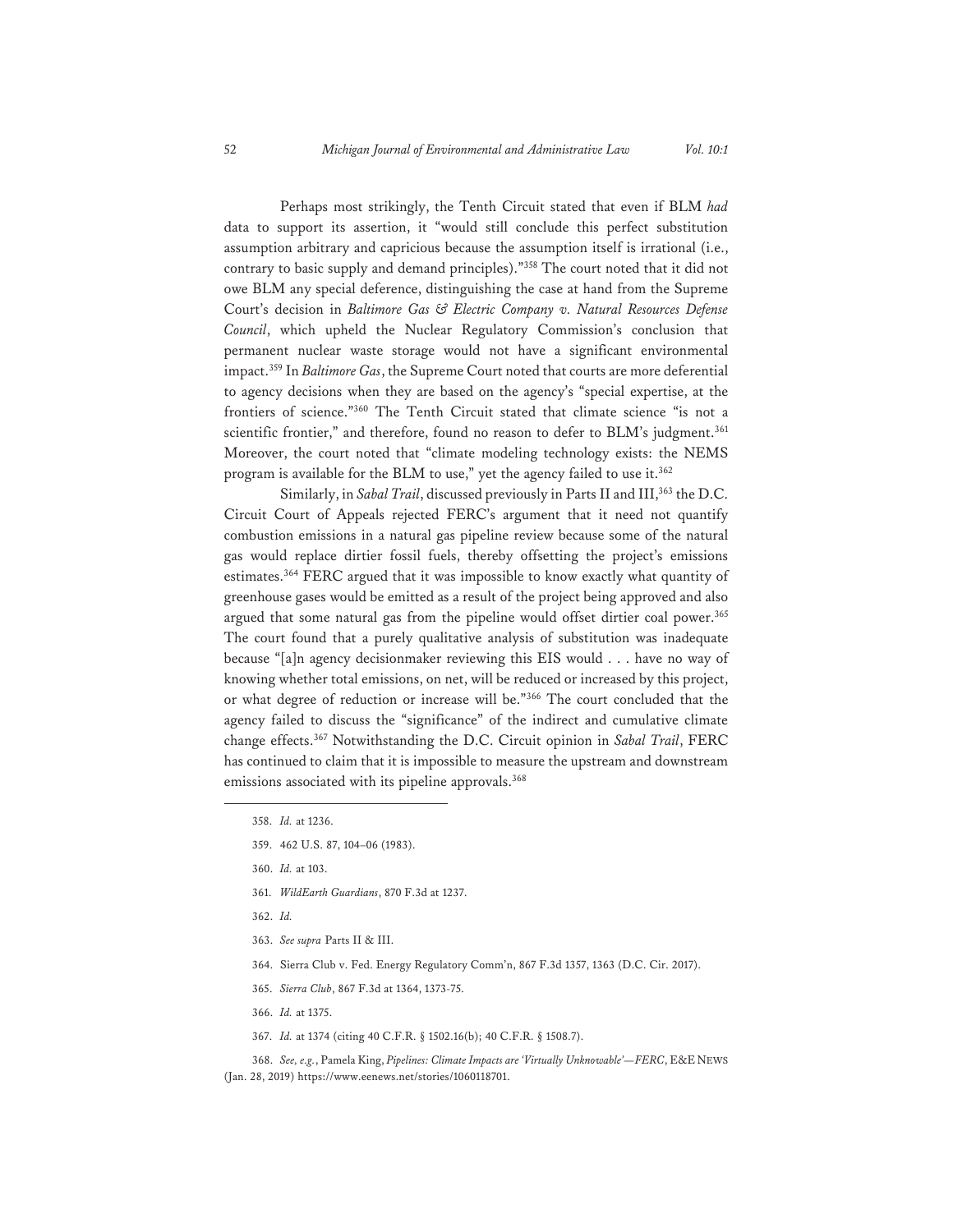A second category of cases addresses agencies' failure to apply substitution analysis evenly to a project's costs and benefits. In *Montana Environmental Information Center v. U.S. Office of Surface Mining*, the District Court of Montana scrutinized the Office of Surface Mining's EA for a coal mining plan, which applied substitution analysis to reported greenhouse gas emissions, while touting the plan's revenue benefits without accounting for any substitution.<sup>369</sup> The court held that this "places the Enforcement Office's thumb on the scale by inflating the benefits of the action while minimizing its impacts."370 The court described the fallacy of all upside as "the kind of "[i]naccurate economic information" that "may defeat the purpose of [NEPA analysis] by impairing the agency's consideration of the adverse environmental effects and by skewing the public's evaluation of the proposed agency action."371

In a third category of cases, courts have examined agency NEPA analyses involving energy substitution where agencies did use energy market models. In such cases, courts have generally shown deference to agencies with respect to modeling choices and assumptions. This illustrates a potential double-edged sword of energy market modeling: while modeling can provide more realistic energy market scenarios—which is a useful and a positive development, in general—agencies can also hide behind complex, technical choices and thereby become more immunized from judicial reproach.

In *Sierra Club v. U.S. Department of Energy*, the D.C. Circuit Court of Appeals upheld the Department of Energy's authorization of the export of liquefied natural gas from the Freeport Terminal in Texas, rejecting claims that the Department had not sufficiently examined greenhouse gases under NEPA because it relied on a lifecycle emissions report that omitted renewable energy as a substitute fuel source.<sup>372</sup> The court dismissed petitioner's argument as mere "flyspecking" and deferred to the Department.<sup>373</sup> Similarly, a federal district court deferred to the Forest Service's modeling and technical assumptions in a case concerning the adequacy of the agency's NEPA analysis for coal leases.<sup>374</sup>

 However, at least one court has scrutinized—and found lacking—agency reliance on outdated energy market information. In *Indigenous Environmental Network* 

<sup>369. 274</sup> F. Supp. 3d 1074, 1098–99 (D. Mont. 2017).

<sup>370.</sup> *Id.*

<sup>371.</sup> *Id.* (citing Nat. Res. Def. Council v. U.S. Forest Serv., 421 F.3d 797, 811 (9th Cir. 2005) (finding Forest Service's reliance on mistaken market demand projections that inflated the economic benefits and discounted the environmental impacts of revision of the Tongass Land Management Plan violated NEPA)).

<sup>372. 867</sup> F.3d 189, 194 (D.C. Cir. 2017).

<sup>373.</sup> *Id.* (citing Myersville Citizens for a Rural Cmty., Inc. v. FERC, 783 F.3d 1301, 1324 (D.C. Cir. 2015)).

<sup>374.</sup> High Country Conservation Advocates v. U.S. Forest Serv., 333 F. Supp. 3d 1107, 1129 (D. Colo. 2018).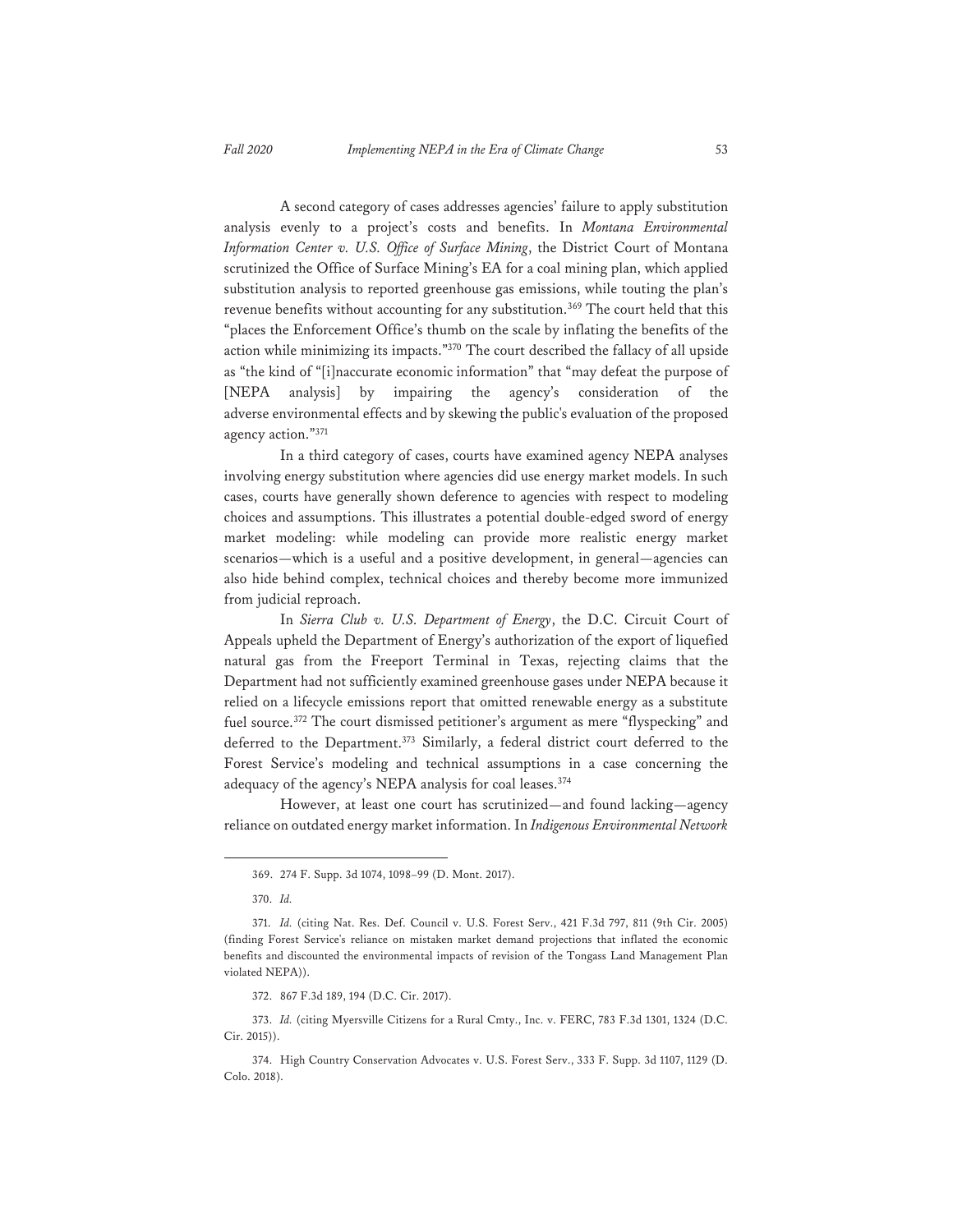*v. U.S. Department of State*, plaintiffs alleged that the State Department violated NEPA when issuing a Presidential Permit to allow construction of the cross-border Keystone XL oil pipeline.<sup>375</sup> The court found that the Department failed to address "significant changes in oil prices that have occurred since 2014" and thus failed to satisfy NEPA's hard look requirement.<sup>376</sup> The court also noted that the EPA called upon the Department to revisit the EIS's conclusions after oil prices dropped.<sup>377</sup> The court held that this information was material to the Department's consideration of Keystone's impact on tar sands oil production, and enjoined construction and operation of the pipeline until the EIS could be supplemented.378

 These cases illustrate that courts are willing and able to scrutinize agencies' unsupported claims of perfect substitution and "all upside." However, courts are less willing to overturn agencies' technical judgments, especially where there is evidence that an agency gave logical reasons for rejecting a challenger's preferred approach.<sup>379</sup>

#### *D. Solutions for Governmental Agencies*

Based on our scrutiny of past agency energy substitution analysis and court decisions, some principles for conducting proper substitution analysis emerge.

First, agencies should use accurate models and the most up-to-date energy market information available, including for renewable energy sources. Agencies should carefully model alternative scenarios and their resulting production, emissions, and other impacts. Models should account for renewable energy and increased energy conservation, both of which often act as substitutes for fossil fuel production.

Three sophisticated models are already used by federal agencies, and can be used to conduct this analysis: MarketSim, NEMS, and IPM.380 BOEM's MarketSim "is a relatively simple partial-equilibrium model of U.S. energy markets" that "models the supply and demand of multiple energy resources (coal, natural gas, oil) and energy use by four domestic sectors (residential, commercial, industrial, and transportation) at the national scale."<sup>381</sup> The EIA's NEMS "is a general equilibrium

377. *Id.* at 577.

380. HOWARD, MODELING CHOICE, *supra* note 282, at 2.

381. *Id.* at 6.

<sup>375.</sup> Indigenous Env't. Network v. U.S. Dep't of State, 347 F. Supp. 3d 561, 576 (D. Mont. 2018).

<sup>376.</sup> *Indigenous Env't.*, 347 F. Supp. 3d at 576.

<sup>378.</sup> *Id.* at 577, 591.

<sup>379.</sup> *E.g.*, Sierra Club v. Fed. Energy Regulatory Comm'n, 867 F.3d 1357, 1367-68 (D.C. Cir. 2017) ("The role of the courts in reviewing agency compliance with NEPA is accordingly limited…The overarching question is whether an EIS's deficiencies are significant enough to undermine informed public comment and informed decisionmaking"); *see also* Baltimore Gas & Electric Co. v. Nat. Res. Def. Council, 462 U.S. 87, 103 (1983) (noting that courts are more deferential to agency decisions when they are based on the agency's "special expertise, at the frontiers of science").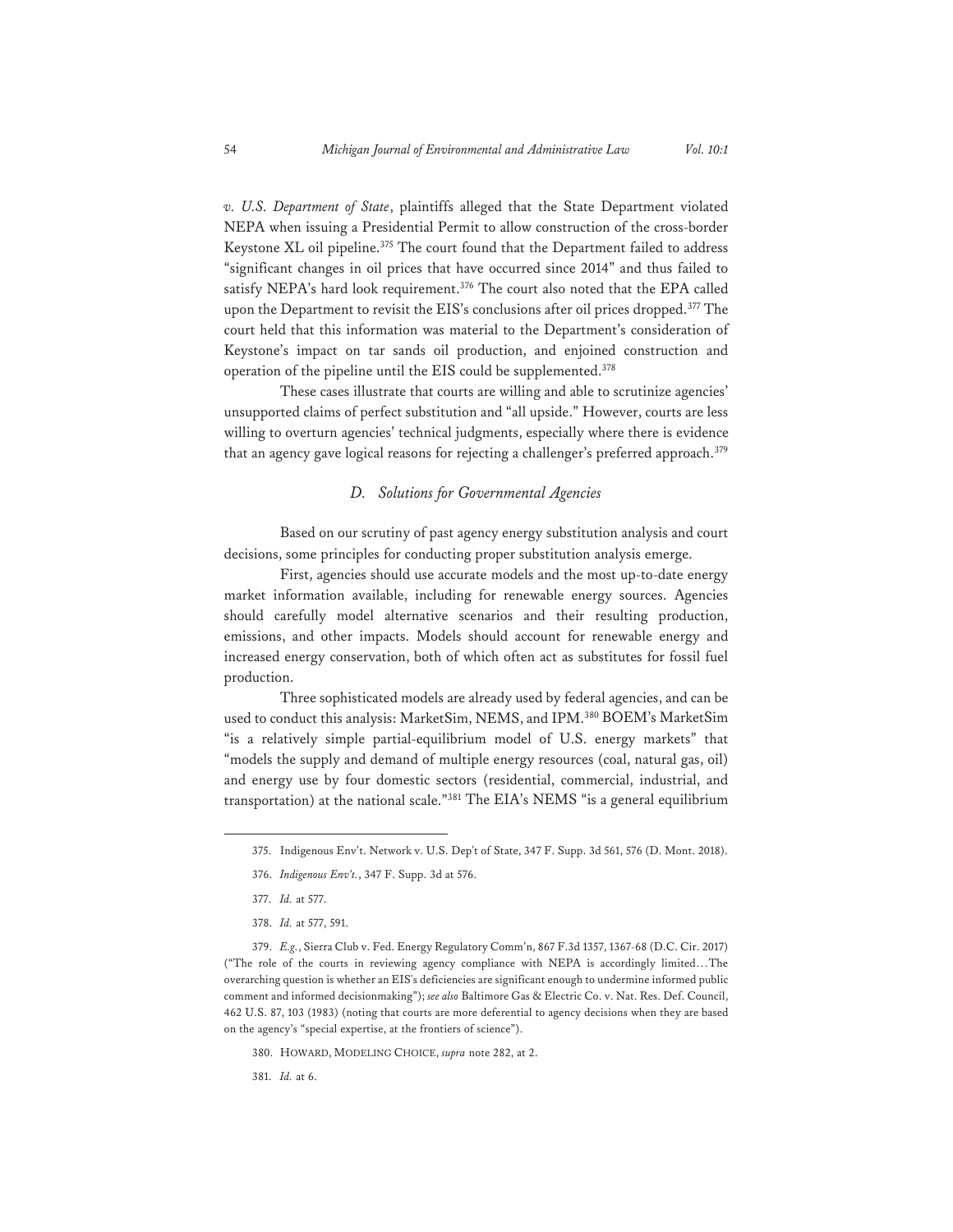electricity model" (energy inputs, electricity, transportation and transmission) set in the context of a macro-economy and global electricity market to capture feedbacks and interactions.382 And ICF International's Integrated Planning Model (IPM) "is a linear programming model" that "captures [several] aspects of the power sector, including [energy inputs,] generation, transmission, and dispatch."383 Like NEMS, IPM models energy substitutes (coal, natural gas, oil, and renewables) and combustion emissions.384 Agencies should disclose the limitations of the models they use, make all inputs and data publicly available, and conduct sensitivity analysis for key parameters. It may be preferable to use multiple models to balance the tradeoffs of each model.385 Moreover, as a baseline, agencies should model at least two policy scenarios: one taking the "constant fossil fuel demand" approach and the other based upon fossil fuel consumption projections consistent with limiting global warming to 1.5 or 2-degrees Celsius.<sup>386</sup> It is irrational—and dangerous—for federal agencies to assume constant global fossil fuel demand decades into the future as the baseline for energy modeling.

Second, where estimates are uncertain, agencies should provide a range of likely emissions, from the highest possible emissions to the lowest, rather than assume that emissions will be zero or *de minimus* due to energy substitution. This would help agencies measure the significance of environmental effects, as the NEPA regulations define "significantly" by reference to both context and intensity.387 As a default upper bound on greenhouse gas emissions, agencies should assume no energy substitution: that 100 percent of the resource will be *produced and consumed, and that all of this resource is additional to a no action baseline*. For instance, as discussed in Parts II and III, as an upper-bound estimate, it would be reasonable for FERC to assume that a pipeline will continuously transport 100 percent of its capacity, that all transported gas will be combusted, and that all combusted gas is additional and displaces no other fuels. FERC has called this a "full burn" assumption.<sup>388</sup>

A full burn assumption is consistent with analyses prepared by other agencies. In 2017, BLM and the Office of Surface Mining issued an EA for a federal coal lease modification where the agencies "assume[d] that the remaining portion of the maximum year coal to be shipped . . . is eventually combusted."389 The State

387. 40 C.F.R. § 1508.27.

388. *E.g.*, Sabal Trail Remand Order, 162 FERC ¶ 61,233, 2018 WL 1364645, at \*6–8. (Mar. 14, 2018).

389. *See* BLM, ENVIRONMENTAL ASSESSMENT, DOI-BLM-CO-S010-2011-0074-EA 81 (2017), https://bit.ly/2ufWNSL.

<sup>382.</sup> *Id.* at 8.

<sup>383.</sup> *Id.* at 10-11.

<sup>384.</sup> *Id.* at 11.

<sup>385.</sup> *Id.* at 12.

<sup>386.</sup> *See supra* notes 19 through 21 and accompanying body text.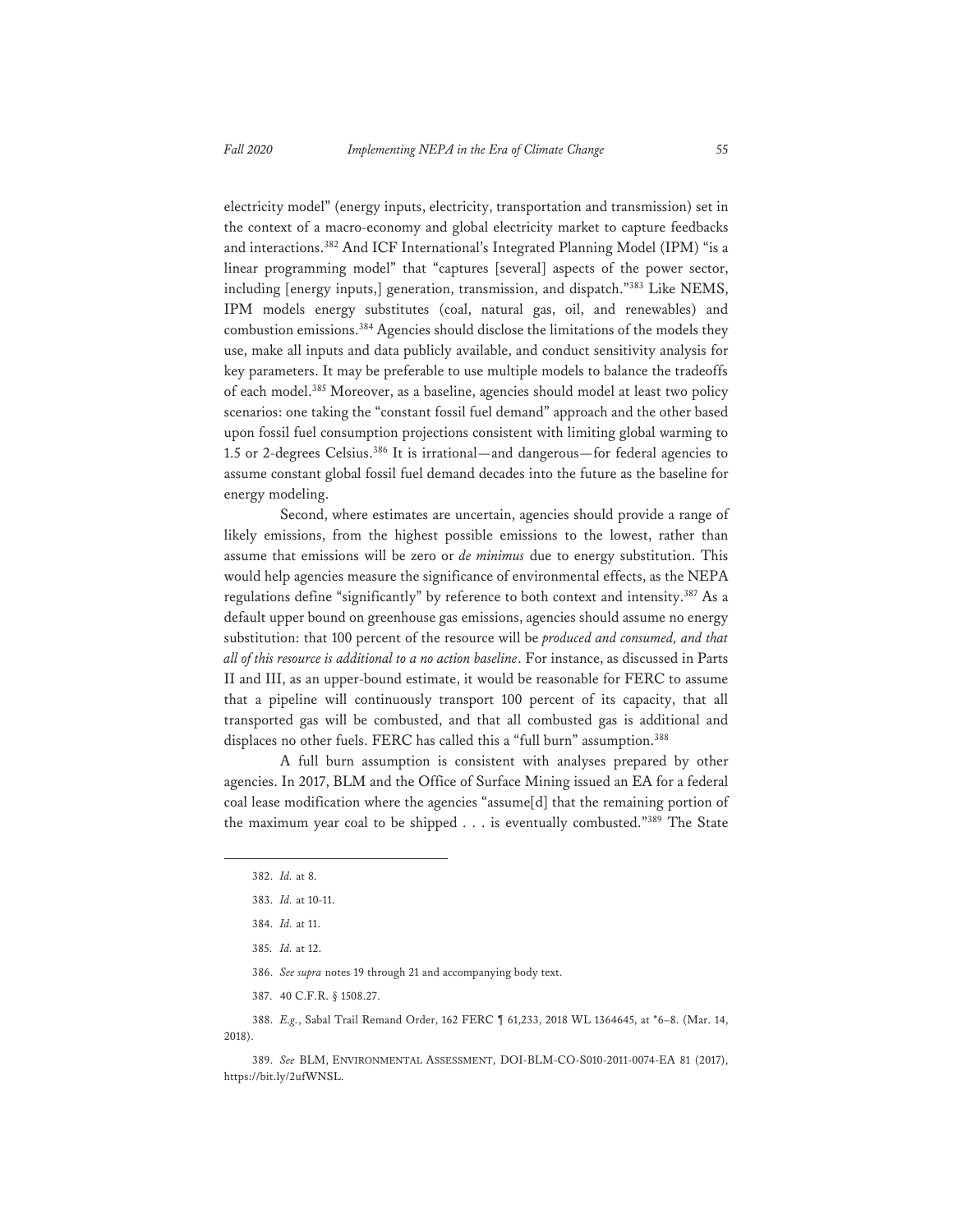Department provided a similar upper bound analysis in its 2014 Final EIS for the Keystone XL Pipeline, calculating lifecycle greenhouse gas emissions from the pipeline based on "the maximum throughput of the proposed project (830,000 bpd), assuming operation over the full 365 days in a year."390

If an agency also provides a lower bound estimate of emissions, rather than assuming perfect or near-perfect substitution, it should accurately account for global energy market dynamics. One recent economic study suggests that, for oil projects, it would be reasonable to assume eighty percent substitution under conditions of low oil prices and forty percent substitution under conditions of high oil prices.<sup>391</sup> This is far lower than the ninety-five percent or higher assumed substitution used in recent EISs for offshore leasing and drilling in the Arctic National Wildlife Refuge. And in fact, the State Department recently used these assumptions in its 2019 Draft Supplemental EIS for the Keystone XL pipeline. The Department modeled a range of greenhouse gas impacts under four different substitution assumptions: no substitution (an upper bound); eighty percent substitution under conditions of low oil prices; forty percent substitution under conditions of high oil prices; and complete substitution.392 While including a full-substitution scenario is still problematic, this is a vast improvement over the practice of other agencies.

However, the State Department's 2019 EIS for the Keystone XL pipeline erred by not applying any substitution to the project's economic effects, thus displaying the fallacy of "all upside." 393 This underscores a final principle of proper energy substitution analysis: agencies should apply substitution analysis evenly across environmental and economic costs and benefits. This can be accomplished by applying the same range of realistic substitution scenarios to revenue and other benefits that agencies apply to greenhouse gas emissions.

By conducting energy market substitution analysis appropriately, decisionmakers can have a better picture of the net costs or benefits of projects, including climate change consequences, and disclose those consequences to the public. As the next Part explains, NEPA also requires agencies to use available metrics like the social cost of greenhouse gases to assess the significance of environmental impacts, especially where economic benefits are monetized.

<sup>390.</sup> U.S. DEP'T OF STATE, FINAL SUPPLEMENTAL ENVIRONMENTAL IMPACT STATEMENT FOR THE KEYSTONE XL PIPELINE tbl.4.14–8 (2014).

<sup>391.</sup> Peter Erickson & Michael Lazarus, *Would Constraining US Fossil Fuel Production Affect Global CO2 emissions? A Case Study of US Leasing Policy*, 150 Climate Change 29, 32–33 (2018).

<sup>392.</sup> U.S. DEP'T OF STATE, DRAFT SUPPLEMENTAL ENV'T. IMPACT STATEMENT FOR THE PROPOSED KEYSTONE XL PIPELINE, DOS-2019-0033 at 4–79 (2019).

<sup>393.</sup> *See id.* at 4–62, 4–63, 4–64 (stating economic benefits without acknowledging that these projections represent an upper bound, absent any substitution).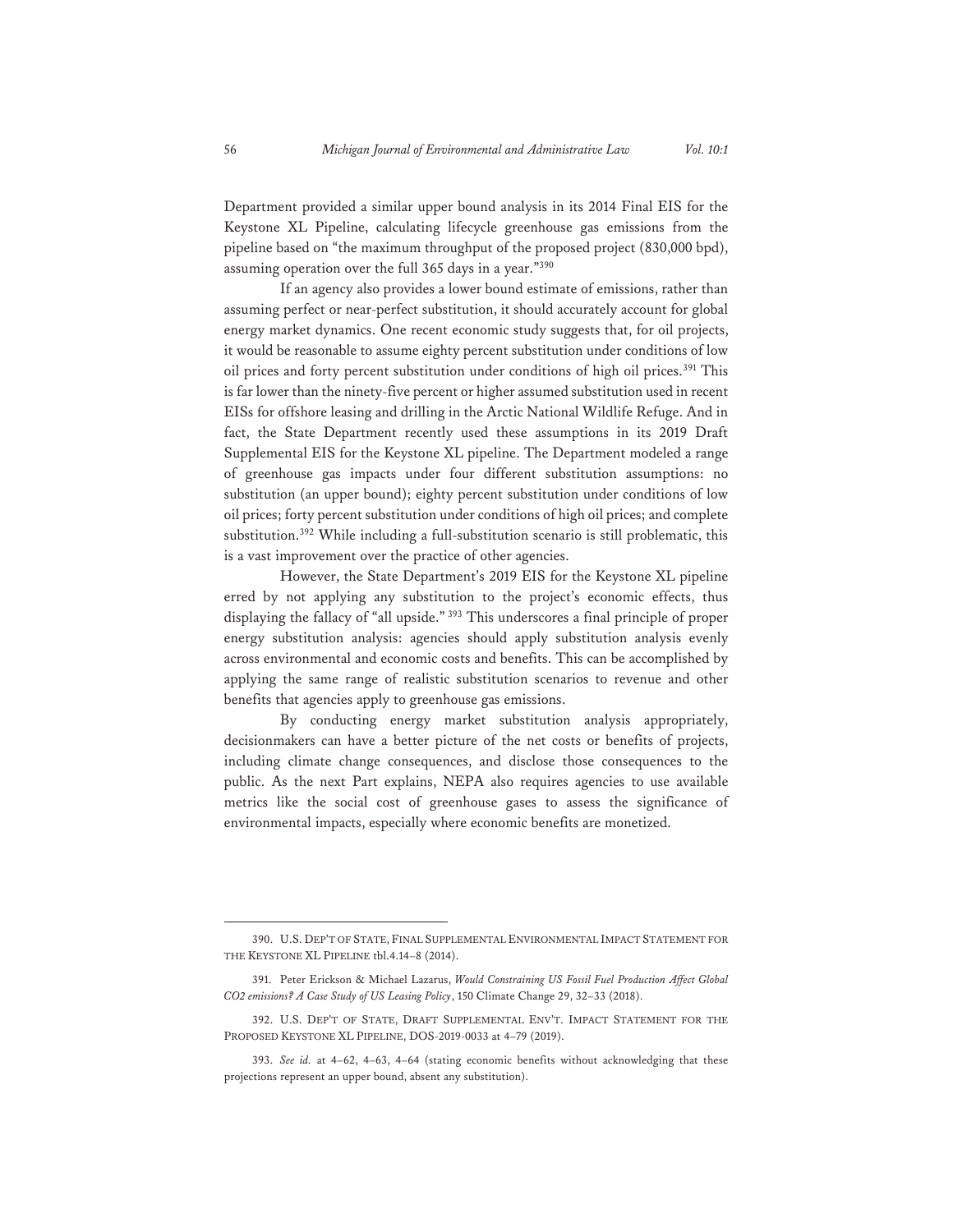# V. THE SOCIAL COST OF CARBON: PLACING A DOLLAR VALUE ON EXPECTED CLIMATE DAMAGES

Even where agencies do attempt to quantify greenhouse emissions in NEPA analyses, they often chronically undervalue the cost to society of those emissions, frequently treating the cost as zero. The result is a skewed analysis that makes the economic benefits of projects look much greater than the costs. Agencies can remedy this by using available tools like the Interagency Working Group's social cost of greenhouse gases metric.<sup>394</sup>

# *A. What Is the Social Cost of Carbon?*

The social cost of greenhouse gases "is an estimate, in dollars, of the economic damages that result from emitting one additional ton of greenhouse gases into the atmosphere."395 The social cost of carbon dioxide ("SCC") and social cost of methane are the two most commonly used metrics, each of which place a dollar value on the most significant, quantifiable damages caused by each additional ton of carbon dioxide or methane emitted, respectively. These metrics translate the effects of climate change into U.S. dollars, in order to help policymakers and stakeholders understand the economic impacts of decisions that will increase or decrease greenhouse gas emissions.396

Translating the abstract concept of metric tons of carbon dioxide into a dollar figure makes climate change costs much more tangible and easier to compare to other quantified project costs and benefits, such as revenue or jobs. For instance, one million metric tons of carbon dioxide is equivalent to approximately \$53 million in climate damages using a 3% discount rate.<sup>397</sup> Moreover, merely disclosing a project's aggregate greenhouse gas emissions in NEPA analysis does not actually describe the climate change consequences—including physical effects on the ground. By using the social cost of greenhouse gases to place a dollar figure on the most salient damages, stakeholders can much more easily grasp the degree of harm associated with

<sup>394.</sup> INTERAGENCY WORKING GROUP ON SOCIAL COST OF CARBON, TECHNICAL SUPPORT DOCUMENT: SOCIAL COST OF CARBON FOR REGULATORY IMPACT ANALYSIS UNDER EXECUTIVE ORDER 12866 2 (2010) [hereinafter TSD 2010].

<sup>395.</sup> Rennent & Kingdon, *supra* note 41, at 1.

<sup>396.</sup> *Id.*

<sup>397.</sup> *See* INTERAGENCY WORKING GRP. ON SOCIAL COST OF GREENHOUSE GASES,TECHNICAL SUPPORT DOCUMENT: TECHNICAL UPDATE OF THE SOCIAL COST OF CARBON FOR REGULATORY IMPACT ANALYSIS UNDER EXECUTIVE ORDER 12866 4 (2016) [hereinafter TSD 2016] (translating the figures provided into U.S. dollars in 2020, to account for inflation). A discount rate is the rate of return used to discount future costs and benefits back to their present value. *See also* OFFICE OF MGMT. BD., CIRCULAR A-4, "DISCOUNT RATES" 32–36 (2003**)** (stating that "[i]f your rule will have important intergenerational benefits or costs you might consider a further sensitivity analysis using a lower but positive discount rate in addition to calculating net benefits using discount rates of 3 and 7 percent").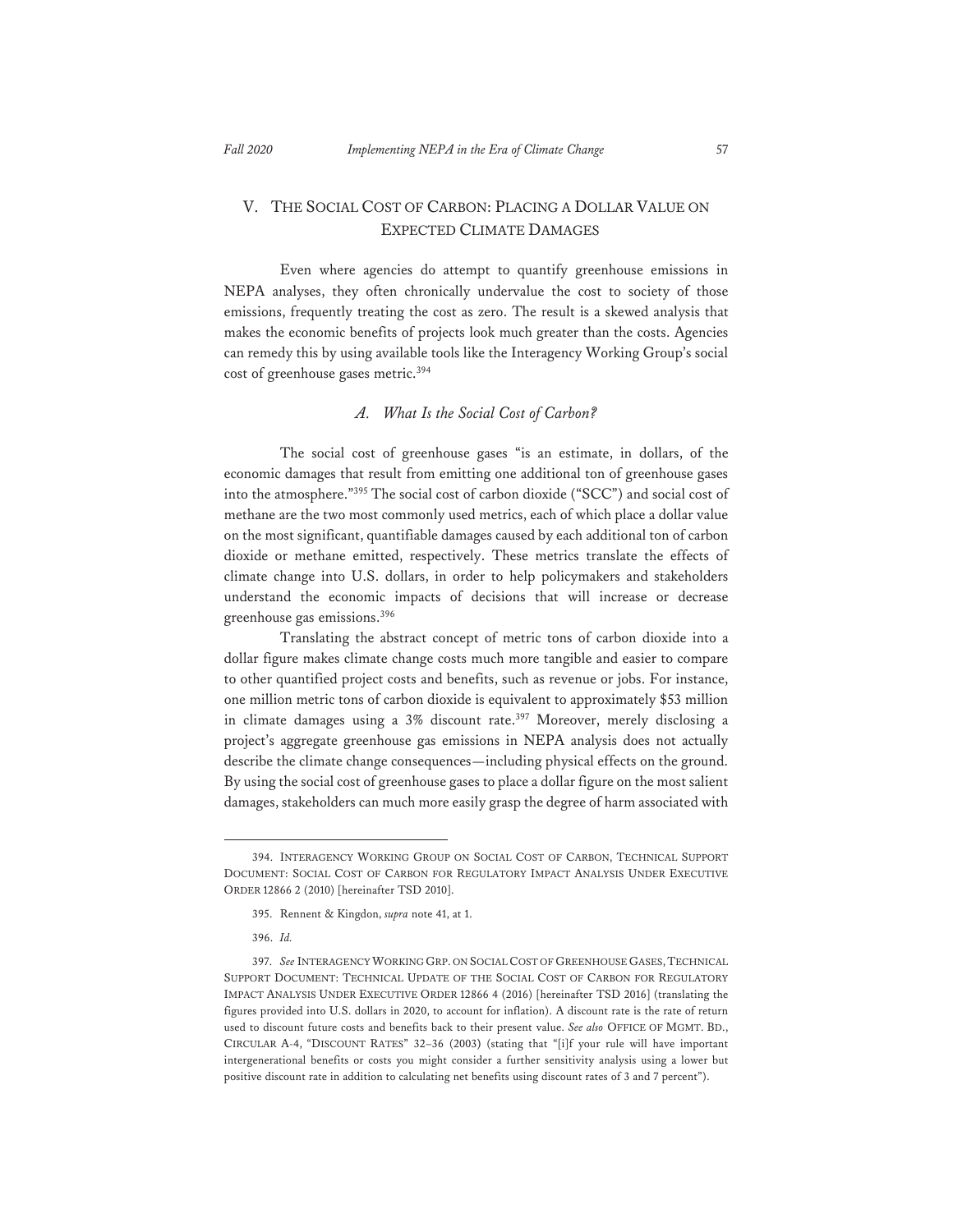emissions, and better measure the significance of environmental effects.<sup>398</sup> For these reasons, the metric is used by local, state, and federal governments to inform billions of dollars of policy and investment decisions in the United States and abroad.399

The metric was developed by an Interagency Working Group ("Working Group") convened in 2009 by President Obama.<sup>400</sup> The group was assembled in response to a Ninth Circuit ruling requiring the National Highway Traffic Safety Administration to account for the economic effects of the reduction in  $CO<sub>2</sub>$  emissions in its analysis of national fuel economy standards.<sup>401</sup>

As defined by the Working Group, the social cost of greenhouse gases is "intended to include (but not limited to) changes in net agricultural productivity, human health, property damages from increased flood risk, and the value of ecosystem services."402 The Working Group developed the SCC values using the three most widely cited, peer-reviewed climate economic impact models that link physical impacts to the economic damages of  $CO_2$  emissions.<sup>403</sup> These three integrated assessment models, PAGE, FUND, and DICE, produce a value for three different discount rates: 2.5%, 3%, and 5%.<sup>404</sup> The Working Group gives each model equal weight in developing the values. Discount rates allow economists to measure the value of money over time—the tradeoff between what a dollar is worth today and what a dollar would be worth in the future.<sup>405</sup> Higher discount rates result in a lower SCC; if future climate damages are discounted at a high rate, we would be placing less value on avoiding those damages today.406 In 2020, the SCC estimates are \$15, \$53, and \$78 per metric ton of  $CO<sub>2</sub>$ , measured in 2020 dollars.<sup>407</sup> The 3% discount rate is described as the "central value," corresponding to \$53 per metric ton of carbon

- 402. TSD 2010, *supra* note 394, at 1.
- 403. *Id.* at 5.
- 404. *Id.*; *see also* TSD 2016, *supra* note 397.
- 405. INST. FOR POL'Y INTEGRITY, SOCIAL COSTS OF GREENHOUSE GASES, *supra* note 400, at 4*.*
- 406. *Id.*

<sup>398.</sup> *See, e.g.*, *William D. Nordhaus, Revisiting the Social Cost of Carbon*, 114 PROC. NAT'L ACAD. SCI. 1518, 1518 (2017) ("The social cost of carbon (SCC) is a central concept for understanding and implementing climate change policies.").

<sup>399.</sup> Rennent and Kingdon, *supra* note 41; Iliana Paul et al., INST. FOR POL'Y INTEGRITY, THE SOCIAL COST OF GREENHOUSE GASES AND STATE POLICY: A FREQUENTLY ASKED QUESTIONS GUIDE (2017), http://policyintegrity.org/files/publications/SCC\_State\_Guidance.pdf (describing state uses of the metric).

<sup>400.</sup> INST. FOR POL'Y INTEGRITY, SOCIAL COSTS OF GREENHOUSE GASES 2 (2017), www.policyintegrity.org /files/publications/Social\_Cost\_of\_Greenhouse\_Gases\_Factsheet.pdf.

<sup>401.</sup> *Id*.; *see also* Ctr. for Biological Diversity v. NHTSA, 538 F.3d 1172 (9th Cir. 2008).

<sup>407.</sup> TSD 2016, *supra* note 397, at 4 (placing the 2020 SCC values at \$12, \$42, \$62 in 2007 dollars). The numbers in the main text have been updated to 2020 dollars to account for inflation.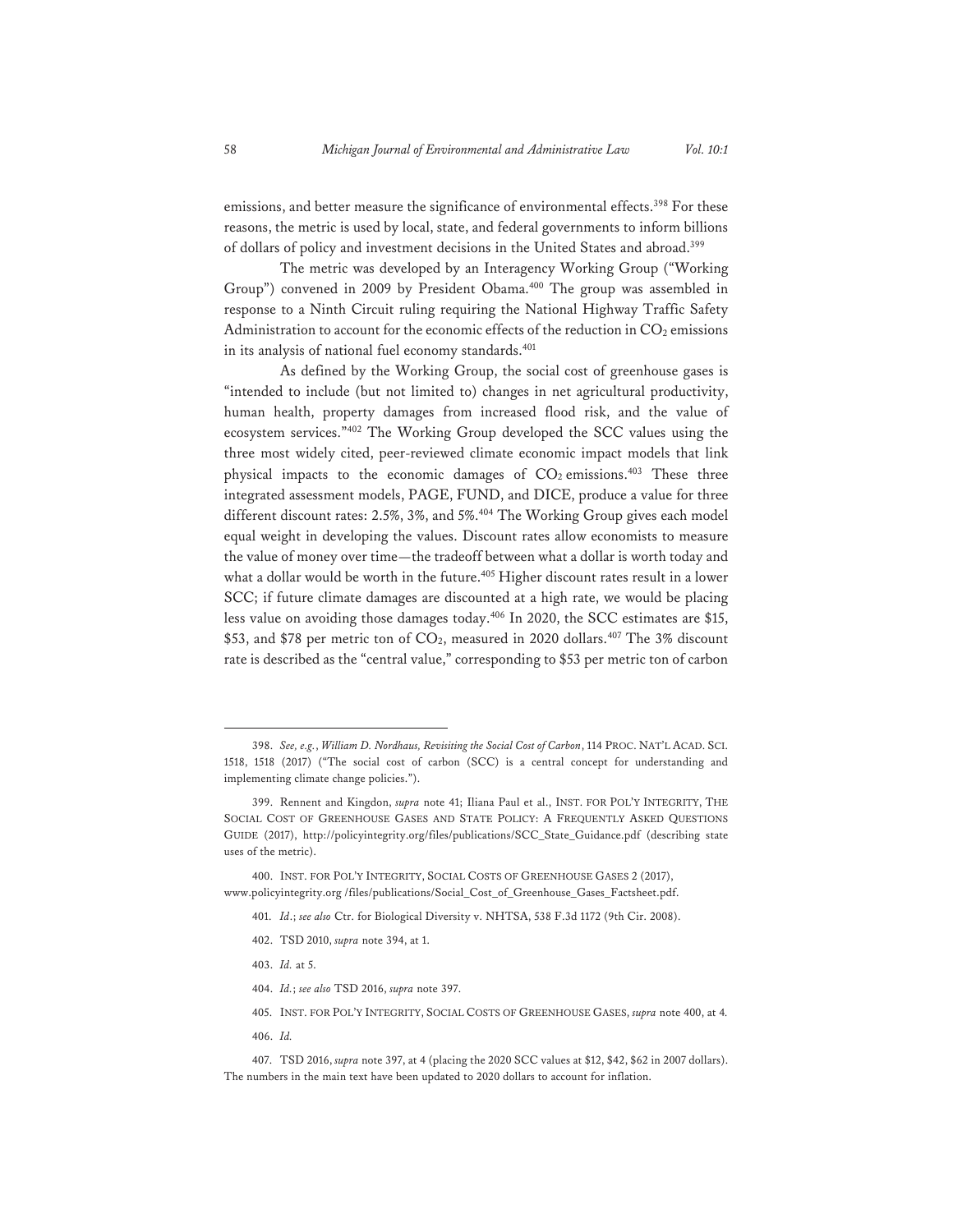dioxide in 2020.408 The Working Group's social cost of greenhouse gases is considered to be a lower bound estimate of climate damages, as it omits certain effects that are more difficult to measure.<sup>409</sup>

While agencies frequently used the social cost of greenhouse gases during the Obama Administration in regulatory impact analyses (cost benefit analysis prepared by federal agencies in rulemakings) and sometimes in NEPA analyses, in 2017 the Trump administration withdrew all SCC guidance and technical documents as "no longer representative of government policy."410 The Trump administration also disbanded the Working Group that had developed the metric.<sup>411</sup>

In October 2017, the Environmental Protection Agency issued interim social cost of carbon values of approximately \$1 and \$7, in 2020 dollars.<sup>412</sup> The SCC values decreased so markedly because EPA applied higher discount rates (3% and 7%) and incorporated the domestic impacts associated with carbon emissions, only, rather than the global impacts.<sup>413</sup> While a critique of the interim domestic value is beyond the scope of this article, the Trump administration's changes to the metric have been widely criticized by economists and legal scholars.<sup>414</sup>

# *B. Regulatory Approach to Monetizing Emissions*

NEPA itself is silent with respect to cost-benefit analysis, and NEPA's implementing regulations provide that NEPA does not require a monetary cost benefit analysis of the alternatives considered.415 That said, nothing in the statute or regulations prevents agencies from monetizing effects, and agencies frequently monetize the expected economic benefits of projects, such as revenue.

411. *Id.* 

<sup>408.</sup> *Id.* at 16 ("the central value that emerges is the average SC-CO2 across models at the 3 percent discount rate.") (internal citation omitted).

<sup>409.</sup> PETER HOWARD, INST. FOR POL'Y INTEGRITY, OMITTED DAMAGES: WHAT'S MISSING FROM THE SOCIAL COST OF CARBON 6-7 (2014), https://costofcarbon.org/files/Omitted\_Damages\_Wh ats\_Missing\_From\_the\_Social\_Cost\_of\_Carbon.pdf.

<sup>410.</sup> Exec. Order No. 13783, 82 Fed. Reg. 16,093 § 5 (Mar. 31, 2017).

<sup>412.</sup> The figures have been updated from 2011 to 2020. USD. ENV'T. PROT. AGENCY, REGULATORY IMPACT ANALYSIS FOR THE REVIEW OF THE CLEAN POWER PLAN: PROPOSAL 44 (2017).

<sup>413.</sup> *Id.*

<sup>414.</sup> *SEE* INST. FOR POL'Y INTEGRITY, HOW THE TRUMP ADMINISTRATION IS OBSCURING THE COSTS OF CLIMATE CHANGE (2018), https://policyintegrity.org/files/publications/Obscuring\_Costs\_of \_Climage\_Change\_Issue\_Brief.pdf; *see also* Revesz et al., *The Social Cost of Carbon: A Global Imperative*, 11 REV. ENVT'L ECON. & POL'Y 172 (2017); Revesz et al., *Best Cost Estimate of Greenhouse Gases*, 357 Sci. 655 (2017); Richard Newell, *Unpacking the Administration's Revised Social Cost of Carbon*, RFF BLOG: RESOURCES FOR THE FUTURE (Oct. 10, 2017), https://www.resourcesmag.org/commonresources/unpacking-the-administrations-revised-social-cost-of-carbon/.

<sup>415. 40</sup> C.F.R. § 1502.23.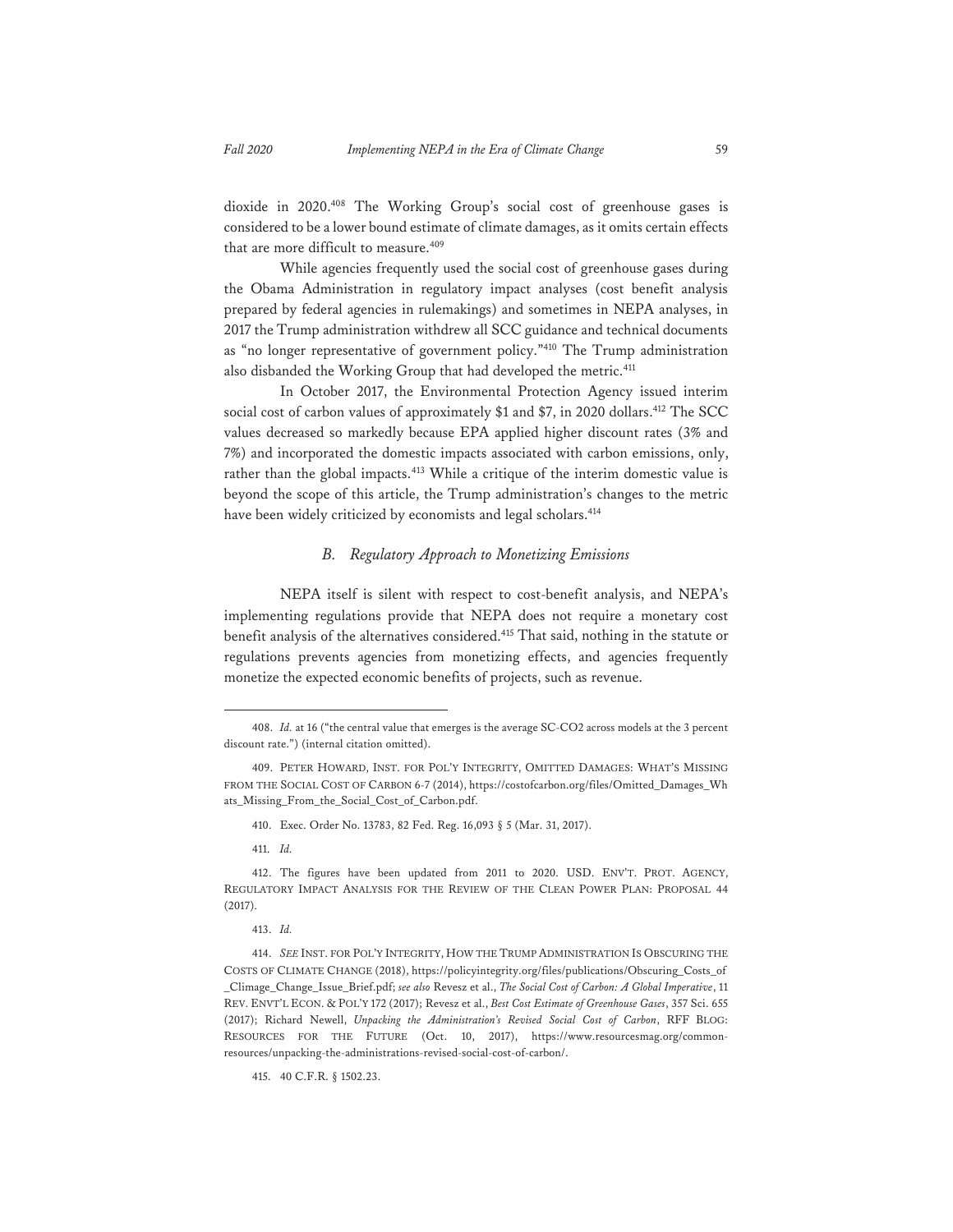Under the Obama administration, CEQ expressed support for using the social cost of greenhouse gases in NEPA analysis, describing the Working Group's metric as "a harmonized, interagency metric that can give decision makers and the public useful information."416 However, as described in Part I, the Trump administration rescinded that CEQ guidance and proposed new guidance stating that agencies need not weigh NEPA alternatives "in a monetary cost-benefit analysis using any monetized Social Cost of Carbon (SCC) estimate."417 The 2019 proposed guidance noted that the SCC estimates were developed for rulemakings, not NEPA analysis or project-level decisions.418 And teeing up a potential conflict with legal precedent, CEQ further stated that, "[m]onetization or quantification of some aspects of an agency's analysis does not require that all effects, including potential effects of GHG emissions, be monetized or quantified."419

As a result of the change in guidance, agencies are left to decide whether to cease using the metric at all, whether to use the "domestic only" interim value, or whether to use the Working Group's global value. In the absence of federal institutional support for the social cost of greenhouse gases metric in NEPA analysis, agencies have expressed growing reluctance to use it in environmental reviews. But by retreating from monetizing climate damages, agencies are also rolling the dice with respect to litigation.

In its 2019 draft EIS for the Willow Master Development Plan, which describes planned oil and gas drilling, BLM failed to use the SCC to monetize any climate damages.420 BLM stated that it is "not currently possible to determine the [climate] impact of a single project."421 Of course, BLM overlooked the social cost of greenhouse gases metric, which was designed to monetize the incremental impact of as little as one metric ton of carbon dioxide. In the EIS, BLM also monetized a number of effects, including tax revenue and royalties from fossil fuel production, yet failed to treat expected climate costs with proportional rigor by translating them into a dollar figure.<sup>422</sup> The end result is an EIS that gives BLM and the public essentially no information on whether the climate damages are significant, despite the existence of the social cost of greenhouse gases as an appropriate and accessible metric that can help assess the significance of emissions by presenting them in dollar terms.

- 419. *Id.*
- 420. WILLOW PLAN DEIS, *supra* note 318, at 25.
- 421. *Id.*
- 422. *Id.* at 124.

<sup>416.</sup> Memorandum from Council on Env't. Quality, Final Guidance for Federal Departments and Agencies on Consideration of Greenhouse Gas Emissions and the Effects of Climate Change in National Environmental Policy Act Reviews 33 n.86 (2016).

<sup>417.</sup> Draft National Environmental Policy Act Guidance on Consideration of Greenhouse Gas Emissions, 84 Fed. Reg. 30,097, 30,098 (June 26, 2019).

<sup>418.</sup> *Id.* at 30,099.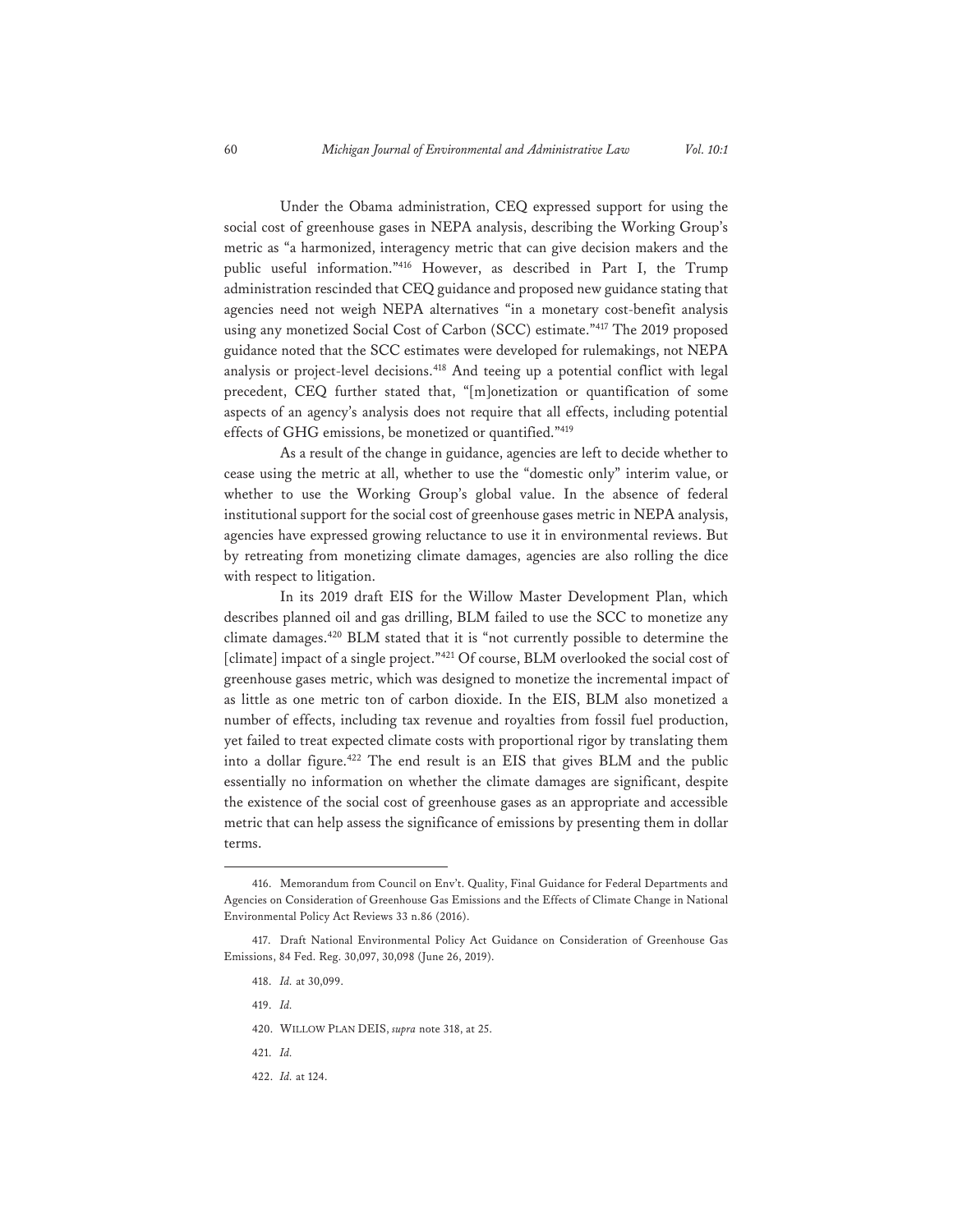In its Final EIS for leasing in the Arctic National Wildlife Refuge, BLM likewise failed to use the social cost of greenhouse gases metric.<sup>423</sup> Yet, BLM monetized many of the lease sales' expected monetary benefits, including property taxes and mineral royalties, thereby "placing its thumb on the scale" in favor of more leasing.424 The agency made several dubious arguments to justify its decision to not monetize emissions, including that the SCC was developed for rulemakings only, that BLM did not provide a "complete monetary cost-benefit analysis," and that the SCC "does not measure the actual incremental impacts of a project on the environment."425 Each of these arguments is easily refuted: many federal and state agencies use the metric in environmental impact reviews;<sup>426</sup> BLM presented a misleading analysis by quantifying the economic impacts yet omitting climate damages;<sup>427</sup> and the metric was designed to measure incremental impacts.<sup>428</sup> Applying a back-of-the-envelope calculation, BLM's leasing plan is projected to cause more than \$265 million per year in climate damages, but the public would have no way of knowing this by reviewing the EIS.429

BLM is not alone in its failure to use the social cost of greenhouse gases metric. Recall the extensive EIS prepared by BOEM for its five-year offshore drilling program, described in Part IV.<sup>430</sup> The agency is instructed by statute to conduct an analysis somewhat akin to a cost benefit analysis, "selecting the timing and location of leasing, to the maximum extent practicable, so as to obtain a proper balance between the potential for environmental damage, the potential for the discovery of oil and gas, and the potential for adverse impact on the coastal zone."<sup>431</sup>

427. *See* High Country Conservation Advocates v. U.S. Forest Serv., 52 F. Supp. 3d 1174, 1182 (D. Colo. 2014).

428. *See* Inst. for Pol'y Integrity, Social Costs of Greenhouse Gases, *supra* note 400, at 1 ("Simply, the SCC is a monetary estimate of the damage done by *each ton* of carbon dioxide1 that is released into the air.") (emphasis added).

429. We derived this figure by multiplying the Final EIS's stated emission volumes by \$53 per metric ton of CO2e, the 2020 central value for the global SCC, provided in 2020 U.S. dollars. *See* ARCTIC FINAL EIS, *supra* note 286, at 3–8, tbl.3–4.

<sup>423.</sup> ARCTIC FINAL EIS, *supra* note 286, at 3-9.

<sup>424.</sup> *See id.* at 3-328 (monetizing expected labor income), 3-329 (monetizing local, state and federal revenues, including property taxes and royalties)*; see also* Montana Envtl. Info. Ctr. v. U.S. Office of Surface Mining, 274 F. Supp. 3d 1074, 1098–99 (D. Mont. 2017).

<sup>425.</sup> ARCTIC FINAL EIS, *supra* note 286, at F-2–F-3.

<sup>426.</sup> *See, e.g.*, BOEM, LIBERTY DEVELOPMENT AND PRODUCTION PLAN DRAFT EIS 3-129, 4-50 (2017); Peter Howard & Jason Schwartz, *Think Global: International Reciprocity as Justification for a Global Social Cost of Carbon*, 42 COLUM. J. ENV'T. L. 203, 270-84 (2017) (listing all uses by federal agencies through July 2016); Paul et al., The Social Costs of Greenhouse Gases and State Policy, *supra* note 399 (describing state uses of the metric).

<sup>430.</sup> *See supra* Part IV.B.2.

<sup>431. 43</sup> U.S.C. § 1344(a)(3).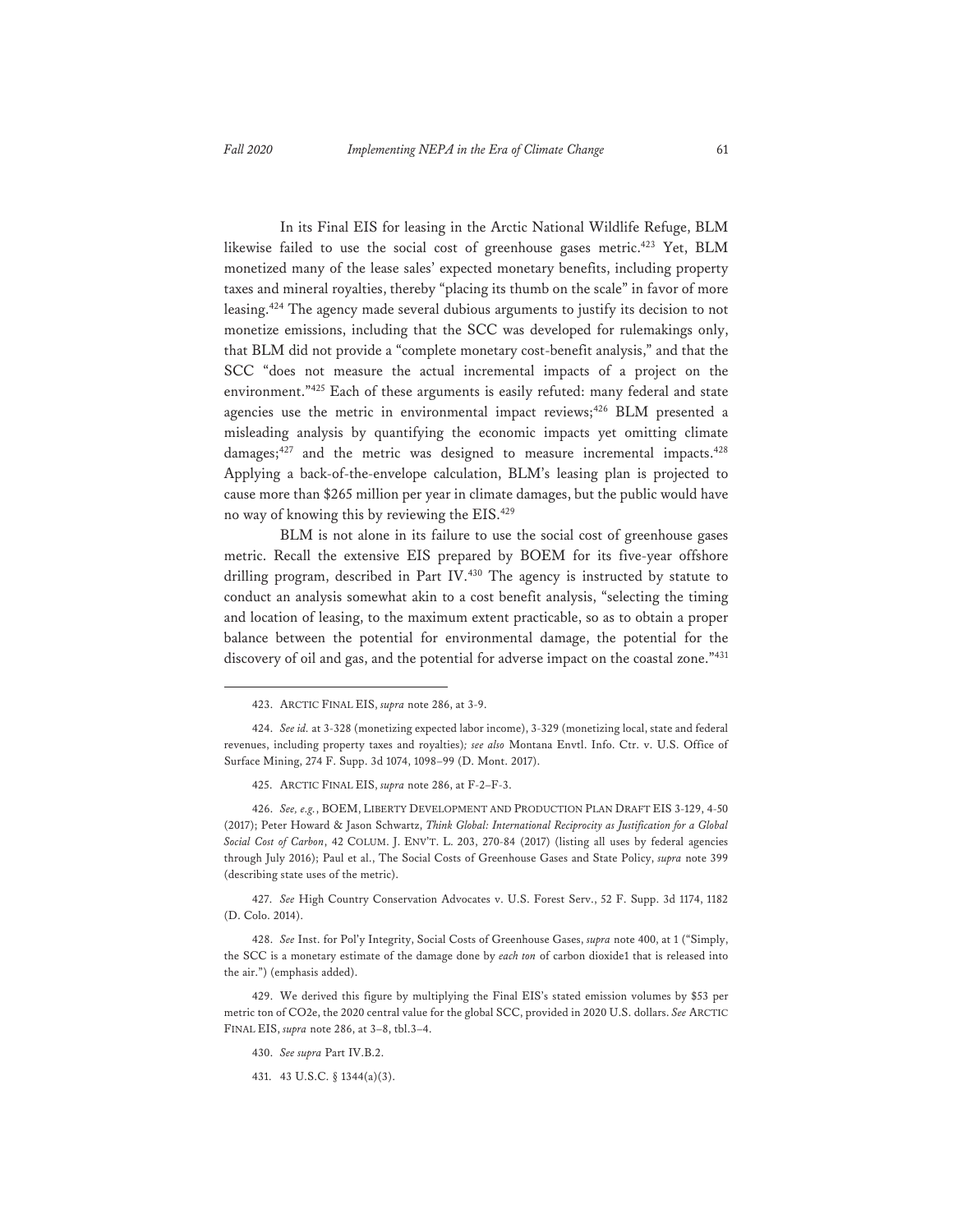However, the agency's 2016 net benefits analysis omitted the costs associated with greenhouse gas emissions from oil and gas production, transport, processing, and consumption.432 The agency explained: "[a] key reason for not incorporating these costs is that benefits and costs in the net benefits analysis are appropriately assessed at the domestic or national level, not at a global scale."433 Of course, this argument ignores that climate costs are borne internationally, and even climate effects in foreign countries harm U.S. economic and security interests.434 For this reason, the Working Group developed a global social cost of greenhouse gases for use in domestic policy creation.<sup>435</sup>

BOEM, however, has not been internally consistent with respect to its use of the social cost of greenhouse gases. In a 2017 EIS for an offshore development plan, it explained that the social cost of carbon was "a useful measure to assess the benefits of CO2 reductions and inform agency decisions" and used it to monetize the emissions difference between the proposed oil and gas project and the no-action baseline.436 BOEM does not appear to have used the SCC in any subsequent NEPA analyses.

In short, agencies have shown growing reluctance to use the social cost of greenhouse gases metric in NEPA analysis during the Trump Administration, perhaps in light of CEQ's revised guidance that counsels against the use of this tool.437 The next section considers whether the agencies' failure to monetize climate effects may make them more vulnerable to legal challenges.

# *C. Case Precedent*

Despite the move away from the social cost of greenhouse gases protocol by federal agencies, NEPA and decades of legal precedent interpreting the statute make clear that agencies must describe the "actual environmental effects" of actions

<sup>432.</sup> BOEM, ECONOMIC ANALYSIS METHODOLOGY FOR THE 2017–2022 OUTER CONTINENTAL SHELF OIL AND GAS LEASING PROGRAM 3-1 (2016), https://www.boem.gov/sites/defa ult/files/oil-and-gas-energy-program/Leasing/Five-Year-Program/2017-2022/Economic-Analysis-Methodology.pdf,

<sup>433.</sup> *Id.*

<sup>434.</sup> *See, e.g.*, TSD 2010, *supra* note 394, at 10-11; THE WHITE HOUSE, FINDINGS FROM SELECT FEDERAL REPORTS: NATIONAL SECURITY INTERESTS OF CLIMATE CHANGE 3 (2015), https://obama whitehouse.archives.gov/sites/default/files/docs/National\_Security\_Implications\_of\_Changing\_Climate \_Final\_051915.pdf; *Fourth National Climate Assessment*, U.S. GLOBAL CHANGE RESEARCH PROGRAM, https://nca2018.globalchange.gov/ (last visited June 15, 2020) ("The impacts of climate change beyond our borders are expected to increasingly affect our trade and economy.").

<sup>435.</sup> TSD 2010, *supra* note 394, at 10-11.

<sup>436.</sup> BOEM, LIBERTY DEVELOPMENT AND PRODUCTION PLAN DRAFT EIS 3-129, 4-50 (2017).

<sup>437.</sup> *See* Draft National Environmental Policy Act Guidance on Consideration of Greenhouse Gas Emissions, 84 Fed. Reg. 30,097, 30,098-99 (June 26, 2019).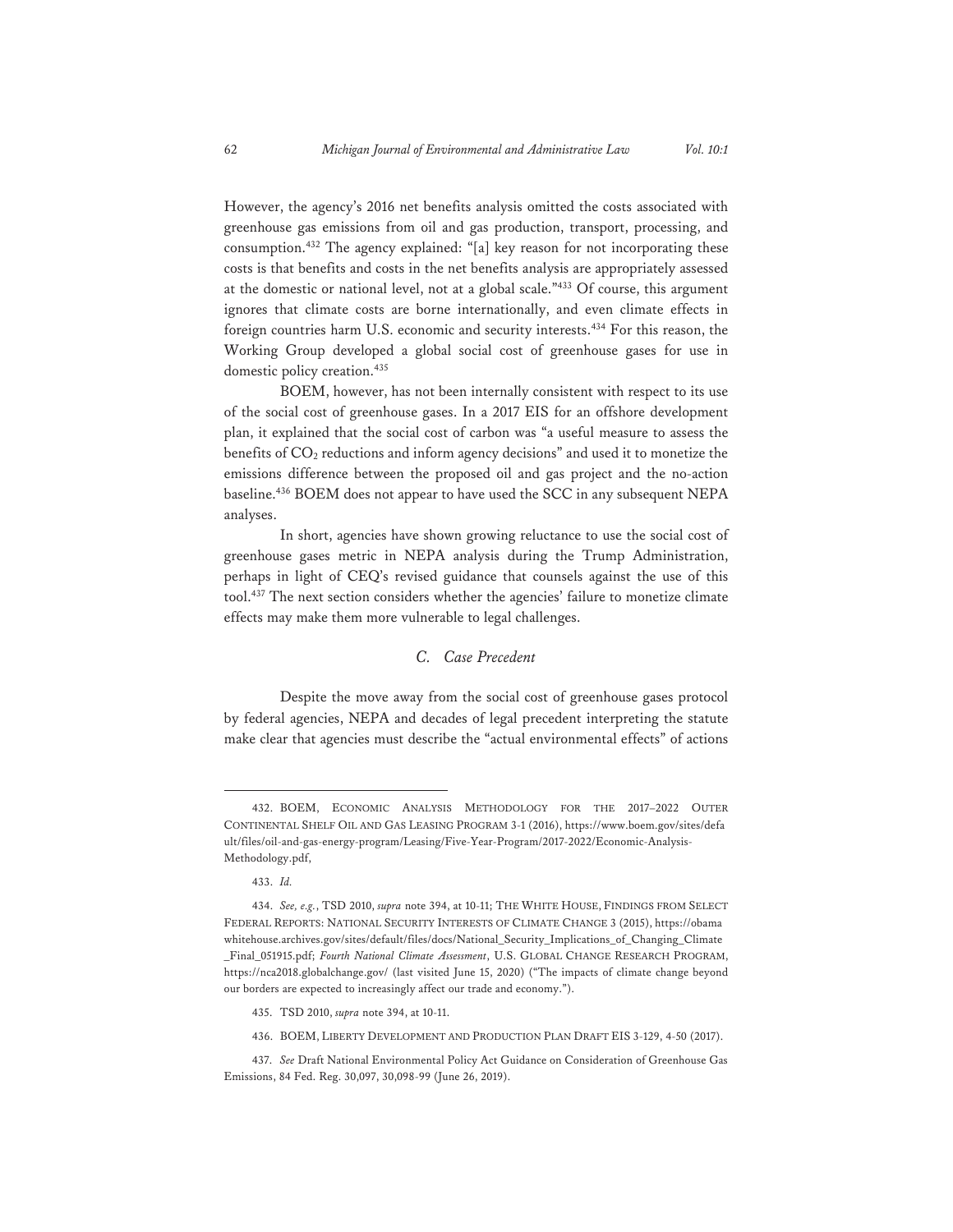and alternatives in a way that "brings those effects to bear on decisions."438 Courts review agency compliance with NEPA by assessing whether they have taken a "hard look" at the effects of alternatives.<sup>439</sup> Moreover, information presented in EISs and EAs "cannot be misleading."440 Because economic benefits are often presented using dollar figures, some courts have held that it is misleading to fail to also monetize climate change costs, especially where the social cost of greenhouse gases is an available, peer-reviewed metric that provides an estimate of climate damages.441 That said, as Part IV on energy substitution made clear, courts often defer to agencies when they make choices that depend upon their technical or scientific expertise; the use of the metric (or refusal to do so) has been interpreted by some, but not all, courts as falling into this category.442

Before discussing illustrative NEPA cases, one important decision addressed the legality of agencies relying upon the global social cost of greenhouse gases. In 2016, the U.S. Court of Appeals for the Seventh Circuit upheld the Department of Energy's use of the metric in its analysis of a rule setting energy efficiency standards for commercial refrigerators pursuant to the Energy Policy and Conservation Act.443 In *Zero-Zone, Inc. v. U.S. Department of Energy*, the court considered an industry-led challenge to the Department's energy efficiency standards that the agency justified, in part, by quantifying and monetizing the environmental benefits of the standards using the SCC.<sup>444</sup> Petitioners alleged that agency's analysis was arbitrary and capricious because it used the global SCC value to assess projected climate benefits, but only assessed national costs.445 The court upheld the Department's use of the global social cost of greenhouse gases over these objections, finding that the agency adequately explained its rationale for relying on the global value because climate change is a "global externality."446 The Department relied on

<sup>438.</sup> Baltimore Gas & Elec. Co. v. Nat. Res. Def. Council, 462 U.S. 87, 96 (1983); *see also* 40 C.F.R. § 1508.8(b) (requiring assessment of the "ecological," "economic," "social," and "health" "effects").

<sup>439.</sup> Robertson v. Methow Valley Citizen Council, 490 U.S. 332, 350 (1989).

<sup>440.</sup> High Country Conservation Advocates v. U.S. Forest Serv., 52 F. Supp. 3d 1174, 1182 (D. Colo. 2014); *accord* Johnston v. Davis, 698 F.2d 1088, 1094–95 (10th Cir. 1983) (disapproving of "misleading" statements resulting in "an unreasonable comparison of alternatives"); Hughes River Watershed Conservancy v. Glickman, 81 F.3d 437, 446 (4th Cir. 1996) ("[I]t is essential that the EIS not be based on misleading economic assumptions.").

<sup>441.</sup> *See infra* Part V.C. and citations therein.

<sup>442.</sup> Marsh v. Or. Nat. Res. Council, 490 U.S. 360, 377 (1989) (citing Kleppe v. Sierra Club, 427 U.S. 390, 412 (1976)).

<sup>443.</sup> Zero-Zone, Inc. v. U.S. Dep't of Energy, 832 F.3d 654 (7th Cir. 2016).

<sup>444.</sup> *Id.* at 677.

<sup>445.</sup> *Id.* at 678–79. The court also rejected the argument that DOE could not consider environmental benefits under EPCA, citing the Act's mandate to consider energy conservation. *Id.* at 677.

<sup>446.</sup> *See id.* at 678; *see also* Energy Conservation Standards for Commercial Refrigeration Equipment, 79 Fed. Reg. 17,726, 17,778–79 (Mar. 28, 2014).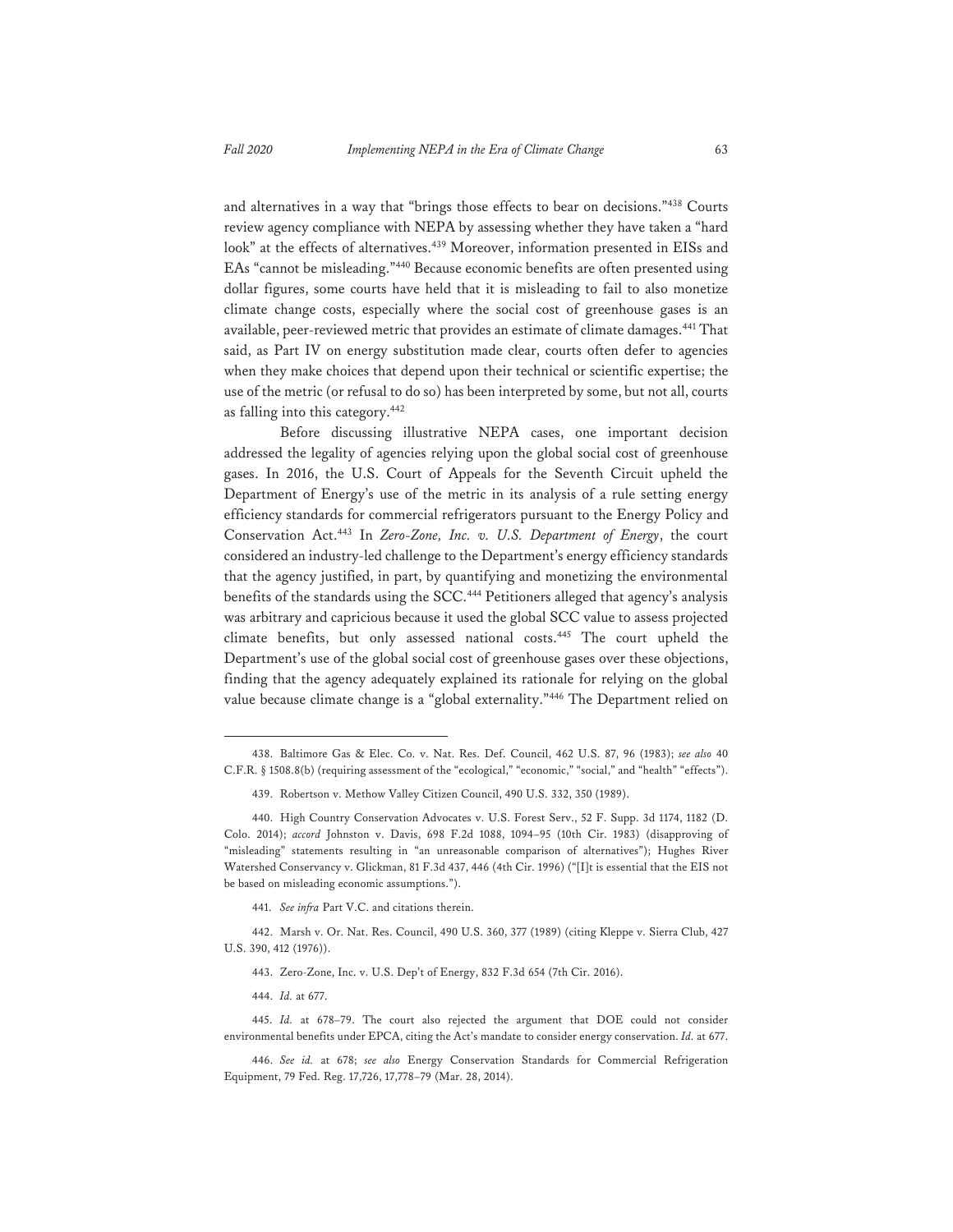the Working Group's technical documents to support its use of the metric.<sup>447</sup> Because these documents have been withdrawn by the Trump administration,<sup>448</sup> it is less clear how a court presented with a similar case would rule today.

One of the most cited NEPA cases for the proposition that agencies must use the social cost of greenhouse gases to monetize climate damages when they describe other project effects in dollar terms is the 2014 decision in *High Country Conservation Advocates v. U.S. Forest Service*. 449 BLM and the Forest Service argued that it was sufficient to quantify expected emissions relative to state and national emissions and provide a general discussion of the impacts of climate change.<sup>450</sup> The agencies did not discuss the impacts caused by the project's expected emissions, and claimed "that such an analysis is impossible."451 The court disagreed, noting that while the SCC was designed to assist agencies in cost-benefit analyses associated with rulemakings, "EPA has expressed support for its use in other contexts."452 Moreover, the agencies *did* monetize climate change costs using the protocol in the draft EIS for the project, but they removed that analysis prior to the final EIS while retaining monetization of the project's benefits, such as coal royalties.453 The court held that the agencies did not offer a non-arbitrary reason to exclude the SCC from the final analysis and, moreover, relied upon the economic benefits of the project in selecting their chosen alternative.<sup>454</sup>

In 2017, in *Montana Environmental Information Center v. U.S. Office of Surface Mining*, the U.S. District Court of Montana found that the agency engaged in a "socioeconomic analysis" of the benefits associated with a mining plan proposal and held that the agency was putting its "thumb on the scale" by failing to monetize the climate damages associated with greenhouse gas emissions.455 In the EA, the Office of Surface Mining concluded that the plan would generate a \$400,000 monthly payroll in Montana and contribute \$21.8 million per year in tax revenue to the states.456 The agency quantified the greenhouse gas emissions associated with the

449. High Country Conservation Advocates v. U.S. Forest Serv., 52 F. Supp. 3d 1174, 1181–82 (D. Colo. 2014).

451. *Id.* at 1190.

452. *Id.* (citing Sarah E. Light, *NEPA's Footprint: Information Disclosure as a Quasi-Carbon Tax on Agencies*, 87 TUL. L. REV. 511, 545–46, 545 n.160 (2013) (noting the EPA recommendation to the State Department to "explore . . . means to characterize the impact of the GHG emissions, including an estimate of the 'social cost of carbon' associated with potential increases of GHG emissions" in connection with the State Department's review of the Keystone XL pipeline)).

- 453. *Id.* at 1190-91.
- 454. *Id.* at 1191-92.
- 455. 274 F. Supp. 3d 1074, 1098 (D. Mont. 2017).
- 456. *Id.* at 1096.

<sup>447.</sup> *See Zero-Zone*, 832 F.3d at 678–79.

<sup>448.</sup> Exec. Order No. 13,783, 82 Fed. Reg. 16,093, 16,095 (Mar. 31, 2017).

<sup>450.</sup> *Id.* at 1190.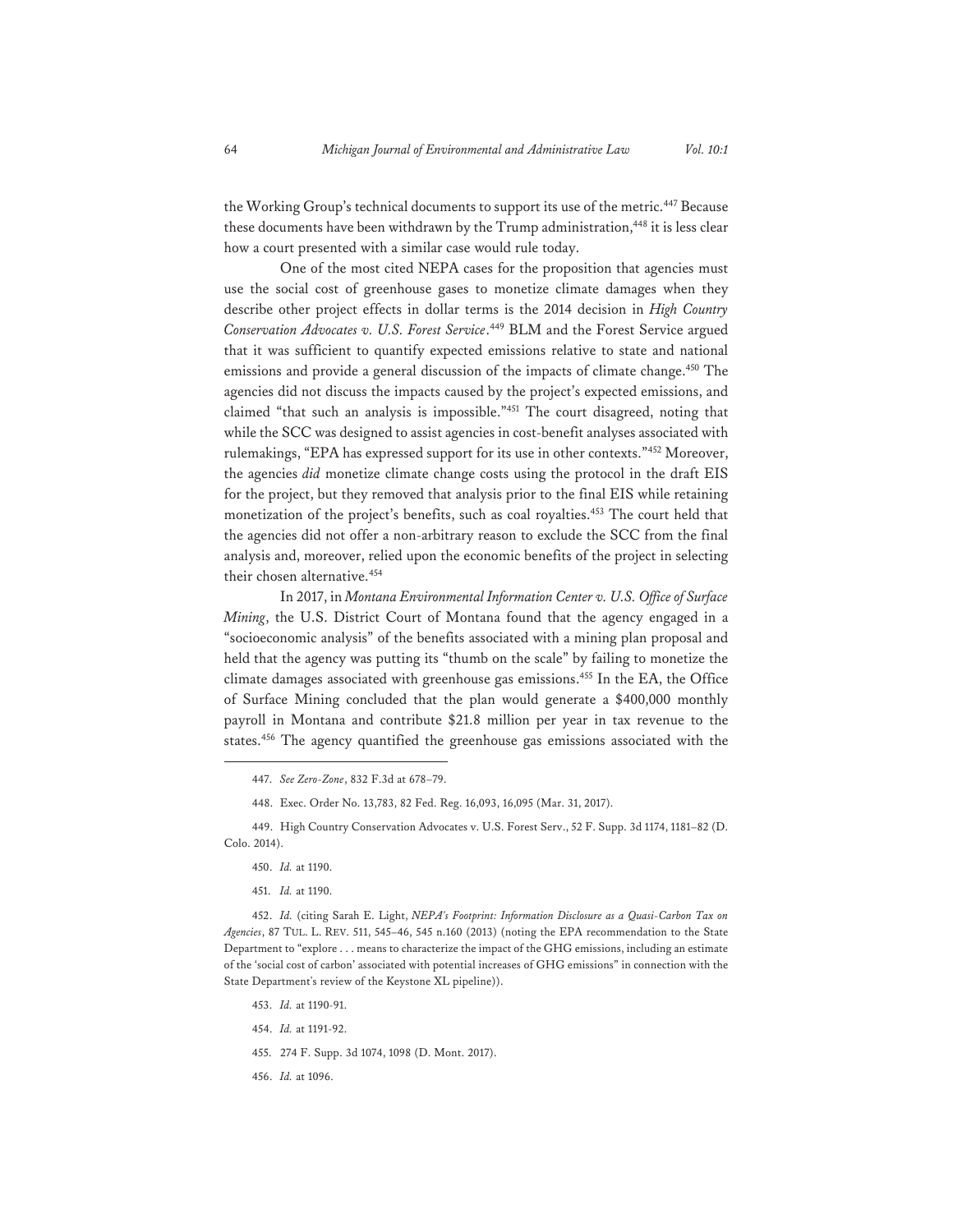project and compared them to total U.S. emissions, but it failed to monetize them. The court concluded that quantifying the benefits but not the climate change costs was arbitrary and capricious, especially when the social cost of greenhouse gases was available.457

And in 2020, the Northern District of California cited similar failings when vacating a BLM regulation weakening Obama-era standards for methane venting from natural gas and oil production.<sup>458</sup> Although the agency quantified methane emissions, it failed to communicate the "*actual* environmental effects" of the emissions, instead invoking the frivolous fraction fallacy to dismiss climate concerns.459 BLM attempted to trivialize climate impacts by explaining that the project's effects would amount to less than one percent of total United States methane emissions.460 Rejecting this comparison as unhelpful in capturing the cumulative effects of such projects, the court explained that "[m]ere quantification [of emissions] is insufficient" to satisfy a hard look standard.<sup>461</sup> Moreover, the court said that although NEPA does not require a particular type of methodology for assessing climate impacts, BLM could not ignore available scientific tools for assessment, like the social cost of methane, by claiming climate effects were not foreseeable.462 The failure to use the Working Group's social cost of methane not only failed NEPA, but also contaminated the agency's cost-benefit analysis, according to the court, making the agency's analysis arbitrary and capricious.<sup>463</sup> Notwithstanding an executive order by the Trump administration to abandon the Working Group's global social cost of methane, the court concluded that "the President did not alter by fiat what constitutes the best available science," and therefore could not absolve agencies of statutory responsibilities to accurately evaluate a rule's effects through methods like the Working Group's social cost of methane.464 The court rejected BLM's use of an interim "domestic only" social cost of methane, which was not peer-reviewed and ignored climate harms to Americans abroad, foreign American-owned assets, and harms to all Americans from reduced geopolitical security.<sup>465</sup>

Other federal courts have been less willing to overturn agency NEPA analyses even where some economic benefits are monetized but climate change costs are not, though. In 2018, in *Wilderness Workshop v. Bureau of Land Management*, the

- 461. *Id.* at 45–46.
- 462. *Id.* at 46–47.
- 463. *Id.* at 32, 36.
- 464. *Id.* at 32–33.
- 465. *Id.* at 33-34.

<sup>457.</sup> *Id.* at 1094.

<sup>458.</sup> California v. Bernhardt, No. 4:18-cv-05712-YGR (July 15, 2020).

<sup>459.</sup> *Id.* at 45–46.

<sup>460.</sup> *Id.* at 46.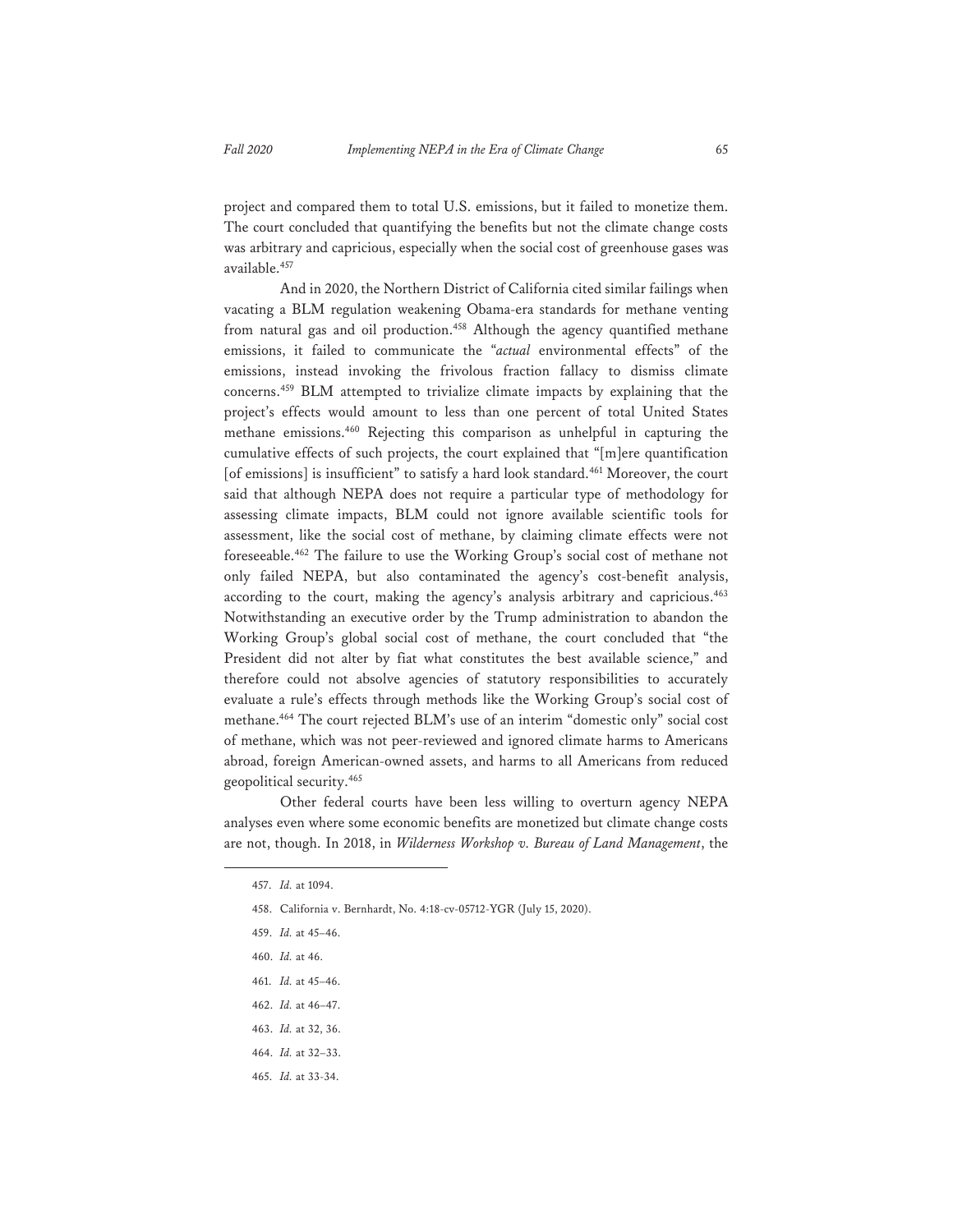District Court of Colorado held that estimates of average annual labor income and royalty distributions did not constitute the "benefit" side of a cost-benefit analysis.<sup>466</sup> Further, the court stated that because BLM did not "expressly rely" on the cited economic benefits in the plan, it held that BLM's failure to monetize climate damages was not arbitrary and capricious.467 The court thus narrowed the application of *High Country*.

One year later, in *WildEarth Guardians v. Zinke*, the District Court of the District of Columbia noted that the EAs at issue, for a series of oil and gas lease sales, discussed economic benefits in a manner that was "abbreviated and involved little quantification," distinguishing the facts at hand from those in *High Country*. 468 However, the EAs did cite dollar figures for projected lease sales. Nonetheless, the court held that "the EAs' cursory discussion of the economic benefits of oil and gas development" did not obligate BLM to monetize climate change effects at the leasing stage.469 The court held that BLM provided a reasoned explanation for declining to use the social cost of carbon protocol; namely that, "calculating the [social cost of carbon] from  $CO<sub>2</sub>$  emissions from the combustion of an unknown quantity of produced oil and gas would be highly speculative."470

Finally, in 2016, in *EarthReports v. Federal Energy Regulatory Commission*, the D.C. Circuit considered whether FERC needed to use the social cost of greenhouse gases or a comparable tool when assessing emissions that would result from the construction and operation of a liquefied natural gas export facility.471 FERC stated that it would not use such a metric because: (1) "lack of consensus on the appropriate discount rate leads to significant variation in output;" (2) it does not measure the actual incremental impacts of a project on the environment; and (3) "there are no established criteria identifying the monetized values that are to be considered significant for NEPA purposes."472 Notably, the underlying EA did monetize several project benefits, such as tax and business sale revenue, without monetizing any climate damages.<sup>473</sup> However, the court upheld FERC's decision.<sup>474</sup> The D.C.

471. 828 F.3d 949, 954–56 (D.C. Cir. 2016).

472. *Id.* at 956 (internal quotes omitted); *see also* Dominion Cove Point LNG, 151 FERC ¶ 61,095, 61,634-35 (May 4, 2015) (rejecting consideration of SCC for identical reasons).

473. FERC, ENVIRONMENTAL ASSESSMENT FOR THE COVE POINT LIQUEFACTION PROJECT 87–88, 92 (2014), https://www.ferc.gov/industries/gas/enviro/eis/2014/05-15-14-ea/ea.pdf; *see also* Dominion Cove Point LNG, 151 FERC at 61,635–36.

474. *EarthReports*, 828 F.3d at 956 ("[P]etitioners provide no reason to doubt the reasonableness of the Commission's conclusion.").

<sup>466. 342</sup> F. Supp. 3d 1145, 1159 (D. Colo. 2018).

<sup>467.</sup> *Id.*

<sup>468. 368</sup> F. Supp. 3d 41, 78 (D.D.C. 2019).

<sup>469.</sup> *Id.*

<sup>470.</sup> *Id.* (internal citations omitted).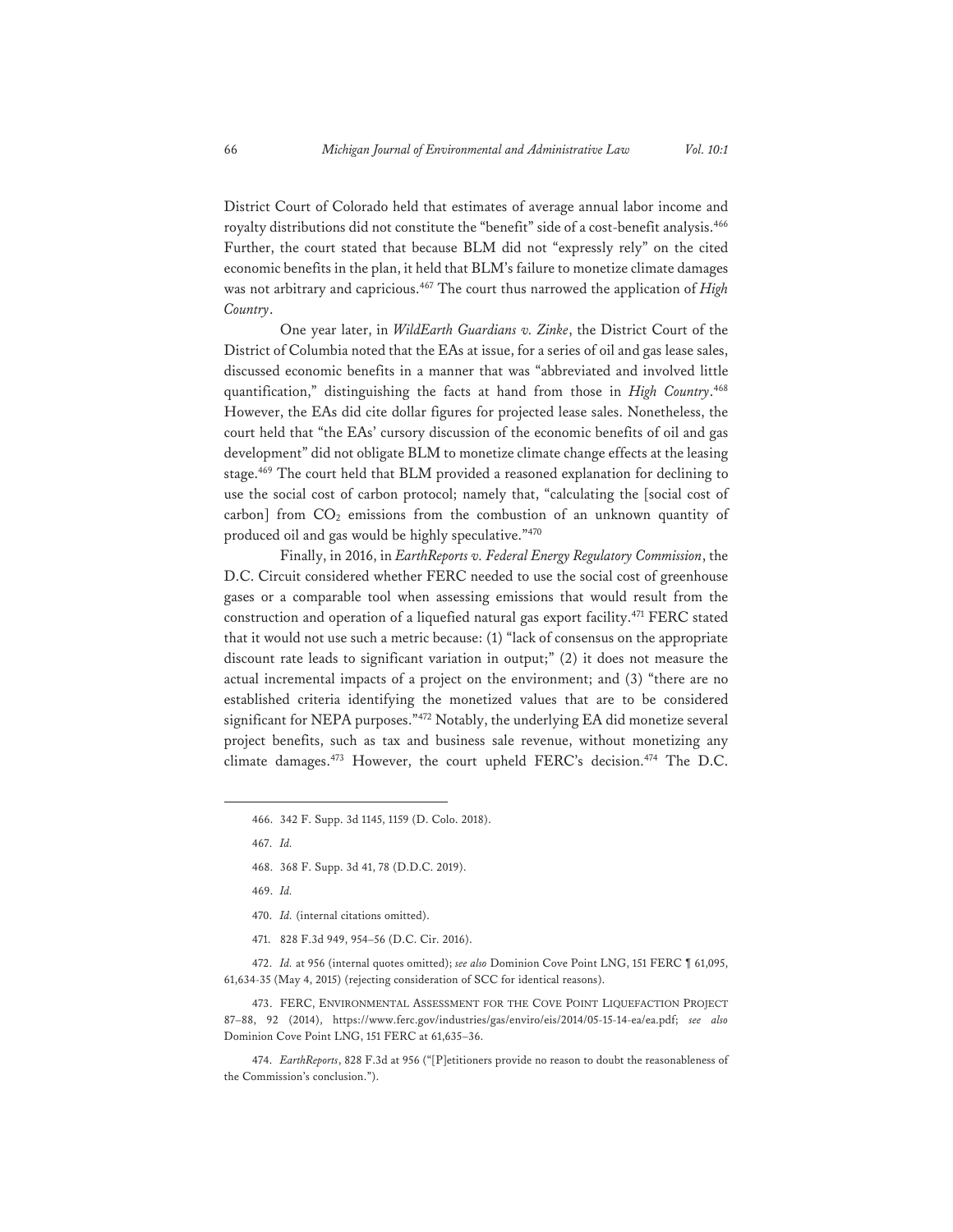Circuit has repeatedly cited *EarthReports* in rejecting arguments for applying the social cost of greenhouse gases in FERC's environmental reviews.<sup>475</sup>

In short, many—but not all—courts examining agency NEPA analyses have deferred to agency's judgments as to whether to use the Working Group's social cost of greenhouse gases. They have been more willing to overturn agencies' failure to use the metric where an agency monetized some benefits of the project, but not climate costs. But courts have not been consistent on this point over time and across jurisdictions. The result is less a "bright line" rule for when agencies must use the social cost of greenhouse gases and more a general rule of thumb for agency best practice in order to reduce legal risk.

#### *D. Solutions for Government Agencies*

Monetizing climate damages fulfills an agency's legal obligations under NEPA in ways that simple quantification of tons of greenhouse gas emissions cannot. As described earlier in this Article, climate change is a "death by a thousand cuts problem," and this problem is exacerbated when agencies fail to use available tools that provide meaningful context for emissions. In 2014 alone, the extraction and combustion of fossil fuels from federal lands produced 1,279 million metric tons of  $CO<sub>2</sub>$ , which amounts to 23% of U.S. total  $CO<sub>2</sub>$  emissions and more than \$67 billion in climate damages.<sup>476</sup> It is generally easier to comprehend climate damages when presented in dollar terms. This makes our recommendation for agencies straightforward: use the global social cost of greenhouse gases in NEPA analyses.

The U.S. Supreme Court has called the disclosure of impacts the "key requirement of NEPA," and held that agencies must "consider and disclose the *actual environmental effects*" of a proposed action in a way that "brings those effects to bear on [the agency's] decisions."477 Moreover, NEPA requires a "reasonably thorough discussion" and "necessary contextual information" on real-world climate impacts and their significance, which the social cost of greenhouse gases provides.<sup>478</sup>

The "actual environmental effects" of emitting greenhouse gases are the incremental climate impacts caused by those emissions, including: property lost or damaged by sea-level rise, coastal storms, flooding, and other extreme weather

<sup>475.</sup> *E.g.*, Sierra Club v. Fed. Energy Regulatory Comm'n, 867 F.3d 1357, 1375 (D.C. Cir. 2017); Sierra Club v. FERC, 672 Fed. App'x 38 (D.C. Cir. 2016).

<sup>476.</sup> MATTHEW D. MERRILL ET AL., U.S. GEOLOGICAL SURVEY, FEDERAL LANDS GREENHOUSE GAS EMISSIONS AND SEQUESTRATION IN THE UNITED STATES: ESTIMATES FOR 2005– 14 8 (2018). The estimate of \$67 billion in climate damages is calculated using a 2020 SCC value of \$53 per metric ton of CO2e, which is provided in 2020 U.S. dollars.

<sup>477.</sup> Baltimore Gas & Elec. v. Nat. Res. Def. Council, 462 U.S. 87, 96 (1983) (emphasis added); *see also* 40 C.F.R. § 1508.8(b) (requiring assessment of the "ecological," "economic," "social," and "health" "effects").

<sup>478.</sup> Ctr. for Biological Diversity v. Nat'l Highway Traffic Safety Admin., 538 F.3d 1172, 1194, 1217 (9th Cir. 2008).